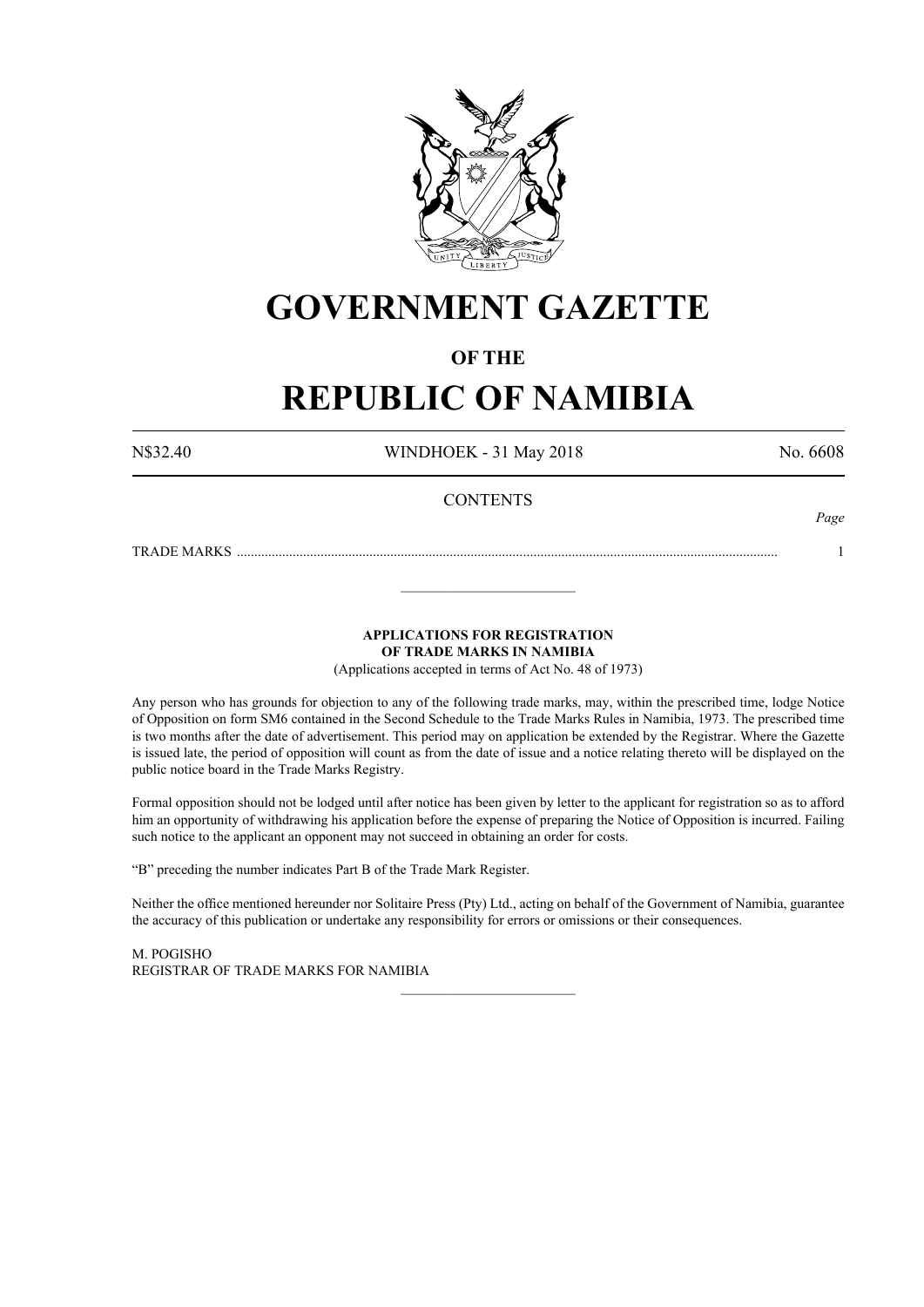2010/1175 in class 36: Insurance; financial affairs; monetary affairs; real estate affairs; in the name of **MOMENTUM GROUP LIMITED**, a South African company, of 268 West Avenue, Centurion, Gauteng Province, Republic of South Africa.

Address for service: H.D. BOSSAU & CO, 49 Feld Street, Windhoek.

 $\frac{1}{2}$ 

Filed: 27 September 2010

#### **NAVIGATOR**

2012/384 in class 9: Instruments, apparatus and equipment for recording, transmitting, storing, processing or reproducing sound, data or images; magnetic data carriers, data processing equipment and computers; computer programs; software for payment processing; apparatus for processing card transactions and data relating thereto; apparatus for payment processing; apparatus for verifying data on magnetically encoded cards; magnetic encoded cards; electronic publications; in the name of **BID INDUSTRIAL HOLDINGS (PROPRIE-TARY) LIMITED**, a South African company, of Third Floor, Bidvest House, 18 Crescent Drive, Melrose Arch, Melrose, Johannesburg, Gauteng, Republic of South Africa.

Address for service: SPOOR & FISHER c/o H.D. BOSSAU & Co, 49 Feld Street, Windhoek.

Filed: 14 March 2012

#### **RENNIES FOREIGN EXCHANGE**

Registration of this trade mark shall give no right to the exclusive use of the words **"FOREIGN"** and **"EXCHANGE"**,, each separately and apart from the mark.

 $\frac{1}{2}$ 

Associated with: NA/T/2005/1531 and NA/T/2012/385

2012/385 in class 16: Paper, cardboard and goods made from these materials, not included in other classes; printed matters; documents, forms and stationery for use in relation to financial transactions; books, brochures, comics, directories, fixture lists, flags, magazines, manuals, newsletters, newspapers, periodicals, posters, programmes, stickers; paper, tape or cards for the recordal of computer programs; computer, stationery; bookbinding material; photographs; stationery; adhesives for stationery or household purposes; artists' materials; paint brushes; typewriters and office requisites (except furniture); instructional and teaching material (except apparatus); plastic materials for packaging (not included in other classes); printers' type; printing blocks; parts, fittings, accessories and components therefor in class 16; in the name of **BID INDUSTRI-AL HOLDINGS (PROPRIETARY) LIMITED**, a South African company, of Third Floor, Bidvest House, 18 Crescent Drive, Melrose Arch, Melrose, Johannesburg, Gauteng, Republic of South Africa.

Address for service: SPOOR & FISHER c/o H.D. BOSSAU & Co, 49 Feld Street, Windhoek.

Filed: 14 March 2012

#### **RENNIES FOREIGN EXCHANGE**

Registration of this trade mark shall give no right to the exclusive use of the words **"FOREIGN"** and **"EXCHANGE"**, each separately and apart from the mark.

Associated with: NA/T/2012/384

 $\frac{1}{2}$ 

2016/32 in class 9: Computer hardware; Computer software for social networking; Computer software development tools; Computer software for use as an application programming interface (API); Application programming interface (API) for use in building software applications; Application programming interface (API) for computer software which facilitates online services for social networking and for data retrieval, upload, download, access and management; Computer software for creating, managing, and interacting with an online community; Computer software for organizing events; Computer software for creating, editing, uploading, downloading, accessing, viewing, posting, displaying, tagging, blogging, streaming, linking, annotating, indicating sentiment about, commenting on, embedding, transmitting, and sharing or otherwise providing electronic media or information via computer and communication networks; Computer software for modifying and enabling transmission of images, audio visual and video content; Computer software for the collection, managing, editing, organizing, modifying, transmission, sharing, and storage of data and information; Downloadable e-commerce computer software to allow users to perform electronic business transactions via a global computer and communication networks; Software for sending electronic message alerts, notifications and reminders; Software for transmitting orders; Software for sending and receiving electronic messages; Computer search engine software; Magnetically encoded gift cards; Computer software for use in creating, managing, measuring, and disseminating advertising of others; Ad server, including, a computer server for storing advertisements and delivering advertisements to websites; Virtual reality game software; Virtual reality game computer hardware; Computer peripheral devices; Virtual reality software for use in enabling computers, video game consoles, handheld video game consoles, tablet computers, mobile devices, and mobile telephones to provide virtual reality experiences; Electronic game software for wireless devices; Electronic game software for handheld electronic devices; Video and computer game programs; Wearable peripherals for computers, tablet computers, mobile devices and mobile telephones; Virtual reality software; Video game software; Interactive multimedia computer game programs; Downloadable electronic game programs; Computer game software; Headsets for use with computers; Laser equipment for non-medical purposes; Wearable computer peripherals; Peripherals; Computer software for remote communication; Augmented reality software for use in mobile devices for integrating electronic data with real world environments for the purposes of entertainment, education, gaming, communicating, and social networking; Downloadable software in the nature of a mobile application for accessing and viewing text, images and electronic data relating to conferences in the field of software development; Computer software to enable development, assessment, testing, and maintenance of mobile software applications for portable electronic communication devices, including mobile phones, smartphones, handheld computers and computer tablets; Computer software for converting natural language into machine-executable commands; Computer software, including an interpretive interface for facilitating interaction between humans and machines; Computer software in the field of artificial intelligence; Computer software development tools to enable mobile software applications to access backend services, including, data storage, push notifications, and user management; in the name of **FACEBOOK, INC.**, a corporation organized and existing under the laws of the State of Delaware, U.S.A.,, of 1601 Wil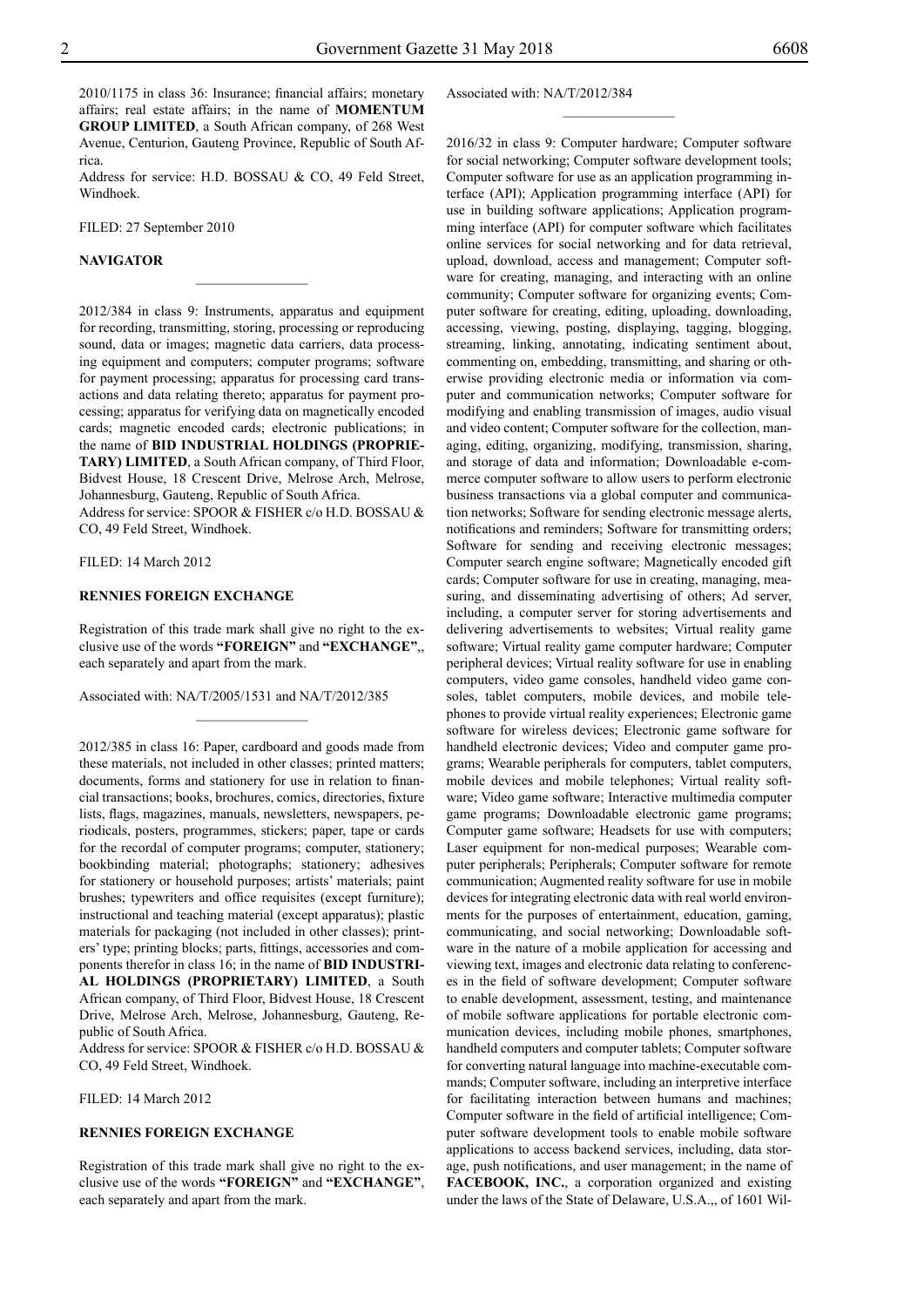low Road, Menlo Park, California, 94025, United States of America.

Address for service: SPOOR & FISHER c/o H.D. BOSSAU & CO, 49 Feld Street, Windhoek.



 $\overline{\phantom{a}}$  , where  $\overline{\phantom{a}}$ 

FILED: 18 January 2016

Associated with: NA/T/2016/33 and NA/T/2016/30

2016/33 in class 35: Marketing, advertising and promotion services; Provision of market research and information services; Promoting the goods and services of others via computer and communication networks; business and advertising services, including media planning and media buying for others; business and advertising services, including, advertising services for tracking advertising performance, for managing, distributing and serving advertising, for analyzing advertising data, for reporting advertising data, and for optimizing advertising performance; consulting services in the field of advertising, including, customizing marketing efforts of others; commercial information services, including advertisement management by providing reports, advertisement targeting, and management of electronically stored advertising, for use on a global computer network; Facilitating the exchange and sale of services and products of third parties via computer and communication networks; Online retail store services featuring a wide variety of consumer goods of others, gift cards, and delivery of digital media, virtual reality headsets, and virtual reality content and data; Providing online marketplaces for sellers of goods and/or services; Providing online facilities for connecting sellers with buyers; Providing online facilities featuring information for consumers in the field of gifts; Promoting the goods and services of others by providing online facilities featuring gift suggestions; Business networking; Employment and recruiting services; Advertising and information distribution services, including, providing classified advertising space via the global computer network; providing on-line computer databases and on-line searchable databases in the field of classifieds; Pre-paid gift card services, including issuing gift card certificates that may be redeemed for goods or services; Charitable services, including promoting public awareness about charitable, philanthropic, volunteer, public and community service and humanitarian activities; Providing contest and incentive award programs designed to recognize, reward and encourage individuals and groups which engage in self-improvement, self-fulfillment, charitable, philanthropic, volunteer, public and community service and humanitarian activities and sharing of creative work product; organizing exhibitions and events in the field of software and hardware development for commercial or advertising purposes; Association services that promote the interests of professionals and businesses in the field of mobile software application development; in the name of **FACEBOOK, INC.**, a corporation organised and existing under the laws of the State of Delaware, U.S.A., of 1601 Willow Road, Menlo Park, California, 94025, United States of America.

Address for service: SPOOR & FISHER c/o H.D. BOSSAU & Co, 49 Feld Street, Windhoek.



 $\frac{1}{2}$ 

Filed: 18 January 2016

Associated with: NA/T/2016/34

2016/34 in class 36: Financial services; financial transaction processing services, including, clearing and reconciling financial transactions via computer and communication networks; Electronic processing and transmission of bill payment data for users of computer and communication networks; Electronic funds transfer services; Bill payment services; Financial exchange services, including, providing a virtual currency for use by members of an online community via computer and communication networks; in the name of **FACEBOOK, INC.**, a corporation organised and existing under the laws of the State of Delaware, U.S.A., of 1601 Willow Road, Menlo Park, California, 94025, United States of America. Address for service: SPOOR & FISHER c/o H.D. BOSSAU & Co, 49 Feld Street, Windhoek.



 $\frac{1}{2}$ 

FILED: 18 January 2016

Associated with: NA/T/2016/35

2016/35 in class 38: Photo sharing and video sharing services, including, electronic transmission of digital photo files, videos and audio visual content among internet users; Telecommunications; Providing access to computer, electronic and online databases; Telecommunications services, including, electronic transmission of electronic media, data, messages, graphics, images, audio, video and information; Providing online forums for communication on topics of general interest; Providing online communications links which transfer mobile device and Internet users to other local and global online locations; Facilitating access to third party websites or to other electronic third party content via a universal login; Providing online chat rooms, email and instant messaging services, and electronic bulletin boards; Audio, text and video broadcasting services over computer or other communication networks, including, uploading, posting, displaying, modifying, tagging, and electronically transmitting data, information, audio and video; voice over internet protocol (VOIP) services; Telephony communication services; providing access to computer databases in the fields of social networking, social introduction and dating; in the name of FACEBOOK INC., a corporation organised and existing under the laws of the State of Delaware, U.S.A., of 1601 Willow Road, Menlo Park, California, 94025, United States of America.

Address for service: SPOOR & FISHER c/o H.D. BOSSAU & Co, 49 Feld Streit, Windhoek.

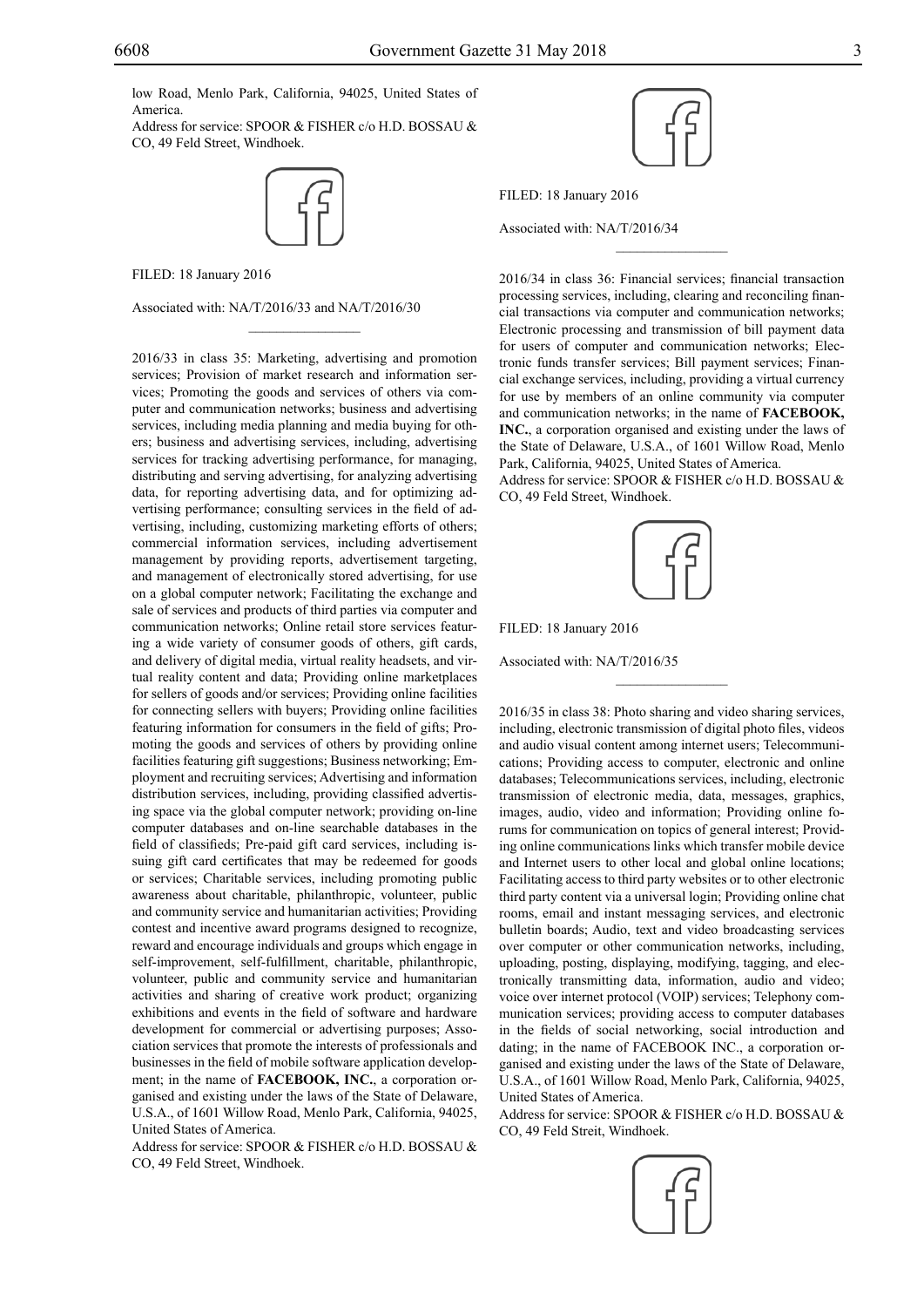Filed: 18 January 2016

Associated with: NA/T/2016/36

2016/36 in class 41: Entertainment services; Providing computer, electronic and online databases for educational, recreational and amusement use in the field of entertainment and in the fields of secondary, collegiate, social and community interest groups; Photosharing and video sharing services; Electronic publishing services for others; Entertainment services, including facilitating interactive and multiplayer and single player game services for games played via computer or communication networks; Providing information about online computer games and video games via computer or communication networks; Arranging and conducting competitions and facilitating events for video garners and computer game players; Providing online resources for software developers; Contest and incentive award programs designed to recognize, reward and encourage individuals and groups which engage in self-improvement, self-fulfillment, charitable, philanthropic, volunteer, public and community service and humanitarian activities and sharing of creative work product; Organizing and sponsoring contest and incentive award programs for software developers; Publication of educational materials, including publishing of books, journals, newsletters, and electronic publications; Educational services, including, organizing and conducting conferences, courses, seminars, and online training in the fields of advertising, marketing, social networking, the Internet, and social media, and distribution of course material in connection therewith; On-line journals, including weblogs (blogs) featuring user-defined content; Entertainment services, including, providing virtual reality games, interactive entertainment and virtual reality content; Providing a computer game for use network-wide by network users; Providing online augmented reality games; Entertainment services, including, providing online video games; Organizing exhibitions in the field of interactive entertainment, virtual reality, consumer electronics and video game entertainment industries for cultural or educational purposes; arranging and conducting educational conferences; organizing exhibitions and events in the field of software development for educational purposes; Educational services, including organizing and conducting conferences and seminars in the fields of artificial intelligence and the Internet of things; in the name of **FACEBOOK, INC.**, a corporation organised and existing under the laws of the State of Delaware, U.S.A., of 1601 Willow Road, Menlo Park, California, 94025, United States of America.

 $\overline{\phantom{a}}$  , where  $\overline{\phantom{a}}$ 

Address for service: SPOOR & FISHER c/o H.D. BOSSAU & Co, 49 Feld Street, Windhoek.



Filed: 18 January 2016

Associated with: NA/T/2016/37

2016/37 in class 42: Design and development of computer hardware and software; Computer services, including creating virtual communities for registered users to organize groups and events, participate in discussions and engage in social, business and community networking; Computer services, including, hosting electronic facilities for others for organizing

 $\frac{1}{2}$ 

and conducting meetings, events and interactive discussions via communication networks; Computer services in the nature of customized web pages featuring user-defined or specified information, personal profiles, audio, video, photographic images, text, graphics and data; Computer services, including, providing search engines for obtaining data on a global computer network; Providing a web site featuring technology that enables online users to create personal profiles featuring social and business networking information and to transfer and share such information among multiple online facilities; Providing temporary use of non-downloadable software applications for social networking, creating a virtual community, and transmission of audio, video, photographic images, text, graphics and data; Application service provider (ASP) services, including, hosting computer software applications of others; Application service provider (ASP) featuring software to enable or facilitate the creating, editing, uploading, downloading, accessing, viewing, posting, displaying, tagging, blogging, streaming, linking, annotating, indicating sentiment about, commenting on, embedding, transmitting, and sharing or otherwise providing electronic media or information via computer and communication networks; Providing an online network service that enables users to transfer personal identity data to and share personal identity data with and among multiple online facilities; Providing information from searchable indexes and databases of information, including text, electronic documents, databases, graphics, electronic media, photographic images and audio visual information, on computer and communication networks; Providing non-downloadable e-commerce software to allow users to perform electronic business transactions via global computer network; Computer services, including, application service provider featuring application programming interface (API) software to allow users to perform electronic business transactions via a global computer network; Software as a service (SAAS) services featuring software for sending electronic message alerts, for transmitting orders and sending and receiving electronic messages, and to allow users to perform electronic business transactions via a global computer network; Providing temporary use of on-line non-downloadable software for use in managing, measuring, and serving advertising of others; Application service provider featuring application programming interface (API) software for managing, tracking, reporting and measuring media planning, media buying and advertising of others; Online ad-buying plafform provider, including, providing non-downloadable software programs for allowing buyers and sellers of online advertising to purchase and sell advertising inventory; Platform as a service (PAAS) featuring computer software platforms for use in purchasing and disseminating advertising; Application service provider (ASP) featuring software for use in buying, selling, tracking, valuing, optimizing, targeting, analyzing, delivery, and reporting of online advertising and marketing; Application service provider (ASP) featuring software for use in designing and managing online advertising and marketing campaigns; Designing and developing computer game software and video game software for use with computers, video game program systems and computer networks; Development of computer hardware for computer games; Video game development services; Providing online sites that gives users the ability to upload, modify and share virtual reality content and data; Design, engineering, research, development and testing services in the field of mobile application software development related to the use and functionality of hyperlinks; technical consultation in the field of mobile application software development related to the use and functionality of hyperlinks; providing temporary use of non-downloadable computer software enabling development, assessment, testing, and maintenance of mobile software applications for portable electronic com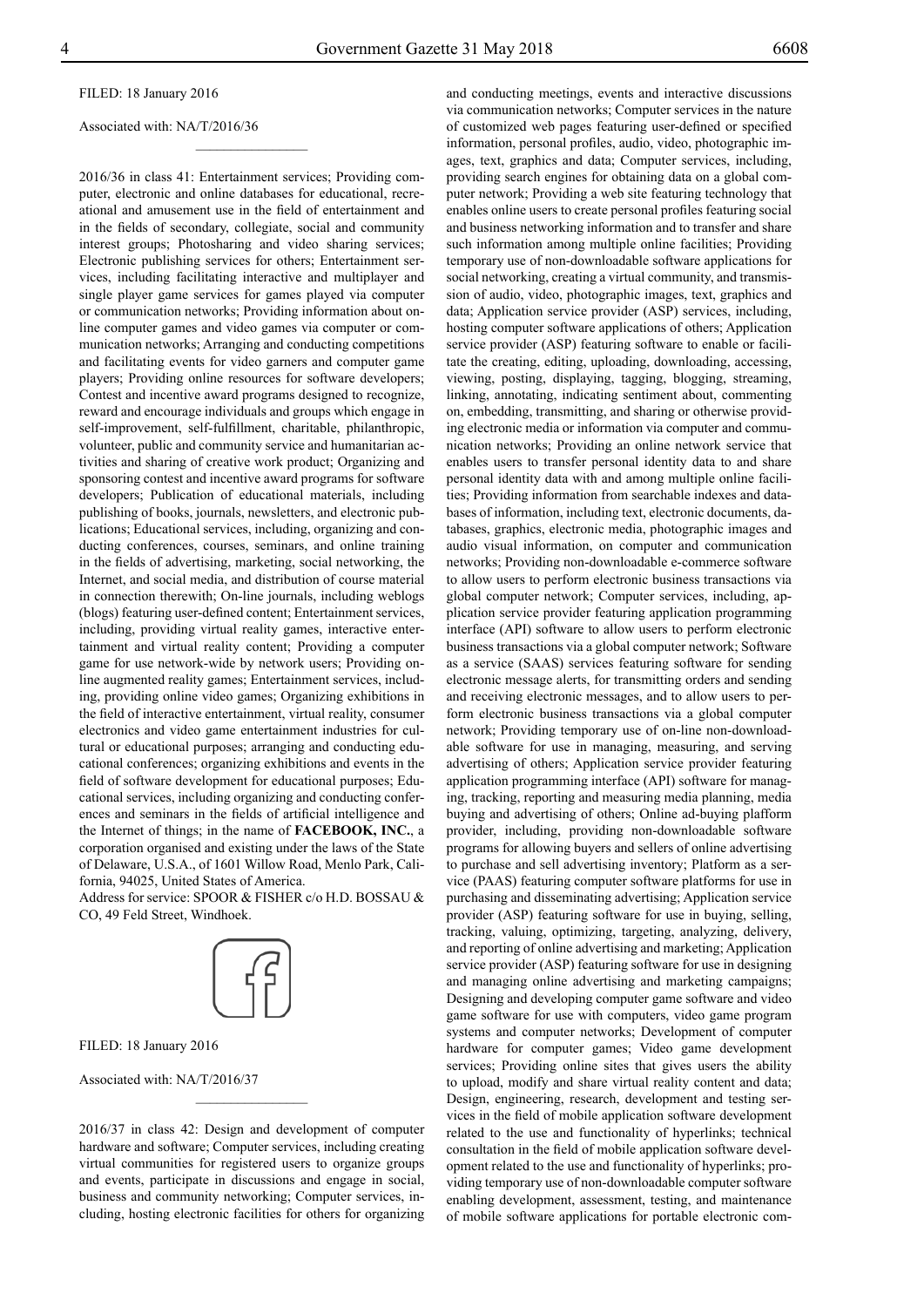munication devices, including mobile phones, smartphones, handheld computers and computer tablets; Educational services, including organizing and conducting conferences and seminars in the fields of artificial intelligence and the internet of things; Social introduction, networking and dating services; Providing access to computer databases in the fields of social networking, social introduction and dating; Providing social services and information in the field of personal development, including self-improvement, self-fulfillment, charitable, philanthropic, volunteer, public and community services, and humanitarian activities; Providing user authentication services in e-commerce transactions; Providing user authentication of electronic funds transfer, credit and debit card and electronic check transactions via a global computer network; in the name of FACEBOOK INC., a corporation organised and existing under the laws of the State of Delaware, U.S.A., of 1601 Willow Road, Menlo Park, California, 94025, United States of America.

Address for service: SPOOR & FISHER c/o H.D. BOSSAU & Co, 49 Feld Street, Windhoek.



 $\overline{\phantom{a}}$  , where  $\overline{\phantom{a}}$ 

Filed: 18 January 2016

Associated with: NA/T/2016/32

2016/284 in class 12: Suspension systems for vehicles; shock absorbers for vehicles; suspension springs for vehicles; suspension shock absorbers for vehicles; shock absorbing springs for vehicles; bearings for vehicles; suspension systems for land vehicles; shock absorbers for land vehicles; suspension shock absorbers for land vehicles; suspension springs for land vehicles; shock absorbing springs for land vehicles; bearings for land vehicles; suspension systems for automobiles; shock absorbers for automobiles; suspension shock absorbers for automobiles; suspension springs for automobiles; shock absorbing springs for automobiles; bearings for automobiles; shock absorbers for motorcycles; bearings for motorcycles; shock absorbers, machine elements for land vehicles; bearings for shock absorbers; mechanical elements for land vehicles; automobiles and their parts and fittings; two-wheeled motor vehicles, bicycles and their parts and fittings; upper mounts; dust covers; bump rubbers; rubber sheets; parts and fittings for shock absorbers [for land vehicles]; springs, machine elements for land vehicles; shock absorbing springs for suspension systems for vehicles; shock absorbing springs for suspension systems for land vehicles; shock absorbing springs for suspension systems for automobiles; shock absorbing springs for motorcycles; in the name of **KYB CORPORATION**, a Japanese corporation, of World Trade Center Bldg., 4-1, Hamamatsu-cho 2-chome, Minato-ku, Tokyo, Japan.

Address for service: SPOOR & FISHER c/o H.D. BOSSAU & Co, 49 Feld Street, Windhoek.



FILED: 4 March 2016

Registration of this trademark shall give no right to the exclusive use of the word **"PREMIUM"** separately and apart from the mark.

 $\overline{\phantom{a}}$  , we can also the set of  $\overline{\phantom{a}}$ 

2016/544 in class 1: Chemicals used in industry, science and photography, as well as in agriculture, horticulture and forestry; unprocessed artificial resins, unprocessed plastics; manures; fire extinguishing compositions; tempering and soldering preparations; chemical substances for preserving foodstuffs; tanning substances; adhesives used in industry; chemicals; glue and adhesives for industrial purposes; plant growth regulating preparations; fertilizers; ceramic glazings; priming putty; higher fatty acids; nonferrous metals; non-metallic minerals; chemical compositions for developing, printing and enlarging photographs; reagent paper [not for medical purposes]; artificial sweeteners; flour and starch for industrial purposes; unprocessed plastics [plastics in primary form]; pulp; **"Blue"**print paper; photographic paper; photographic sensitizers; photographic dry plates; photographic developers; flash powder; photographic fixers; unexposed photographic films; cinematographic film, sensitized but not exposed; X-ray films, sensitized but not exposed; fire extinguishing compositions; brake fluid; chemical additives for oils; in the name of **NIKON CORPORATION**, a Japanese corporation, of 2-15- 3, Konan, Minato-ku, Tokyo, Japan.

Address for service: SPOOR & FISHER c/o H.D. BOSSAU & Co, 49 Feld Street, Windhoek



Filed: 12 May 2016

Associated with: NA/T/2014/1500 and NA/T/2016/545

 $\frac{1}{2}$ 

2016/545 in class 7: Machines and machine tools; motors (except for land vehicles); machine coupling and belting (except for land vehicles); agricultural implements; incubators for eggs; semiconductor manufacturing machines and systems; semiconductor lithography apparatus; liquid crystal manufacturing machines and systems; liquid crystal lithography apparatus; semiconductor testing apparatus; liquid crystal testing apparatus; polishing machines and apparatus for wafer; parts and accessories for semiconductor manufacturing machines and systems; parts and accessories for liquid crystal manufacturing machines and systems; parts and accessories for semiconductor lithography apparatus; parts and accessories for liquid crystal lithography apparatus; parts and accessories for semiconductor testing apparatus; parts and accessories for liquid crystal testing apparatus; parts and accessories for polishing machines and apparatus for wafers; metalworking machines and tools; mining machines and apparatus; construction machines and apparatus; loading-unloading machines and apparatus; industrial fishing machines; chemical processing machines and apparatus; textile machines and apparatus; food or beverage processing machines and apparatus; lumbering, woodworking, or veneer or plywood making machines and apparatus; pulp making, papermaking or paper-working machines and apparatus; printing or bookbinding machines and apparatus; sewing machines; plowing machines and implements [other than hand-held tools]; cultivating machines and implements; harvesting machines and implements; plant fiber processing machines and implements for agricultural pur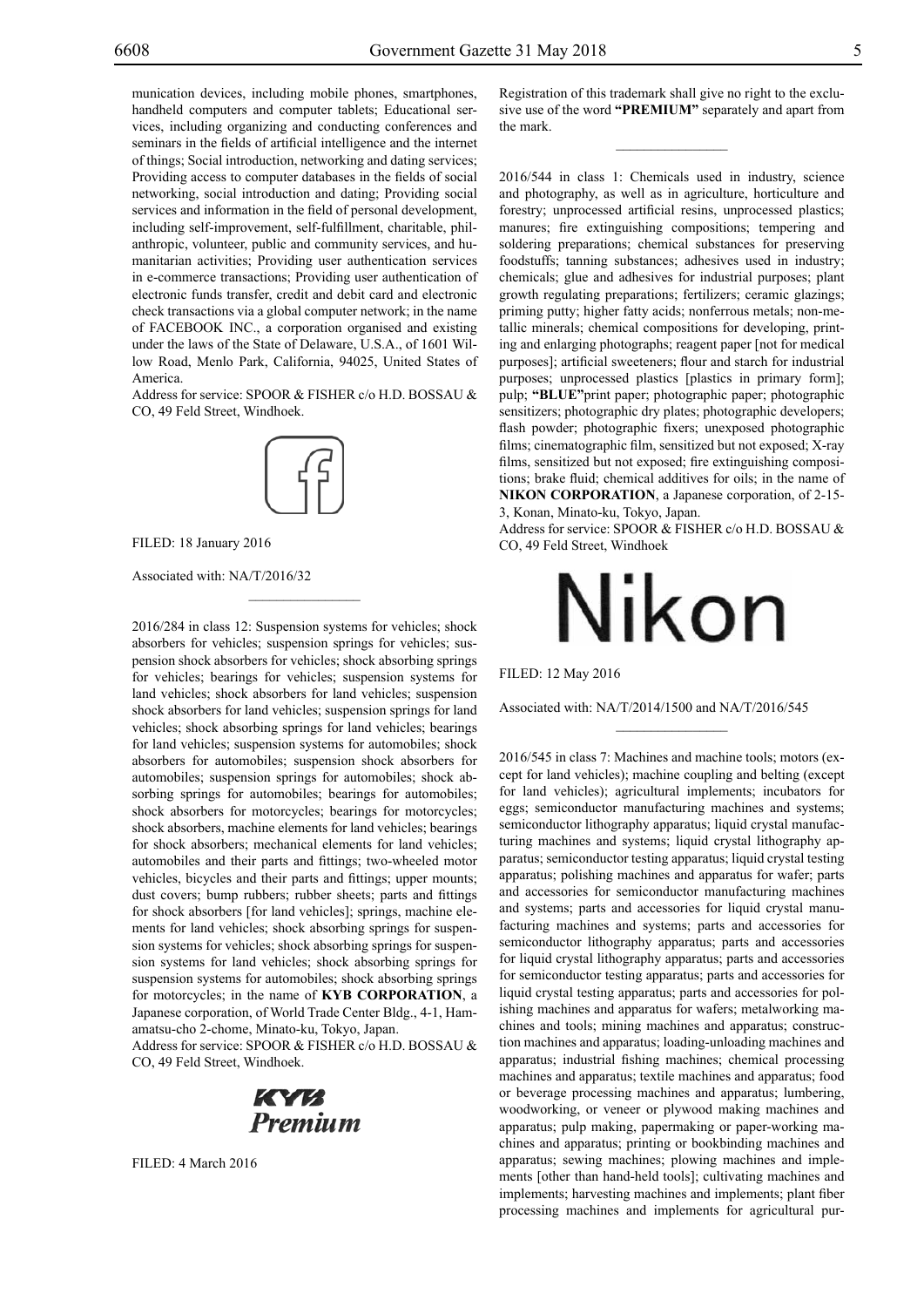poses; fodder presses; fodder cutting machines [feed cutters]; fodder mixing machines [feed mixers]; cake-fodder crushing machines [feed mills]; milk filtering machines; milking machines; chick brooders; incubators for eggs; sericultural machines and implements; shoe making machines; leather tanning machines; tobacco processing machines; glassware manufacturing machines and apparatus; painting machines and apparatus; packaging or wrapping machines and apparatus; power-operated potters' wheels; plastic processing machines and apparatus; semiconductor manufacturing machines and systems; machines and apparatus for manufacturing rubber goods; stone working machines and apparatus; non-electric prime movers, not for land vehicles [other than water mills and wind mills]; parts of non-electric prime movers [other than water mills and wind mills]; water mills; wind mills; pneumatic or hydraulic machines and instruments; adhesive tape dispensing machines; automatic stamping machines; vending machines; fuel dispensing machines for service stations; washing machines for industrial purposes [laundry]; washing machines for household purposes [laundry]; repairing or fixing machines and apparatus; mechanical parking systems; vehicle washing installations; food mixing machines for commercial use; food peeling machines for commercial use; food cutting, chopping and slicing machines for commercial use; dishwashers for industrial purposes; dishwashers for household purposes; electric wax-polishing machines for industrial purposes; vacuum cleaners for industrial purposes; electric wax-polishing machines for household purposes; vacuum cleaners for household purposes; power sprayers for disinfecting, insecticides and deodorants [not for agricultural purposes]; shafts, axles or spindles, machine elements other than land vehicles; bearings, machine elements not for land vehicles; shafts, couplings or connectors, machine elements not for land vehicles; power transmissions and gearing, machine elements not for land vehicles; shock absorbers, machine elements not for land vehicles; springs, machine elements not for land vehicles; brakes, machine elements not for land vehicles; valves, machine elements not for land vehicles; lawnmowers; curtain drawing devices electrically operated; electric door openers; waste compacting machines and apparatus; waste crushing machines; 3D printers; starters for motors and engines; AC motors and DC motors [not including those for land vehicles but including "parts" for any AC motors and DC motors]; AC generators [alternators]; DC generators; electric food blenders [for household purposes]; dynamo brushes; in the name of **NIKON CORPORATION**, a Japanese corporation, of 2-15- 3, Konan, Minato-ku, Tokyo, Japan.

Address for service: SPOOR & FISHER c/o H.D. BOSSAU & Co, 49 Feld Street, Windhoek.

Nikon

Filed: 12 May 2016

Associated with: NA/T/2016/546

2016/546 in class 11: Apparatus for lighting, heating, steam generating, cooking, refrigerating, drying, ventilating, water Supply and sanitary purposes; electric coffee makers; humidifiers; LED flashlights; flashlights; electric toasters; toilet bowls and seats sold as a unit; prefabricated bathrooms sold as a unit; drying apparatus [for chemical processing]; recuperators [for chemical processing]; steamers [for chemical processing]; evaporators [for chemical processing]; distillers [for chemical processing]; heat exchangers [for chemical processing]; drying apparatus [for textile manufacture]; milk sterilizers; breadmaking machines [for industrial purposes]; plywood drying machines; industrial furnaces; nuclear reactors [atomic piles]; drying apparatus for harvest; forage drying apparatus; boilers [other than parts of non-electric prime movers, engines]; airconditioning apparatus [for industrial purposes]; freezing machines and apparatus; laundry dryers [electric, for industrial purposes]; machines and apparatus for use in beauty salons or barbers' shops [not including "hairdressing chairs"]; cooking apparatus and installations for commercial use; dish drying machines for commercial use; dish disinfectant apparatus for commercial use; tap water faucets; level controlling valves for tanks; pipe line cocks; waste water treatment tanks [for industrial purposes]; septic tanks [for industrial purposes]; garbage incinerators for industrial purposes; garbage incinerators for household purposes; solar water heaters; water purifying apparatus; electric lamps and other lighting apparatus; household electrothermic appliances [other than for beauty or sanitary purposes]; household electrothermic appliances for beauty or sanitary purposes; washers for water taps; gas water heaters [for household purposes]; non-electric cooking heaters [for household purposes]; kitchen worktops with integrated sinks; kitchen sinks; ice chests [for household purposes, nonportable]; ice-cooling refrigerators [for household purposes]; household tap-water filters; standing paper lanterns [Andon]; portable paper lanterns [Chochin]; gas lamps; oil lamps; lamp chimneys; warming pans [non-electric]; pocket warmers [nonelectric]; Japanese pocket warmers filled with fuel; hot water bottles [for warming one's feet in bed]; waste water treatment tanks for household purposes; septic tanks for household purposes; heating or cooling packs filled with chemical substances ready to react when required; toilet stool units with a washing water squirter; disinfectant dispensers for toilets; toilet bowls; seatings for use with Japanese style toilet bowls; bath fittings; stoves for household purposes [non-electric]; desalinationplants; pressure water tanks; sauna bath installations; air conditioning installations; in the name of **NIKON CORPORATION**, a Japanese corporation, of 2-15-3, Konan, Minato-ku, Tokyo, Japan.

Address for service: SPOOR & FISHER c/o H.D. BOSSAU & Co, 49 Feld Street, Windhoek.



 $\overline{\phantom{a}}$  , where  $\overline{\phantom{a}}$ 

Filed: 12 May 2016

Associated with: NA/T/2016/547

2016/547 in class 14: Precious metals and their alloys and goods in precious metals or coated therewith, not included in other classes; jewellery, precious stones; horological and chronometric instruments; pin badge; key rings of precious metals; badges of precious metal; tie pins; necklaces [jewellery, jewelry (Am.)]; bracelets [jewellery, jewelry (Am.)]; pendants; rings [jewellery, jewelry (Am.)]; precious metals; unwrought precious stones; semi wrought precious stones and their imitations; keyrings [trinkets or fobs]; jewellery cases; trophies [prize cups]; commemorative shields; personal ornaments [other than "cuff links"]; cuff links; shoe ornaments of precious metal; clocks and watches; talismans; napkin holders [of or coated in precious metal]; napkin rings [of or coated in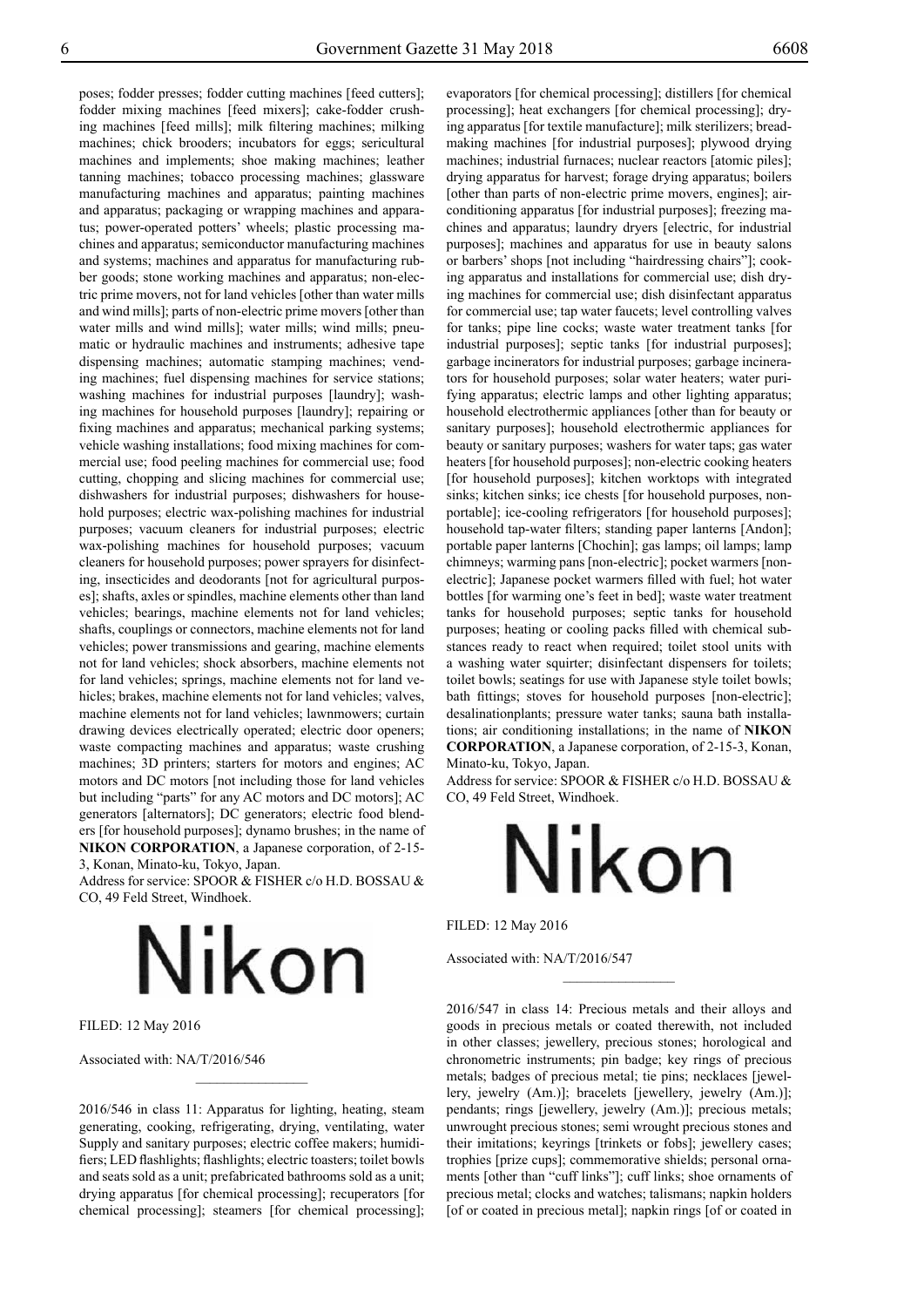precious metal]; toothpicks [of or coated in precious metal]; toothpick holders [of or coated in precious metal]; candle extinguishers [of or coated in precious metal]; candlesticks [of or coated in precious metal]; in the name of **NIKON CORPO-RATION**, a Japanese corporation, of 2-153, Konan, Minatoku, Tokyo, Japan.

Address for service: SPOOR & FISHER c/o H.D. BOSSAU & Co, 49 Feld Street, Windhoek.



 $\mathcal{L}=\mathcal{L}^{\mathcal{L}}$ 

Filed: 12 May 2016

Associated with: NA/T/2016/548

2016/548 class 16: Paper, cardboard and goods made from these materials, not included in other classes; printed matter; bookbinding material; photographs; stationery; adhesives for stationery or household purposes; artists' materials; paint brushes; typewriters and office requisites (except furniture); instructional and teaching material (except apparatus); plastic materials for packaging (not included in other classes); playing cards; printers' type; printing blocks; photograph stands; calendars; albums; magazines [periodicals]; books; newspapers; stickers [stationery]; trading cards; photo books; clear plastic folder; post cards; seals [stationery]; catalogues; pamphlets; note books; writing material; posters; pastes and other adhesives for stationery or household purposes; sealing wax; printers' reglets [interline leads]; printing type; addressing machines; ink ribbons; automatic stamp affixing machines; electric staplers for offices; envelope sealing machines for offices; stamp obliterating machines; drawing instruments; typewriters; checkwriters; mimeographs; relief duplicators; paper shredders [for office use]; franking machines; rotary duplicators; marking templates; decorators' paintbrushes; containers of paper, for packaging; bags [pouches] of plastics, for packaging; food wrapping plastic film for household purposes; garbage bags of paper [for household purposes]; garbage bags of plastics [for household purposes]; paper patterns; tailors' chalk; banners of paper; flags of paper; hygienic hand towels of paper; towels of paper; table napkins of paper; hand towels of paper; handkerchiefs of paper; baggage tags; printed paper for lot, other than toy; paper and cardboard; stationery; printed matter; paintings and calligraphic works; photographs; sacred lots [Omikuji]; tanks [indoor aquaria] and their fittings; playing cards; Japanese playing cards [Utagaruta]; Japanese playing cards [Hanafuda]; in the name of **NIKON CORPORA-TION**, a Japanese corporation, of 2-15-3, Konan, Minato-ku, Tokyo, Japan.

Address for service: SPOOR & FISHER c/o H.D. BOSSAU & Co, 49 Feld Street, Windhoek.



 $\overline{\phantom{a}}$  , where  $\overline{\phantom{a}}$ 

Filed: 12 May 2016

Associated with: NA/T/2016/549

2016/549 in class 21: Hou ehold or kitchen utensils and containers (not of precious metal or coated therewith); combs and sponges; brushes except paint brushes); brush-making materials; articles for cleaning purposes; steelwool; unworked or semi-worked glass (except glass used in building); glassware, porcelain and earthenware not included in other classes; tumblers; mugs; drinking flasks; water bottles; vacuum bottles; drinking glasses; drinking vessels; lunch boxes; unworked or semi-worked glass [not for building]; mangers for animals [troughs for livestock]; poultry rings; electric tooth brushes; cosmetic and toilet utensils [other than "electric tooth brushes"]; tub brushes; metal brushes; brushes for pipes; industrial brushes; ship-scrubbing brushes; gloves for household purposes; industrial packaging containers of glass [not including "glass stoppers, lids and covers"]; industrial packaging containers of ceramics; glass stoppers [for industrial packaging containers]; glass covers and lids [for industrial packaging containers]; industrial packaging bottles of plastics; cooking pots and pans [non-electric]; coffee-makers [non-electric]; Japanese cast iron kettles, non-electric [Tetsubin]; kettles [non-electric]; tableware, other than knives, forks and spoons; portable coldboxes [non-electric]; kitchen containers for rice; food preserving jars of glass; drinking flasks [for travellers]; vacuum bottles [insulated flasks]; cookware; ice pails; pepper pots; sugar bowls; colanders; salt shakers; Japanese style cooked rice scoops [Shamoji]; cooking funnels; drinking straws; Japanese style personal dining trays or stands [Zen]; bottle openers, non-electric; egg cups; tart scoops; napkin holders; napkin rings; hot pads [trivets]; chopsticks; chopstick cases; ladles and dippers for kitchen use; cooking sieves and sifters; trays; toothpicks; toothpick holders; cleaning tools and washing utensils; ironing boards; tailors' sprayers; ironing boards [Kotedai]; Hera-dai [fabric marking boards]; stirrers for hot bathtub water [Yukakibo]; bathroom stools; bathroom pails; candle extinguishers; candlesticks; cinder sifters for household purposes; gotoku [Trivets for Japanese charcoal heaters for household purposes]; coal scuttles; Japanese charcoal extinguishers [Hikeshi-tsubo]; mouse and rat traps; fly swatters; flower pots; hydroponic plant pots for home gardening; watering cans; feeding vessels for pets; brushes for pets; bird cages; bird baths; clothes brushes; chamber pots; piggy banks; boxes of metal for dispensing paper towels; soap dispensers; toilet paper holder; flower vases; flower bowls; upright signboards of glass or ceramics; perfume burners; shoe brushes; shoe horns; shoe shine cloths; shoe shine sponges and cloths; shoe-trees [stretchers]; portable cooking kits for outdoor use; cattle hair for brushes, raccoon dog hair for brushes, pig bristles for brushes and horsehair for brushes; insect traps; in the name of **NIKON CORPORATION**, a Japanese corporation, of 2-15-3, Konan, Minato-ku, Tokyo, Japan.

Address for service: SPOOR & FISHER c/o H.D. BOSSAU & Co, 49 Feld Street, Windhoek.

## Nikon

Filed: 12 May 2016

Associated with: NA/T/2016/550

2016/550 in class 24: Textiles and textile goods, not included in other classes; bed and table covers; vinyl coated cloth; labels of cloth; towels of textile; handkerchiefs of textile; advertisement boards of textiles; signs of textiles; woven fabrics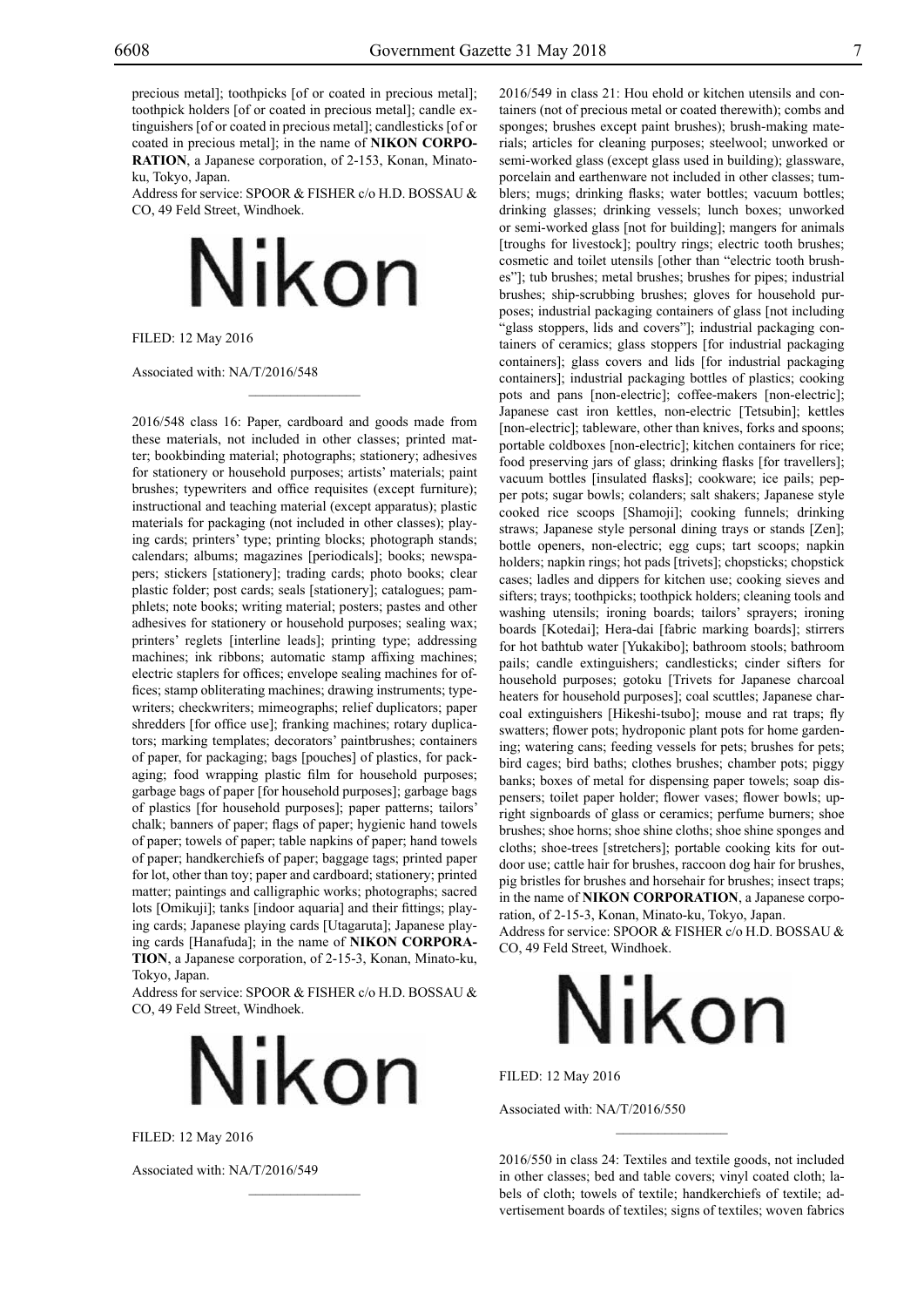[other than "edging ribbons for tatami mats"]; cloth for tatami mat edging ribbons; knitted fabrics; felt and non-woven textile fabrics; oilcloth; gummed waterproof cloth; rubberized cloth; filtering materials of textile; woven textile goods for personal use; mosquito nets; bedsheets; futon quilts; quilt covers for futon; futon ticks [unstuffed futon]; pillowcases [pillow slips]; blankets; table napkins of textile; dish towels for drying; shower curtains; banners and flags [not of paper]; toilet seat covers of textile; seat covers of textile; wall hangings of textile; curtains; table cloths [not of paper]; draperies [thick drop curtains]; shrouds [sheets for wrapping corpses]; shrouds for dressing a corpse for funeral Kyokatabira kimono]; red-andwhite striped curtains; black-and-white striped curtains; billiard cloth [baize]; toilet gloves; nets; in the name of **NIKON CORPORATION**, a Japanese corporation, of 2-15-3, Konan, Minato-ku, Tokyo, Japan.

Address for service: SPOOR & FISHER c/o H.D. BOSSAU & Co, 49 Feld Street, Windhoek.

# Nikon

 $\frac{1}{2}$ 

Filed: 12 May 2016

Associated with: NA/T/2016/551

2016/551 in class 25: Clothing, footwear, headgear; vests; waistcoats; jackets [clothing]; raincoats; caps; hats; headgear for wear; wristbands; sports overuniforms; sports uniforms; aprons [clothing]; T-shirts; liveries; non Japanese style outerclothing; coats; sweaters and the like; shirts and the like; nightwear; underwear [underclothing]; swimwear [bathing suits]; swimming caps [bathing caps]; camisoles; Japanese traditional clothing; sleep masks; collar protectors [for wear]; socks and stockings other than special sportswear; puttees and gaiters; fur stoles; shawls; scarves [scarfs]; Japanese style socks [Tabi]; Japanese style socks covers [Tabi covers]; gloves and mittens [clothing]; neckties; ties; neckerchieves; bandanas [neckerchiefs]; thermal supporters [clothing]; mufflers; ear muffs [clothing]; nightcaps; garters; sock suspenders; suspenders [braces]; waistbands; belts for clothing; shoes and boots [other than "shoe dowels, shoe pegs, tongue or pullstrap for shoes and boots, hobnails, protective metal members for shoes and boots"]; shoe dowels; shoe pegs; tongue or pullstrap for shoes and boots; hobnails; protective metal members for shoes and boots; Japanese style wooden clogs [Gets]; Japanese style sandals [Zorn]; masquerade costumes; fancy dress costumes; clothes for sports [other than "clothes for water sports"]; clothes for water sports; special footwear for sports [other than "horse-riding boots" and "windsurfing shoes"]; horse-riding boots; windsurfing shoes; in the name of **NIKON CORPORATION**, a Japanese corporation, of 2-15- 3, Konan, Minato-ku, Tokyo, Japan.

Address for service: SPOOR & FISHER c/o H.D. BOSSAU & Co, 49 Feld Street, Windhoek.



Filed: 12 May 2016

Associated with: NA/T/2016/552

2016/552 in class 28: Games and playthings; gymnastic and sporting articles not included in other classes; decorations for Christmas trees; toys; golf implements; archery implements; trading card games; home video game machines; board games; camouflage screens [sports articles]; games; portable games; wax for skis; amusement machines and apparatus for use in amusement parks; toys for domestic pets; dolls; go games; Japanese chess [Shogi games]; dice; Japanese dice games [Sugoroku]; dice cups; Chinese checkers [games]; chess games; checkers [checker sets]; conjuring apparatus; dominoes; mahjong; game machines and apparatus; billiard equipment; sports equipment [other than for climbing, surfing, water-skiing and scuba diving]; climbers' harness; sports equipment for surfing, water-skiing and scuba diving; fishing tackle; portable electronic games; coin operated games machines; videogame machines; in the name of **NIKON CORPORATION**, a Japanese corporation, of 2-15-3, Konan, Minato-ku, Tokyo, Japan. Address for service: SPOOR & FISHER c/o H.D. BOSSAU & Co, 49 Feld Street, Windhoek.

 $\frac{1}{2}$ 



 $\overline{\phantom{a}}$  , where  $\overline{\phantom{a}}$ 

Filed: 12 May 2016

Associated with: NA/T/2016/553

2016/553 in class 30: Coffee, tea, cocoa, sugar, rice, tapioca, sago, artificial coffee; flour and preparations made from cereals, bread, pastry and confectionery, ices; honey, treacle; yeast, baking-powder; salt, mustard; vinegar, sauces (except salad dressings); spices; ice; binding agents for ice cream; meat tenderizers for household purposes; preparations for stiffening whipped cream; aromatic preparations for food [not from "Essential oils"]; confectionery; bread and buns; sandwiches; steamed buns stuffed with minced meat [Chuka manjuh]; hamburgers [sandwiches]; pizzas; hot dogs [sandwiches]; meat pies; soya bean paste [condiment]; worcester sauce; meat gravies; ketchup; soy sauce [soya sauce]; vinegar; vinegar mixes; seasoning soy sauce [Soba-tsuyu]; salad dressings; white sauce; mayonnaise; sauces for barbecued meat; cube sugar; fructose [for culinary purposes]; crystal sugar [not confectionery]; maltose [for culinary purposes]; honey; glucose for culinary purposes; powdered starch syrup [for culinary purposes]; starch syrup [for culinary purposes]; table salt mixed with sesame seeds; cooking salt; roasted and ground sesame seeds; celery salt; umami seasonings; ice cream mixes; sherbet mixes; unroasted coffee beans; cereal preparations; Chinese stuffed dumplings [Gyoza, cooked]; Chinese steamed dumplings [Shumai, cooked]; sushi; fried balls of batter mix with small pieces of octopus [Takoyaki]; boxed lunches consisting of rice, with added meat, fish or vegetables; ravioli; yeast powder, koji [fermented malted rice]; yeast; baking powder; instant confectionery mixes; pasta sauce; by product of rice for food [Sake lees]; husked rice; husked oats; husked barley; gluten for food; flour; in the name of **NIKON CORPORA-TION**, a Japanese corporation, of 2-15-3, Konan, Minato-ku, Tokyo, Japan.

Address for service: SPOOR & FISHER c/o H.D. BOSSAU & Co, 49 Feld Street, Windhoek.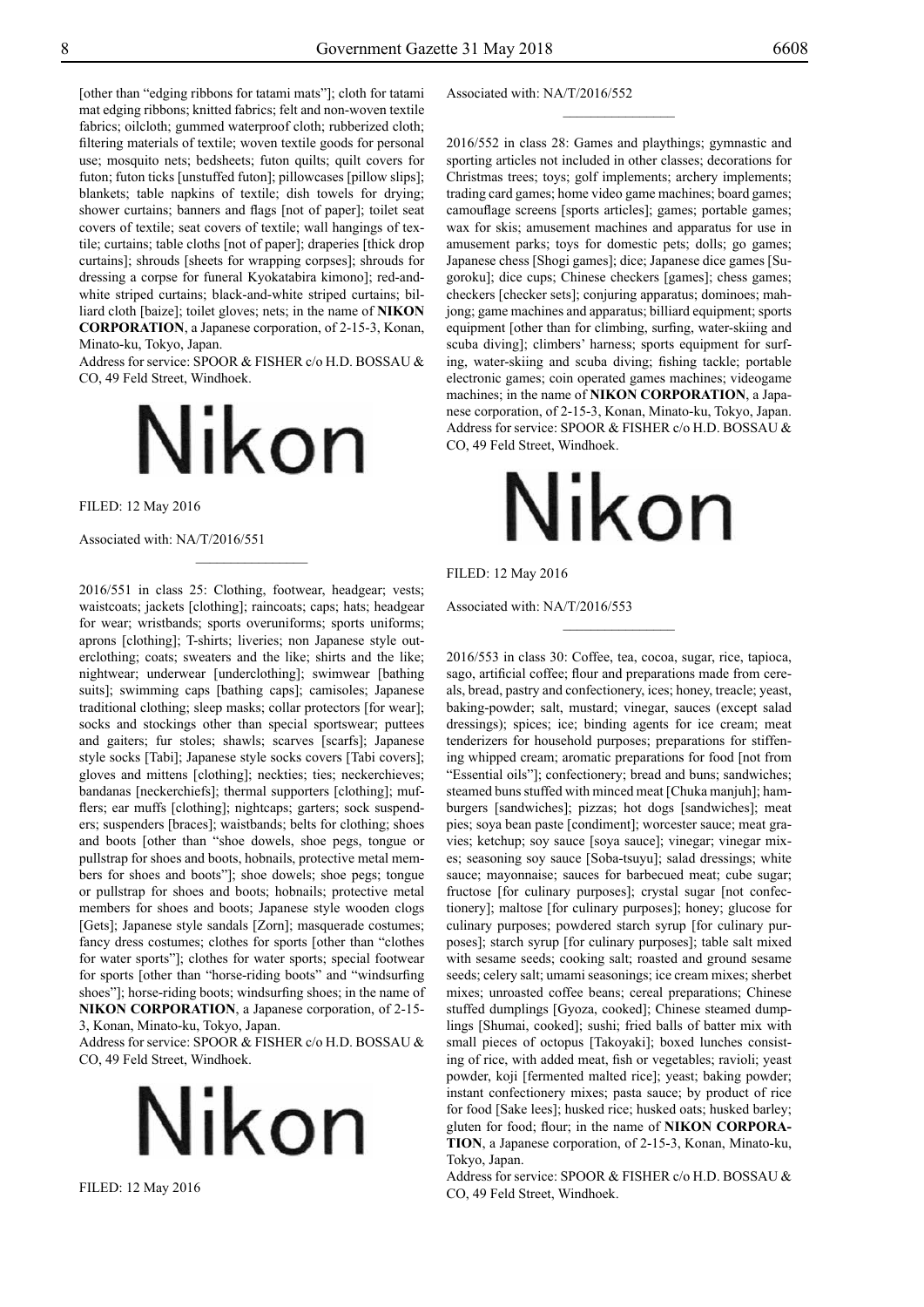## Nikon

 $\mathcal{L}=\mathcal{L}^{\mathcal{L}}$ 

Filed: 12 May 2016

Associated with: NA/T/2016/554

2016/544 in class 42: Services which cannot be placed in other classes; rental of web servers; rental of data storage area of servers on the Internet; providing software for editing and managing of photographs and movies via the Internet [not downloadable]; rental of web servers for Internet chat; providing meteorological information; architectural design; surveying; geological surveys or research; designing of machines, apparatus, instruments [including their parts] or systems composed of such machines, apparatus and instruments; designing, other than for advertising purposes; computer software design, computer programming, or maintenance of computer software; technological advice relating to computers, automobiles and industrial machines; testing, inspection or research of pharmaceuticals, cosmetics or foodstuffs; research on building construction or city planning; testing or research on prevention of pollution; testing or research on electricity; testing or research on civil engineering; testing, inspection or research on agriculture, livestock breeding or fisheries; testing or research on machines, apparatus and instruments; rental of computers; providing computer programs on data networks; rental of laboratory apparatus and instruments; rental of technical drawing instruments; in the name of **NIKON CORPO-RATION**, a Japanese corporation, of 2-15-3, Konan, Minatoku, Tokyo, Japan.

Address for service: SPOOR & FISHER c/o H.D. BOSSAU & Co, 49 Feld Street, Windhoek.



Filed: 12 May 2016

Associated with: NA/T/2016/544

2013/160 in class 42: Software as a service (SAAS) services featuring software for predictive analytics and maintenance used in the optimization of the mining process and the optimization of mining equipment; in the name of **GE INTEL-LIGENT PLATFORMS, INC.,** a company organised and existing under the laws of Virginia, of Route 29 North and Route 606, Chsrlottesville, Virginia, 22911, United States of America.

 $\overline{\phantom{a}}$  , where  $\overline{\phantom{a}}$ 

Address for service: SPOOR & FISHER c/o H.D. BOSSAU & Co, 49 Feld Street, Windhoek.

FILED: 11 February 2013

#### **PROFICY MAXXMINE**

Registration of this trademark shall give no right to the exclusive use of the word **"MINE"** separately and apart from the mark.

 $\mathcal{L}=\mathcal{L}^{\mathcal{L}}$ 

2015/3103 in class 5: Diagnostic preparations and reagents for medical purposes; in the name of **JOHNSON & JOHNSON**, a corporation organized and existing under the laws of the State of New Jersey, of One Johnson & Johnson Plaza, New Brunswick, New Jersey, 08933, United States of America. Address for service: SPOOR & FISHER c/o H.D. BOSSAU & Co, 49 Feld Street, Windhoek.

FILED: 21 December 2015

#### **CLINICADE**

The applicant admits that the registration of this trade mark shall not debar other from the *bona fida* descriptive use in the ordinary course of trade, of the word **"CLINIC"** or of the word "**AID"**.

 $\frac{1}{2}$ 

Associated with: NA/T/2015/3104

2016/155 in class 9: Telephones; mobile telephones; cordless telephones; telecommunications products, namely, gateway routers in the nature of computer control hardware for use in wireless communications systems; computer software for use in accessing the global computer network; telephone accessories, namely, telephone cords and batteries; electronic products, namely, digital photograph receivers; television peripheral equipment, namely, set-top boxes, remote controls and instructional manuals sold as a unit; telecommunications hubs, switches, wireline routers, wireless routers and integrated routers which include a modem; digital subscriber line modems otherwise known as DSL modems, cable modems and satellite modems that interface directly with digital subscriber line otherwise known as DSL, satellite data or cable broadband data services; network interface card adaptors otherwise known as adaptors; RJ 45 transmission cables; telephone line filters; telecommunication couplers; telecommunication modular plugs; transceivers; wireless transceivers; corded and cordless wireline teleconferencing telephones; telephone answering machines; Internet telephones; wireless telephones; earphones and antennae for cordless and wireless telephones; magnetically encoded credit cards; magnetically encoded stored value cards; computer software used to operate, manage and monitor security systems and home automation devices; security cameras; smoke detectors; carbon monoxide detectors; motion detectors; remote control units, keypads and control panels for security systems and home automation devices; electronic door locks; electronic door openers and closers; home automation systems comprising wireless and wired controllers, controlled devices and software for light, HVAC, security, safety and other home monitoring and control applications; in the name of **AT&T INTELLECTUAL PROPERTY II, LP.**, a company organised and existing under the laws of the State of Nevada, U.S.A., of 645 East Plumb Lane, Reno, Nevada, 89502, United States of America.

Address for service: SPOOR & FISHER c/o H.D. BOSSAU & Co, 49 Feld Street, Windhoek.



Filed: 19 February 2016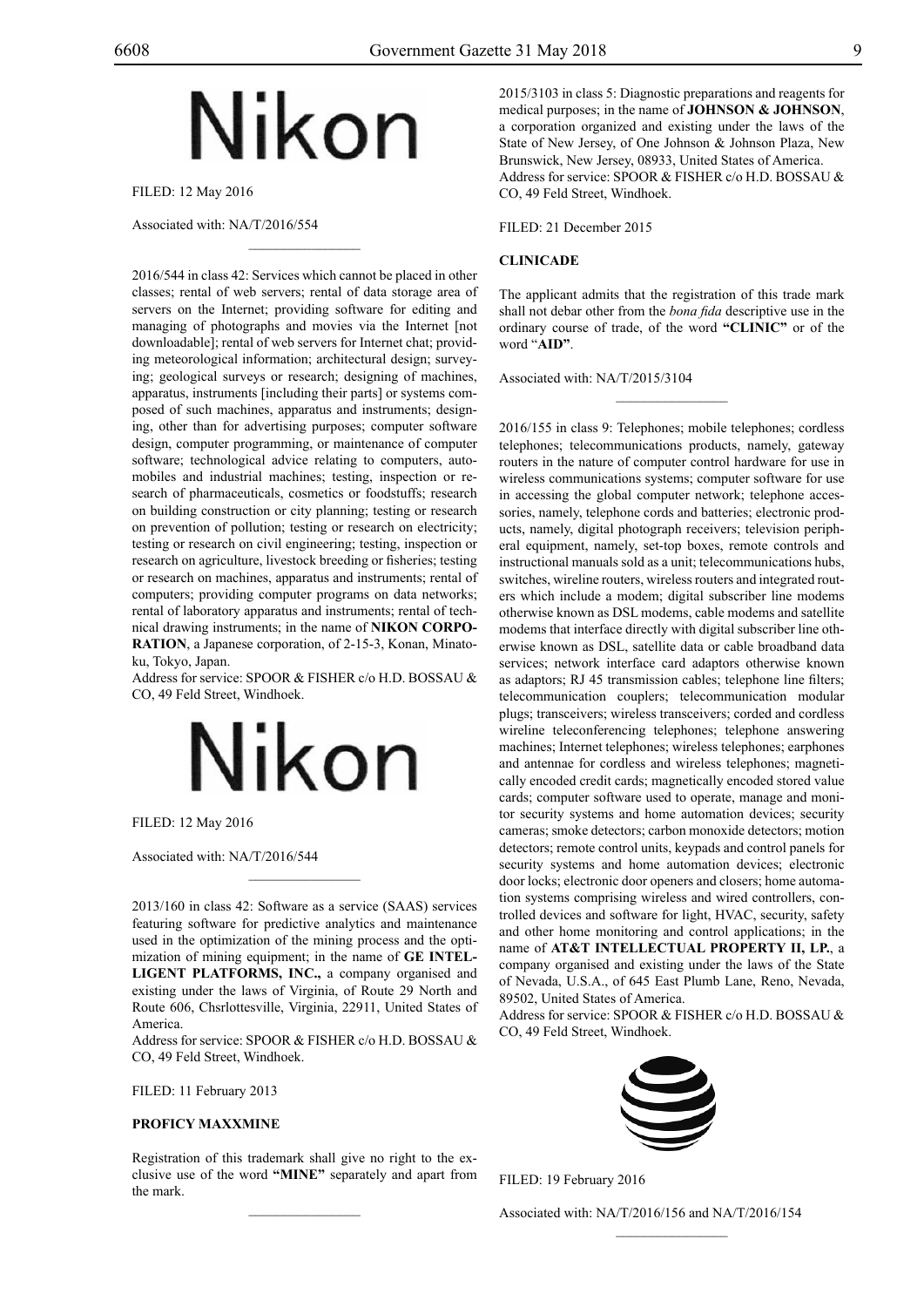2016/156 in class 16: Telephone directories; paper goods and printed matter, namely, tickets, posters, brochures, pamphlets and promotional materials for baseball games and other live entertainment; prepaid telecommunications calling cards not magnetically encoded; in the name of **AT&T INTELLEC-TUAL PROPERTY II, L.P.**, a company organised and existing under the laws of the State of Nevada, U.S.A., of 645 East Plumb Lane, Reno, Nevada, 89502, United States of America. Address for service: SPOOR & FISHER c/o H.D. BOSSAU & Co, 49 Feld Street, Windhoek.



 $\overline{\phantom{a}}$  , where  $\overline{\phantom{a}}$ 

FILED: 19 February 2016

Associated with: NA/T/2016/157

2016/157 in class 35: Retail store services and online retail store services all featuring telephones, wireless hand-held devices for access to global computer networks, handheld mobile digital electronic devices and other consumer electronics, personal computers, tablet computers, carrying cases for telephones, wireless and handheld devices, wireless and corded headsets, chargers, batteries and home security and automation systems; providing online telephone directories; advertising services, namely, promoting the goods and services of others by preparing and placing advertisements in directory listing databases accessed through a global information network; providing retail store information, shoppers guide information and business listings by electronic means; operation of telecommunications call center services for others, namely, call flow optimization, toll-free number optimization, command center mentoring, call center workforce management services, call center consolidation, call center measurements and speech processing assessment, and call center audits; in the name of **AT&T INTELLECTUAL PROPERTY II, L.P.**, a company organised and existing under the laws of the State of Nevada, U.S.A., of 645 East Plumb Lane, Reno, Nevada, 89502, United States of America.

Address for service: SPOOR & FISHER c/o H.D. BOSSAU & Co, 49 Feld Street, Windhoek.



FILED: 19 February 2016

Associated with: NA/T/2016/158

2016/158 in class 36: Telephone calling card services; in the name of **AT&T INTELLECTUAL PROPERTY II, L.P.**, a company organised and existing under the laws of the State of Nevada, U.S.A., of 645 East Plumb Lane, Reno, Nevada, 89502, United States of America.

 $\frac{1}{2}$ 

Address for service: SPOOR & FISHER c/o H.D. BOSSAU & Co, 49 Feld Street, Windhoek.



FILED: 19 February 2016

Associated with: NA/T/2016/159

2016/159 in class 37: Repair services for telecommunications wiring, jacks and telephone equipment; installing and maintaining telecommunications systems and equipment for others; telecommunications network support services, namely, repair and maintenance; maintenance of telecommunication networks; installation of home security and automation systems; in the name of **AT&T INTELLECTUAL PROPERTY II, LP.**, a company organised and existing under the laws of the State of Nevada, U.S.A., of 645 East Plumb Lane, Reno, Nevada, 89502, United States of America.

 $\frac{1}{2}$ 

Address for service: SPOOR & FISHER c/o H.D. BOSSAU & Co, 49 Feld Street, Windhoek.



 $\frac{1}{2}$ 

Filed: 19 February 2016

Associated with: NA/T/2016/160

2016/160 in class 38: Telecommunications services, namely, providing telephone communication and internet telephony services, providing a group of specialized telephone services with custom calling features and telephone calling plans; electronic voice messaging, namely, the recording and subsequent transmission of voice messages by telephone; providing multiple user dial-up, high-speed and dedicated access to the internet, global computer networks, other computer networks, on-line services and bulletin boards; electronic transmission of messages, data, images, video and information via the internet; wireless transmission of voice, messages, data and information; high-speed access services and wireless access services to the internet, global computer networks, other computer networks, on-line services and bulletin boards; television transmission services; satellite television broadcasting services; telecommunications services in the nature of providing voice and data networking services, namely, providing digital and analog networking services to transmit data and voice; audio teleconferencing, video teleconferencing and web audio and video teleconferencing services; cellular and mobile telephone communications; telecommunications consultation; voice over internet protocol (VOIP) services; paging services; streaming of audio and video material on the internet; frame relay telecommunications services; virtual network telecommunications services; computer aided transmission of messages and images; private line voice, text, facsimile, video and data telecommunications services; integrated services digital network (ISDN) telecommunications services; 800 telecommunications services; 900 telecommunications services; worldwide switched voice, data, video and multimedia transmission services; location independent personal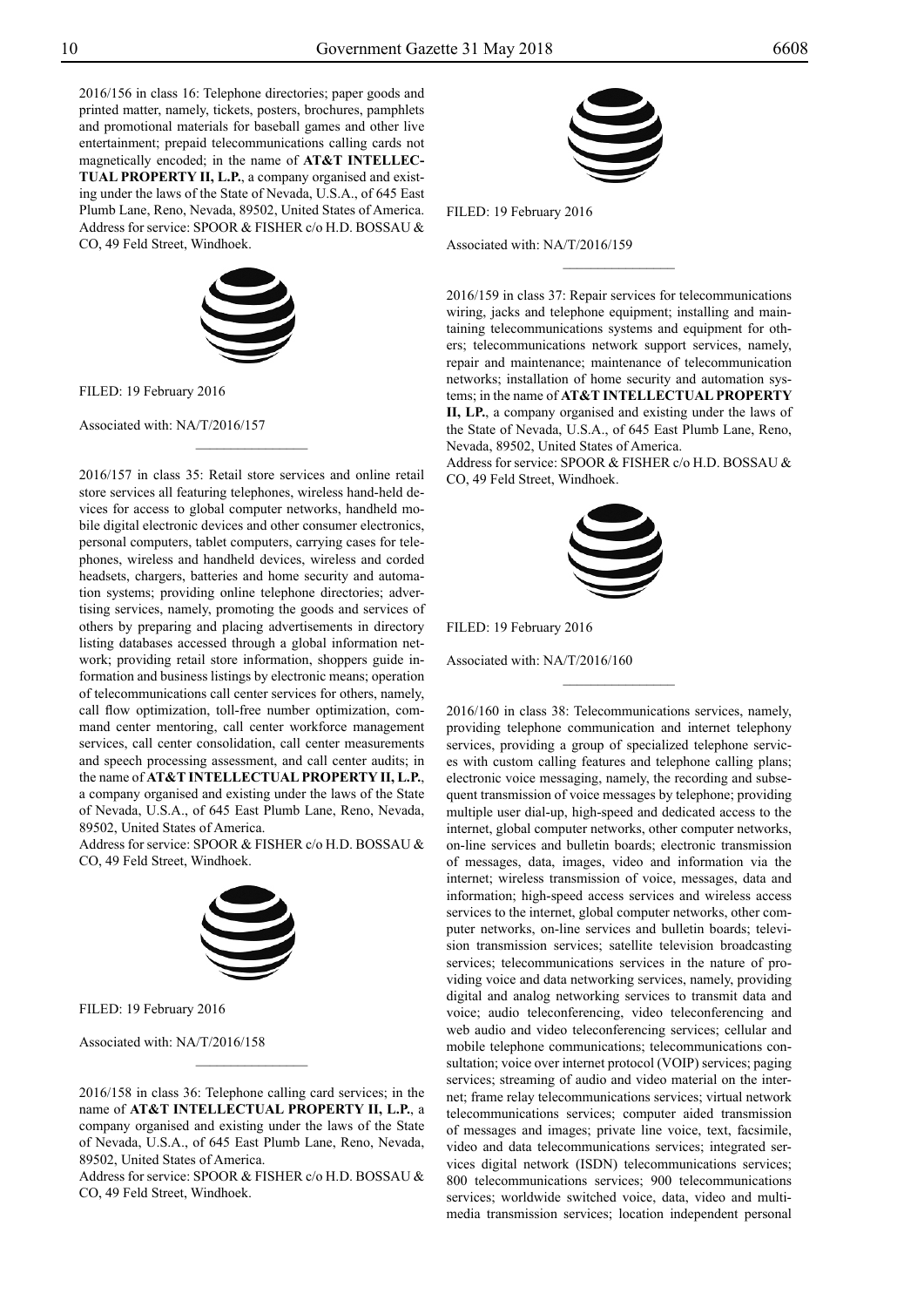communications services comprising mobile, voice, data and facsimile services; providing back-bone telecommunications network services to others to enable the display of content on worldwide global computer networks, other computer networks, online services and bulletin boards; the transmission over cable of entertainment services and voice, video, data and facsimile telephony services; instant office deployment, namely, providing an office-based system of voice, data and facsimile services to a remote location; communications services, namely, wireless mobile telephone calling, data and messaging service plans; fiber optic and telecommunication services, namely, high-speed access to the internet and global computer network, and wireless electronic, digital or IP transmission of voice, messages, graphics, images, data and information, as well as high definition multimedia streaming, television and video transmission services and IP television and IP video transmission; telecommunications services, namely, telephony services, Internet or IP telephony services, unified messaging and unified IP messaging services, high-speed access to the Internet and global computer network, and wireless electronic, digital or IP transmission of voice, messages, graphics, images, data and information; and television and video transmission services and IP television and IP video transmission services; in the name of **AT&T INTELLECTUAL PROP-ERTY II, L.P.**, a company organised and existing under the laws of the State of Nevada, U.S.A., of 645 East Plumb Lane, Reno, Nevada, 89502, United States of America. Address for service: SPOOR & FISHER c/o H.D. BOSSAU & Co, 49 Feld Street, Windhoek.



FILED: 19 February 2016

Associated with: NA/T/2016/161

2016/161 in class 41: Entertainment services in the nature of baseball games, professional auto races, golf tournaments and related golfing events; in the name of **AT&T INTELLEC-TUAL PROPERTY II, L.P.**, a company organised and existing under the laws of the State of Nevada, U.S.A., of 645 East Plumb Lane, Reno, Nevada, 89502, United States of America. Address for service: SPOOR & FISHER c/o H.D. BOSSAU & Co, 49 Feld Street, Windhoek.

 $\mathcal{L}=\mathcal{L}^{\mathcal{L}}$ 



FILED: 19 February 2016

Associated with: NA/T/2016/162

2016/162 in class 42: Hosting the web sites of others on a computer server for a global computer network; development and maintenance of web server software for others; consultation in the field of computers, data and networks; design and development of telecommunications network; telecommuni-

 $\mathcal{L}=\mathcal{L}^{\mathcal{L}}$ 

cations network strategy services namely, networking information technology strategy assessment, networking information technology strategy development, wide area network strategy development, network application development, web enablement, business continuity and disaster recovery, and the development of voice and multi-channel portals; telecommunications network design and network technology services, namely, virtual private network assessment, virtual private network token authentication; public key infrastructure development, local area network assessment, internet protocol network design, addressing, routing and load balancing, the development and design of advanced internet protocol, voice over internet protocol (VOIP) and quantity of service networks, token ring to Ethernet design, web site stress testing, data center transformation, server assessment, the development and design of messaging services and wireless local area networks, networking management center design, web performance monitoring and telework readiness assessments; telecommunications network deployment services, namely, project management, token ring to Ethernet to Ethernet migration; wireless local area network implementation, video conferencing implementation, and rapid deployment of telecommunications networks wide area network router deployment and local area network implementation; information technology security services, namely, firewall design analysis and implementation, internet security vulnerability assessments, enterprise network security assessment, and health insurance portability and accountability act compliance assessments; basic computer telephony integration; and design of interactive voice response systems and voice web browsers, customer profiling and routing systems; in the name of **AT&T INTELLECTU-AL PROPERTY II, L.P.**, a company organised and existing under the laws of the State of Nevada, U.S.A., of 645 East Plumb Lane, Reno, Nevada, 89502, United States of America. Address for service: SPOOR & FISHER c/o H.D. BOSSAU & Co, 49 Feld Street, Windhoek.



 $\frac{1}{2}$ 

FILED: 19 February 2016

Associated with: NA/T/2016/155

2016/171 in class 35: Auctioneering services; business services, including, business services relating to real estate or property; real estate brokerage services, including, the sale of residential, industrial and commercial property; estimation services for contract work relating to real estate or property; business consultation and providing business information relating to commercial or residential real estate; advertising and marketing of commercial or residential real estate; business research services; compilation of statistics; professional business consultancy services; cost price analysis services; economic forecasting; organization of exhibitions for commercial or advertising purposes; commercial management assistance; marketing research; employment services, including, employment agency services; personnel recruitment services; business consultation and advisory services for others in the field of facilities management; preparation of business and finance reports relating to commercial or residential real estate; business consultation and advisory services for others in the field of facilities management; business research services; compila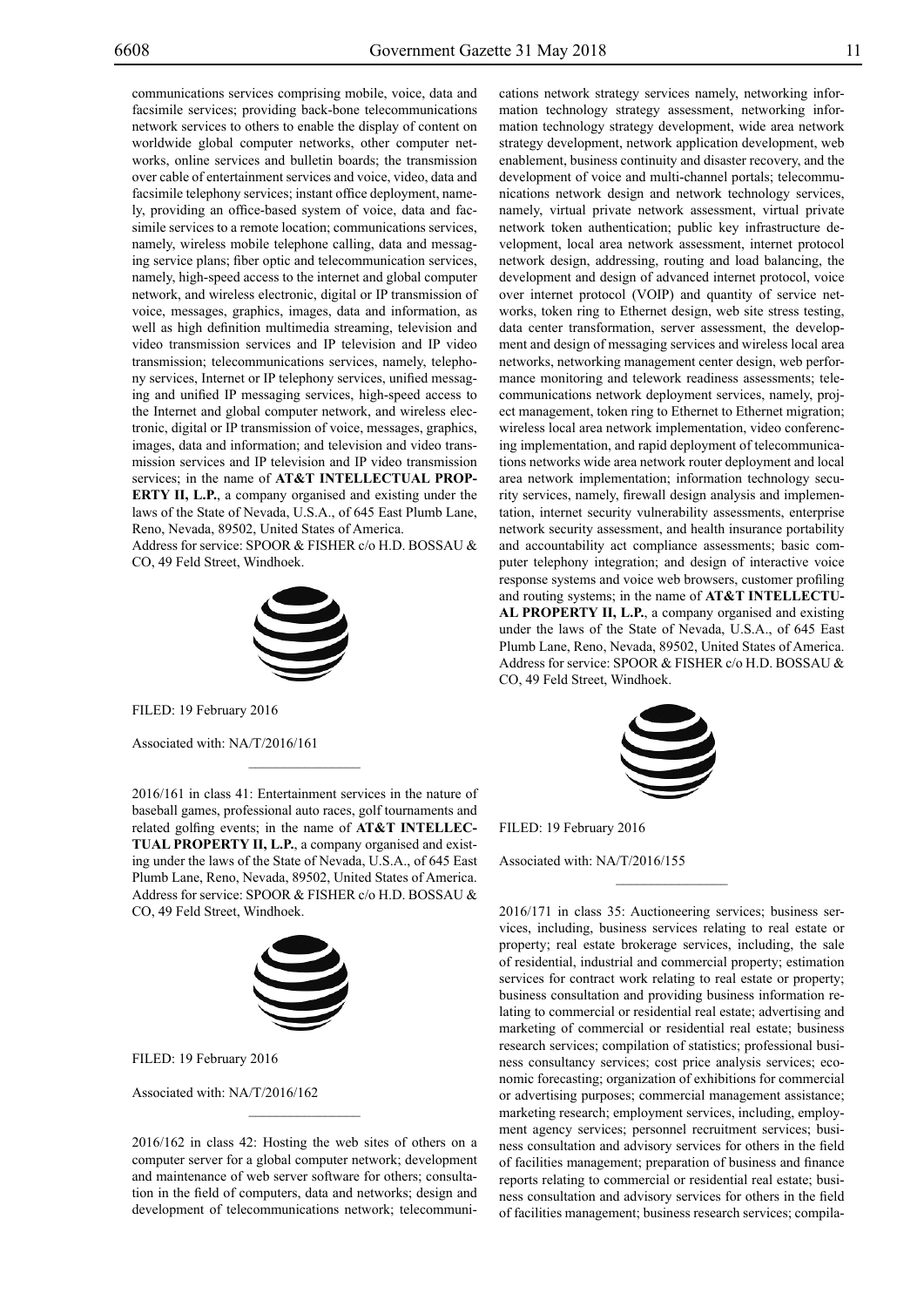tion of statistics; professional business consultancy services; cost price analysis services; economic forecasting; organization of exhibitions for commercial or advertising purposes; commercial management assistance; marketing research; employment services, including, employment agency services; personnel recruitment services; business consultation and advisory services for others in the field of facilities management; preparation of business and finance reports relating to commercial or residential real estate; organization for a third party of telephone welcoming services and of telephone receptionist services; mail sorting, handling and receiving; outsource service provider in the field of operation and maintenance of mechanical handling equipment, conveyor systems for a warehouse facility; in the name of **CUSHMAN & WAKEFIELD, INC.**, a corporation organised and existing under the laws of the state of New York, of 1290 Avenue of the Americas, New York, New York, 10104, United States of America.

Address for service: SPOOR & FISHER c/o H.D. BOSSAU & Co, 49 Feld Street, Windhoek.



 $\overline{\phantom{a}}$  , where  $\overline{\phantom{a}}$ 

Filed: 19 February 2016

Associated with: NA/T/2016/172

2016/172 in class 36: Financial services, including, financial planning, financial management, financial investment and financial advice in the field of residential and commercial real estate and investments therein, financial portfolio management; banking services; insurance services, including, insurance consulting pertaining to real property, leasing and financing in the field of real estate; insurance brokerage, insurance administration, insurance underwriting in the field of commercial and residential real estate, claims processing, and insurance consultancy; real estate services, including; real estate agency services; real estate investment brokerage services and transactional financial services related thereto, including, raising and placing of debt or equity for the funding of real estate assets management of real property; management, appraisal, and investment advice in relation to real estate; research relating to residential and commercial real estate; preparation of reports relating to commercial or residential real estate; assessment of rates, including, assessment of rental rates and assessment of insurance rates relating to commercial or residential real estate; financial management and valuation of property and real estate developments; real estate agency services, including, residential real estate agency services, commercial real estate agency services; rental of real property, including, rental property management; commercial property fund management; commercial property research, including, research relating to commercial real estate; capital management services, including, management of investment funds; investment and financial portfolio management services; mortgage brokerage services; mortgage lending services; financial analysis; financial investment brokerage services; advice and transaction execution on behalf of landlords and developers in relation to the purchase, sale, management and rental of real estate; management of changing accommodation requirements on behalf of occupiers, including, assessment of accommodation requirements, investigation, reporting and advice in relation to available real estate, negotiation of terms of rental of real estate and negotiation of acquisition of real estate. financial and real estate services in relation to projects for the development and regeneration of real estate; tenant representation services, in-

cluding, assisting and advising tenants in relation to searching for property to rent, negotiation of rental agreements, advising on existing leases and conducting market rent valuations; financial and market research services relating to commercial and residential real estate; preparation of reports relating to commercial or residential real estate; assessment of rates, including, assessment of rental rates and assessment of insurance rates relating to commercial or residential real estate; financial management and valuation of property and real estate developments; real estate agency services, including, residential real estate agency services, commercial real estate agency services; rental of real property, including, rental property management; commercial property fund management; commercial property research, including, research relating to commercial real estate; lease administration; negotiation of lease renewal terms; advising on existing leases and conducting market rent valuations; financial and market research services relating to commercial and residential real estate; budgeting for annual occupancy costs; management of changing accommodation requirements on behalf of occupiers, including, assessment of accommodation requirements, investigation, reporting and advice in relation to available real estate, negotiation of terms of rental of real estate and negotiation of acquisition of real estate. financial and real estate services in relation to projects for the development and regeneration of real estate; tenant representation services, including, assisting and advising tenants in relation to searching for property to rent, negotiation of rental agreements, advising on existing leases and conducting market rent valuations; financial and market research services relating to commercial and residential real estate; portfolio management services for small commercial, retail properties; ATM cleaning and maintenance; in the name of **CUSHMAN & WAKEFIELD, INC.**, a corporation organised and existing under the laws of the State of New York, of 1290 Avenue of the Americas, New York, New York, 10104, United States of America. Address for Service: SPOOR & FISHER c/o H.D. BOSSAU & CO, 49 Feld Street, Windhoek.



FILED: 19 February 2016

Associated with: NA/T/2016/173

2016/173 in class 37: Building construction; building maintenance and repair services; real estate development; land development construction services, including, planning and laying out of residential and/or commercial buildings; caretaking services being cleaning and maintenance services, including, cleaning and maintenance of buildings; construction landscaping, including, paving, concreting, fencing, construction of retaining walls, drainage, irrigation, decking; housekeeping services, including, cleaning of residential homes; airconditioning apparatus installation and repair; building construction supervision and management; building insulating, including, assessment and installation of insulating materials; cleaning of buildings; security alarm installation and repair; elevator installation and repair; heating equipment installation and repair; safe maintenance and repair; floor sanding; scaffolding erection and repair; integrated facilities management, including, repair and maintenance of electrical, elevatory, plumbing, heating, ventilation and air-conditioning systems; testing, analysis, and evaluation services to assess compliance of buildings with certification requirements, and/or industry standards and regulations; inspection of buildings; Installation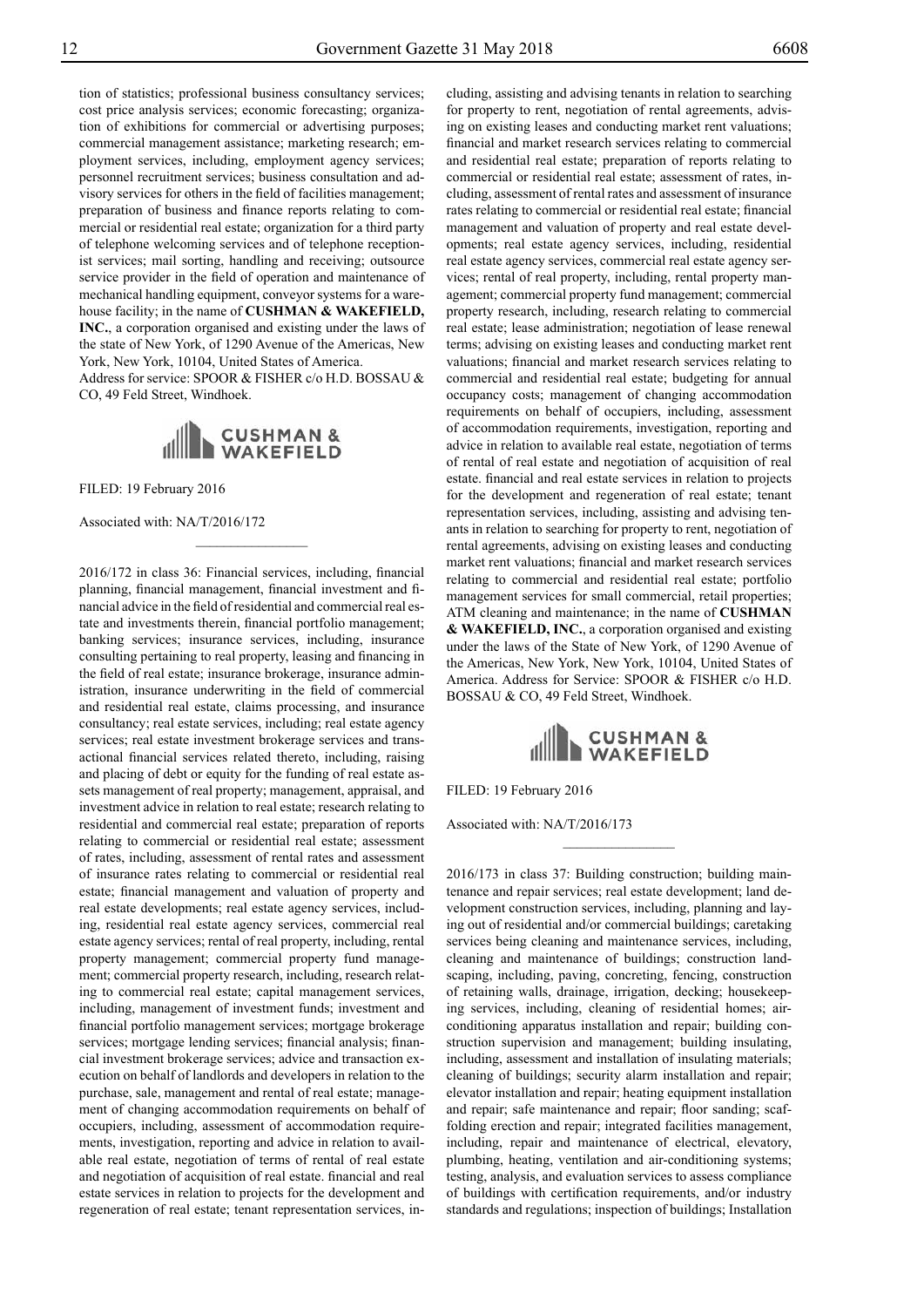and maintenance of grounds and landscaping, including irrigation, grass, tree and shrubs, hard landscaping and lighting; Office maintenance and repair of data centers, laboratory and research and development space, trading floors and broadcasting environments; building maintenance services, including, lock repair, painting, patching of walls, lighting repair and replacement, carpet and ceiling repair, glass repair; pest control and extermination services; roofing installation and repair; in the name of **CUSHMAN & WAKEFIELD, INC.**, a corporation organised and existing under the laws of the State of New York, of 1290 Avenue of the Americas, New York, New York, 10104, United States of America.

Address for service: SPOOR & FISHER c/o H.D. BOSSAU & Co, 49 Feld Street, Windhoek.



FILED: 19 February 2016

Associated with: NA/T/2016/174

2016/174 in class 39: Moving and storage of building occupants' furniture and associated materials; transportation services, including, providing shuttle services for employees; parking lot services, maintenance and repair; in the name of **CUSHMAN & WAKEFIELD, INC.**, a corporation organised and existing under the laws of the State of New York, of 1290 Avenue of the Americas, New York, New York, 10104, United States of America.

 $\overline{\phantom{a}}$  , where  $\overline{\phantom{a}}$ 

Address for service: SPOOR & FISHER c/o H.D. BOSSAU & Co, 49 Feld Street, Windhoek.



FILED: 19 February 2016

Associated with: NA/T/2016/175

2016/175 in class 40: Document control, storage and destruction; water treatment and purification; in the name of **CUSH-MAN & WAKEFIELD, INC.**, a corporation organised and existing under the laws of the State of New York, of 1290 Avenue of the Americas, New York, New York, 10104, United States of America.

Address for service: SPOOR & FISHER c/o H.D. BOSSAU & Co, 49 Feld Street, Windhoek.



FILED: 19 February 2016

Associated with: NA/T/2016/176

2016/176 in class 41: Educational services, including, organizing, arranging and conducting courses, seminars, roundtables, workshops, and classes in the fields of real estate, finance, investments, accounting, technology, business, and business operations and distributing course materials in connection therewith; developing educational materials for others in the fields of real estate, finance, investments, accounting,

 $\mathcal{L}=\mathcal{L}^{\mathcal{L}}$ 

technology, business, and business operations; in the name of **CUSHMAN & WAKEFIELD, INC.**, a corporation organised and existing under the laws of the State of New York, of 1290 Avenue of the Americas, New York, New York, 10104, United States of America.

Address for service: SPOOR & FISHER c/o H.D. BOSSAU & CO, 49 Feld Street, Windhoek.



 $\frac{1}{2}$ 

FILED: 19 February 2016

Associated with: NA/T/2016/177

2016/177 in class 42: Architectural and building design services; surveying services, including, building surveying, quantity surveying and land surveying; engineering, including engineering services relating to real property; drafting services; interior decorating; calibration services; industrial design services; technical consultation in the field of energy saving; research in the field of environmental protection and real estate; environmental services, including, environment impact studies, assessment and advice relating to energy use of buildings and sustainability of buildings; energy and sustainability services, including, assessment and advice services relating to energy performance, air-conditioning inspections, sustainability audits for office and apartment buildings and shopping centers; remote monitoring services relating to energy consumption; testing analysis and evaluation of elevators of others for the purpose of certification and compliance with industry standards; elevator design; consultation in the field of real estate; research and development including evaluations and reports, site plan analysis and feasibility studies; environmental services, including, environment impact studies, assessment and advice relating to energy use of buildings and sustainability of buildings; energy and sustainability services, including, assessment and advice services relating to energy performance, air-conditioning inspections, sustainability audits for office and apartment buildings and shopping centers; remote monitoring services relating to energy consumption; technical support services, including, audio visual support and set up in officer conference rooms; security services for buildings, including, guarding of building sites and buildings, remote monitoring of security systems; security consultancy services; monitoring of burglar and security alarms; in the name of **CUSHMAN & WAKEFIELD, INC.**, a corporation organised and existing under the laws of the State of New York, of 1290 Avenue of the Americas, New York, New York, 10104, United States of America.

Address for service: SPOOR & FISHER c/o H.D. BOSSAU & Co, 49 Feld Street, Windhoek.



FILED: 19 February 2016

Associated with: NA/T/2016/171

2016/179 in class 2: Paints, varnishes, lacquers; preservatives against rust and against deterioration of wood; colorants; mordants; raw natural resins; metals in foil and powder form for painters, decorators, printers and artists; Ink for multifunc-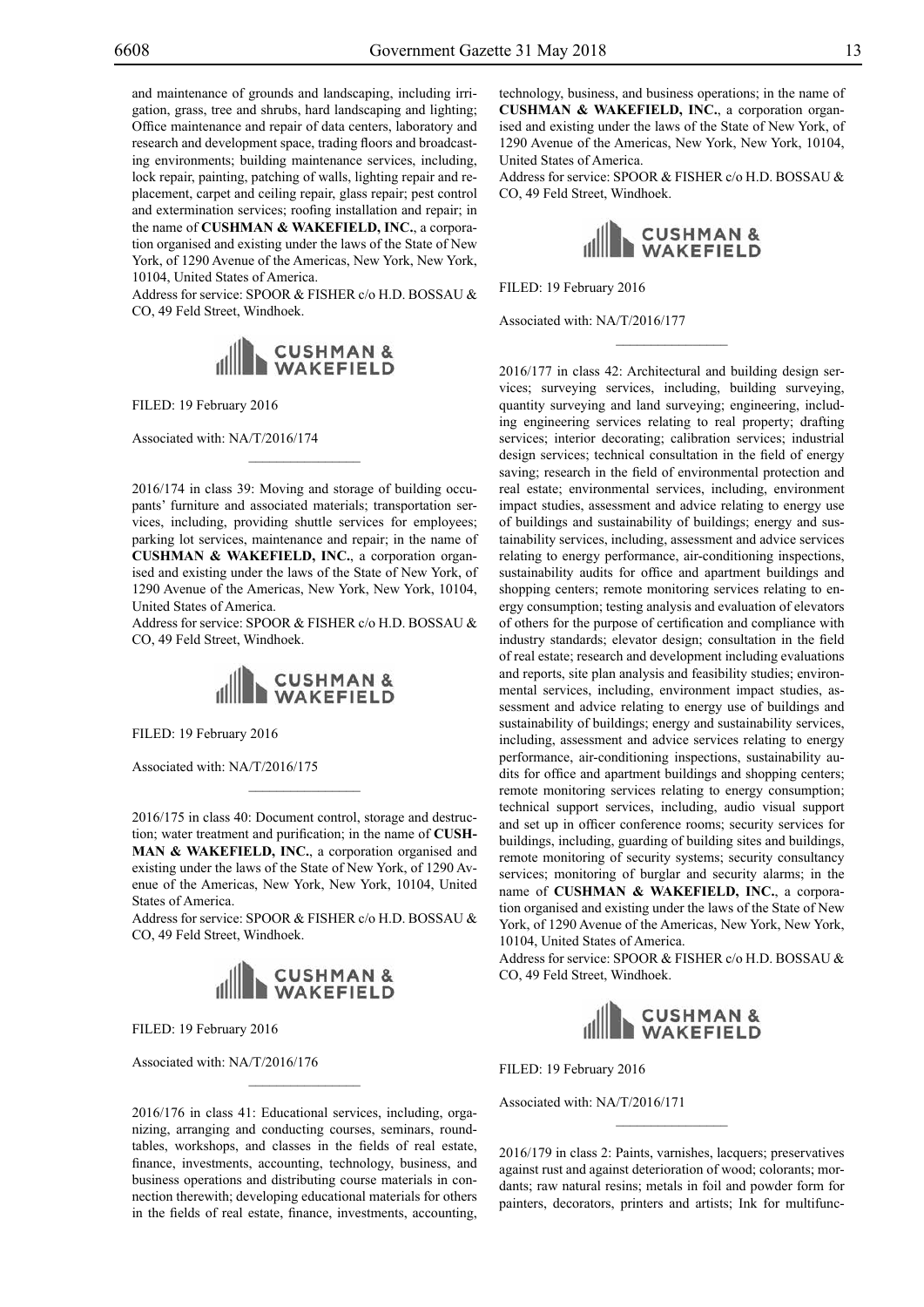tion electronic devices for use in copying, printing, scanning, video capture or transmitting documents and images; thinners for paints; thickeners for paints; toner cartridges; in the name of **WAL-MART STORES, INC.**, a corporation organised and existing under the laws of the State of Delaware, of 702 S.W. 8th Street, Bentonville, Arkansas, 72716, United States of America.

Address for service: SPOOR & FISHER c/o H.D. BOSSAU & Co., 49 Feld Street, Windhoek.

Filed: 19 February 2016

#### **MEMBER'S MARK**

Associated with: NA/T/2016/180

2016/178 in class 1: Chemicals used in industry, science and photography, as well as in agriculture, horticulture and forestry; unprocessed artificial resins, unprocessed plastics; manures; fire extinguishing compositions; tempering and soldering preparations; chemical substances for preserving foodstuffs; tanning substances; adhesives used in industry; Charcoal for horticultural purposes; Artificial sweeteners; Potting soil; Potting compost; fertilizers; Power steering fluid.; in the name of **WAL-MART STORES, INC.**, a corporation organised and existing under the laws of the State of Delaware, of 702 S.W. 8th Street, Bentonville, Arkansas, 72716, United States of America.

 $\frac{1}{2}$ 

Address for service: SPOOR & FISHER c/o H.D. BOSSAU & Co., 49 Feld Street, Windhoek.

FILED: 19 February 2016

#### **MEMBER'S MARK**

Associated with: NA/T/2016/179 and NA/T/2010/1560

 $\frac{1}{2}$ 

2016/180 in class 4: Industrial oils and greases; lubricants; dust absorbing, wetting and binding compositions; fuels (including motor spirit) and illuminants; candles and wicks for lighting; Chafing fuel; Charcoal lighter fluid; Charcoal; Motor oil; Gasoline; Candle; Candle wicks; Firewood; Lubricating oil; in the name of **WAL-MART STORES, INC.**, a corporation organised and existing under the laws of the State of Delaware, of 702 S.W. 8th Street, Bentonville, Arkansas, 72716, United States of America.

Address for service: SPOOR & FISHER c/o H.D. BOSSAU & Co., 49 Feld Street, Windhoek.

FILED: 19 February 2016

#### **MEMBER'S MARK**

Associated with: NA/T/2016/181

2016/181 in class 6: Common metals and their alloys; metal building materials; transportable buildings of metal; materials of metal for railway tracks; non-electric cables and wires of common metal; ironmongery, small items of metal hardware; pipes and tubes of metal; safes; goods of common metal not included in other classes; ores; Aluminum foil; Reinforcing materials of metal for building purposes; Mechanical fastening elements of metal; Door fittings of metal; Fittings of metal for windows; Furniture fittings of metal; in the name of **WAL-MART STORES, INC.**, a corporation organised and existing

 $\overline{\phantom{a}}$  , where  $\overline{\phantom{a}}$ 

under the laws of the State of Delaware, of 702 S.W. 8th Street, Bentonville, Arkansas, 72716, United States of America. Address for service: SPOOR & FISHER C/o H.D. BOSSAU & Co., 49 Feld Street, Windhoek.

 $\frac{1}{2}$ 

FILED: 19 February 2016

#### **MEMBER'S MARK**

Associated with: NA/T/2016/182

2016/182 in class 7: Machines and machine tools; motors and engines (except for land vehicles); machine coupling and transmission components (except for land vehicles); agricultural implements other than hand-operated; incubators for eggs; automatic vending machines; Vacuum cleaners; Vacuum cleaner bags; Vacuum cleaner attachments for disseminating perfumes and disinfectants; 3D printers; Grinders; Electric glue guns; weeding machines; Cleaning appliances utilizing steam; Electrically-powered kitchen appliance for dicing, mincing, slicing and chopping food; Automated pet appliances, including feeders and waterers; Sewing machines; Electric scissors; Power lawn and garden tools, including, chippers, lawn and garden edgers; Power-operated tools, including, drills, routers, circular saws; in the name of **WAL-MART STORES, INC.**, a corporation organised and existing under the laws of the State of Delaware, of 702 S.W. 8th Street, Bentonville, Arkansas, 72716, United States of America.

Address for service: SPOOR & FISHER c/o H.D. BOSSAU & Co, 49 Feld Street, Windhoek.

 $\frac{1}{2}$ 

FILED: 19 February 2016

#### **MEMBER'S MARK**

Associated with: NA/T/2016/183

2016/183 in class 9: Scientific, nautical, surveying, photographic, cinematographic, optical, weighing, measuring, signalling, checking (supervision) life-saving and teaching apparatus and instruments; apparatus and instruments for conducting, switching, transforming, accumulating, regulating or controlling electricity; apparatus for recording, transmission or reproduction of sound or images; magnetic data carriers, recording discs; compact discs, DVDs and other digital recording media; mechanisms for coin-operated apparatus; cash registers, calculating machines, data processing equipment, computers; computer software; fire-extinguishing apparatus; USB cables; Batteries; Computers; Chronographs for use as specialized time recording apparatuses; Dictation machines; Voting machines; Electronic tags for goods; Scales; Distance measuring apparatus; volume measuring apparatus; pressure measuring apparatus; Electronic notice boards; Electronic navigational and positioning apparatus and instruments; Portable media players; Cameras; Optical inspection apparatus; Telephone wires; Semi-conductors; Fluorescent screens; Light conducting filaments; fiber optics; Lightning arresters; Electrolysers; Fire Extinguishers; X-ray tubes, other than for medical purposes; Clothing for protection against accidents; Fire Alarms; Alarm Sensors; Thermometers not for medical purposes; Eyeglasses; Eyeglass frames; Eyeglasses lens; Eyeglasses chain; Eyeglasses cases; in the name of **WAL-MART STORES, INC.**, a corporation organised and existing under the laws of the State of Delware, of 702 S.W. 8th Street, Bentonville, Arkansas, 72716, United States of America.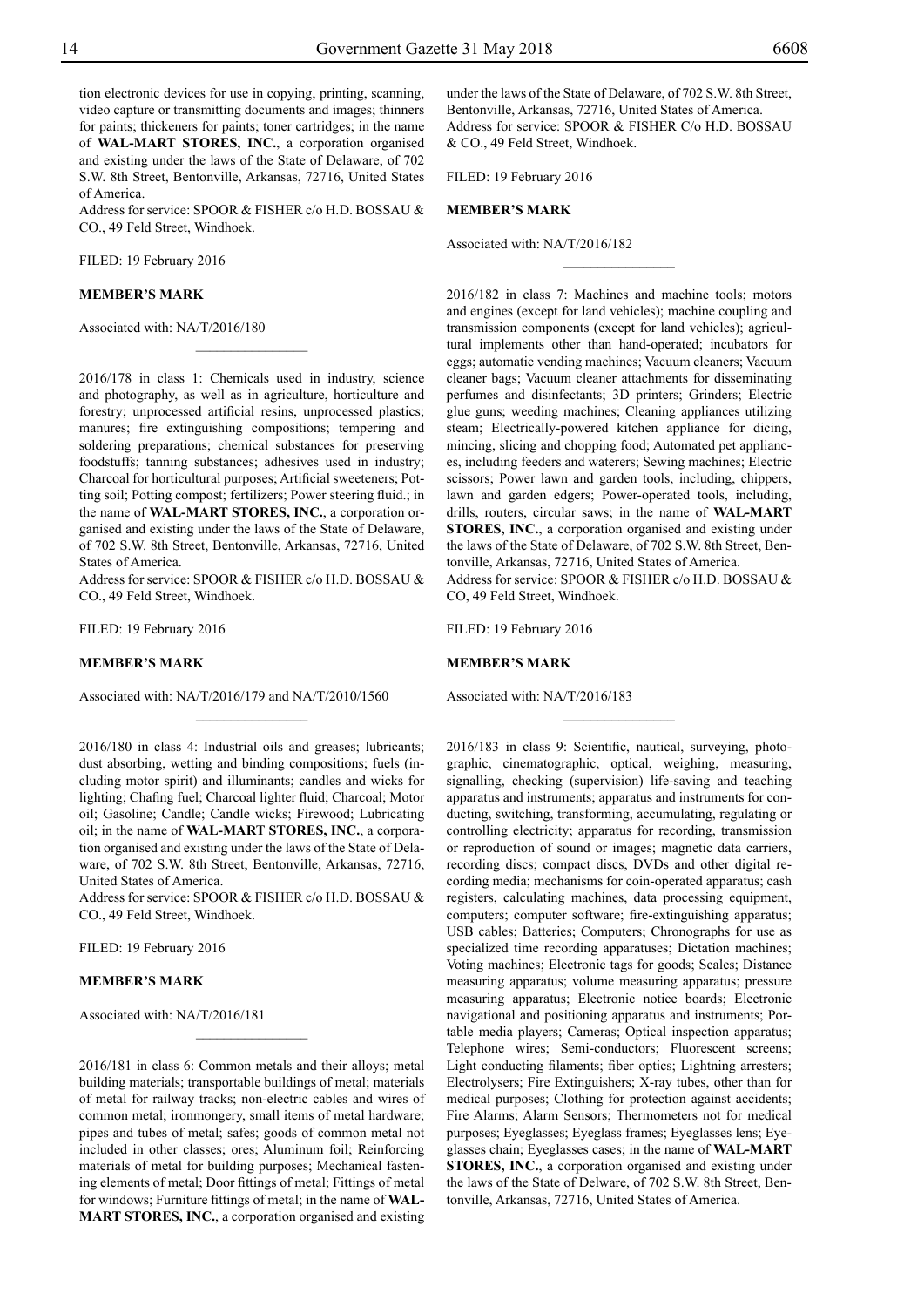Address for service: SPOOR & FISHER c/o H.D. BOSSAU & CO, 49 Feld Street, Windhoek.

Filed: 19 February 2016

#### **MEMBER'S MARK**

Associated with: NA/T/2016/184

2016/184 in class 10: Surgical, medical, dental and veterinary apparatus and instruments, artificial limbs, eyes and teeth; orthopedic articles; suture materials; Hearing aids; bed pans; bandage; Elastic bandages; Compression bandages; condoms; crutches; defibrillators; feeding bottles; inhalers; teething ring; tongue scrapers; X-ray tubes for medical purposes; thermometers for medical purposes; Disposable medical sterilization pouches; Polymerization apparatus for dental purposes; in the name of **WAL-MART STORES, INC.**, a corporation organised and existing under the laws of the State of Delaware, of 702 S.W. 8th Street, Bentonville, Arkansas, 72716, United States of America.

 $\overline{\phantom{a}}$  , where  $\overline{\phantom{a}}$ 

Address for service: SPOOR & FISHER c/o H.D. BOSSAU & Co, 49 Feld Street, Windhoek.

FILED: 19 February 2016

#### **MEMBER'S MARK**

Associated with: NA/T/2016/185

2016/185 in class 14: Precious metals and their alloys and goods in precious metals or coated therewith, not included in other classes; jewellery, precious stones; horological and chronometric instruments; Chronometric apparatus and instruments; Clocks; Watches; Clock dial; Clock case; Jewellery cases; Collectible coins; Commemorative coins; in the name of **WAL-MART STORES, INC.**, a corporation organised and existing under the laws of the State of Delaware, of 702 S.W. 8th Street, Bentonville, Arkansas, 72716, United States of America.

 $\overline{\phantom{a}}$  , where  $\overline{\phantom{a}}$ 

Address for service: SPOOR & FISHER c/o H.D. BOSSAU & Co, 49 Feld Street, Windhoek.

FILED: 19 February 2016

#### **MEMBER'S MARK**

Associated with: NA/T/2016/186

2016/186 in class 22: Ropes, string, nets, tents, awnings, tarpaulins, sails, sacks and bags (not included in other classes); padding and stuffing materials (except of rubber or plastics); raw fibrous textile materials; Tarp; plastic storage bags; canvas bags for storage; tents; string; hammocks; fishing nets; in the name of **WAL-MART STORES, INC.**, a corporation organised and existing under the laws of the State of Delaware, of 702 S.W. 8th Street, Bentonville, Arkansas, 72716, United States of America.

 $\mathcal{L}=\mathcal{L}^{\text{max}}$ 

Address for service: SPOOR & FISHER c/o H.D. BOSSAU & CO, 49 Feld Street, Windhoek.

FILED: 19 February 2016

**MEMBER'S MARK**

Associated with: NA/T/2016/187

2016/187 in class 26: Lace and embroidery, ribbons and braid; buttons, hooks and eyes, pins and needles; artificial flowers; ribbons; bows for gift wrapping; hair bows; buttons; wigs; wig caps; needles; hair curlers, other than hand implements; in the name of **WAL-MART STORES, INC.**, a corporation organised and existing under the laws of the State of Delaware, of 702 S.W. 8th Street, Bentonville, Arkansas, 72716, United States of America.

 $\frac{1}{2}$ 

Address for service: SPOOR & FISHER c/o H.D. BOSSAU & Co, 49 Feld Street, Windhoek.

FILED: 19 February 2016

#### **MEMBER'S MARK**

Associated with: NA/T/2016/188

2016/188 in class 33: Alcoholic beverages (except beers); alcoholic cocktail mixes; in the name of **WAL-MART STORES, INC.**, a corporation organised and existing under the laws of the State of Delaware, of 702 S.W. 8th Street, Bentonville, Arkansas, 72716, United States of America. Address for service: SPOOR & FISHER c/o H.D. BOSSAU & Co, 49 Feld Street, Windhoek.

 $\overline{\phantom{a}}$  , we can also the set of  $\overline{\phantom{a}}$ 

FILED: 19 February 2016

#### **MEMBER'S MARK**

Associated with: NA/T/2016/189

2016/189 in class 35: Advertising; business management; business administration; office functions; Retail store services, and wholesale department store services; on-line retail store services; on-line retail store services featuring a wide variety of consumer goods of others; retail and on-line grocery store services featuring home delivery service; on-line wholesale and retail store services featuring downloadable sound, music, image, video and game files; in the name of **WAL-MART STORES, INC.**, a corporation organised and existing under the laws of the State of Delaware, of 702 S.W. 8th Street, Bentonville, Arkansas, 72716, United States of America. Address for service: SPOOR & FISHER c/o H.D. BOSSAU & Co, 49 Feld Street, Windhoek.

 $\frac{1}{2}$ 

FILED: 19 February 2016

#### **MEMBER'S MARK**

Associated with: NA/T/2016/190

2016/190 in class 36: Insurance: financial affairs; monetary affairs; real estate affairs; Banking services; on-line banking services; financing services; credit and debit card services; mortgage lending services; loan financing services; safety deposit box services; Insurance information; Insurance carrier services; check cashing; jewellery appraisal; in the name of **WAL-MART STORES, INC.**, a corporation organised and existing under the laws of the State of Delaware, of 702 S.W. 8th Street, Bentonville, Arkansas, 72716, United States of America.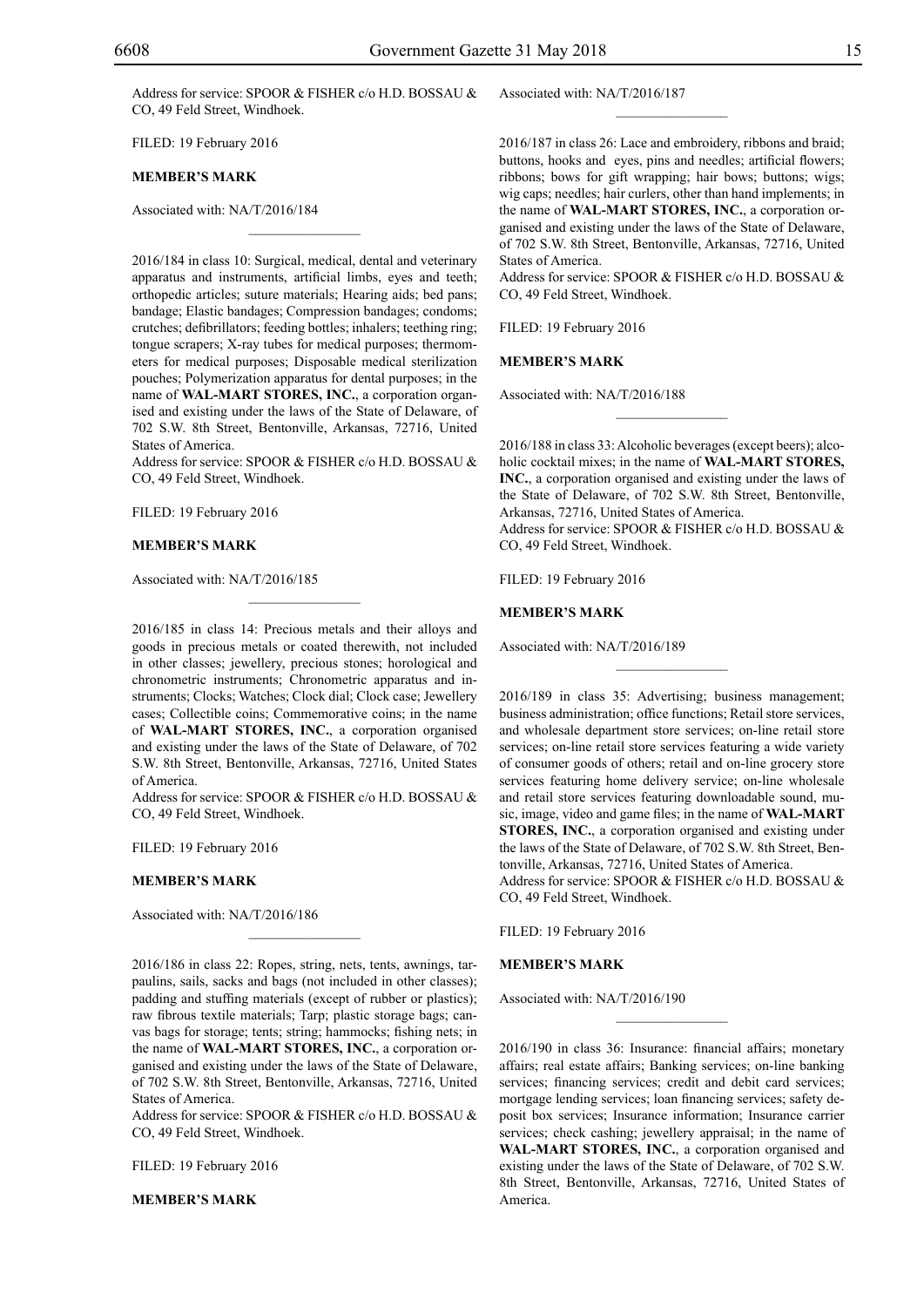Address for service: SPOOR & FISHER c/o H.D. BOSSAU & CO, 49 Feld Street, Windhoek.

FILED: 19 February 2016

#### **MEMBER'S MARK**

Associated with: NA/T/2016/191

2016/191 in class 37: Building construction; repair; installation services; Vehicle repair services; electric appliance installation and repair; car wash; dry cleaning; clock and watch repair; vehicle service stations; vehicle maintenance; in the name of **WAL-MART STORES, INC.**, a corporation organised and existing under the laws of the State of Delaware, of 702 S.W. 8th Street, Bentonville, Arkansas, 72716, United States of America.

 $\overline{\phantom{a}}$  , where  $\overline{\phantom{a}}$ 

Address for service: SPOOR & FISHER c/o H.D. BOSSAU & Co, 49 Feld Street, Windhoek.

FILED: 19 February 2016

#### **MEMBER'S MARK**

Associated with: NA/T/2016/192

2016/192 in class 38: Telecommunications; Transmission of electronic greeting cards; providing telecommunications connections to a global computer network; electronic mail and messaging services; telecommunication services, including, local and long distance transmission of voice, data, graphics by means of telephone, telegraphic, cable, and satellite transmissions; in the name of **WAL-MART STORES, INC.**, a corporation organised and existing under the laws of the State of Delaware, of 702 S.W. 8th Street, Bentonville, Arkansas, 72716, United States of America.

Address for service: SPOOR & FISHER c/o H.D. BOSSAU & Co, 49 Feld Street, Windhoek.

FILED: 19 February 2016

#### **MEMBER'S MARK**

Associated with: NA/T/2016/193

2016/193 in class 39: Transport; packaging and storage of goods; travel arrangement; Delivery of goods; travel, excursion and cruise arrangements; in the name of **WAL-MART STORES, INC.**, a corporation organised and existing under the laws of the State of Delaware, of 702 S.W. 8th Street, Bentonville, Arkansas, 72716, United States of America. Address for service: SPOOR & FISHER c/o H.D. BOSSAU & Co, 49 Feld Street, Windhoek.

FILED: 19 February 2016

#### **MEMBER'S MARK**

Associated with: NA/T/2016/194

2016/194 in class 40: Treatment of materials; Digital photo printing services; check processing services, including, check imaging services; in the name of **WAL-MART STORES,** 

 $\frac{1}{2}$ 

**INC.**, a corporation organised and existing under the laws of the State of Delaware, of 702 S.W. 8th Street, Bentonville, Arkansas, 72716, United States of America. Address for service: SPOOR & FISHER c/o H.D. BOSSAU & Co, 49 Feld Street, Windhoek.

 $\frac{1}{2}$ 

FILED: 19 February 2016

#### **MEMBER'S MARK**

Associated with: NA/T/2016/195

2016/195 in class 41: Education; providing of training; entertainment; sporting and cultural activities; Education services in the field of business management; providing on-line information and news in the field of employment training; business education and training services, including, developing customized in-company leadership and executive development programs, providing executive coaching services, and providing public and in-company keynote presentations to business leaders; Charitable and philanthropic services, including, providing land, funds, and other financial support to organizations in the field of conservation of natural resources and preservation of endangered species; providing grants to organizations for charitable purposes in the fields of conservation of natural resources and preservation of endangered species; consultation and providing information in the field of conservation of natural resources and preservation of endangered species; promoting public awareness of the need for conservation of natural resources and preservation of endangered species; and services related thereto; in the name of **WAL-MART STORES, INC.**, a corporation organised and existing under the laws of the State of Delaware, of 702 S.W. 8th Street, Bentonville, Arkansas, 72716, United States of America.

Address for service: SPOOR & FISHER c/o H.D. BOSSAU & Co, 49 Feld Street, Windhoek.

 $\frac{1}{2}$ 

FILED: 19 February 2016

#### **MEMBER'S MARK**

Associated with: NA/T/2016/196

2016/196 in class 42: Providing of food and drink; temporary accommodation. medical, hygienic and beauty care for human beings and for animals, veterinary, agricultural, horticultural and forestry services, legal services, scientific, technological and industrial research and design relating thereto; industrial analysis and research services; design and development of computer hardware and software; computer programming; travel agency services, including making reservations and booking for temporary lodging; cafes, cafeterias, restaurants; the bringing together, for the benefit of others, of a variety of goods (excluding the transport thereof), enabling customers to conveniently view and purchase those goods; services that cannot be placed in other classes; in the name of **WAL-MART STORES, INC.**, a corporation organised and existing under the laws of the State of Delaware, of 702 S.W. 8th Street, Bentonville, Arkansas, 72716, United States of America.

Address for service: SPOOR & FISHER c/o H.D. BOSSAU & CO, 49 Feld Street, Windhoek.

Filed: 19 February 2016

**MEMBER'S MARK**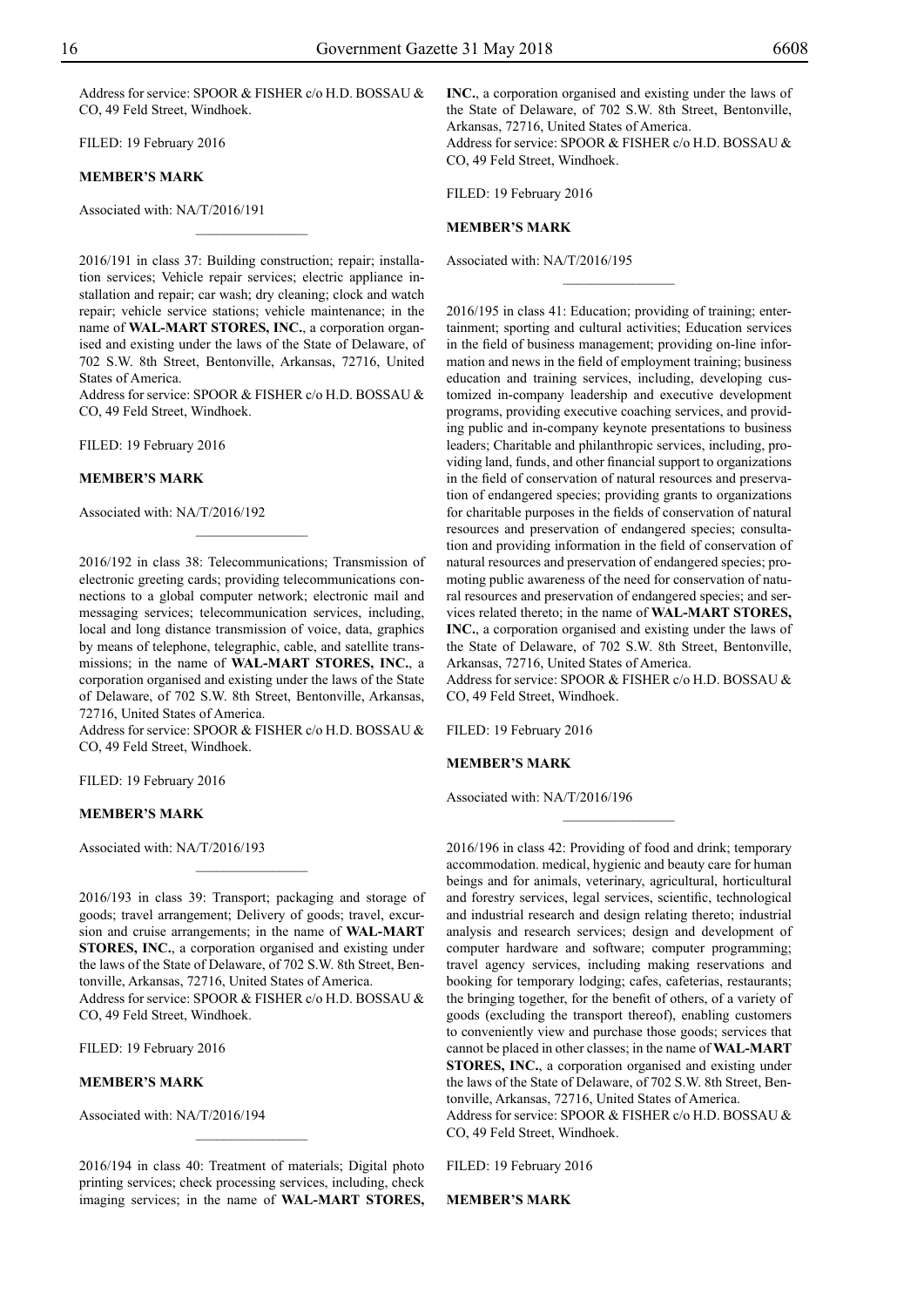Associated with: NA/T/2016/178

2016/757 in class 33: Alcoholic beverages, except beers; in the name of **MARTELL & CO.,** a company incorporated in France, of Place Edouard Martell, 16100 Cognac, France. Address for service: SPOOR & FISHER c/o H.D. BOSSAU & Co, 49 Feld Street, Windhoek.

 $\mathcal{L}=\mathcal{L}^{\text{max}}$ 

Filed: 10 June 2016

Priority is claimed by virtue of trade mark number 16/4242461 filed in France on 21 January 2016.

The combination of the colours "BLUE", "GOLD", **"BLACK"** and **"WHITE"** as depicted on the representation accompanying the application, is an essential and distinctive features of the mark.

The mark consists of a container for goods having the appearance substantially as depicted in the representation affixed to the application. The appearance of the container comprises its shape, ornamentation, engraving and the colour combination of **"Blue"**, gold, black and white, applied to its surface and all these features separately and in combination are essential features of the mark.

Associated with: NA/T/2016/756

2016/1503 in class 2: Paints; house paints; floor paints; interior paints; exterior paints; architectural paints; varnishes; lacquers; pigments; paint thinners; in the name of **KANSAI PAINT CO. LTD.**, a Japanese body corporate, of 33-1, Kanzaki-cho, Amagasaki, Hyogo, Japan.

 $\mathcal{L}=\mathcal{L}^{\text{max}}$ 

Address for service: SPOOR & FISHER c/o H.D. BOSSAU & Co, 49 Feld Street, Windhoek.

FILED: 29 September 2016

#### **SHIQUY**

Associated with: NA/T/2016/1504

2016/1504 class 19: Wall claddings, not of metal, for building; wall tiles, not of metal; plaster; plaster for use in building; plaster boards; mortar; cement for building; lime building materials; building panels, not of metal; building materials, not of metal; in the name of **KANSAI PAINT CO., LTD.**, a Japanese body corporate, of 33-1, Kanzaki-cho, Amagasaki, Hyogo, Japan.

 $\mathcal{L}=\mathcal{L}^{\text{max}}$ 

Address for service: SPOOR & FISHER c/o H.D. BOSSAU & CO, 49 Feld Street, Windhoek.

FILED: 29 September 2016

#### **SHIQUY**

Associated with: NA/T/2016/1505

2016/1505 in class 27: Carpets; carpet underlays; carpet tiles; floor coverings; non-textile wall coverings; non-textile wall hangings; wallpaper; in the name of **KANSAI PAINT CO., LTD.**, a Japanese body corporate, of 33-1, Kanzaki-cho, Amagasaki, Hyogo, Japan.

 $\mathcal{L}=\mathcal{L}^{\text{max}}$ 

Address for service: SPOOR & FISHER c/o H.D. BOSSAU & Co, 49 Feld Street, Windhoek.

Filed: 29 September 2016

#### **SHIQUY**

Associated with: NA/T/2016/1503

2016/1702 in class 18: Bags, rucksacks, luggage, backpacks, handbags, purses, wallets, school bags, umbrellas, parasols; toilet bags; leather and imitations of leather, goods, made from the aforesaid; in the name of **OFFICE HOLDINGS LIMIT-ED**, a limited company organised and existing under the laws of the United Kingdom, of Classic House, Martha's Buildings, 180 Old Street, London EC1V 9BP, United Kingdom. Address for service: SPOOR & FISHER c/o H.D. BOSSAU & Co, 49 Feld Street, Windhoek.

 $\overline{\phantom{a}}$  , we can also the set of  $\overline{\phantom{a}}$ 

Filed: 28 October 2016

#### **POSTE**

Associated with: NA/T/2016/1703

2016/1703 in class 25: Clothing, footwear and headgear; in the name of **OFFICE HOLDINGS LIMITED**, a limited company organised and existing under the laws of the United Kingdom, of Classic House, Martha's Buildings, 180 Old Street, London EC1V 9BP, United Kingdom.

 $\frac{1}{2}$ 

Address for service: SPOOR & FISHER c/o H.D. BOSSAU & Co, 49 Feld Street, Windhoek.

FILED: 28 October 2016

#### **POSTE**

Associated with: NA/T/2016/1704

2016/1704 in class 35: Retail and wholesale services in respect of bags, rucksacks, luggage, backpacks, handbags, purses, school bags, umbrellas, parasols, toilet bags, leather and imitations of leather and goods made from the aforesaid, clothing, footwear and headgear; in the name of **OFFICE HOLDINGS LIMITED**, a limited company organised and existing under the laws of the United Kingdom, of Classic House, Martha's Buildings, 180 Old Street, London EC1V 9BP, United Kingdom.

 $\overline{\phantom{a}}$  , we can also the set of  $\overline{\phantom{a}}$ 

Address for service: SPOOR & FISHER c/o H.D. BOSSAU & Co, 49 Feld Street, Windhoek.

Filed: 28 October 2016

#### **POSTE**

Associated with: NA/T/2016/1702

16/1705 in class 18: Bags, rucksacks, luggage, backpacks, handbags, purses, wallets, school bags, umbrellas, parasols; toilet bags; leather and imitations of leather, goods made from the aforesaid; in the name of **OFFICE HOLDINGS LIMIT-ED**, a limited company organised and existing under the laws of the United Kingdom, of Classic House, Martha's Buildings, 180 Old Street, London EC1V 9BP, United Kingdom.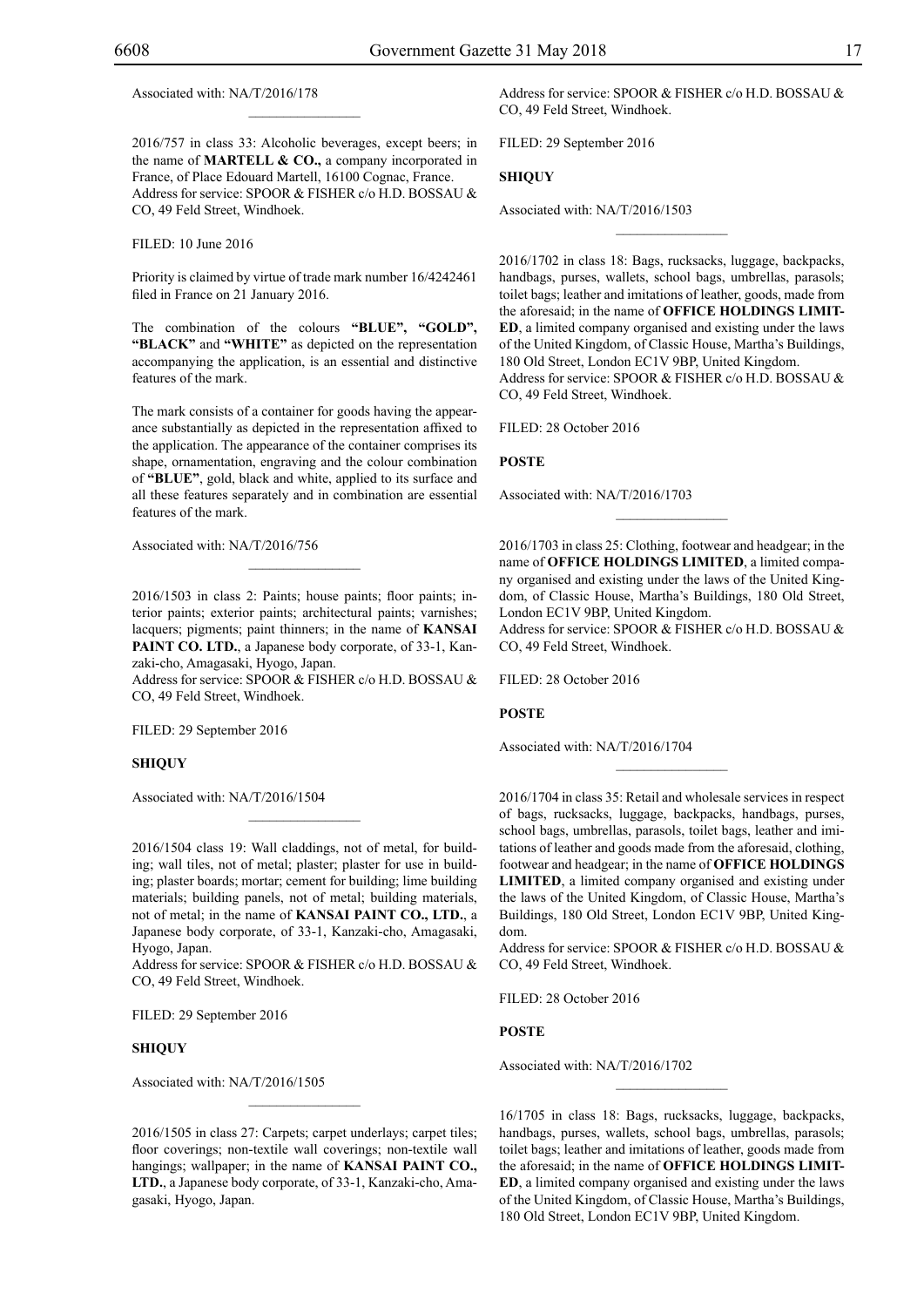Address for service: SPOOR & FISHER c/o H.D. BOSSAU & Co, 49 Feld Street, Windhoek.



FILED: 28 October 2016

Registration of this trade mark shall give no right to exclusive use of the word **"LONDON"** descriptively in it's *bona fide* geographical signification and otherwise as a trade mark.

 $\overline{\phantom{a}}$  , where  $\overline{\phantom{a}}$ 

Associated with: NA/T/2016/1706

2016/1706 in class 25: Clothing, footwear and headgear; in the name of **OFFICE HOLDINGS LIMITED**, a limited mpany organised and existing under the laws of the United Kingdom, of Classic House, Martha's Buildings, 180 Old Street, London EC1V 9BP, United Kingdom.

Address for service: SPOOR & FISHER c/o H.D. BOSSAU & Co, 49 Feld Street, Windhoek.



FILED: 28 October 2016

Registration of this trade mark shall give no right to exclusive use of the word **"LONDON"** descriptively in it's *bona fide* geographical signification and otherwise as a trade mark.

 $\frac{1}{2}$ 

Associated with: NA/T/2016/1707

2016/1707 in class 35: Retail and wholesale services in respect of bags, rucksacks, luggage, backpacks, handbags, purses, school bags, umbrellas, parasols, toilet bags, leather and imitations of leather and goods made from the aforesaid, clothing, footwear and headgear; in the name of **OFFICE HOLDINGS LIMITED**, a limited company organised and existing under the laws of the United Kingdom, of Classic House, Martha's Buildings, 180 Old Street, London EC1V 9BP, United Kingdom.

Address for service: SPOOR & FISHER c/o H.D. BOSSAU & Co, 49 Feld Street, Windhoek.



Registration of this trade mark shall give no right to exclusive use of the word **"LONDON"** descriptively in it's *bona fide* geographical signification and otherwise as a trade mark.

 $\frac{1}{2}$ 

Associated with: NA/T/2016/1705

2016/1708 in class 18: Bags, rucksacks, luggage, backpacks, handbags, purses, wallets, school bags, umbrellas, rasols; toilet bags; leather and imitations of leather, goods made from the aforesaid; in the name of **OFFICE HOLDINGS LIMIT-ED**, a limited company organised and existing under the laws of the United Kingdom, of Classic House, Martha's Buildings, 180 Old Street, London EC1V 9BP, United Kingdom. Address for service: SPOOR & FISHER c/o H.D. BOSSAU & Co, 49 Feld Street, Windhoek.



Filed: 28 October 2016

The word **"KUTSU"** appearing in the mark is the transliteration of Japanese characters meaning **"SHOES".**

 $\frac{1}{2}$ 

Associated with: NA/T/2016/1709

2016/1709 in class 2: Clothing, footwear and headgear; in the name of **OFFICE HOLDINGS LIMITED**, a limited company organised and existing under the laws of the United Kingdom, of Classic House, Martha's Buildings, 180 Old Street, London EC1V 9BP, United Kingdom.

Address for service: SPOOR & FISHER c/o H.D. BOSSAU & CO, 49 Feld Street, Windhoek.



FILED: 28 October 2016

The word **"KUTSU"** appearing in the mark is the transliteration of Japanese characters meaning **"SHOES".** Associated with: NA/T/2016/1710

 $\frac{1}{2}$ 

2016/1710 in class 35: Retail and wholesale services in respect of bags, rucksacks, luggage, backpacks, handbags, purses, school bag, mbrellas, parasols, toilet bags, leather and imitations of leather and goods made from the aforesaid, clothing, footwear and headgear; in the name of **OFFICE HOLDINGS LIMITED**, a limited company organised and existing under the laws of the United Kingdom, of Classic House, Martha's Buildings, 180 Old Street, London EC1V 9BP, United Kingdom.

Address for service: SPOOR & FISHER c/o H.D. BOSSAU & Co, 49 Feld Street, Windhoek.

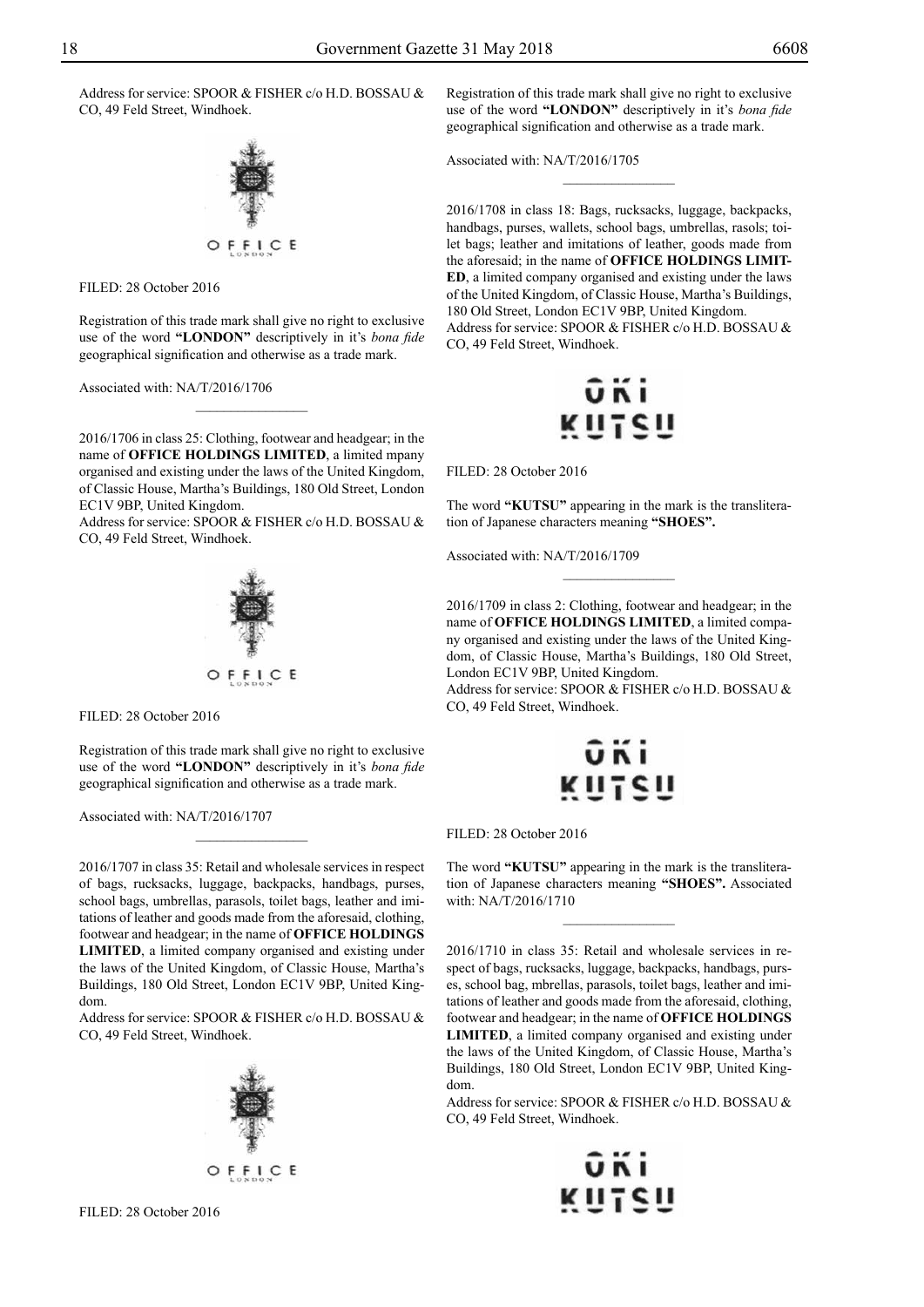FILED: 28 October 2016

The word **"KUTSU"** appearing in the mark is the transliteration of Japanese characters meaning **"SHOES".**

 $\mathcal{L}=\mathcal{L}^{\mathcal{L}}$ 

Associated with: NA/T/2016/1708

2016/1714 in class 18: Bags, rucksacks, luggage, backpacks, handbags, purses, wallets, school bags, umbrellas, parosols; toilet bag, eather and imitations of leather, goods made from the aforesaid; in the name of **OFFICE HOLDINGS LIMIT-ED**, a limited company organised and existing under the laws of the United Kingdom, of Classic House, Martha's Buildings, 180 Old Street, London EC1V 9BP, United Kingdom. Address for service: SPOOR & FISHER c/o H.D. BOSSAU & Co, 49 Feld Street, Windhoek.

FILED: 28 October 2016

#### **OFFICE LONDON**

Registration of this trade mark shall give no right to exclusive use of the word **"LONDON"** descriptively in it's *bona fide* geographical signification and otherwise as a trade mark.

 $\mathcal{L}=\mathcal{L}^{\mathcal{L}}$ 

Associated with: NA/T/2016/1715 and NA/T/2016/1716

2016/1715 in class 25: Clothing, footwear and headgear; in the name of **OFFICE HOLDINGS LIMITED**, a limited mpany organised and existing under the laws of the United Kingdom, of Classic House, Martha's Buildings, 180 Old Street, London EC1V 9BP, United Kingdom.

Address for service: SPOOR & FISHER c/o H.D. BOSSAU & CO, 49 Feld Street, Windhoek.

FILED: 28 October 2016

#### **OFFICE LONDON**

Registration of this trade mark shall give no right to exclusivee use of the word **"LONDON"** descriptively in it's *bona fide* geographical signification and otherwise as a trade mark.

Associated with: NA/T/2016/1716

206/1716 in lass 35: Retail and wholesale services in respect of bags, rucksacks, luggage, backpacks, handbags, purses, school bags, umbrellas, parasols, toilet bags, leather and imitations of leather and goods made from the aforesaid, clothing, footwear and headgear; in the name of **OFFICE HOLDINGS LIMITED**, a limited company organised and existing under the laws of the United Kingdom, of Classic House, Martha's Buildings, 180 Old Street, London EC1V 9BP, United Kingdom.

Address for service: SPOOR & FISHER c/o H.D. BOSSAU & Co, 49 Feld Street, Windhoek.

Filed: 28 October 2016

#### **OFFICE LONDON**

Registration of this trade mark shall give no right to exclusive use of the word **"LONDON"** descriptively in it's *bona fide* geographical signification and otherwise as a trade mark.

Associated with: NA/T/2016/1714

2016/1717 in class 18: Bags, rucksacks, luggage, backpacks, handbags, purses, wallets, school bags, umbrellas, parasols; toilet bags; leather and imitations of leather, goods made from the aforesaid; in the name of **OFFICE HOLDINGS LIMIT-ED**, a limited company organised and existing under the laws of the United Kingdom, of Classic House, Martha's Buildings, 180 Old Street, London EC1V 9BP, United Kingdom. Address for service: SPOOR & FISHER c/o H.D. BOSSAU & Co, 49 Feld Street, Windhoek.

 $\frac{1}{2}$ 

FILED: 28 October 2016

#### **OFFSPRING**

Associated with: NA/T/2016/1718

2016/1718 in class 25: Clothing, footwear and headgear; in the name of **OFFICE HOLDINGS LIMITED**, a limited company organised and existing under the laws of the United Kingdom, of Classic House, Martha's Buildings, 180 Old Street, London EC1V 9BP, United Kingdom. Address for service: SPOOR & FISHER c/o H.D. BOSSAU &

 $\frac{1}{2}$ 

Co, 49 Feld Street, Windhoek.

Filed: 28 October 2016

#### **OFFSPRING**

Associated with: NA/T/2016/1719

2016/1719 in in class 35: Retail and wholesale services in respect of bags, rucksacks, luggage, backpacks, handbags, purses, school bags, mbrellas, parasols, toilet bags, leather and imitations of leather and goods made from the aforesaid, clothing, footwear and headgear; in the name of **OFFICE HOLDINGS LIMITED**, a limited company organised and existing under the laws of the United Kingdom, of Classic House, Martha's Buildings, 180 Old Street, London EC1V 9BP, United Kingdom.

 $\frac{1}{2}$ 

Address for service: SPOOR & FISHER c/o H.D. BOSSAU & Co, 49 Feld Street, Windhoek.

Filed: 28 October 2016

#### **OFFSPRING**

Associated with: NA/T/2016/1717

2016/1720 in class 18: Bags, rucksacks, luggage, backpacks, handbags, purses, wallets, school bags, umbrellas, parasols; toilet bags; leather and imitations of leather, goods made from the aforesaid; in the name of **OFFICE HOLDINGS LIMIT-ED**, a limited company organised and existing under the laws of the United Kingdom, of Classic House, Martha's Buildings, 180 Old Street, London EC1V 9BP, United Kingdom. Address for service: SPOOR & FISHER c/o H.D. BOSSAU & CO, 49 Feld Street, Windhoek.

 $\frac{1}{2}$ 

FILED: 28 October 2016

**POSTE MISTRESS**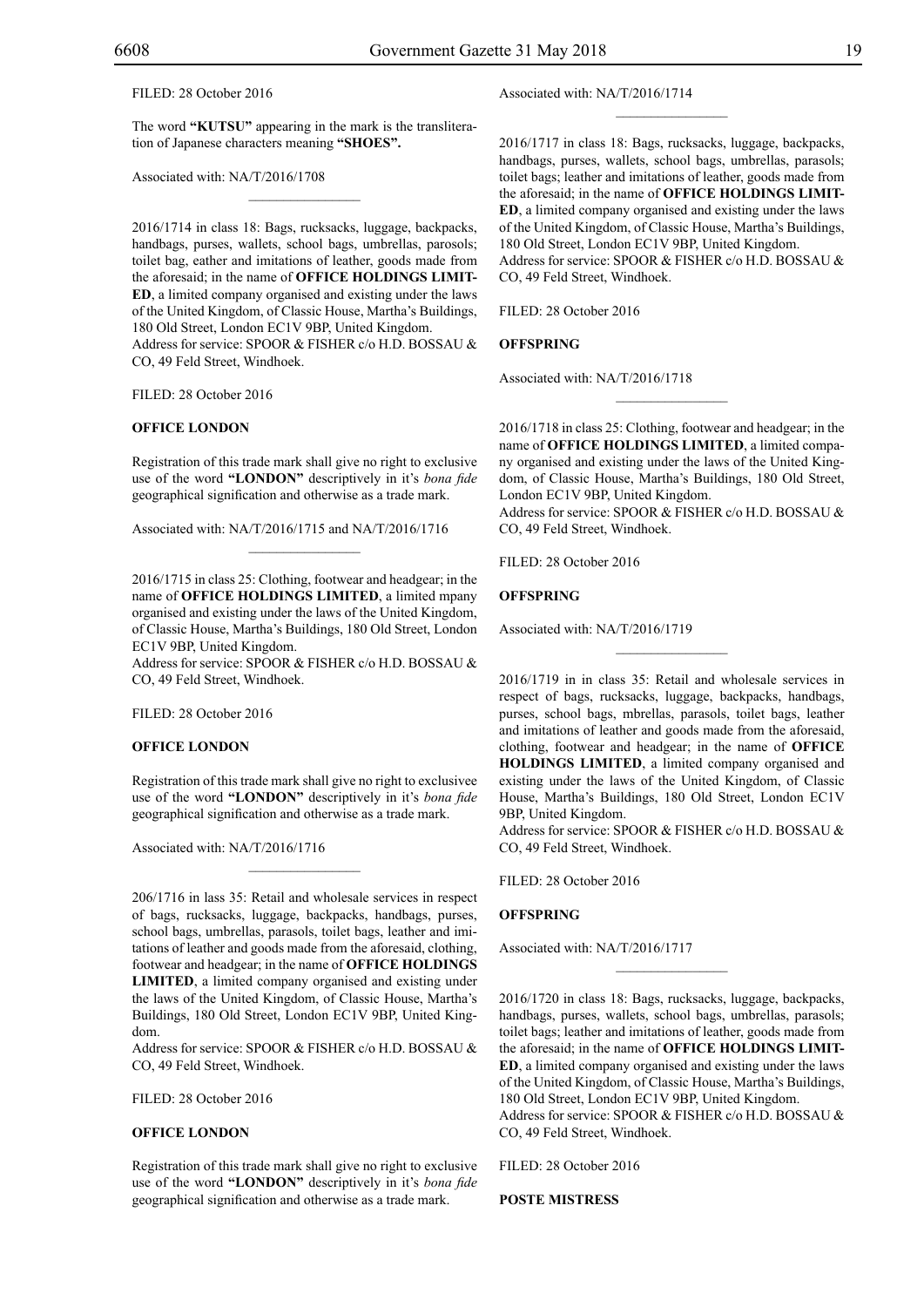Associated with: NA/T/2016/1704 and NA/T/2016/1721

2016/1721 in class 25: Clothing, footwear and headgear; in the name of **OFFICE HOLDINGS LIMITED**, a limited company organised and existing under the laws of the United Kingdom, of Classic House, Martha's Buildings, 180 Old Street, London EC1V 9BP, United Kingdom.

 $\frac{1}{2}$ 

Address for service: SPOOR & FISHER do RD. Bossau & Co, 49 Feld Street, Windhoek.

Filed: 28 October 2016

#### **POSTE MISTRESS**

Associated with: NA/T/2016/1722

2016/1723 in class 18: Bags, rucksacks, luggage, backpacks, handbags, purses, wallets, school bags, umbrellas, parasols; toilet bags; leather and imitations of leather, goods made from the aforesaid; in the name of **OFFICE HOLDINGS LIMIT-ED**, a limited company organised and existing under the laws of the United Kingdom, of Classic House, Martha's Buildings, 180 Old Street, London EC1V 9BP, United Kingdom. Address for service: SPOOR & FISHER c/o H.D. BOSSAU & Co, 49 Feld Street, Windhoek.

 $\frac{1}{2}$ 

FILED: 28 October 2016

#### **OKI KUTSU**

The word **"KUTSU"** appearing in the mark is the transliteration of Japanese characters meaning **"SHOES".**

Associated with: NA/T/2016/1724 and NA/T/2016/1710

2016/1722 in class 35: Retail and wholesale services in respect of bags, rucksacks, luggage, backpacks, handbags, purses, school bags, umbrellas, parasols, toilet bags, leather and imitations of leather and goods made from the aforesaid, clothing, footwear and headgear; in the name of **OFFICE HOLDINGS LIMITED**, a limited company organised and existing under the laws of the United Kingdom, of Classic House, Martha's Buildings, 180 Old Street, London EC1V 9BP, United Kingdom.

Address for service: SPOOR & FISHER c/o H.D. BOSSAU & Co, 49 Feld Street, Windhoek.

FILED: 28 October 2016

#### **POSTE MISTRESS**

Associated with: NA/T/2016/1720

2016/1724 in class 25: Clothing, footwear and headgear; in the name of **OFFICE HOLDINGS LIMITED**, a limited Company organised and existing under the laws of the United Kingdom, of Classic House, Martha's Buildings, 180 Old Street, London EC1V 9BP, United Kingdom.

 $\frac{1}{2}$ 

Address for service: SPOOR & FISHER c/o H.D. BOSSAU & Co, 49 Feld Street, Windhoek.

Filed: 28 October 2016

#### **OKI KUTSU**

The word **"KUTSU"** appearing in the mark is the transliteration of Japanese characters meaning **"SHOES".**

 $\overline{\phantom{a}}$  , where  $\overline{\phantom{a}}$ 

Associated with: NA/T/2016/1725

2016/1725 in class 35 : Retail and wholesale services in respect of bags, rucksacks, luggage, backpacks, handbags, purses, school bags, umbrellas, parasols, toilet bags, leather and imitations of leather and goods made from the aforesaid, clothing, footwear and headgear; in the name of **OFFICE HOLDINGS LIMITED**, a limited company organised and existing under the laws of the United Kingdom, of Classic House, Martha's Buildings, 180 Old Street, London EC1V 9BP, United Kingdom.

Address for service: SPOOR & FISHER c/o H.D. BOSSAU & Co, 49 Feld Street, Windhoek.

FILED: 28 October 2016

#### **OKI KUTSU**

The word **"KUTSU"** appearing in the mark is the transliteration of Japanese characters meaning **"SHOES".**

 $\overline{\phantom{a}}$  , where  $\overline{\phantom{a}}$ 

Associated with: NA/T/2016/1723

2016/1003 in class 9: Scientific, nautical surveying electric photographic, cinematographic, optical, weighing, measuring, signalling, checking (supervision), life-saving and teaching apparatus and instruments; apparatus for recording transmission or reproduction of sound of images; magnetic data carriers, recording discs; automatic vending machines and mechanisms for coin-operated apparatus; cash registers, calculating machines, data processing equipment and computers; fire-extinguishing apparatus, apparatus and instruments for all management and analysis of data; instruments for displaying, receiving, searching and storing electronic information, computer software and hardware of all types included in this class; in the name of **VIRGIN ACTIVE SOUTH AFRICA( PTY) LTD,** a South African company, of 3rd Floor MontClare Place, Cnr. Campground and Main Roads, Claremont, 7700, Republic of South Africa.

Address for service: ROLAND INTELLECTUAL PROPERty Consultants, 3 Maritz Street, Windhoek, P.O. Box 91198, Windhoek.

Filed: 21 July 2016

#### **GOZONE**

2016/1874 in class 36: Insurance; financial affairs; monetary affairs; deposit-taking services, money transfer services, payment services, debt collecting services; real estate affairs; in the name of **LETSHEGO HOLDINGS LIMITED**, Incorporated in Botswana, of Plot 22, Letsego Place, Khama Crescent, Gaborone, Botswana.

 $\frac{1}{2}$ 

Address for service: ENSafrica | Namibia (incorporated as LorentzAngula Inc), 3rd Floor, Unit 4, Ausspann Plaza Dr Agostinho Neto Road, Windhoek.

Filed: 28 November 2016

**LETSGO**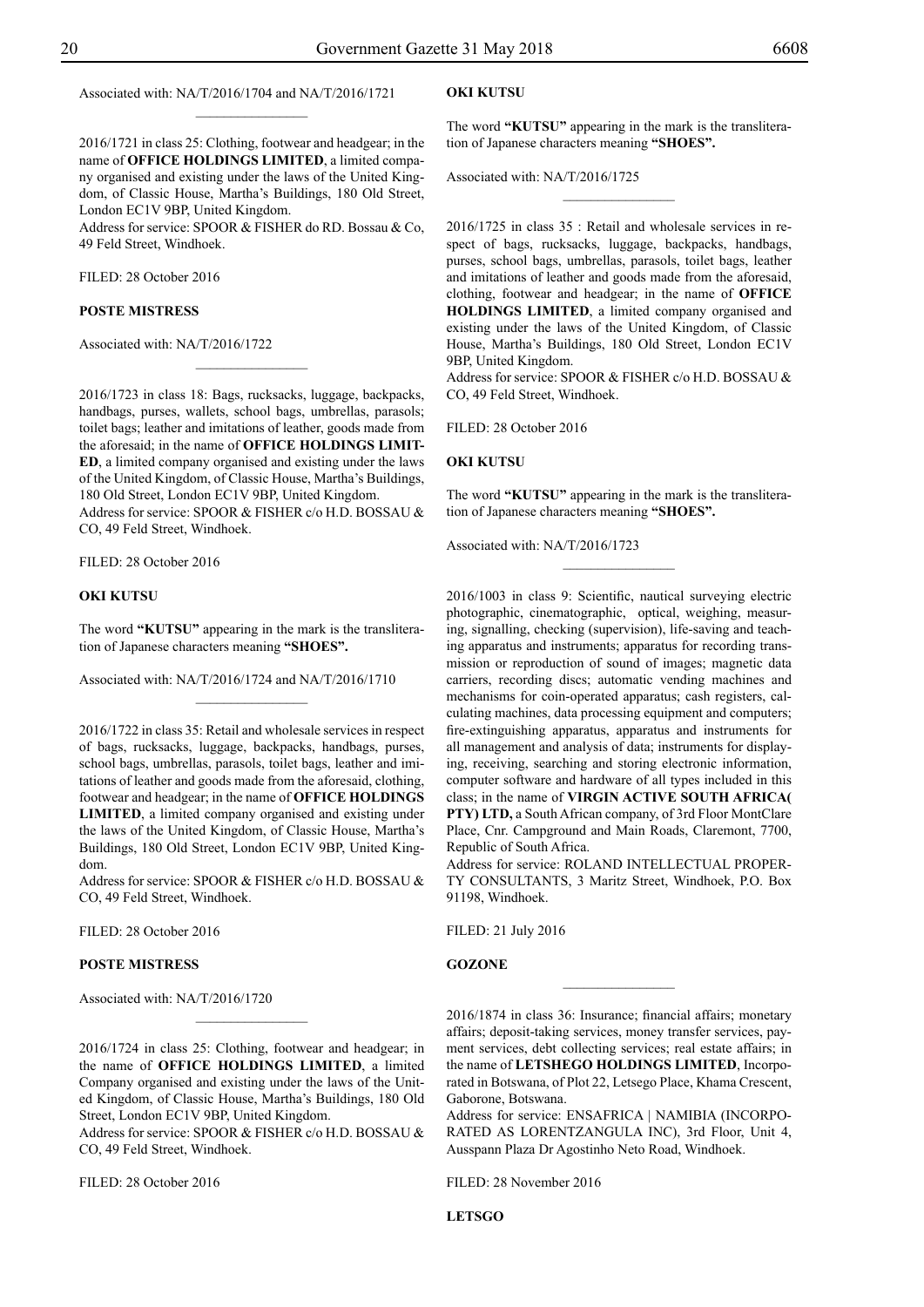Associated with: NA/T/2015/2252

2015/2802 in class 32: Mineral and aerated waters and other non-alcoholic drinks; premixed and prepared beverages; fruit drinks and fruit juices; syrups and other preparations for making beverages, beverage concentrates; in the name of **TIGER FOOD BRANDS INTELLECTUAL PROPERTY HOLD-ING COMPANY (PROPRIETARY) LIMITED**, (a company incorporated in South Africa), of 3010 William Nicol Drive, Bryanston, 2021, Republic of South Africa. Address for service: ENSAFRICA | NAMIBIA (Incorporated as LorentzAngula Inc), 3rd Floor, Unit 4, Ausspann Plaza, Dr Agostinho Neto Road, Windhoek.

 $\mathcal{L}=\mathcal{L}^{\mathcal{L}}$ 



Filed: 24 November 2015

The mark consists of a label applied to a packet or container for goods having the appearance as symbolised by the representation of a label affixed to the application form. In use the label displays writing and/or other features. The areas at the top and middle of the mark, marked **"1"** for identification purposes only, indicate where writing, in the form of trade mark matter appears in the mark in use. The blank space, marked **"2"** for identification purposes only, indicates the location where pictorial matter appears in the mark in use. Such pictorial matter per se is not an essential part of the mark but its position and location to the other features of the mark is an essential part of the mark. The numeral 2 is not a feature of the mark.

2017/73 in class 3: Bleaching preparations and other substances for laundry use; cleaning, polishing, scouring and abrasive preparations; soaps; perfumery, essential oils, cosmetics, hair lotions; dentifrices; in the name of **D.H BROTHERS IN-DUSTRIES (PTY) LTD**, (Incorporated in South Africa), of 266 Ohrtmann Road, Willowton, Pietermaritzburg, Kwa Zulu Natal, 3201, Republic of South Africa.

 $\frac{1}{2}$ 

Address for service: ENSAFRICA | NAMIBIA (incorporated as LorentzAngula), 3rd Floor, Unit 4, Ausspann Plaza, Dr Agostinho Neto Road, Windhoek.

FILED: 16 January 2017

#### **BRITELITE**

Applicant admits that registration of this trademark shall not debar third parties from the *bona fide* descriptive use in the ordinary course of trade of the words **"BRIGHT'** and **"LIGHT"**.

Associated with: NA/T/2017/74

2017/74 in class 4: Industrial oils and greases; lubricants; dust absorbing, wetting and binding compositions; fuels (including motor spirit) and illuminants; candles and wicks for lighting; in the name of **D.H. BROTHERS INDUSTRIES (PTY) LTD**, (Incorporated in South Africa), of 266 Ohrtmann Road,

 $\frac{1}{2}$ 

Willowton, Pietermaritzburg, Kwa Zulu Natal, 3201, Republic of South Africa.

Address for service: ENSAFRICA | NAMIBIA (Incorporated as LorentzAngula Inc), 3rd Floor, Unit 4, Ausspann Plaza, Dr Agostinho Neto Road, Windhoek.

Filed: 16 January 2017

#### **BRITELITE**

Applicant admits that registration of this trademark shall not debar third parties from *bona fide* descriptive use in the ordinary course of trade of the words **"BRIGHT'** and **"LIGHT"**.

 $\frac{1}{2}$ 

Associated with: NA/T/2017/73

2017/75 in class 30: Coffee, tea, cocoa, sugar, rice, tapioca, sago, artificial coffee; flour, bread, pastry and confectionery, ices; honey, treacle; yeast, baking-powder; salt, mustard; vinegar, sauce; (condiments) spices; ice; in the name of **D.H. BROTHERS INDUSTRIES (PTY) LTD**, Incorporated in South Africa, of 266 Ohrtmann Road, Willowton, Pietermaritzburg, Kwa Zulu Natal, 3201, Republic of South Africa. Address for service: ENSAFRICA | NAMIBIA (Incorporated as LorentzAngula Inc.), 3rd Floor, Unit 4, Ausspan Plaza, Neto Road, Windhoek.

Filed: 16 January 2017

#### **D'LITE**

Applicant admits that registration of this trademark shall no debar third parties from *bona fide* descriptive use in the ordinary course of trade of the words **"DELIGHT"**.

 $\frac{1}{2}$ 

Associated with: NA/T/2009/1012

2017/77 in class 29: Meat, fish, poultry and game; meat extracts; preserved, frozen, dried and cooked fruits and vegetables; jellies, jams, compotes; eggs; milk and milk products; edible oils and fats; in the name of **D.H. BROTHERS IN-DUSTRIES (PTY) LTD**, (Incorporated in South Africa), of 266 Ohrtmann Road, Willowton, Pietermaritzburg, Kwa Zulu Natal, 3201, Republic of South Africa.

Address for service: ENSAFRICA | NAMIBIA (Incorporated as LorentzAngula Inc), 3rd Floor, Unit 4, Ausspann Plaza, Dr Agostinho Neto Road, Windhoek.

Filed: 16 January 2017

#### **SUN FRY**

Registration of this trademark shall give no right to the exclusive use of the word **"FRY"** separately and apart from the mark.

 $\frac{1}{2}$ 

2017/78 in class 29: Meat, fish, poultry and game; meat extracts; preserved, frozen, dried and cooked fruits and vegetables; jellies, jams, compotes; eggs; milk and milk products; edible oils and fats; in the name of **D.H. BROTHERS INDUSTRIES (PTY) LTD**, (Incorporated in South Africa), Ohrtmann Road, Willowton, Pietermaritzburg, Kwa Zulu Natal, 3201, Republic of South Africa.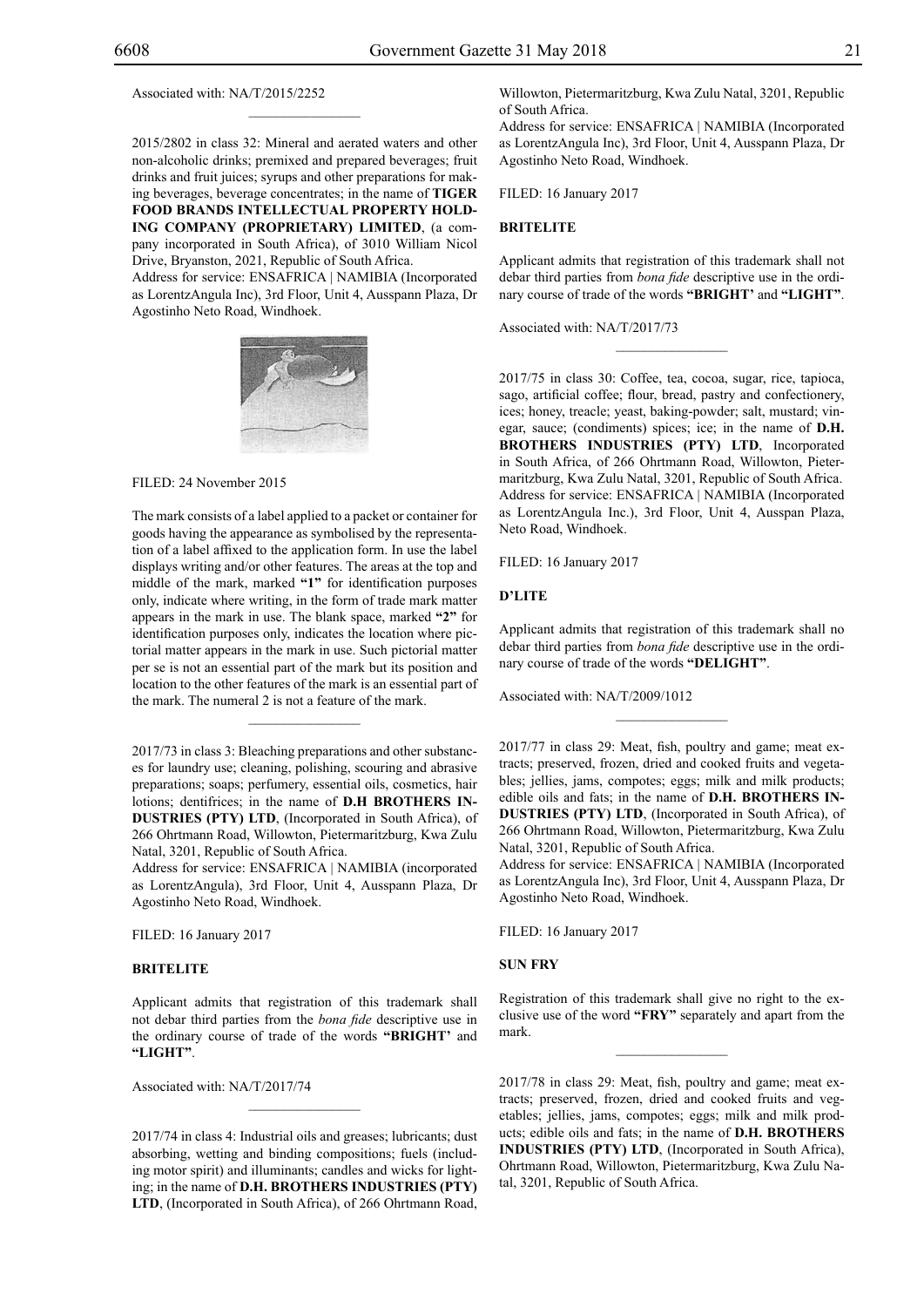Address for service: ENSAFRICA | NAMIBIA (Incorporated as LorentzAngula Inc), 3rd Floor, Unit 4, Ausspann Plaza, Dr Agostinho Neto Road, Windhoek.

FILED: 16 January 2017

**SUN GOLD**

Associated with: NA/T/2017/79

2018/375 in class 9: Mobile phones, accessories and all related electronics; in the name of **GANG BAI,** a Chinese amibian Resident, of En 340, Oshikango Main Road, Namibia. Address for service: GANG BAI, P.O. Box 98546, Hochland Park, Windhoek.

 $\overline{\phantom{a}}$  , where  $\overline{\phantom{a}}$ 



 $\overline{\phantom{a}}$  , where  $\overline{\phantom{a}}$ 

FILED: 6 March 2018

2017/79 in class 30: Coffee, tea, cocoa and artificial coffee; rice, tapioca and sago; flour and preparations made from cereals; bread, pastries and confectionery; edible ices; sugar, honey, treacle yeast, baking-powder; salt; mustard; vinegar, sauces [condiments]; spices; ice; in the name of **D.H. BROTHERS INDUSTRIES,(PTY) LTD,** (Incorporated in South Africa), of 266 Ohrtmann Road, Willowton, Pie rmaritzburg, Kwa Zulu Natal, 3201, Republic of South Africa.

Address for service: ENSAFRICA | NAMIBIA (incorporated as LorentzAngula Inc, 3rd Floor, Unit 4, Ausspann Plaza, Dr Agostinho Neto Road, Windhoek.

FILED: 16 January 2017

#### **SUN GOLD**

Associated with: NA/T/2017/78

2017/81 in class 3: Bleaching preparations and other substances for laundry use; cleaning; polishing, scouring and abrasive preparations; soaps; perfumery, essential oils, cosmetics, hair lotions; dentifrices; in the name of **D.H. BROTHERS IN-DUSTRIES (PTY) LTD**, (Incorporated in South Africa), of 266 Ohrtmann Road, Willowton, Pietermaritzburg, Kwa Zulu Natal, 3201, Republic of South Africa.

 $\frac{1}{2}$ 

Address for service: ENSAFRICA | NAMIBIA (incorporated as LorentzAngula Inc, 3rd Floor, Unit 4, Ausspann Plaza, Dr Agostinho Neto Road, Windhoek.

FILED: 16 January 2017

#### **WILLOWTON**

Associated with: NA/T/2017/82

2017/82 in class 4: Industrial oils and grease; lubricants; dust absorbin wetting and binding compositions; fuels (including motor spirit) and illuminants; candles and wicks for lighting; in the name **D.H. BROTHERS INDUSTRIES (PTY) LTD**, (Incorporated in South Africa), of 266 Ohrtmann Road, Willowton, Pietermaritzburg, Kwa Zulu Natal, 3201, Republic of South Africa.

 $\frac{1}{2}$ 

Address for service: ENSAFRICA | NAMIBIA (incorporated as LorentzAngula Inc, 3rd Floor, Unit 4, Ausspann Plaza, Dr Agostinho Neto Road, Windhoek.

FILED: 16 January 2017

#### **WILLOWTON**

Associated with: NA/T/2017/83

2017/83 in class 29: Meat, fish, poultry and game; meat extracts; preserved, frozen, dried and cooked fruits and vegetables; jellies, jams, compotes; eggs; milk and milk products; edible oils and fats; in the name of **D.H. BROTHERS IN-DUSTRIES (PTY) LTD**, (Incorporated in South Africa), of 266 Ohrtma Road, Willowton, Pietermaritzburg, Kwa Zulu Natal, 3201, Republic of South Africa.

 $\overline{\phantom{a}}$  , where  $\overline{\phantom{a}}$ 

Address for service: ENSAFRICA | NAMIBIA (incorporated as LorentzAngula Inc, 3rd Floor, Unit 4, Ausspann Plaza, Dr Agostinho Neto Road, Windhoek.

FILED: 16 January 2017

#### **WILLOWTON**

Associated with: NA/T/2017/84

2017/84 in class 30: Coffee, tea, cocoa and artificial coffee; rice; tapioca and sago; flour and preparations made from cereals; bread, pastries and confectionery; edible ices; sugar, honey treacle; yeast, baking-powder; salt; mustard; vinegar, sauces [condiments]; spices; ice; in the name of **D.H. BROTHERS INDUSTRIES (PTY) LTD**, (Incorporated in South Africa), of 266 Ohrtmann Road, Willowton, Pietermaritzburg, Kwa Zulu Natal, 3201, Republic of South Africa.

 $\frac{1}{2}$ 

Address for service: ENSAFRICA | NAMIBIA (incorporated as LorentzAngula Inc, 3rd Floor, Unit 4, Ausspann Plaza, Dr Agostinho Neto Road, Windhoek.

FILED: 16 January 2017

#### **WILLOWTON**

Associated with: NA/T/2017/81

2017/85 in class 3: Bleaching preparations and other substances for laundry use, cleaning, polishing, scouring and abrasive preparations; soaps; perfumery, essential oils, cosmetics, hair lotions; dentrifices; in the name of **D.H. BROTHERS IN-DUSTRIES (PTY) LTD**, (Incorporated in South Africa), of 266 Ohrtmann Road, Willowton, Pietermaritzburg, Kwa Zulu Natal, 3201, Republic of South Africa.

Address for service: ENSAFRICA (incorporated as Lorentz-Angula Inc, 3rd Floor, Unit 4, Ausspann Plaza, Dr Agostinho Neto Road, Windhoek.

Filed: 16 January 2017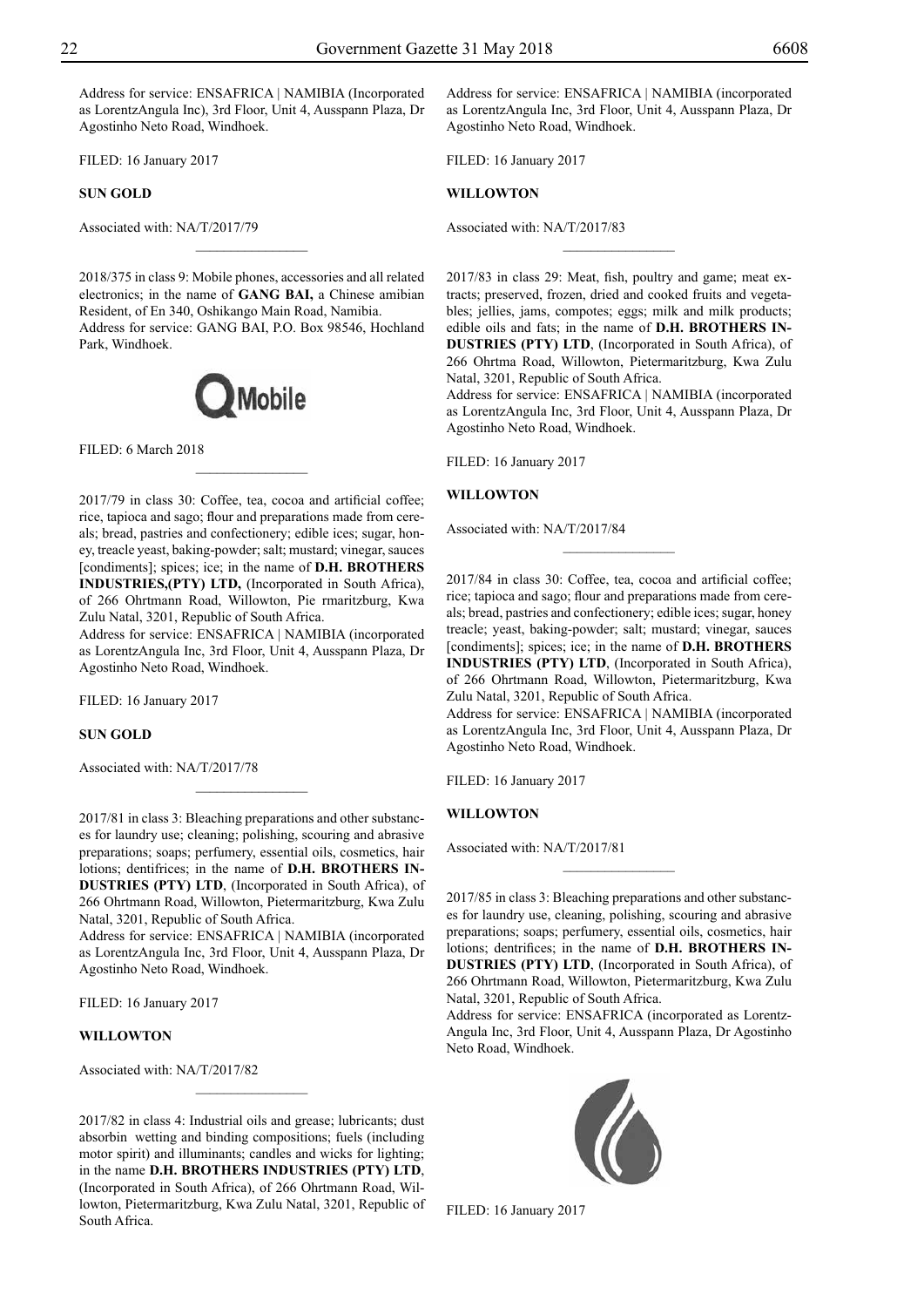The combination of the colours "BLUE" and "RED" as depicted on the representation accompanying the application, are essential and distinctive feature of the mark.

Associated with: NA/T/2017/86

2017/86 in class 4: Industrial oils and greases; lubricants; dust absorbing, wetting and binding compositions; fuels (including motor spirits) and illuminants; candles and wicks for lighting; in the name of **D.H. BROTHER INDUSTRIES (PTY) LTD**, (Incorporated in South Africa), of 266 Ohrtmann Road, Willowton, Pietermaritzburg, wa Zulu Natal, 3201, Republic of South Africa.

 $\mathcal{L}=\mathcal{L}^{\mathcal{L}}$ 

Address for service: ENSAFRICA (incorporated as LorentzAngula Inc, 3rd Floor, Unit 4, Ausspann Plaza, Dr Agostinho Neto Road, Windhoek.



Filed: 16 January 2017

The combination of the colours "BLUE" and "RED" as depicted on the representation accompanying the application, are essential and distinctive feature of the mark.

 $\mathcal{L}=\mathcal{L}^{\mathcal{L}}$ 

Associated with: NA/T/2017/87

2017/87 in class 29: Meat, fish, poultry and game; meat extracts, preserved frozen, dried and cooked fruits and vegetables; jellies, jams, compotes; eggs; milk and milk products; edible oils and fat; in the of **D.H. BROTHERS INDUS-TRIES (PTY) LTD**, (Incorporated in South Africa), of 266 Ohrtmann Road, Willowton, Pietermaritzburg, Kwa Zulu Natal, 3201, Republic of South Africa.

Address for service: ENSAFRICA (incorporated as Lorentz-Angula Inc), 3rd Floor, Unit 4, Ausspann Plaza, Dr Agostinho Neto Road, Windhoek.



FILED: 16 January 2017

The combination of the colours "BLUE" and "RED" as depicted on the representation accompanying the application, are essential and distinctive feature of the mark.

Associated with: NA/T/2017/88

2017/88 in class 30: Coffee, tea, cocoa and artificial coffee; rice; topioca and sago; flour and preparations made made from cereals; bread, pastries and confectionery; edible ices;

 $\mathcal{L}=\mathcal{L}^{\mathcal{L}}$ 

sugar, honey, treacle; yeast; baking-powder, salt; mustard; vinegar, sauces [condiments]; spices; ices; in the name of **D.H. BROTHERS INDUSTRIES (PTY) LTD**, Incorporated in South Africa, of 266 Ohrtmann Road, Willowton, Pietermari burg, Kwa Zulu Natal, 3201, Republik of South Africa. Address for service: ENSAFRICA (incorporated as Lorentz-Angula Inc), 3rd Floor, Unit 4, Ausspann Plaza, Dr Agostinho Neto Road, Windhoek.



FILED: 16 January 2017

The combination of the colours "BLUE" and "RED" as depicted on the representation accompanying the application, are essential and distinctive feature of the mark.

 $\frac{1}{2}$ 

Associated with: NA/T/2017/85

2017/3263 in class 9: Cellphone, cellphone parts, cellphone accessories in the name of **BOMTEL IMPORT AND EX-PORT CC**, a Namibian Close Corporation, of Erf 91, New Castle Street, Northern Industrial Area, Windhoek, Namibia. Address for service: BOMTEL IMPORT AND EXPORT CC, P.O. Box 25147, Windhoek.



Filed: 2 August 2017

Applicant admits that the registration of this trademark shall not debar other persons from the *bona fide* descriptive use of the word **"TECHNOLOGY"** in the ordinary course of trade.2

 $\frac{1}{2}$ 

2017/3404 in class 9: Cellphones and gadgets; in the name of **CENTURY LIGHT TRADING CC**, a Namibian ian company, of Oshikango Main Road, Namibia.

Address for service: CENTURY LIGHT TRADING CC, P.O. Box 2674, Oshikango.



FILED: 8 August 2017

Applicant admits that the registration of this trademark shall not debar other persons from the *bona fide* descriptive use of the word **"TELEPHONE"**, in the ordinary course of trade.

 $\frac{1}{2}$ 

2011/1066 in class 42: Scientific and technological services and research and design relating thereto; industrial analysis and research services; design and development of computer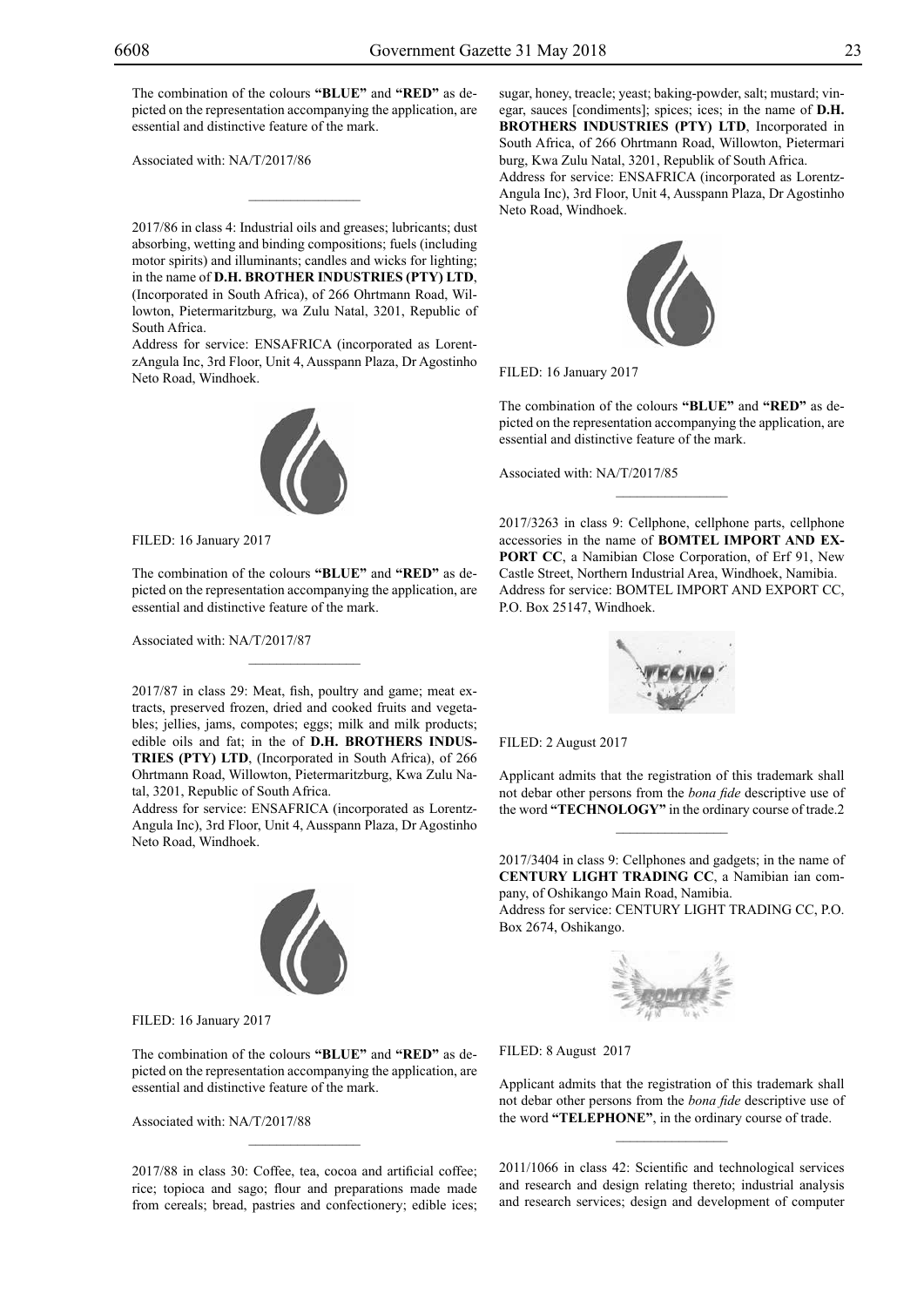hardware and software; consulting and technical support services in the field of design; architectural, engineering and design services including interior decorating, lay-out design and planning for offices, restuarants, cafeterias, catering facilities, kitchens, furniture and furniture systems; design of interior decor; technical, consultative and advisory services; services relating to the preparation, procurement, presentation and provision of food and beverages; fast food services, roadhouses, canteens, restaurants, cafeterias, cafes, snack bars, bars, bakeries, catering services and all other services concerned with the provision of food and beverages; motels; hotels; hostels; providing temporary accommodation; hiring and providing facilities for trade fairs, shows, expositions, exhibitions, displays, conferences and seminars; in the name of **BIDFOOD (PTY) LTD**, a South African company, of 60 Saturn Crescent, Linbro Business Park, Sandton, Johannesburg, Republic of South Africa.

Address for service: ENSAFRICA | NAMIBIA (incorporated as Lorentz Angula Inc), Unit 4, 3rd Floor, Ausspann Plaza, Dr Agostinho Neto Road, Ausspannplatz, Windhoek.

Filed: 25 August 2011

#### **FOODSERVICE MADE EASY**

With consent of proprietor of Trade Mark Nos. 2005/1518- 1521.

 $\overline{\phantom{a}}$  , where  $\overline{\phantom{a}}$ 

Associated with: NA/T/2011/1067

2011/1067 in class 41: Education services; providing of training; entertainment services, party planning services, music venues, dancing clubs; sporting and cultural activities; organization of competitions; sports pools; tournaments, leagues; instruction services; providing and managing recreation and sport facilities; rental of stadium facilities; rental of sports equipment; arranging and conducting conferences, congresses, seminars and symposiums; organization of exhibitions for cultural, educational and sporting purposes; amusementparks; physical education; production of films, shows, radio and television programmes; publication of books and other printed matter; in the name of **BIDFOOD (PTY) LTD**, a South African company, of 60 Saturn Crescent, Linbro Business Park, Sandton, Johannesburg, Republic of South Africa.

Address for service: ENSafrica | Namibia (incorporated as LorentzAngula Inc) Unit 4, 3rd Floor, Ausspann Plaza, Dr Agostinho Neto Road, Ausspannplatz, Windhoek.

Filed: 25 August 2011

#### **FOODSERVICE MADE EASY**

With consent of proprietor of Trade Mark Nos. 2005/1518- 1521

 $\frac{1}{2}$ 

Associated with: NA/T/2011/1066

2011/1068 in class 35: Advertising services, business management and administration, business information and research, office functions, information agencies, rating services, evaluation services, forecasting services, business appraisals, marketing research and studies, opinion polling, consultancy and advisory services; relationship marketing; services relating to the arrangement, presentation, promotion, organization and holding of trade fairs, shows, markets, expositions, exhibi-

tions and displays for commercial or advertising purposes; public relations; retail, wholesale, franchising and merchandising services; services relating to the advising on, supplying and promoting of commodities; selection and display of goods; advice and assistance to prospective purchasers of such goods; the bringing together, for the benefit of others, of a variety of goods, enabling customers to conveniently view and purchase these goods; in the name of **BIDFOOD (PTY) LTD** a South African Company, of 60 Satura Crescent, Linbro Business Park, Sandton, Johannesburg, Republic of South Africa. Address for service: ENSAFRICA | NAMIBIA (incorporated as Lorentz Angula Inc), Unit 4 3rd Floor, Ausspann Plaza, Dr Agostinho Neto Road, A spannplatz, Windhoek.

Filed: 25 August 2011

#### **FOODSERVICE MADE EASY**

With consent of proprietor of Trade Mark Nos. 2005/1518- 1521

 $\frac{1}{2}$ 

Associated with: NA/T/2011/1067

2011/1069 in class 31: Agricultural, horticultural and forestry products and grains not included in othe classes; living animals, birds, fish and sealife, fresh friuts and vegetables; seeds, natural plants and flowers; foodstuff for animals, malt; in the name of **BIDFOOD (PTY) LTD**, a South African company, of 60 Saturn Crescent, Linbro Business Park, Sandton, Johannesburg, Republic of South Africa.

Address for service: EN ENSafrica | Namibia (incorporated as LorentzAngula Inc), Unit 4, 3rd Floor, Ausspann Plaza, Dr Agostinho Neto Road, Ausspannplatz, Windhoek.

Filed: 25 August 2011

#### **FOODSERVICE MADE EASY**

With consent of proprietor of Trade Mark Nos. 2005/1518- 1521.

 $\frac{1}{2}$ 

Associated with: NA/T/2011/1068

2011/1070 in class 32: Beers; mineral and aerated waters and other non-alcoholic drinks; fruit drinks and fruit juices; syrups and other preparations for making beverages; in the name of **BIDFOOD (PTY) LTD**, a South Africa ompany, of 60 Saturn Crescent, Linbro Business Park, Sandton, Johannesburg, Republic of South Africa

Address for service: ENSAFRICA | NAMIBIA (incorporated as Lorentz Angula Inc), Unit 4, 3rd Floor Ausspann Plaza, Dr Agostinho Neto Road, Ausspannplatz, Windhoek.

Filed: 25 August 2011

#### **FOODSERVICE MADE EASY**

With consent of proprietor of Trade Mark Nos. 2005/1518- 1521.

Associated with: NA/T/2011/1069

2011/1071 in class 30: Coffee, tea, cocoa, sugar, rice, tapioca, sago, artificial coffee; flour and preparations made from cereals, bread, pastry and confectionery, ices; honey, treacle;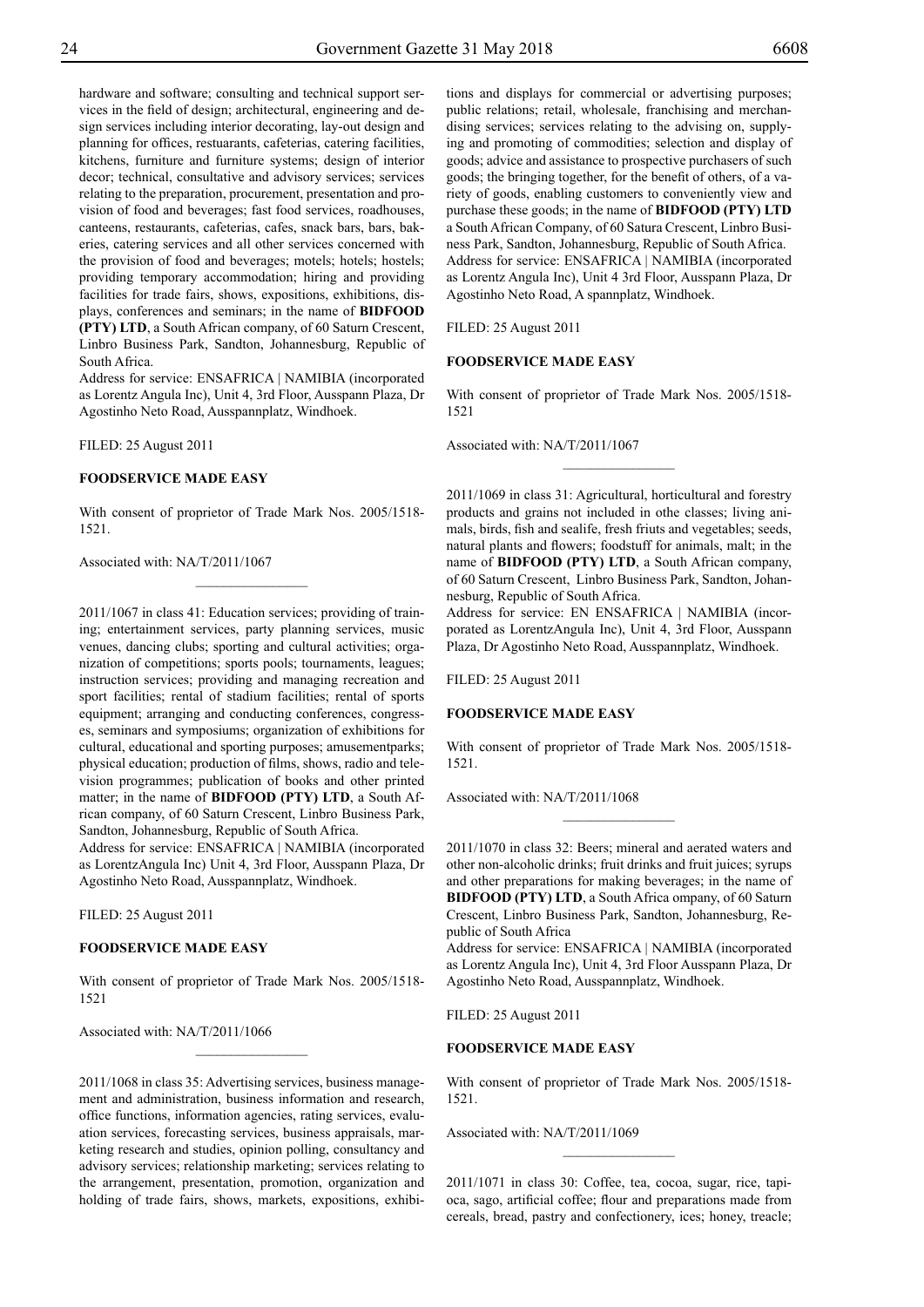yeast, baking-powder; salt, mustard; vinegar, sauces (condiments); spices; ice; in the name of **BIDFOOD (PTY) LTD**, a South African company, of 60 Saturn Crescent, Linbro Business Park, Sandton, Johannesburg, Republic of South Africa. Address for service: ENSAFRICA | NAMIBIA (incorporated as Lorentz Angula Inc), Unit 4, 3rd Floor, Ausspann Plaza, Dr Agosthinho Neto Road, Ausspannplatz, Windhoek.

Filed: 25 August 2011

#### **FOODSERVICE MADE EASY**

With consent of proprietor of Trade Mark Nos. 2005/1518- 1521

 $\mathcal{L}=\mathcal{L}^{\mathcal{L}}$ 

Associated with: NA/T/2011/1070

2011/1072 in class 29: Meat, fish, poultry and game; meat extracts; preserved, dried and cooked fruits and vegetables; herbs, jellies; jams; eggs, milk and milk products; edible oils and fats; salad dressings; preserves; pickles; soya; soya products; in the name of **BIDFOOD (PTY) LTD**, a South African company, of 60 Saturn Crescent, Linbro Business Park, Sandton, Johannesburg, Republic of South Africa.

Address for service: ENSAFRICA | NAMIBIA (incorporated as Lorentz Angula Inc), Unit 4, 3rd Floor, Ausspann Plaza, Dr Agosthinho Neto Road, Ausspannplatz, Windhoek.

Filed: 25 August 2011

#### **FOODSERVICE MADE EASY**

With consent of proprietor of Trade Mark Nos. 2005/1518- 1521

 $\mathcal{L}=\mathcal{L}^{\mathcal{L}}$ 

Associated with: NA/T/2011/1071

2011/1073 in class 16: Paper, cardboard and goods made from these materials, not included in other classes; printed matter; books, brochures, comics, directories, fixture lists, flags, magazines, manuals, newsletters, newspapers, periodicals, posters, programmes, stickers; paper, tape or cards for the recordal of computer programs; computer stationery; bookbinding material; photographs; stationery; adhesives for stationery or household purposes; artists' materials; paint brushes; typewriters and office requisites (except furniture); instructional and teaching material (except apparatus); plastic materials for packaging (not included in other classes); printers' type; printing blocks; parts, fittings, accessories and components therefor in class 16; in the name of **BIDFOOD (PTY) LTD**, a South African company, of 60 Saturn Crescent, Linbro Business Park, Sandton, Johannesburg, Republic of South Africa. Address for service: ENSAFRICA | NAMIBIA (incorporated as Lorentz Angula Inc), Unit 4, 3rd Floor, Ausspann Plaza, Dr Agosthinho Neto Road, Ausspannplatz, Windhoek.

Filed: 25 August 2011

#### **FOODSERVICE MADE EASY**

With consent of proprietor of Trade Mark Nos. 2005/1518- 1521

 $\mathcal{L}=\mathcal{L}^{\mathcal{L}}$ 

Associated with: NA/T/2011/1072

2011/1074 in class 11: Instruments, apparatus and equipment for lighting, heating, steam generating, cooking, warming, refrigerating, drying, ventilating, water supply and sanitary purposes; torches, lights, toasters, kettles, stoves, warmers, lighters, heaters, parts, fixtures, fittings, components and accessories therefor in class 11; in the name of **BIDFOOD (PTY) LTD**, a South African company, of 60 Saturn Crescent, Linbro Business Park, Sandton, Johannesburg, Republic of South Africa.

Address for service: ENSAFRICA | NAMIBIA (incorporated as Lorentz Angula Inc), Unit 4, 3rd Floor, Ausspann Plaza, Dr Agostinho Neto Road, Ausspannplatz, Windhoek.

Filed: 25 August 2011

#### **FOODSERVICE MADE EASY**

With consent of proprietor of Trade Mark Nos. 2005/1518- 1521

 $\frac{1}{2}$ 

Associated with: NA/T/2011/1073

2011/1075 in class 2: Paints, varnishes, lacquers; preservatives against rust and against deterioration of wood; colourants; mordants; raw natural resins; metals in foil or powder form for painters, decorators, printers and artists; colourants for food and beverages; food dyes; in the name of **BIDFOOD (PTY) LTD**, a South African company, of 60 Saturn Crescent, Linbro Business Park, Sandton, Johannesburg, Republic of South Africa.

Address for service: ENSAFRICA | NAMIBIA (incorporated as Lorentz Angula Inc), Unit 4, 3rd Floor, Ausspann Plaza, Dr Agostinho Neto Road, Ausspannplatz, Windhoek.

Filed: 25 August 2011

#### **FOODSERVICE MADE EASY**

With consent of proprietor of Trade Mark Nos. 2005/1518- 1521

 $\frac{1}{2}$ 

Associated with: NA/T/2011/1074

2011/1076 in class 42: Scientific and technological services and research and design relating therreto; industrial analysis and research services; design and development of computer hardware and software consulting and technical support services in the field of design; architectural, engineering and design services including interior decorating, lay-out design and planning for offices, restuarants, cafeterias, catering facilities, kitchens, furniture and furniture systems; design of interior decor; technical, consultative and advisory services; services relating to the preparation, procurement, presentation and provision of food and beverages; fast food services, roadhouses, canteens, restaurants, cafeterias, cafes, snack bars, bars, bakeries, catering services and all other services concerned with the provision of food and beverages; motels; hotels; hostels; providing temporary accommodation; hiring and providing facilities for trade fairs, shows, expositions, exhibitions, displays, conferences and seminars; in the name of **BIDFOOD (PTY) LTD**, a South African company, of 60 Saturn Crescent, Linbro Business Park, Sandton, Johannesburg, Republic of South Africa.

Address for service: ENSAFRICA | NAMIBIA (incorporated as LorentzAngula Inc), Unit 4, 3rd Floor, Ausspann Plaza, Dr Agostinho Neto Road, Ausspannplatz, Windhoek.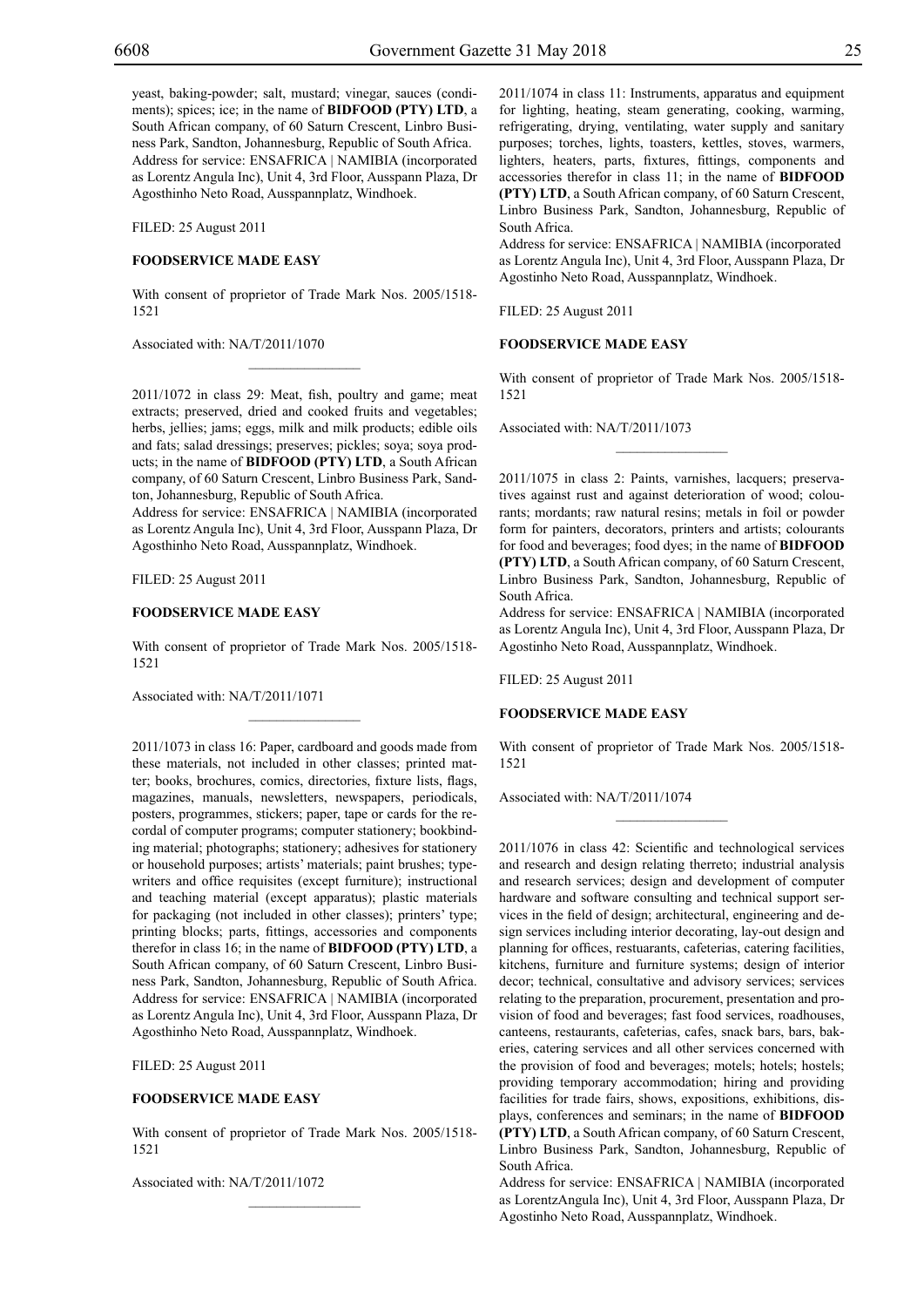

Filed: 25 August 2011

With consent of proprietor of Trade Mark Nos. 2005/1518- 1521

 $\frac{1}{2}$ 

Associated with: NA/T/2011/1075

2011/1077 in class 41: Education services; providing of training; entertainment services, party planning services, music venues, dancing clubs; sporting and cultural activities; organization of competitions; sport pools; tounaments, leagues; instruction services; providing and managing recreation and sport facilities; rental of stadium facilitities; rental of sports equipment; arranging and conducting conferences, congresses, seminars and symposiums; organisation of exhibitions for cultural, educational and sporting purposes; amusement parks; physical education; production of films, shows, radio and television programmes; publication of books and other printed matter; in the name of **BIDFOOD (PTY) LTD**, a South African company, of 60 Saturn Crescent, Linbro Business Park, Sandton, Johannesburg, Republic of South Africa.

Address for service: ENSAFRICA | NAMIBIA (incorporated as LorentzAngula Inc), Unit 4, 3rd Floor, Ausspann Plaza, Dr Agostinho Neto Road, Ausspannplatz, Windhoek.



Filed: 25 August 2011

With consent of proprietor of Trade Mark Nos. 2005/1518- 1521

Associated with: NA/T/2011/1076

2011/1078 in class 35: Advertising services, business management and administration, businessl information and research, office functions, information agencies, rating services, evaluation services, forecasting services, business appraisals, marketing research and studies, opinion polling, consultancy and advisory services; relationship marketing; services relating to the arrangement, presentation, promotion, organization and holding of trade fairs, shows, markets, expositions, exhibitions and displays for commercial or advertising purposes; public relations; retail, wholesale, franchising and merchandising services; services relating to the advising on, supplying and promoting of commodities; selection and display of goods; advice and assistance to prospective purchasers of such goods; the bringing together, for the benefit of others, of a variety of goods, enabling customers to conveniently view and purchase these goods; in the name of **BIDFOOD (PTY) LTD** a South African Company, of 60 Saturn Crescent, Linbro Business Park, Sandton, Johannesburg, Republic of South Africa.

Address for service: ENSAFRICA | NAMIBIA (incorporated as LorentzAngula Inc), Unit 4, 3rd Floor, Ausspann Plaza, Dr Agostinho Neto Road, Ausspannplatz, Windhoek.



FILED: 25 August 2011

With consent of proprietor of Trade Mark Nos. 2005/1518- 1521

 $\frac{1}{2}$ 

Associated with: NA/T/2011/1077

2011/1079 in class 32: Beers; mineral and aerated waters and other non-alcoholic drinks; fruit drinks a fruit juices; syrups and other preparations for making beverages; in the name of **BIDFOOD (PTY) LTD**, a South African company, of 60 Saturn Crescent, Linbro Business Park, Sandton, Johannesburg, Republic of South Africa.

Address for service: ENSAFRICA | NAMIBIA (incorporated as LorentzAngula Inc), Unit 4, 3rd Floor, Ausspann Plaza, Dr Agostinho Neto Road, Ausspannplatz, Windhoek.



Filed: 25 August 2011

With consent of proprietor of Trade Mark Nos. 2005/1518- 1521

 $\overline{\phantom{a}}$  , where  $\overline{\phantom{a}}$ 

Associated with: NA/T/2011/1078

2011/1080 in class 31: Agricultural, horticultural and forestry products and grains not included in other classes; living animals, birds, fish and sealife; fresh fruits and vegetables; seer natural plants and flowers; foodstuff for animals, malt; in the name of **BIDFOOD (PTY) LTD**, a South African company, of 60 Saturn Crescent Linbro Business Park, Sandton, Johannesburg, Republic of South Africa.

Address for service: ENSAFRICA | NAMIBIA (incorporated as LorentzAngula Inc), Unit 4, 3rd Floor, Ausspann Plaza, Dr Agostinho Neto Road, Ausspannplatz, Windhoek.



Filed: 25 August 2011

With consent of proprietor of Trade Mark Nos. 2005/1518- 1521

 $\frac{1}{2}$ 

Associated with: NA/T/2011/1079

2011/1081 in class 30: Coffee, tea, cocoa, sugar, rice, tapioca, sago, artificial coffee; flour and preparations made from cereals, bread, pastry and confectionery, ices; honey, treacle; yeast; baking-powder, salt, mustard; vinegar, sauces (condiments); spices; ice; in the name of **BIDFOOD (PTY) LTD**, a South African company of 60 Saturn Crescent, Linbro Business Park, Sandton, Johannesburg, Republic of South Africa. Address for Service: ENSAFRICA | NAMIBIA (incorporated as LorentzAngula Inc), Unit 4, 3rd Floor, Ausspann Plaza, Dr Agostinho Road, Ausspannplatz, Windhoek.

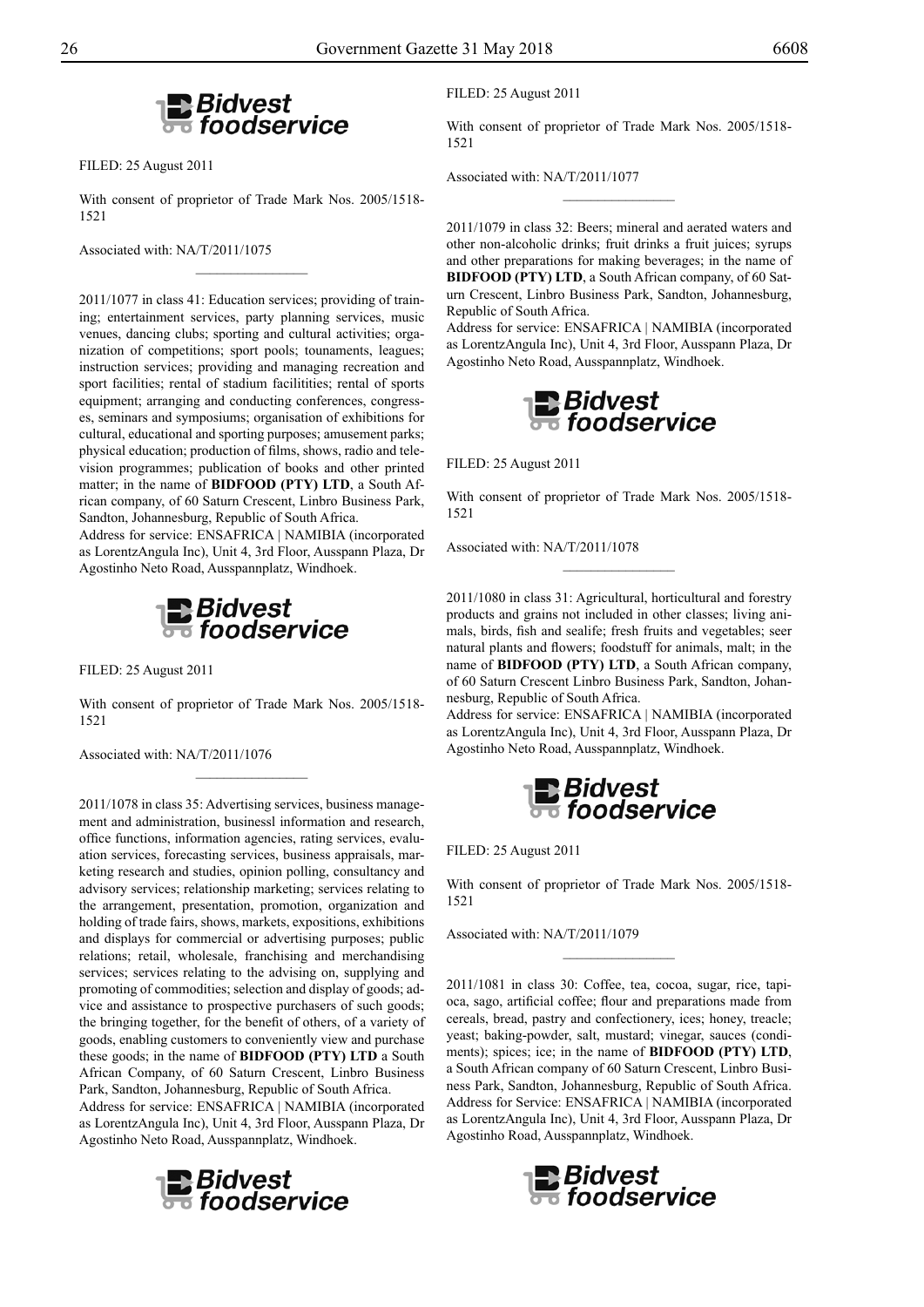Filed: 25 August 2011

With consent of proprietor of Trade Mark Nos. 2005/1518- 1521

 $\mathcal{L}=\mathcal{L}^{\text{max}}$ 

Associated with: NA/T/2011/1080

2011/1082 in class 29: Meat, fish, poultry and game; meat extracts; preserved, dried and cooked fruits and vegetables; herbs, jellies; jams; eggs, milk and milk products; edible oils and fats; salad dressings, preserves; pickles; soya; soya products; in the name of **BIDFOOD (PTY) LTD** a South African Company, of 60 Saturn Cresent, Linbro Business Park, Sandton, Johannesburg, Republic of South Africa.

Address for service: ENSAFRICA | NAMIBIA (incorporated as LorentzAngula Inc), Unit 4, 3rd Floor, Ausspann Plaza, Dr Agostinho Neto Road, Ausspannplatz, Windhoek.



Filed: 25 August 2011

With consent of proprietor of Trade Mark Nos. 2005/1518- 1521

 $\mathcal{L}=\mathcal{L}^{\text{max}}$ 

Associated with: NA/T/2011/1081

2011/1083 in class 16: Paper, cardboard and goods made from these materials, not included in other classes; printed matter; books, brochures, comics, directories, fixture lists, flags, magazines, manuals, newsletters, newspapers, periodicals, posters, programmes, stickers; paper, tape or cards for the recordal of computer programs; computer stationery; bookbinding material; photographs; stationery; adhesives for stationery or household purposes; artists' materials; paint brushes; typewriters and office requisites (except furniture); instructional and teaching material (except apparatus); plastic materials for packaging (not included in other classes); printers' type; printing blocks; parts, fittings, accessories and components therefor in class 16; in the name of **BIDFOOD (PTY) LTD** a South African Company, of 60 Saturn Crescent, Linbro Business Park, Sandton, Johannesburg, Republic of South Africa. Address for service: ENSAFRICA | NAMIBIA (incorporated as LorentzAngula Inc), Unit 4, 3rd Floor, Ausspann Plaza, Dr Agostinho Neto Road, Ausspannplatz, Windhoek.



Filed: 25 August 2011

With consent of proprietor of Trade Mark Nos. 2005/1518- 1521

 $\mathcal{L}=\mathcal{L}^{\text{max}}$ 

Associated with: NA/T/2011/1082

2011/1084 in class 11: Instruments, apparatus and equipment for lighting, heating, steam generating, cooking, warming, refrigerating, drying, ventilating, water supply and sanitary purposes; torches, lights, toasters, kettles, stoves, warmers, lighters, heaters, parts, fixtures, fittings, components and

accessories therefor in class 11, in the name of **BIDFOOD (PTY) LTD** a South African Company, of 60 Saturn Crescent, Linbro Business Park, Sandton, Johannesburg, Republic of South Africa.

Address for service: ENSAFRICA | NAMIBIA (incorporated as LorentzAngula Inc), Unit 4, 3rd Floor, Ausspann Plaza, Dr Agostinho Neto Road, Ausspannplatz, Windhoek.



Filed: 25 August 2011

With consent of proprietor of Trade Mark Nos. 2005/1518- 1521

 $\overline{\phantom{a}}$  , we can also the set of  $\overline{\phantom{a}}$ 

Associated with: NA/T/2011/1083

2011/1085 in class 2: Paints, varnishes, lacquers; preservatives against rust and against deterioration of wood; colourants; mordants; raw natural resins; metals in foil or powder form for painters, decorators, printers and artists; colourants for food and beverages; food dyes; in the name of **BIDFOOD (PTY) LTD,** a South African Company, of 60 Saturn Crescent, Linbro Business Park, Sandton, Johannesburg, Repblic of South Africa.

Address for service: ENSAFRICA | NAMIBIA (incorporated as LorentzAngula Inc), Unit 4, 3rd Floor, Ausspann Plaza, Dr Agostinho Neto Road, Ausspannplatz, Windhoek.



Filed: 25 August 2011

With consent of proprietor of Trade Mark Nos. 2005/1518- 1521

 $\overline{\phantom{a}}$  , we can also the set of  $\overline{\phantom{a}}$ 

Associated with: NA/T/2011/1084

2011/1096 in class 42: Scientific and technological services and research and design relating thereto; industrial analysis and research services; design and development of computer hardware and software; consulting and technical support services in the field of design; architectural, engineering and design services including interior decorating, lay-out design and planning for offices, restuarants, cafeterias, catering facilities, kitchens, furniture and furniture systems; design of interior decor; technical, consultative and advisory services; services relating to the preparation, procurement, presentation and provision of food and beverages; fast food services, roadhouses, canteens, restaurants, cafeterias, cafes, snack bars, bars, bakeries, catering services and all other services concerned with the provision of food and beverages; motels; hotels; hostels; providing temporary accommodation; hiring and providing facilities for trade fairs, shows, expositions, exhibitions, displays, conferences and seminars; in the name of **BIDFOOD (PTY) LTD**, a South African company, of 60 Saturn Crescent, Linbro Business Park, Sandton, Johannesburg, Republic of South Africa.

Address for service: ENSAFRICA | NAMIBIA (incorporated as Lorentz Angula Inc), Unit 4, 3rd Floor, Auspann Plaza, Dr Agostinho Neto Road, Ausspannplatz, Windhoek.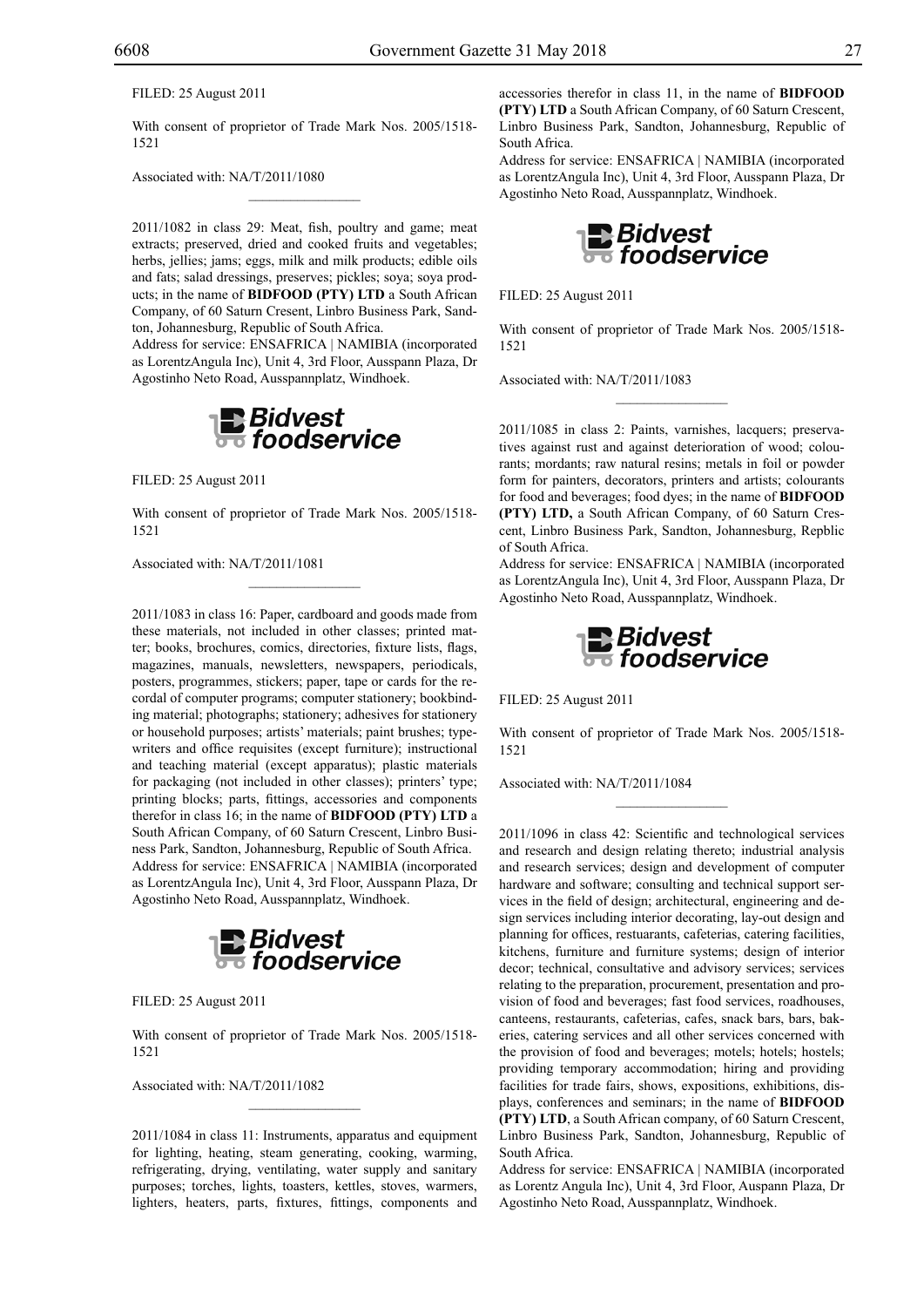#### FILED: 25 August 2011

#### **BIDVEST FOODSERVICE**

With consent of proprietor of Trade Mark Nos. 2005/1518- 1521

 $\overline{\phantom{a}}$  , where  $\overline{\phantom{a}}$ 

Associated with: NA/T/2011/1085

2011/1097 in class 41: Education services; providing of training; entertainment services, party planning services, music venues, dancing clubs; sporting and cultural activities; organization of competitions; sports pools; tournaments, leagues; instruction services; providing and managing recreation and sport facilities; rental of stadium facilities; rental of sports equipment; arranging and conducting conferences, congresses, seminars and symposiums; organization of exhibitions for cultural, educational and sporting purposes; amusement parks; physical education; production of films, shows, radio and television programmes; publication of books and other printed matter; the name of **BIDFOOD (PTY) LTD**, a SouthAfrican company, of 60 Saturn Crescent, Linbro Business Park, Sandton, Johannesburg, Republic of South Africa.

Address for service: ENSAFRICA | NAMIBIA (incorporated as LorentzAngula Inc), Unit 4, 3rd Floor, Ausspann Plaza, Dr Agostinho Neto Road, Ausspannplatz, Windhoek.

Filed: 25 August 2011

#### **BIDVEST FOODSERVICE**

With consent of proprietor of Trade Mark Nos. 2005/1518- 1521

Associated with: NA/T/2011/1096

2011/1098 in class 35: Advertising services, business management and administration, business information and research, office functions, information agencies, rating services, evaluation services, forecasting services, business appraisals, marketing research and studies, opinion polling, consultancy and advisory services; relationship marketing; services relating to the arrangement, presentation, promotion, organization and holding of trade fairs, shows, markets, expositions, exhibitions and displays for commercial or advertising purposes; public relations; retail, wholesale, franchising and merchandising services; services relating to the advising on supplying and promoting of commodities; selection and display of goods; advice and assistance to prospective purchasers of such goods; the bringing together, for the benefit of others, of a variety of goods, enabling customers to conviently view and purchase these goods; in the name of **BIDFOOD (PTY) LTD**, a South African company, of 60 Saturn Crescent, Linbro Business Park, Sandton, Johannesburg, Republic of South Africa. Address for service: ENSAFRICA | NAMIBIA (incorporated as LorentzAngula Inc), Unit 4, 3rd Floor, Ausspann Plaza, Dr Agostinho Neto Road, Ausspannplatz, Windhoek.

FILED: 25 August 2011

#### **BIDVEST FOODSERVICE**

With consent of proprietor of Trade Mark Nos. 2005/1518- 1521

#### Associated with: NA/T/2011/1077

2011/1099 in class 32: Beers; mineral and aerated waters and other non-alcholic drinks, fruit drinks and fruit juices; syrups and other preparations for making beverages; in the name of **BIDFOOD (PTY) LTD**, a South African company, of 60 Saturn Crescent, Linbro Business Park, Sandton, Johannesburg, Republic of South Africa

 $\frac{1}{2}$ 

Address for service: ENSAFRICA | NAMIBIA (incorporated as LorentzAngula Inc), Unit 4, 3rd Floor, Asspann Plaza, Dr Agostinho Neto Road, Ausspannplatz, Windhoek.

Filed: 25 August 2011

#### **BIDVEST FOODSERVICE**

With consent of proprietor of Trade Mark Nos. 2005/1518- 1521

 $\frac{1}{2}$ 

Associated with: NA/T/2011/1098

2011/1100 in class 31: Agricultural, horticultural and forestry products an grains not included in other classes; living animals, birds, fish and sealife; fresh fruits and vegetables; seeds, natural plants and flowers; foodstuff for animals, malt; in the name of **BIDFOOD (PTY) LTD**, a South African company, of 60 Saturn Crescent, Linbro Business Park, Sandton, Johannesburg, Republic of South Africa.

Address for service: ENSAFRICA | NAMIBIA (incorporated as LorentzAngula Inc), Unit 4, 3rd Floor, Ausspann Plaza, Dr Agostinho Neto Road, Ausspannplatz, Windhoek.

Filed: 25 August 2011

#### **BIDVEST FOODSERVICE**

With consent of proprietor of Trade Mark Nos. 2005/1518- 1521

 $\frac{1}{2}$ 

Associated with: NA/T/2011/1099

2011/1101 in class 30: Coffee, tea, cocoa, sugar, rice, tapioca, sago, artificial coffee, flour and preparations made from cereals, bread, pastry and confectionery, ices; honey, treacle; yeast, baking-powder, salt, mustard; vinegar, sauces (condiments); spices; ice; in the name of **BIDFOOD (PTY) LTD**, a South African company of 60 Saturn Crescent, Linbro Business Park, Sandton, Johannesburg, Republic of South Africa. Address for service: ENSAFRICA | NAMIBIA (incorporated as LorentzAngula Inc), Unit 4, 3rd Floor, Ausspann Plaza, Dr Agostinho Neto Road, Ausspannplatz, Windhoek.

Filed: 25 August 2011

#### **BIDVEST FOODSERVICE**

With consent of proprietor of Trade Mark Nos. 2005/1518- 1521

Associated with: NA/T/2011/1100

2011/1102 in class 29: Meat, fish, poultry and game; meat extracts; preserved, dried and cooked fruits and vegetables; herbs; jellies; jams; eggs, milk and milk products; edible oils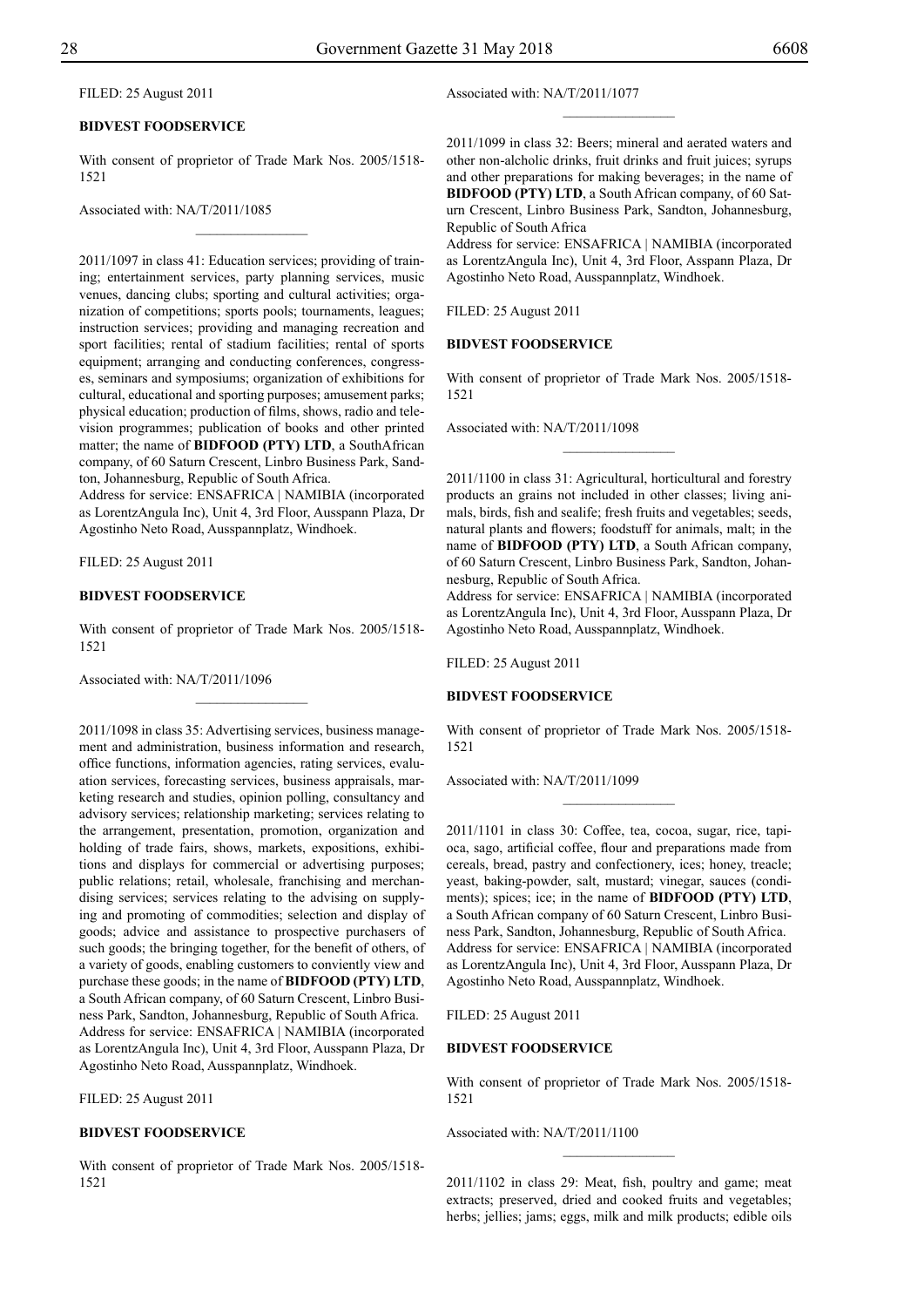and fats; salad dressings; preserves; pickles; soya; soya products; in the name of **BIDFOOD (PTY) LTD**, a South African company, of 60 Saturn Cresent, Linbro Business Park, Sandton, Johannesburg, Republic of South Africa.

Address for service: ENSAFRICA | NAMIBIA (incorporated as LorentzAngula Inc), Unit 4, 3rd Floor, Ausspann Plaza, Dr Agostinho Neto Road, Ausspannplatz, Windhoek.

Filed: 25 August 2011

#### **BIDVEST FOODSERVICE**

With consent of proprietor of Trade Mark Nos. 2005/1518- 1521

 $\mathcal{L}=\mathcal{L}^{\text{max}}$ 

Associated with: NA/T/2011/1101

2011/1103 in class 16: Paper, cardboard and goods made from these materials not included in other classes; printed matter; books, brochures, comics, directories, fixture lists, flags, magazines, manuals, newsletters newspapers, periodicals, posters, programmes, stickers; paper, tape or cards for the recordal of computer programs computer stationery; bookbinding material; photographs; stationery; adhesives for stationery or household purposes; artists' materials; paint brushes; typewriters and office requisites (except furniture); instructional and teaching material (except apparatus); plastic materials for packaging (not included in other classes); printers' type; printing blocks; parts, fittings, accessories and components therefor in class 16; in the name of **BIDFOOD (PTY) LTD**, a South African company, of 60 Saturn Crescent, Linbro Business Park, Sandton, Johannesburg, Republic of South Africa. Address for service: ENSAFRICA | NAMIBIA (incorporated as LorentzAngula Inc), Unit 4, 3rd Floor, Ausspann Plaza, Dr Agostinho Neto Road, Ausspannplatz, Windhoek.

Filed: 25 August 2011

#### **BIDVEST FOODSERVICE**

With consent of proprietor of Trade Mark Nos. 2005/1518- 1521

 $\overline{\phantom{a}}$  , where  $\overline{\phantom{a}}$ 

Associated with: NA/T/2011/1102

2011/1104 in class 11: Instruments, apparatus and equipment for lighting, heating, steam generating cooking, warming, refrigerating, drying, ventilating, water supply and sanitary purposes; torches, lights, toasters, kettles, stoves, warmers, lighters, heaters, parts, fixtures, fittings, components and accessories therefor in class 14 in the name of **BIDFOOD (PTY) LTD** a South African Company, of 60 Saturn Crescent, Linbro Business Park, Sandton, Johannesburg, Republic of South Africa.

Address for service: ENSAFRICA | NAMIBIA (incorporated as LorentzAngula Inc), Unit 4, 3rd Floor, Ausspann Plaza, Dr Agostinho Neto Road, Ausspannplatz, Windhoek.

Filed: 25 August 2011

#### **BIDVEST FOODSERVICE**

With consent of proprietor of Trade Mark Nos. 2005/1518- 1521

Associated with: NA/T/2011/1103

2011/1105 in class 2: Paints, varnishes, lacquers; preservatives against rust and against deterioration of wood; colourants; mordants; raw natural resins; metals in foil or powder form for painters, decorators, printers and artists; colourants for food and beverages; food dyes; in the name of **BIDFOOD (PTY) LTD**, a South African company, of 60 Saturn Crescent, Linbro Business Park, Sandton, Johannesburg, Republic of South Africa.

 $\frac{1}{2}$ 

Address for service: ENSAFRICA | NAMIBIA (incorporated as LorentzAngula Inc), Unit 4, 3rd Floor, Ausspann Plaza, Dr Agostinho Neto Road, Ausspannplatz, Windhoek.

Filed: 25 August 2011

#### **BIDVEST FOODSERVICE**

With consent of proprietor of Trade Mark Nos. 2005/1518- 1521

 $\frac{1}{2}$ 

Associated with: NA/T/2011/1104

2011/1106 in class 42: Scientific and technological services and research and design and relating thereto; industrial analysis and research services; design and development of computer hardware and software; consulting and technical support services in the field of design; architectural, engineering and design services including interior decorating, lay-out design and planning for offices, restuarants, cafeterias, catering facilities, kitchens, furniture and furniture systems; design of interior decor; technical, consultative and advisory services; services relating to the preparation, procurement, presentation and provision of food and beverages; fast food services, roadhouses, canteens, restaurants, cafeterias, cafes, snack bars, bars, bakeries, catering services and all other services concerned with the provision of food and beverages; motels; hotels; hostels; providing temporary accommodation; hiring and providing facilities for trade fairs, shows, expositions, exhibitions, displays, conferences and seminars; in the name of **BIDFOOD (PTY) LTD**, a South African company, of 60 Saturn Crescent, Linbro Business Park, Sandton, Johannesburg, Republic of South Africa.

Address for service: ENSAFRICA | NAMIBIA (incorporated as LorentzAngula Inc), Unit 4, 3rd Floor, Ausspann Plaza, Dr Agostinho Neto Road, Ausspannplatz, Windhoek.



Filed: 25 August 2011

With consent of proprietor of Trade Mark Nos. 2005/1518- 1521

 $\frac{1}{2}$ 

Associated with: NA/T/2011/1105

2011/1107 in class 41: Education services; providing of training; entertainment services, party planning services, music venues, dancing clubs; sporting and cultural activities; organization of competitions; sports pools; tournaments, leagues; instruction services; providing and managing recreation and sport facilities; rental of stadium facilities; rental of sports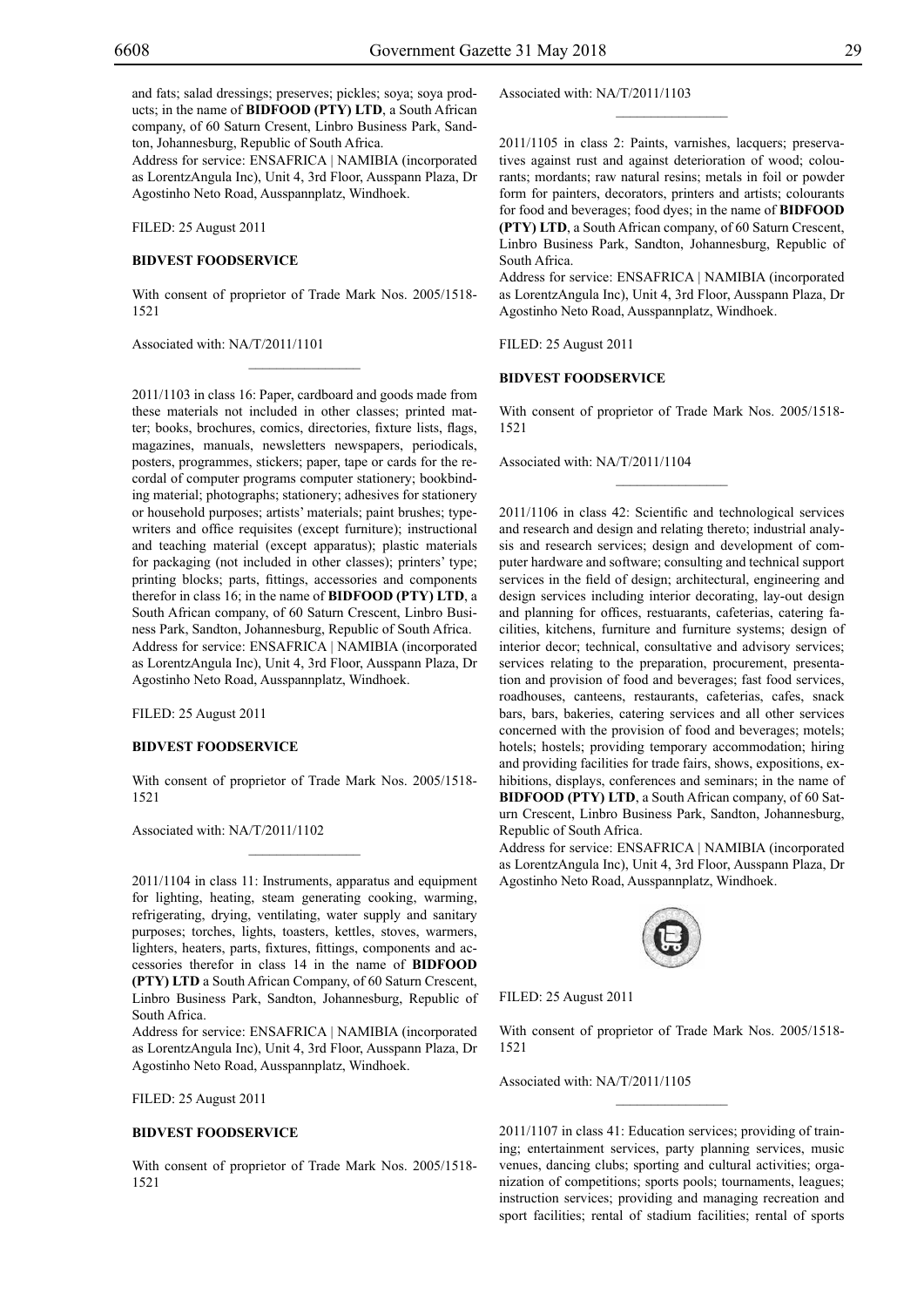ate

equipment; arranging and conducting conferences, congresses, seminars and symposiums; organization of exhibitions for cultural, educational and sporting purposes; amusement parks; physical education; production of films, shows, radio and television programmes; publication of books and other printed matter; in the name of **BIDFOOD (PTY) LTD**, a South African company, of 60 Saturn Crescent, Linbro Business Park, Sandton, Johannesburg, Republic of South Africa.

Address for service: ENSAFRICA | NAMIBIA (incorporated as LorentzAngula Inc), Unit 4, 3rd Floor, Ausspann Plaza, Dr Agostinho Neto Road, Ausspannplatz, Windhoek.



Filed: 25 August 2011

With consent of proprietor of Trade Mark Nos. 2005/1518- 1521

 $\frac{1}{2}$ 

Associated with: NA/T/2011/1106

2011/1108 in class 35: Advertising services, business management and administration, business information and research, office functions, information agencies, rating services, evaluation services, forecasting services, business appraisals, marketing research and studies, opinion polling, consultancy and advisory services; relationship marketing; services relating to the arrangement, presentation, promotion, organization and holding of trade fairs, shows, markets, expositions, exhibitions and displays for commercial or advertising purposes; public relations, retail, wholesale, franchising and merchandising services; services relating to the advising on, supplying and promoting of commodities; selection and display of goods; advice and assistance to prospective purchasers of such goods, the bringing together, for the benefit of others, of a variety of goods, enabling customers to conveniently view and purchase these goods; in the name of **BIDFOOD (PTY) LTD**, a South African company, of 60 Saturn Crescent, Linbro Business Park, Sandton, Johannesburg, Republic of South Africa. Address for service: ENSAFRICA | NAMIBIA (incorporated as LorentzAngula Inc), Unit 4, 3rd Floor, Ausspann Plaza, Dr Agostinho Neto Road, Ausspannplatz, Windhoek.



Filed: 25 August 2011

With consent of proprietor of Trade Mark Nos. 2005/1518- 1521

Associated with: NA/T/2011/1107

2011/1109 in class 32: Beers; mineral and aerated waters and other non-alcoholic drinks, fruit drinks and fruit juices; syrups and other preparations for making beverages; in the name of **BIDFOOD (PTY) LTD**, a South African company, of 60 Saturn Crescent, Linbro Business Park, Sandton, Johannesburg, Republic of South Africa.

Address for service: ENSAFRICA | NAMIBIA (incorporated as LorentzAngula Inc), Unit 4, 3rd Floor, Ausspann Plaza, Dr Agostinho Neto Road, Ausspannplatz, Windhoek.



Filed: 25 August 2011

With consent of proprietor of Trade Mark Nos. 2005/1518- 1521. Associated with: NA/T/2011/1108

 $\overline{\phantom{a}}$  , where  $\overline{\phantom{a}}$ 

2011/1110 in class 31: Agricultural, horticultural and forestry products and grains not included in other classes; living animals, birds, fish and sealife; fresh fruits and vegetables; seeds, natural plants and flowers foodstuff for animals, malt; in the name of **BIDFOOD (PTY) LTD**, a South African company, of 60 a South African comany of 60 Saturn Cresent, Linbro Business Park,Crescent, Sandton, Johannesburg, Johannesburg, Republic of South Africa.

Address for service: ENSAFRICA | NAMIBIA (incorporated as LorentzAngula Inc), Unit 4, 3rd Floor, Ausspann Plaza, Dr Agostinho Neto Road, Ausspannplatz, Windhoek.



Filed: 25 August 2011

With consent of proprietor of Trade Mark Nos. 2005/1518- 1521

 $\frac{1}{2}$ 

Associated with: NA/T/2011/1109

2011/1111 in class 30: Coffee, tea, cocoa, sugar, rice, tapioca, sago, artificial coffee, flour and preparations made from cereals, bread, pastry and confectionery, ices; honey, treacle; yeast, baking-powder; salt, musterd, vinegar, sauces (condiments); spices; ice; in the name of **BIDFOOD (PTY) LTD**, a South African company of 60 Saturn Crescent, Linbro Business Park, Sandton, Sandton, Republic of South Africa.

Address for service: ENSAFRICA | NAMIBIA (incorporated as LorentzAngula Inc), Unit 4, 3rd Floor, Ausspann Plaza, Dr Agostinho Neto Road, Ausspannplatz, Windhoek.



Filed: 25 August 2011

With consent of proprietor of Trade Mark Nos. 2005/1518- 1521

 $\frac{1}{2}$ 

Associated with: NA/T/2011/1110

2011/1112 in class 29: Meat, fish, poultry and game; meat extracts; preserved, dried and cooked fruits and vegetables; herbs, jellies; jams; eggs, milk and milk products; edible oils and fats; salad dressings; preserves; pickles; soya; soya products; in the name of **BIDFOOD (PTY) LTD**, a South African company, of 60 Saturn Crescent, Linbro Business Park, Sandton, Johannesburg, Republic of South Africa.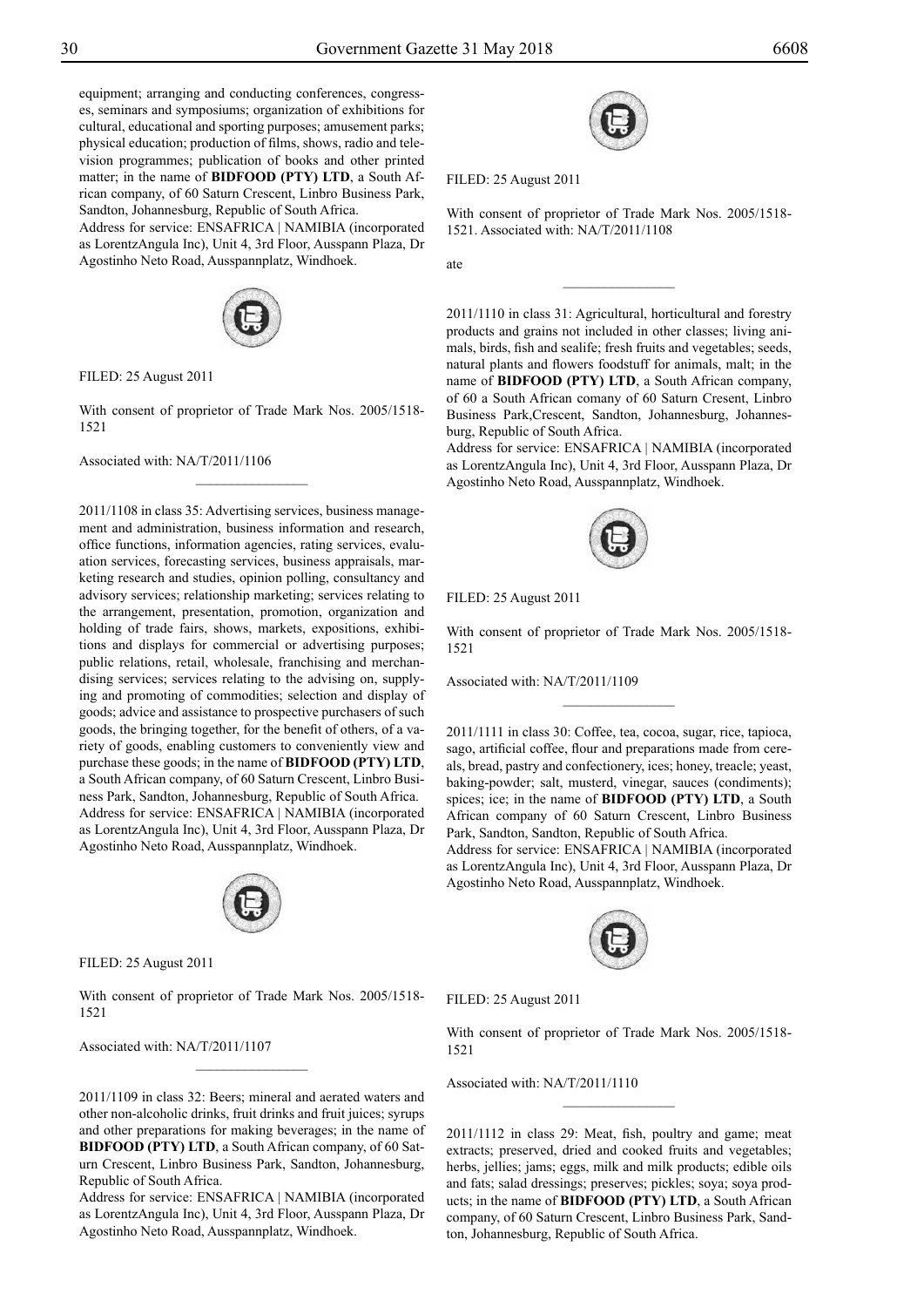Address for service: ENSAFRICA | NAMIBIA (incorporated as LorentzAngula Inc), Unit 4, 3rd Floor, Ausspann Plaza, Dr Agostinho Neto Road, Ausspannplatz, Windhoek.



Filed: 25 August 2011

With consent of proprietor of Trade Mark Nos. 2005/1518- 1521. Associated with: NA/T/2011/1111  $\mathcal{L}=\mathcal{L}^{\mathcal{L}}$ 

2011/1113 in class 16: Paper, cardboard and goods made from these materials, not included in other classes; printed matter; books, brochures, comics, directories, fixture lists, flags, magazines, manuals, newsletters, newspapers, periodicals, posters, programmes, stickers; paper, tape or cards for the recordal of computer programs; computer stationery; bookbinding material; photographs; stationery; adhessives for stationery or household purposes; artists' materials; paint brushes; typewriters and office requisites (except furniture); institutional and teaching material (except apparatus); plastic materials for packaging (not included in other classes); printers' type, printing blocks; parts, fittings, accessories and components therefor in class 16; in the name of **BIDFOOD (PTY) LTD**, a South African company, 60 Saturn Crescent, Linbro Business Park, Sandton, Johannesburg, Republic of South A ca.

Address for service: ENSAFRICA | NAMIBIA (incorporated as LorentzAngula Inc), Unit 4, 3rd Floor, Ausspann Plaza, Dr Agostinho Neto Road, Ausspannplatz, Windhoek.



Filed: 25 August 2011

With consent of proprietor of Trade Mark Nos. 2005/1518- 1521

 $\mathcal{L}=\mathcal{L}^{\mathcal{L}}$ 

Associated with: NA/T/2011/1112

2011/1114 in class 11: Instruments, apparatus and equipment for lighting, heating, steam generating, cooking, warming, refrigerating, drying, ventilating, water supply and sanitary purposes, lights, toasters, kettles, stoves, warmers, lighters, heaters, parts, fixtures, fittings, components and accessories therefore in class 11, in the name of **BIDFOOD (PTY) LTD**, a South African company, of 60 Saturn Crescent, Linbro Business Park, Sandton Johannesburg, Republic of South Africa. Address for service: ENSAFRICA | NAMIBIA (incorporated as LorentzAngula Inc), Unit 4, 3rd Floor, Ausspann Plaza, Dr Agostinho Neto Road, Ausspannplatz Windhoek.



FILED: 25 August 2011

With consent of proprietor of Trade Mark Nos. 2005/1518- 1521

Associated with: NA/T/2011/1113

2011/1115 in class 2: Paints, varnishes, lacquers; preservatives against rust and against deterioration of wood; colourants; mordants; raw natural resins; metals in foil or powder form for painters, decrators, decorators, printers and artists; colourants for food and beverages; food dyes; in the name of **BIDFOOD (PTY) LTD**, a South African company, of 60 Saturn Crescent, Linbro Business Park, Sandton, Johannesburg, Repubic of South Africa.

 $\frac{1}{2}$ 

Address for service: ENSAFRICA | NAMIBIA (incorporated as LorentzAngula Inc), Unit 4, 3rd Floor, Auspannn Plaza, Dr Agostinho Neto Road, Ausspannplatz, Windhoek.



Filed: 25 August 2011

With consent of proprietor of Trade Mark Nos. 2005/1518- 1521

Associated with: NA/T/2011/1114

2015/453 in class 36: Insurance, assurance, reinsurance and consultancy serives of all kinds and descriptions; actuary service of all kinds and descriptions; evaluation, assessment, valuation loss adjusting agency, brokerage, exchange, savings guarantee, security, swapping, deposit, clearing houses and underwriting services of all kinds and descriptions; provisions .of financial reports and analysis all relating to risk management; estimating insurance risks, losses and liabilities; financial planning, auditing and consultancy services; claims settlement, management and control all relating to insurance claims, investment and investment trust services of all kinds and descriptions; asset acquisition and disposal services of all kinds and descriptions; real estate affairs, consultancy, investment procurement and valuation services, assessment and management of real estate, providing of information and property brokerage services, leasing and renting of real estate, real estate agencies and managers, rental of office space and mortgage banking ; in the name of **GROWTHPOINT PROPER-TIES LIMITED**, (a South African company), of The Place, 1 Sandton Drive, Sandton, Gauteng, 2196, Republic of South Africa.

Address for service: H.D. BOSSAU & CO, 49 Feld Street, Windhoek.



Filed: 26 March 2015

2016/1062 in class 5: Pharmaceuticals and medicinal preparations; in the name of **EMCURE PHARMACEUTICALS LIMITED**, a company organized and existing under the laws of India, of Emcure House, T-184, M. I. D. C., Bhosari, Pune - 411 026, India.

 $\frac{1}{2}$ 

Address for service: H.D. BOSSAU & CO., 49 Feld Street; Windhoek.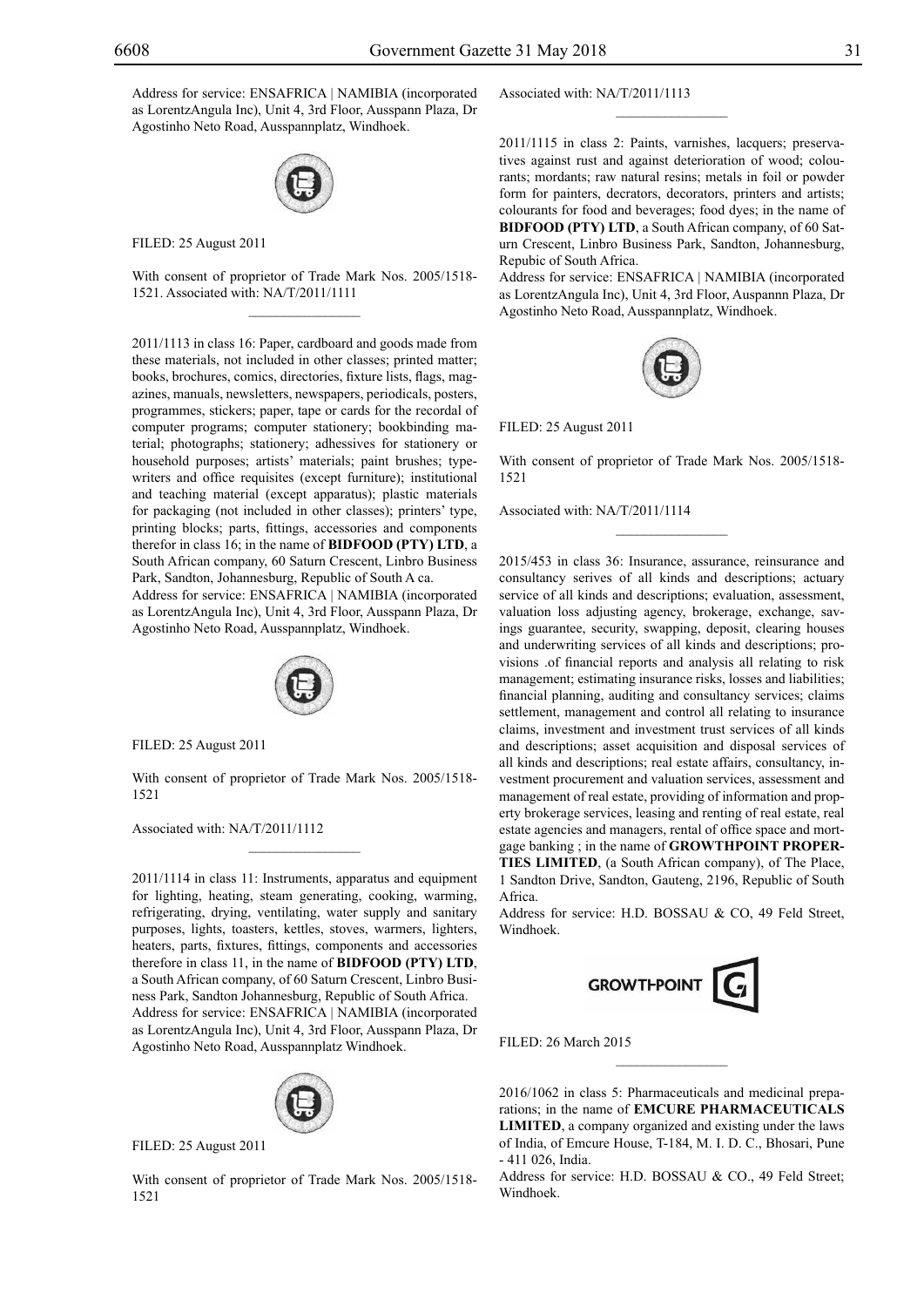#### Filed: 19 July 2016

#### **ENCIFER**

2016/1681 in class 30: Coffee, tea, cocoa and artificial coffee, rice, tapioca and sago, flour and preparations made from cereals; bread, pastry and confectionery; ices; sugar, honey, treacle; yeast, baking-powder; salt; mustard; vinegar, sauces (condiments); spices; ice; in the name of **NAMIB MILLS (PTY) LTD**, a Namibian company, of Dortmund Street, Northern Industrial Area, Windhoek, Namibia.

 $\overline{\phantom{a}}$  , where  $\overline{\phantom{a}}$ 

Address for service: MACROBERT INC. c/o H.D. BOSSAU & Co., 49 Feld Street, Windhoek.

FILED: 24 October 2016

#### **OKOFI**

The word **"OKOFI"** means **"COFFEE"** in Oshiwambo

2008/1453 in class 36: Insurance; financial affairs; monetary affairs; real estate affairs; in the name of **MOMENTUM GROUP LIMITED**, a South African company, of Building 268, Corner West and Lenchen Avenue, Centurion, Gauteng, Republic of South Africa.

 $\frac{1}{2}$ 

Address for service: H.D. BOSSAU & CO, 49 Feld Street, Windhoek.

Filed: 17 September 2008

#### **MYRIAD**

The word "MYRIAD" is a countless or extremely great number of people or things and is derived from the ancient Greek **"myrias".**

 $\frac{1}{2}$ 

2017/71 in class 29: Meat, fish, poultry and game; meat extracts; preserved, frozen, dried and cooked fruits and vegetables; jellies, jams, compotes; eggs; milk and milk products; edible oils and fats; in the name of **CAPE OIL & MARGA-RINE (PTY) LTD**, (Incorporated in South Africa), of 266 Ohrtmann Road, Willowton, Pietermaritzbug, Kwa Zulu Natal, 3201, Republic of South Africa.

Address for service: ENSAFRICA | NAMIBIA (incorporated with LorentzAngula Inc.), 3rd Floor, Unit 4, Ausspann Plaza, Dr Agostinho Neto Road, Windhoek.

FILED: 16 January 2017

#### **SUNSHINE D**

Registration of this trademark shall give no right to the exclusive use of the letter **"D"** separately and apart from the mark as a whole.

 $\frac{1}{2}$ 

Associated with: NA/T/2017/072

2017/72 in class 30: Coffee, tea, cocoa and artificial coffee; rice; tapioca and sago; flour and preparations made from cereals; bread, pastries and confectionery; edible ices; sugar, honey, treacle; yeast, baking-powder; salt; mustard; vinegar, sauces [condiments]; spices; ice; in the name of **CAPE OIL & MARGARINE (PTY) LTD**, Incorporated in South Africa, of 266 Ohrtmann Road, Willowton, Pietermaritzbug, Kwa Zulu Natal, 3201, Republic of South Africa. Address for service: ENSAFRICA | NAMIBIA (incorporated

as LorentzAngula), 3rd Floor, Unit 4, Ausspann Plaza, Dr Agostinho Neto Road, Windhoek.

FILED: 16 January 2017

#### **SUNSHINE D**

Registration of this trademark shall give no right to the exclusive use of the letter **"D"** separately and apart from the mark as a whole.

 $\frac{1}{2}$ 

Associated with: NA/T/2017/71

2015/2189 in class 5: Medicinal and pharmaceutical products; in the name of **CIPLA LIMITED**, a company incorporated in IndiaÑ of Cipla House, Peninsula Business Park, Ganpatrao Kadam Marg, Lower Parel, Mumbai400013, Maharashtra, India.

Address for service: ENSafrica | Namibia (Incorporated as LorentzAngula Inc.), 3rd Floor, Unit 4, Ausspann Plaza,Dr Agostinho Neto Road, Windhoek.

FILED: October 8, 2015

#### **HEPCVIR**

The applicant admits that the application of this trade mark shall not debar others person's from the *bona fide* descriptive use of the words **"HEPATITIS"** and **"VIRUS"** in the ordinary course of trade.

 $\frac{1}{2}$ 

2016/768 in class 39: Transport; packaging and storage of goods; travel arrangement; in the name of **COMMERCIAL COLD STORAGE GROUP LIMITED**, a South African company, of 25 Vrystaat Road, Paarden Eiland, Cape Town, Republic of South Africa.

Address for service: FAIRBRIDGES WERTHEIM BECKER ATTORNEYS, 16th Floor, South Tower, The Towers, Heerengracht, Cape Town, 8001.



Filed: 15 June 2016

Registration of this trade mark shall give no right to the exclusive use of the words **"LINE"** and **"BOOKER"**, each separately and apart from the mark.

 $\frac{1}{2}$ 

Associated with: NA/T/2016/767

2016/767 in class 35: Advertising; business management; business administration; office functions; offering for sale and the sale of goods in retail and wholesale-trade; in the name of **COMMERCIAL COLD STORAGE GROUP LIMITED**, a South African company, of 25 Vrystaat Road, Paarden Eiland, Cape Town, Republic of South Africa.

Address for service: FAIRBRIDGES WERTHEIM BECKER ATTORNEYS, 16th Floor, South Tower, The Towers, Heerengracht, Cape Town, 8001.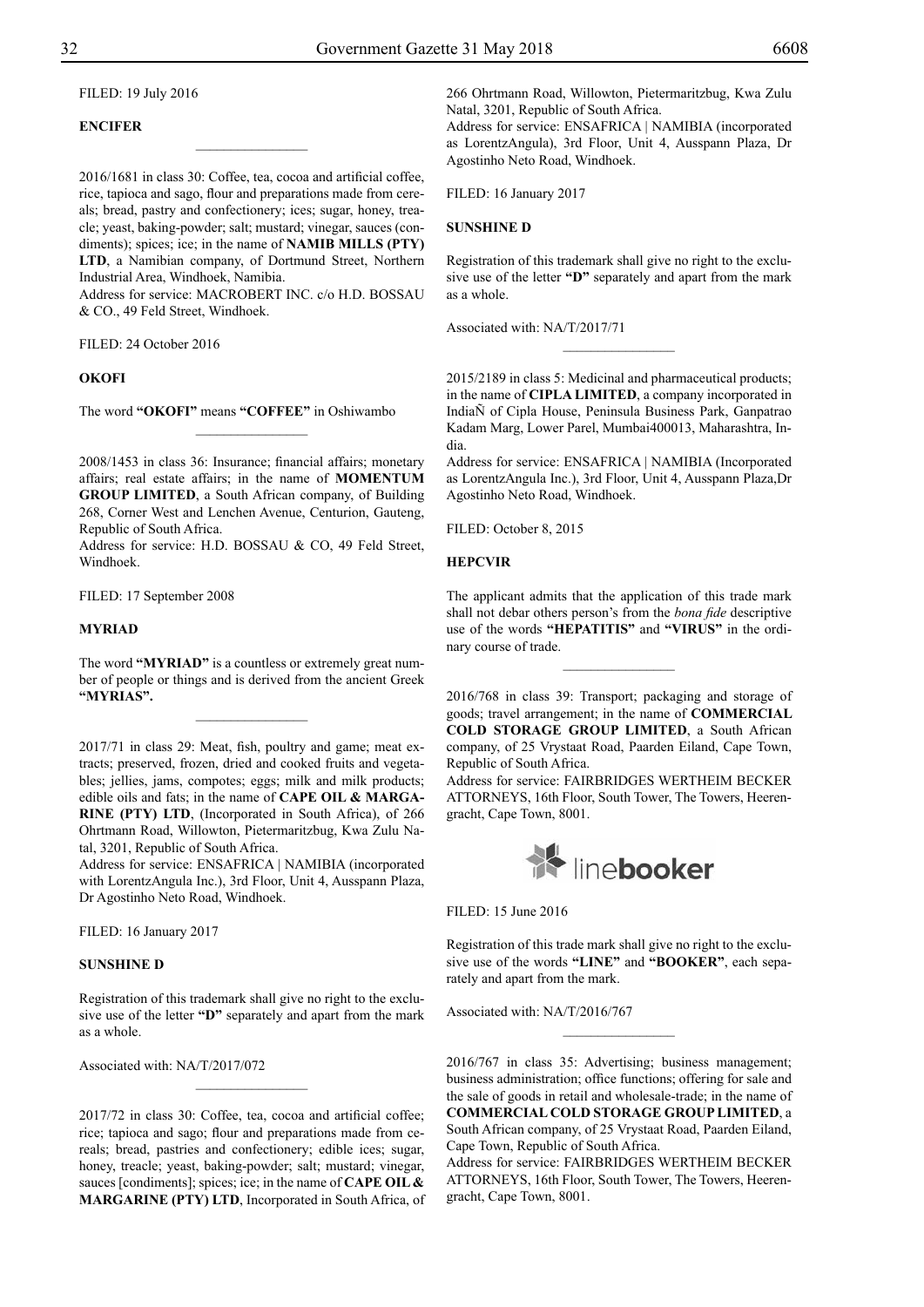

FILED: 15 June 2016

Registration of this trade mark shall give no right to the exclusive use of the words **"LINE"** and **"BOOKER"**, each separately and apart from the mark.

Associated with: NA/T/2016/768

2016/1600 in class 40: Treatment of Materials; in the name of **NDEUTAPO WILLEM TWINDILENI**, a Namibian citizen, of Erf 1050, Etwongona Street, Okuryangava, Windhoek, Namibia.

 $\mathcal{L}=\mathcal{L}^{\mathcal{L}}$ 

Address for service: NDETAPO VVILLEM TWINDILENI, P.O. Box 41178, Windhoek.

FILED: 13 October 2016

2016/1126 in class 25: Clothing; footwear; headgear; swimwear; sportswear; leisurewear, in the name of **NAMIB BRAND INVESTMENTS (PTY) LIMITED** (Reg. Nr 2014/0723), a Namibian company registered in accordance with the laws of the Republic of Namibia, of 9 Bevil Rudd Street, Olympia, Windhoek, Namibia.

 $\mathcal{L}=\mathcal{L}^{\mathcal{L}}$ 

Address for service: NAMIB BRAND INVESTMENTS  $(PTY)$  LTD, P.O. Box 80196, Windhoek.

Filed: 2 August 2016

#### **Abrams**

2017/16 in class 20: Divans, sofas; armchairs; beds; ottomans; tables; chairs; chaises longues; furniture; mirrors; picture frames; in the name of **NXR TRADING (PTY) LTD** (Reg. No. 2014/0675, a Namibian company registered in accordance with the laws of the Republic of Namibia, of 9 Bevil Rudd Street, Olympia, Windhoek, Namibia.

 $\mathcal{L}=\mathcal{L}^{\mathcal{L}}$ 

Address for service: NXR TRADING (PTY) LTD, P.O. Box 80196, Windhoek.

FILED: 11 January 2017

**Adam**

2017/314 in class 3: Perfumery; essential oils; cosmetics; make-up, eye make-up; eyeliners; blushers; lipsticks; hair lotions; soaps; in the name of **NXR TRADING (PROPI-ETARY) LIMITED** (Reg. No. 2014/0674), a Namibian company registered in accordance with the laws of the Republic of Namibia, of 9 Bevil Rudd Street, Olympia, Windhoek, Namibia.

 $\mathcal{L}=\mathcal{L}^{\mathcal{L}}$ 

Address for service: NXR TRADING (PTY) LTD ., P.O. Box 80196, Windhoek.

Filed: 27 January 2017

#### **Adriana**

2016/1736 in class 9: Computer hardware; computer software; computer peripherals; electronic data processing equipment; computer networking and data communications equipment, computer components and parts; electronic memory devices; electronic control apparatus; programmed-data-carrying electronic circuits; wire for communication; electrodes; telephones; aerials; batteries; microprocessors; keyboards, video films; in the name of **NAMIB BRAND INVESTMENTS (PTY) LIMITED** (Reg. No. 2014/0723), a Namibian company registered in accordance with the laws of the Republic of Namibia, of 9 Bevil Rudd Street, Olympia, Windhoek, Namibia.

 $\overline{\phantom{a}}$  , we can also the set of  $\overline{\phantom{a}}$ 

Address for service: NAMIB BRAND INVESTMENTS (PTY) LTD, P.O. Box 80196, Windhoek.

Filed: 2 November 2016

#### **AIRMAC**

2017/99 in class 3: Perfumery; essential oils; cosmetics; make-up; eye make-up; eyeliners; blushers; lipsticks; hair lotions; soaps; in the name of **NXR TRADING (PTY) LTD** (Reg. No. 2014/0674), a Namibian company registered in accordance with the laws of the Republic of Namibia, of 9 Bevil Rudd Street, Olympia, Windhoek, Namibia.

 $\frac{1}{2}$ 

Address for service: RUCULAS FASHION (PTY) LTD, P.O. Box 80196, Windhoek.

Filed: 17 January 2017

#### **Alan**

2017/6 in class 3: Perfumery; essential oils; cosmetics; makeup; eye make-up; eyeliners, blushers; lipsticks; hair lotions; soaps; in the name of **NXR TRADING (PTY) LTD** (Reg. No. 2014/0674), a Namibian company registered in accordance with the laws of the Republic of Namibia, of 9 Bevil Rudd Street, Olympia, Windhoek, Namibia.

 $\frac{1}{2}$ 

Address for service: NXR TRADING (PTY) LTD, P.O. Box 80196, Windhoek.

Filed: 11 January 2017

#### **Allison**

2017/17 in class 20: Divans; sofas; armchairs; beds; ottomans; table chairs; chaises lounges, furniture; mirrors; picture frames; in the name of **NXR TRADING (PTY) LTD** (Reg. No. 2014/0674), a Namibian company registered in accordance with the laws of the Republic of Namibia, of 9 Bevil Rudd Street, Olympia, Windhoek, Namibia.

 $\overline{\phantom{a}}$  , we can also the set of  $\overline{\phantom{a}}$ 

Address for service: NXR TRADING (PTY) LTD, P.O. Box 80196, Windhoek.

 $\frac{1}{2}$ 

Filed: 11 January 2017

**Alyssa**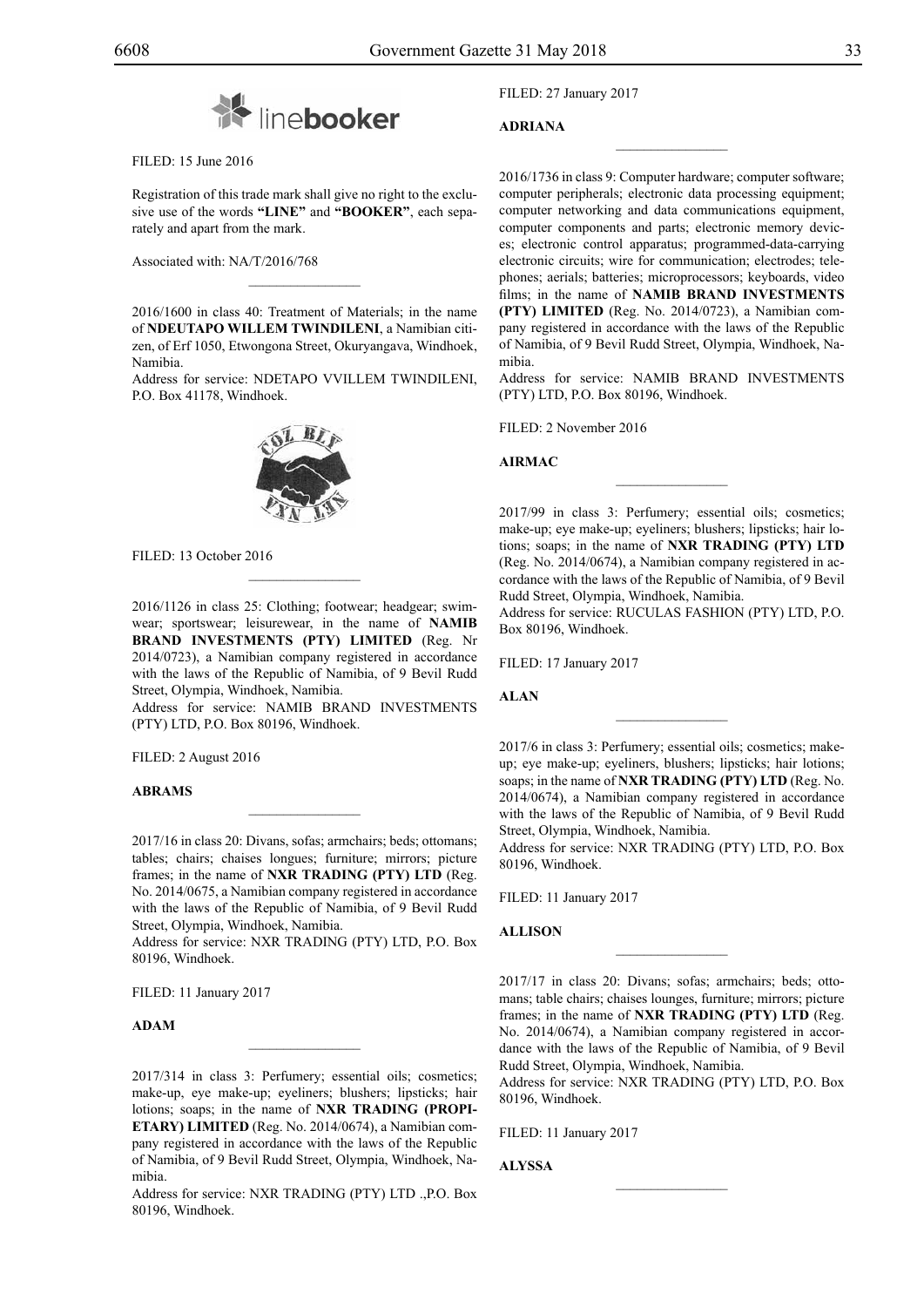2017/443 in class 20: Divans; sofas; armchairs; beds; ottomans, tables; chairs; chaises longues; furniture; mirrors; picture frames; in the name of **HDH TEXTILES AND MANU-FACTUERS (PTY) LTD** (Reg. No. 2014/0689), a Namibian company registered in accordance with the laws of the Republic of Namibia, of 9 Bevil Rudd Street, Olympia, Windhoek, Namibia.

Address for service: HDH TEXTILES AND MANUFAC-TURERS (PTY) LTD, P.O. Box 80196, Windhoek.

Filed: 2 February 2017

Amelia

2017/7 in class 3: Perfumery; essential oils; cosmetics; makeup; eye make-up; eyeliners; blushers; lipsticks; hair lotions; soaps; in the name of **NEW DIGITAL FRONTIERS (PTY) LTD** (Reg. No. 2014/0898), a Namibian company registered in accordance with the laws of the Republic of Namibia, of 9 Bevil Rudd Street, Olympia, Windhoek, Namibia.

 $\overline{\phantom{a}}$  , where  $\overline{\phantom{a}}$ 

Address for service: NEW DIGITAL FRONTIERS (PTY) LTD, P.O. Box 80196, Windhoek.

FILED: 11 January 2017

**Anna**

2017/5 in class 3: Perfumery; essential oils; cosmetics; makeup; eye make-up; eyeliners; blushers; lipsticks; hair lotions; soaps; in the name of **NEW DIGITAL FRONTIERS (PTY) LTD** (Reg. No. 2014/0898), a Namibian company registered in accordance with the laws of the Republic of Namibia, of 9 Bevil Rudd Street, Olympia, Windhoek, Namibia. Address for service: NEW DIGITAL FRONTIERS (PTY)

 $\frac{1}{2}$ 

Filed: 11 January 2017

LTD, P.O. Box 80196, Windhoek.

#### **ANTHONY**

2017/373 in class 20: Divans; sofas; armchairs; beds; ottomans; tables; chair; chaises longues; furniture; mirrors; picture frames; in the name of **NXR TRADING (PTY) LTD** (Reg. No. 2014/0674), a Namibian company registered in accordance with the laws of the Republic of Namibia, of 9 Bevil Rudd Street, Olympia, Windhoek, Namibia.

Address for service: NXR TRADING (PTY) LTD, P.O. Box 80196, Windhoek.

FILED: 30 January 2017

#### **April**

2017/430 in class 20: Divans; sofas; armchairs; beds; ottomans; tables; chairs; chaises longues; furniture; mirrors; picture frames; in the name of **RUCULA FASHION (PRO-PRIETARY) LIMITED** (Reg. No. 2014/0675), a Namibian company registered in accordance with the laws of the Republic of Namibia, of 9 Bevil Rudd Street, Olympia, Windhoek, Namibia.

 $\frac{1}{2}$ 

Address for service: RUCULA FASHION (PTY) LTD, P.O. Box 80196, Windhoek.

FILED: 30 January 2017

**Ariel**

2016/1457 in class 39: Travel information services; providing online information relating to travel; sightseeing [tourism]; travel services; arranging travel tours; in the name of **NAMIB BRAND INVESTMENTS (PTY) LIMITED** (Reg. Nr 2014/0723), a Namibian company registered in accordance with the laws of the Republic of Namibia, of 9 Bevil Rudd Street, Olympia, Windhoek, Namibia.

 $\overline{\phantom{a}}$  , where  $\overline{\phantom{a}}$ 

Address for service: NAMIB BRAND INVESTMENTS (PTY) LTD, P.O. Box 80196, Windhoek.

FILED: 16 September 2016

**ASCENTIS**

2017/205 in class 20: Divans; sofas; armchairs; beds; ottomans; tables; chairs; chaises longues; furniture; mirrors; picture frames; in the name of **HDH TEXTILES AND MANUFACTURERS (PTY) LTD** (Reg. No. 2014/0689), a Namibian company registered in accordance with the laws of the Republic of Namibia, of 9 Bevil Rudd Street, Olympia, Windhoek, Namibia.

 $\frac{1}{2}$ 

Address for service: HDH TEXTILES AND MANUFAC-TURERS (PTY) LTD, P.O. Box 80196, Windhoek.

FILED: 20 January 2017

#### **AUTUMN**

2017/329 in class 20: Divans; sofas; armchairs; beds; ottomans; tables; chaises longues; furniture; mirrors; picture frames; in the name of **RAFFLES INVESTMENTS (PRO-PRIETARY) LIMITED** (Reg. No. 2014/0700), a Namibian company registered in accordance with the laws of the Republic of Namibia, of 9 Bevil Rudd Street, Olympia, Windhoek, Namibia.

 $\frac{1}{2}$ 

Address for service: RAFFLES INVESTMENTS (PTY) LTD, P.O. Box 80196, Windhoek.

FILED: 27 January 2017

**Bianca**

2017/108 in class 3: Perfumery; essential oils; cosmetics; make-up; eye make-up; eyeliners; blushers; lipsticks; hair lotions; soaps; in the name of **RUCULA FASHION (PRO-PRIETARY) LIMITED** (Reg. No. 2014/0675), a Namibian company registered in accordance with the laws of the Republic of Namibia, of 9 Bevil Rudd Street, Olympia, Windhoek, Namibia.

 $\frac{1}{2}$ 

Address for service: RUCULA FASHION (PTY) LTD, P.O. Box 80196, Windhoek.

Filed: 17 January 2017

#### **Brendan**

2016/1291 in class 9: Computer hardware; computer software; computer peripherals; electronic data processing equipment; computer networking and data communications equipment;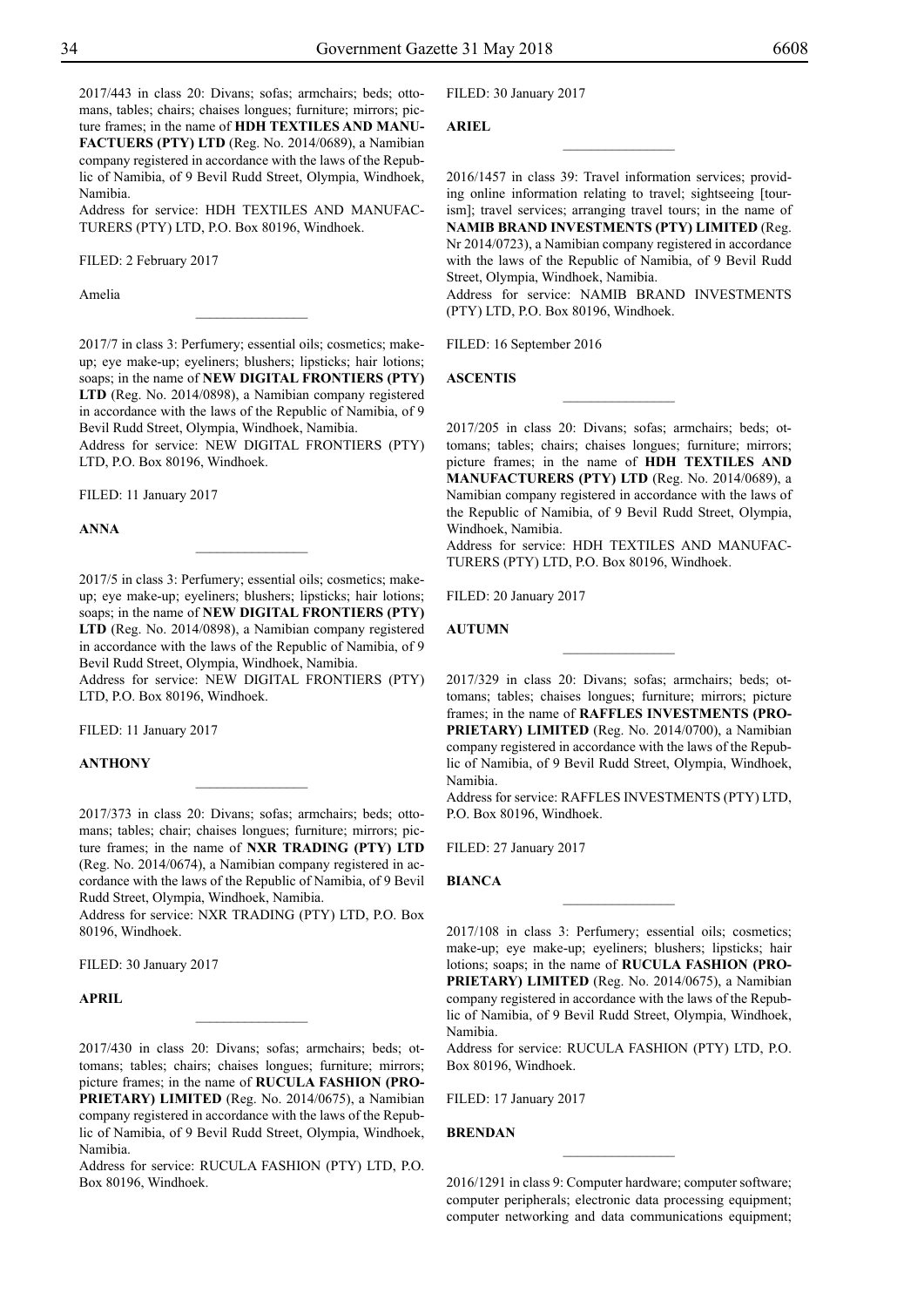computer components and parts; electronic memory devices; electronic control apparatus; programmed-data-carrying electronic circuits; wires for communication; electrodes; telephones; aerials; batteries; micro processors; keyboards; video films; in the name of **NAMIB BRAND INVESTMENTS (PTY) LIMITED** (Reg. No. 2014/0723), a Namibian company registered in accordance with the laws of the Republic of Namibia, of 9 Bevil Rudd Street, Olympia, Windhoek, Namibia.

Address for service: NAMIB BRAND INVESTMENTS (PTY) LTD, P.O. Box 80196, Windhoek.

Filed: 25 August 2016

#### **CARBON**

2016/346 in class 36: Financial services; investment services; fund and asset management; financial management and planning; in the name of **NAMIB BRAND INVESTMENTS (PTY) LIMITED** (Reg. No. 2014/0723), a Namibian company registered in accordance with the laws of the Republic of Namibia, of 9 Bevil Rudd Street, Olympia, Windhoek, Namibia.

 $\mathcal{L}=\mathcal{L}^{\mathcal{L}}$ 

Address for service: NAMIB BRAND INVESTMENTS (PTY) LTD, P.O. Box 80196, Windhoek.

FILED: 28 October 2015

**CENU**

2017/317 in class 20: Divans; sofas; armchairs; beds; ottomans; tables; chairs; chaises lounges; furniture; mirrors; picture frames; in the name of **NXR TRADING (PROPRI-ETARY) LIMITED** (Reg. No. 2014/0674) a Namibian company registered in accordance with the laws of the Republic of Namibia, of 9 Bevil Rudd Street, Olympia, Windhoek, Namibia.

 $\overline{\phantom{a}}$  , where  $\overline{\phantom{a}}$ 

Address for service: NXR TRADING (PTY) LTD, P.O. Box 80196, Windhoek.

Filed: 27 January 2017

#### **Claire**

2017/38 in class 20: Divans; sofas; armchairs; beds; ottomans; tables; chairs; chaises lounges; furniture; mirrors; picture frames; in the name of **HDH TEXTILES AND MANUFAC-TURERS (PTY) LTD** (Reg. No. 2014/0689), a Namibian company registered in accordance with the laws of the Republic of Namibia, of 9 Bevil Rudd Street, reet, Olympia, Windhoek, Namibia.

 $\overline{\phantom{a}}$  , where  $\overline{\phantom{a}}$ 

Address for service: HDH TEXTILES AND MANUFAC-TURERS (PTY) LTD, P.O. Box 80196, Windhoek.

Filed: 12 January 2017

#### **DESTINY**

2017/39 in class 20: Divans; sofas; armchairs; beds; ottomans; tables; chairs; chaises lounges; furniture; mirrors; picture frames; in the name of **HDH TEXTILES AND MANUFAC-TURERS (PTY) LTD** (Reg. No. 2014/0689), a Namibian company registered in accordance with the laws of the Repub-

 $\mathcal{L}=\mathcal{L}^{\mathcal{L}}$ 

lic of Namibia, of 9 Bevil Rudd Street, reet, Olympia, Windhoek, Namibia.

Address for service: HDH TEXTILES AND MANUFAC-TURERS (PTY) LTD, P.O. Box 80196, Windhoek.

Filed: 12 January 2017

**DEVIN**

2017/476 in class 20: Divans; sofas; armchairs; beds; ottomans; tables; charis; chaises longues; furniture; mirrors; picture frames; in the name of **RAFFLES INVESTMENTS (PROPRIETARY LIMITED** (Reg. No. 2014/0700), a Namibian company registered in accordance with the laws of the Republic of Namibia, of 9 Bevil Rudd Street, Olympia, Windhoek, Namibia.

 $\overline{\phantom{a}}$  , we can also the set of  $\overline{\phantom{a}}$ 

Address for service: Raffles Investments (Propri-ETARY) LIMITED, P.O. Box 80196, Windhoek.

 $\frac{1}{2}$ 

Filed: 20 January 2017

**DIEGO**

2017/90 in class 18: Leather; trunks and suitcases; travelling cases; handbags; purses; wallets; umbrellas; parasols; walking sticks; whips; harness; saddlery; in the name of **GREEN PROPERTY INVESTMENTS NUMBER TWENTY (PTY), LTD** (Reg. No. 2014/0629), a Namibian company registered in accordance with the laws of the Republic of Namibia of 9 Bevil Rudd Street, Olympia, Windhoek, Namibia. Address for service: GREEN PROPERTY INVESTMENTS (PTY) LTD, P.O. Box 80196, Windhoek.

Filed: 17 January 2017

**DOMINIC**

2016/635 in class 33: Alcoholic beverages (except beers); in the name of **NAMIB BRAND INVESTMENTS (PTY) LIMITED** (Reg. No. 2014/0723), a Namibian company registered in accordance with the laws of the Republic of Namibia, of 9 Bevil Rudd Street, Olympia, Windhoek, Namibia. Address for service: NAMIB BRAND INVESTMENTS (PTY) LTD, P.O. Box 80196, Windhoek.

 $\frac{1}{2}$ 

Filed: 27 May 2016

#### **HAARLEM**

2017/231 in class 20: Divans; sofas; armchairs; beds; ottomans; tables; charis; chaises longues; furniture; mirrors; picture frames; in the name of **RAFFLES INVESTMENTS (PROPRIETARY LIMITED** (Reg. No. 14/0700), a Namibian company registered in accordance with the laws of the Republic of Namibia, of 9 Bevil Rudd Street, Olympia, Windhoek, Namibia.

 $\overline{\phantom{a}}$  , we can also the set of  $\overline{\phantom{a}}$ 

Address for service: Raffles Investments (Propri-ETARY) LIMITED, P.O. Box 80196, Windhoek.

 $\frac{1}{2}$ 

Filed: 20 January 2017

**Hayden**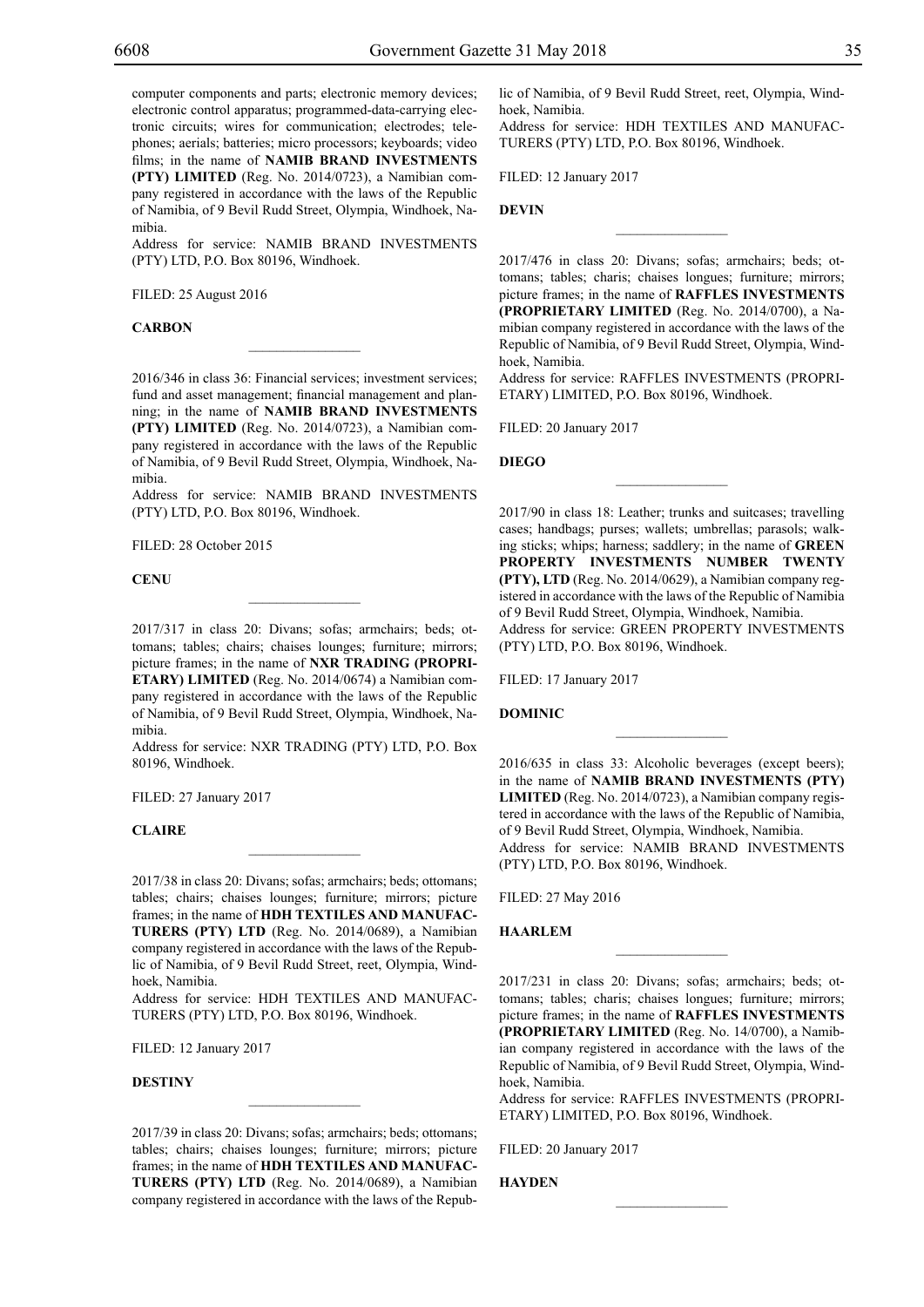2016/1750 in class 35: Provision of information and advice to consumers regarding the selection of products and items to be purchased; exhibitons for commercial or advertising purposes; arranging of exhibitions for commercial purposes; demonstration of goods for promotional purposes; publicity and sales promotion relating to goods and services offered and ordered by telecommunication or the electronic way; provision of business and commercial information; business consultancy services; advertising particularly services for the promotion of goods; arranging of contracts for the purchase and sale of goods and services, for others; market research and marketing studies; compilation of computer databases; personnel recruitment services; temporary personnel employment services; placement of permanent personnel; in the name of **NAMIB BRAND INVESTMENTS (PTY) LIMITED** (Reg. No. 2014/0723), a Namibian company registered in accordance with the laws of the Republic of Namibia, of 9 Bevil Rudd Street, Olympia, Windhoek, Namibia.

Address for service: NAMIB BRAND INVESTMENTS (PTY) LTD, P.O. Box 80196, Windhoek.

 $\overline{\phantom{a}}$  , where  $\overline{\phantom{a}}$ 

Filed: 2 November 2016

#### **HIGHLIFE**

2016/1021 in class 35: Provision of information and advice to consumers regarding the selection of products an items to be purchased; exhibitions for commercial or advertising purposes; arranging of exhibitions for co mercial purposes; demonstration ofgoods for promotional purposes; publicity and sales promotion relating to goods and services, offered and ordered by telecommunication or the electronic way; provision of business and commercial information; business consultancy services; assistance and advice regarding business organization and management; advertising; advertising particularly services for the promotion of goods; arranging of contracts for the purchase and sale of goods and services, for others; market research and marketing studies; compilation of computer databases; office functions; risk management consultancy [business]; employment agency services; personnel recruitment services; temporary personnel employment services; placement of permanent personnel; in the name of **NAMIB BRAND INVESTMENTS (PTY) LTD** (Reg. No. 2014/0723), a Namibian company registered in accordance with the laws of the Republic of Namibia, of 9 Bevil Rudd

Street, Olympia, Windhoek, Namibia. Address for service: NAMIB BRAND INVESTMENTS (PTY) LTD, P.O. Box 80196, Windhoek.

Filed: 22 July 2016

**Holy**

2016/1020 in class 3: Perfumery; essential oils; cosmetics; make-up; eye make-up; eyeliners; blushers; lipsticks; hair lotions; soaps; in the name of **NAMIB BRAND INVEST-MENTS (PTY) LIMITED** (Reg. No. 2014/0723), a Namibian company registered in accordance with the laws of the Republic of Namibia, of 9 Bevil Rudd Street, Olympia, Windhoek, Namibia.

 $\frac{1}{2}$ 

Address for service: NAMIB BRAND INVESTMENTS (PTY) LTD, P. 0. BOX 80196, Windhoek.

Filed: 22 July 2016

#### **HOLYS**

2017/478 in class 20: Divans; sofas; armchairs; beds; ottomans; tables; chairs; chaises longues; furniture; mirrors; picture frames; in the name of **RAFFLES INVESTMENTS (PTY) LTD** (Reg. No. 2014/0700) a Namibian company registered in accordance with the laws of the Republic of Namibia, of 9 Bevil Rudd Street, Olympia, Windhoek, Namibia. Address for service: RAFFLES INVESTMENTS (PTY) LTD, P.O. Box 80196, Windhoek.

 $\overline{\phantom{a}}$  , where  $\overline{\phantom{a}}$ 

FILED: 2 February 2017

**Kiara**

2016/1618 in class 11: Apparatus for lighting; apparatus for heating; apparatus for steam generating; apparatus for cooking; apparatus for refrigerating; apparatus for drying; apparatus for ventilating; apparatus for water supply; apparatus for sanitary purposes; in the name of **NAMIB BRAND IN-VESTMENTS (PTY) LIMITED** (Reg. No. 2014/0723), a Namibian company registered in accordance with the laws of the Republic of Namibia, of 9 Bevil Rudd Street, Olympia, Windhoek, Namibia.

 $\frac{1}{2}$ 

Address for service: NAMIB BRAND INVESTMENTS (PTY) LTD, P.O. Box 80196, Windhoek.

FILED: 17 October 2016

**Logo**

2017/348 in class 20: Divans; sofas; armchairs; beds; ottomans; tables; chairs; chaises longues; furniture; mirrors; picture frames; in the name of **GREEN PROPERTY INVEST-MENTS NUMBER TWENTY (PTY), LTD** (Reg. No. 2014/0629), a Namibian company registered in accordance with the laws of the Republic of Namibia of 9 Bevil Rudd Street, Olympia, Windhoek, Namibia.

 $\frac{1}{2}$ 

Address for service: GREEN PROPERTY INVESTMENTS (PTY) LTD, P.O. Box 80196, Windhoek.

FILED: 30 January 2017

**Monique**

2016/1025 in class 25: Clothing; footwear; headgear; swimwear; sportswear; leisurewaear; in the name the name of **NA-MIB BRAND INVESTMENTS (PTY) LIMITED** (Reg. No. 2014/0723), a Namibia company registed accordance with the laws of the Republic of Namibia, of 9 Bevil Rudd Street, Olympia Windhoek, Namibia.

 $\frac{1}{2}$ 

Address for service: NAMIB BRAND INVESTMENTS (PTY) LTD, P.O. Box 80196, Windhoek.

Filed: 22 July 2016

#### **Oliver Conrad**

2016/1293 in class 9: Computer hardware; computer software; computer peripherals; electronic data processing equipment; computer networking and data communications equipment; computer components and parts; electronic memory devices;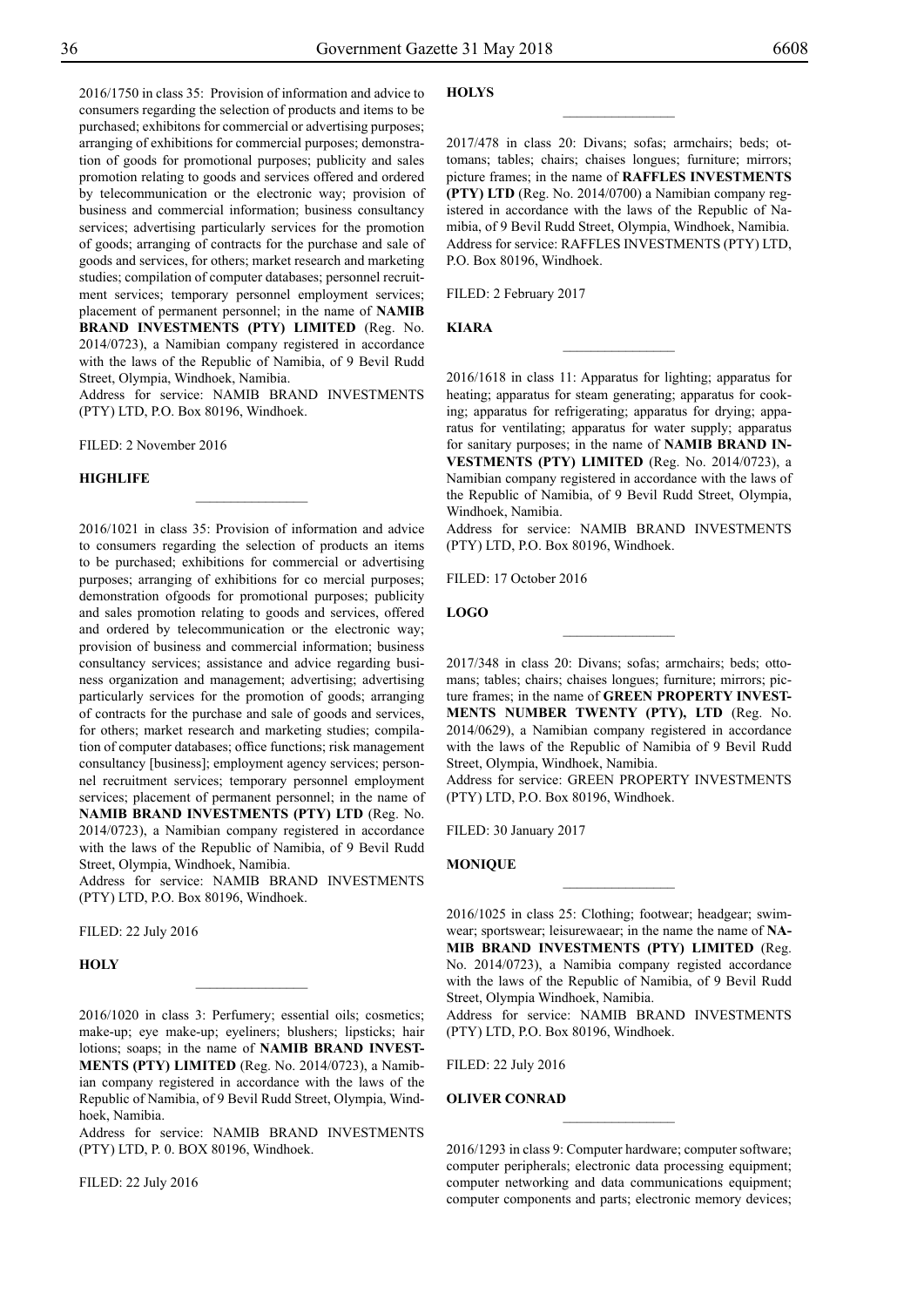Address for service: NAMIB BRAND INVESTMENTS (PTY) LTD, P.O. Box 80196, Windhoek.

Filed: 25 August 2016

#### **OPENTALK**

2017/103 in class 3: Perfumery; essential oils; cosmetics; make-up; eye make-up; eyeliners; blushers; lipsticks; hair lotions; soaps; in the name of **RAFFLES INVESTMENTS (PTY) LTD** (Reg. No. 2014/0700), a Namibian company registered in accordance with the laws of the Republic of Namibia, of 9 Bevil Rudd Street, Olympia, Windhoek, Namibia. Address for service: RAFFLES INVESTMENTS (PTY) LTD, PD. Box 80196, Windhoek.

 $\overline{\phantom{a}}$  , where  $\overline{\phantom{a}}$ 

Filed: 17 January 2017

#### **Raymond**

2017/104 in class 3: Perfumery; essential oils; cosmetics; make-up; eye make-up; eyeliners; blushers; lipsticks; hair lotions; soaps; in the name of **RAFFLES INVESTMENTS (PTY) LTD** (Reg. Nr. 2014/0700), a Namibian company registered in accordance with the laws of the Republic of Namibia, of 9 Bevil Rudd Street, Olympia, Windhoek, Namibia. Address for service: RAFFLES INVESTMENTS (PTY) LTD, P.O. Box 801 6, Windhoek.

 $\mathcal{L}=\mathcal{L}^{\mathcal{L}}$ 

FILED: 17 January 201'

#### **Riley**

2016/1027 in class 25: Clothing; footwear; headgear; swimwear; sportswear; leisurewear; in the name of **NAMIB BRAND INVESTMENTS (PTY) LIMITED** (Reg. No. 2014/0723), a Namibian company registered in accordance with the laws of the Republic of Namibia, of 9 Bevil Rudd Street, Olympia, Windhoek, Namibia.

 $\mathcal{L}=\mathcal{L}^{\mathcal{L}}$ 

Address for service: NAMIB BRAND INVESTMENTS (PTY) LTD, P.O. Box 80196, Windhoek.

 $\overline{\phantom{a}}$  , where  $\overline{\phantom{a}}$ 

Filed: 22 July 2016

#### **review**

2016/1029 in class 35: Provision of information and advice to consumers regarding the selection of products and items to be purchased; exhibitions for commercial or advertising purposes; arranging of exhibitions for commercial purposes; demonstration of goods for promotional purposes; publicity and sales promotion relating to goods and services, offered and ordered by telecommunication or the electronic way; provision of business and commercial information; business consultancy services; assistance and advice regarding business organization and management; advertising; advertising particularly services for the promotion of goods; arranging of contracts for the purchase and sale of goods and services, for others; market research and marketing studies; compilation of computer databases; office functions; risk management consultancy [business]; employment agency services; personnel recruitment services; temporary personnel employment services; placement of permanent personnel; in the name of

**NAMIB BRAND INVESTMENTS (PTY) LIMITED** (Reg. No. 2014/0723), a Namibian company registered in accordance with the laws of the Republic of Namibia, of 9 Bevil Rudd Street, Olympia, Windhoek, Namibia.

Address for service: NAMIB BRAND INVESTMENTS (PTY) LTD, P.O. Box 80196, Windhoek.

Filed: 22 July 2016

**Sandra Pabst**

2016/1028 in class 25: Clothing; footwear; headgear; swimwear; sportswear; leisurewear; in the name of **NAMIB BRAND INVESTMENTS (PTY) LIMITE**D (Reg. No. 2014/0723), a Namibian registered in accordance with the laws of the Republic of Namibia, of 9 Bevil Rudd Street, Olympia, Windhoek.

 $\frac{1}{2}$ 

Address for service: NAMIB BRAND INVESTMENTS (PTY) LTD, P.O. BOX 80196, Windhoek.

Filed: 22 July 2016

**SARRIA**

2017/311 in class 20: Divans; sofas; armchairs; beds; ottomans; table; chairs; chaises longues; furniture; mirrors; picture frames; in the name of **HDH TEXTILES AND MAN-UFACTURERS (PROPRIETARY LIMITED** (Reg. No. 2014/0689), a Namibian company registered in accordance with the laws of the Republic of Namibia, of 9 Bevil Rudd Street, Olympia, Windhoek, Namibia.

 $\frac{1}{2}$ 

Address for service: HDH TEXTILE MANUFACTURERS (PTY) LTD, P.O. Box 80196, Windhoek.

 $\frac{1}{2}$ 

Filed: 27 January 2017

**Selena**

2017/224 in class 20: Divans; sofas; armchairs; beds; ottomans; tables; chaises longues; furniture; mirrors, picture frames; in the name of **HDH TEXTILES AND MANUFAC-TURERS (PTY)** (Reg. No. 2014/0689), a Namibian company registered in accordance with the laws of the Republic of Namibia, of 9 Bevil Rudd Street, Olympia, Windhoek, Namibia. Address for service: HDH TEXTILES AND MANUFAC-TURES (PTY) LTD, P.O. Box 80196, Windhoek.

FILED: 20 January 2017

#### **Sergio**

2016/582 in class 31: Agricultural products not included in other classes; horticultural products not included in other classes; forestry products not included in other classes; live animals; fresh fruits and vegetables; seeds; natural plants

 $\overline{\phantom{a}}$  , we can also the set of  $\overline{\phantom{a}}$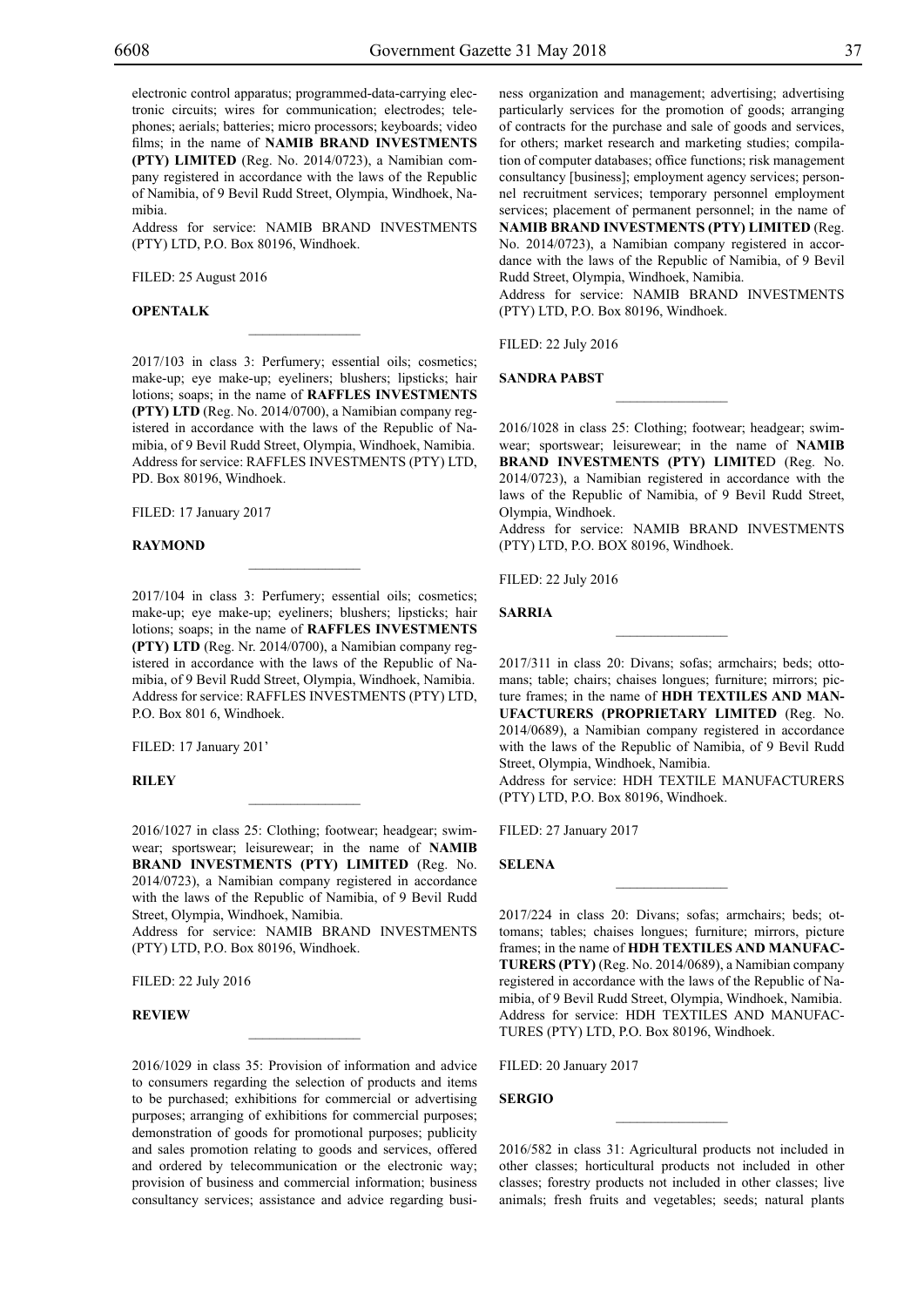and flowers; foodstuffs for animals; malt ; in the name of **NAMIB BRAND INVESTMENTS (PTY) LTD** (Reg. No. 2014/0723), a Namibian company, of 9 Bevil Rudd Street, Olympia, Windhoek, Namibia.

Address for service: NAMIB BRAND INVESTMENTS (PTY) LTD, P.O. Box 80196, Windhoek.

Filed: 19 May 2016

#### **SHIRLEY**

2017/347 in class 3: Perfumery; essential oils; cosmetics; make ups; eye make-up; eyeliners; blushers; lipsticks; hair lotions; soaps; in the name of **GREEN PROPERTY IN-VESTMENT NUMBER TWENTY (PTY) LTD** (Reg. No. 2014/0629), a Namibian registered inaccordance with the laws of the Republic of Namibia, of 9 Bevil Rudd Street, Olympia, Windhoek, Namibia.

 $\frac{1}{2}$ 

Address for service: GREEN PROPERTY INVESTMENTS NUMBER TWENTY (PTY) LTD, P.O. Box 80196, Windhoek.

FILED: 30 January 2017

#### **Tori**

2017/110 in class 3: Perfumery; essential oils; cosmetics; make-up; eye make-up; eyeliners; blushers; lipsticks; hair lotions; soaps; in the name of **RUCULA FASHION (PTY) LTD** (Reg. No. 2014/0675), a Namibian company registered in accordance with the laws of the Republic of Namibia, of 9 Bevil Rudd Street, Olympia, Windhoek, Namibia.

Address for service: RUCULA FASHION (PTY) LTD, P.O. Box 80196, Windhoek.

 $\overline{\phantom{a}}$  , where  $\overline{\phantom{a}}$ 

FILED: 17 January 2017

**Troy**

2016/1798 in class 38: Telecommunication services; communication services for the electronic transmission of voices; transmission of data; electronic transmission of images; photographs, graphic images and illustrations over a global computer network; transmission of data, audio, video and multimedia files; simulcasting broadcast television over global communication networks, the Internet and wireless networks; provision of telecommunication access to video and audio content provided via an online video-on-demand service; satellite communication services; telecommunications gateway services; in the name of **NAMIB BRAND INVESTMENTS (PTY) LIMITED** (Reg. No. 2014/0723), a Namibian company registered in accordance with the laws of the Republic of Namibia, of 9 Bevil Rudd Street, Olympia, Windhoek, Namibia.

Address for service: NAMIB BRAND INVESTMENTS (PTY) LTD, P.O. Box 80196, Windhoek.

Filed: 8 November 2016

**TRUMP**

2017/269 in class 3: Perfumery; essential oils; cosmetics; make-up; eye make-up; eyeliners; blushers; lipsticks; hair lotions; soaps; in the name of **RAFFLE INVESTMENTS** 

 $\frac{1}{2}$ 

**(PROPRIETARY) LIMITED** (Reg. No. 2014/0700), a Namibian company registered in accordance with the laws of the Republic of Namibia, of 9 Bevil Rudd Street, Olympia, Windhoek, Namibia.

Address for services: Raffles Investments (Propri-ETARY) LIMITED, P.O. Box 80196, Windhoek.

FILED: 24 January 2017

**Bailey**

2017/53 in c ass 3: Perfumery; essential oils; cosmetics; makeup; eye make-up, eyeliners; blushers; lipsticks; hair lotions; soaps; in the name of **RUCULA FASHION (PTY) LTD** (Reg. No. 2014/0675), a Namibian company registered in accordance with the laws of the Republic of Namibia of 9 Bevil Rudd Street, Olympia, Windhoek, Namibia.

 $\frac{1}{2}$ 

Address for service: RUCULA FASHION (PTY) LTD, P.O. Box 80296, Windhoek..

Filed: 12 January 2017

#### **Bryan**

2017/105 in class 18: Leather; trunks and suitcases; travelling cases; handbags; purses; wallets; umbrellas; parasols; walking sticks; whips; harness; saddlery; in the name of **RAFFLES INVESTMENTS (PTY) LTD** (Reg. No. 2014/0700), a Namibian company registered in accordance with the laws of the Republic of Namibia, of 9 Bevil Rudd Street, Olympia, Windhoek, Namibia.

 $\overline{\phantom{a}}$  , where  $\overline{\phantom{a}}$ 

Address for service: RAFFLES INVESTMENTS (PTY) LTD, P.O. Box 80196, Windhoek.

FILED: 17 January 2017

**Casey**

2017/97 in class 20: Divans; sofas; armchairs beds; ottomans; tables; chairs; chaises longues; furniture; mirrors; picture frames; in the name of **NAMIB BRAND INVESTMENTS (PTY) LIMITED**, a Namibian company registered in accordance with the laws of the Republic of Namibia, of 9 Bevil Rudd Street, Olympia, Windhoek, Namibia.

 $\frac{1}{2}$ 

Address for service: NAMIB BRAND INVESTMENTS (PTY) LTD, P.O. Box 80196, Windhoek.

Filed: 17 January 2017

#### **Chance**

2017/94 in class 3: Perfumery; essential oils; cosmetics; makeup, eye make-up; eyeliners; blushers; lipsticks; hair lotions; soaps; in the name of **NAMIB BRAND INVESTMENTS (PTY) LTD** (Reg. No. 2014/0723) a Namibian company registered in accordance with the laws of the Repub is of Namibia of 9 Bevil Rudd Street, Olympia, Windhoek, Namibia. Address for service: NAMIB BRAND INVESTMENTS (Pty) LTD, P.O. Box 80196, Windhoek.

 $\frac{1}{2}$ 

 $\frac{1}{2}$ 

Filed: 17 January 2017

**Chandler**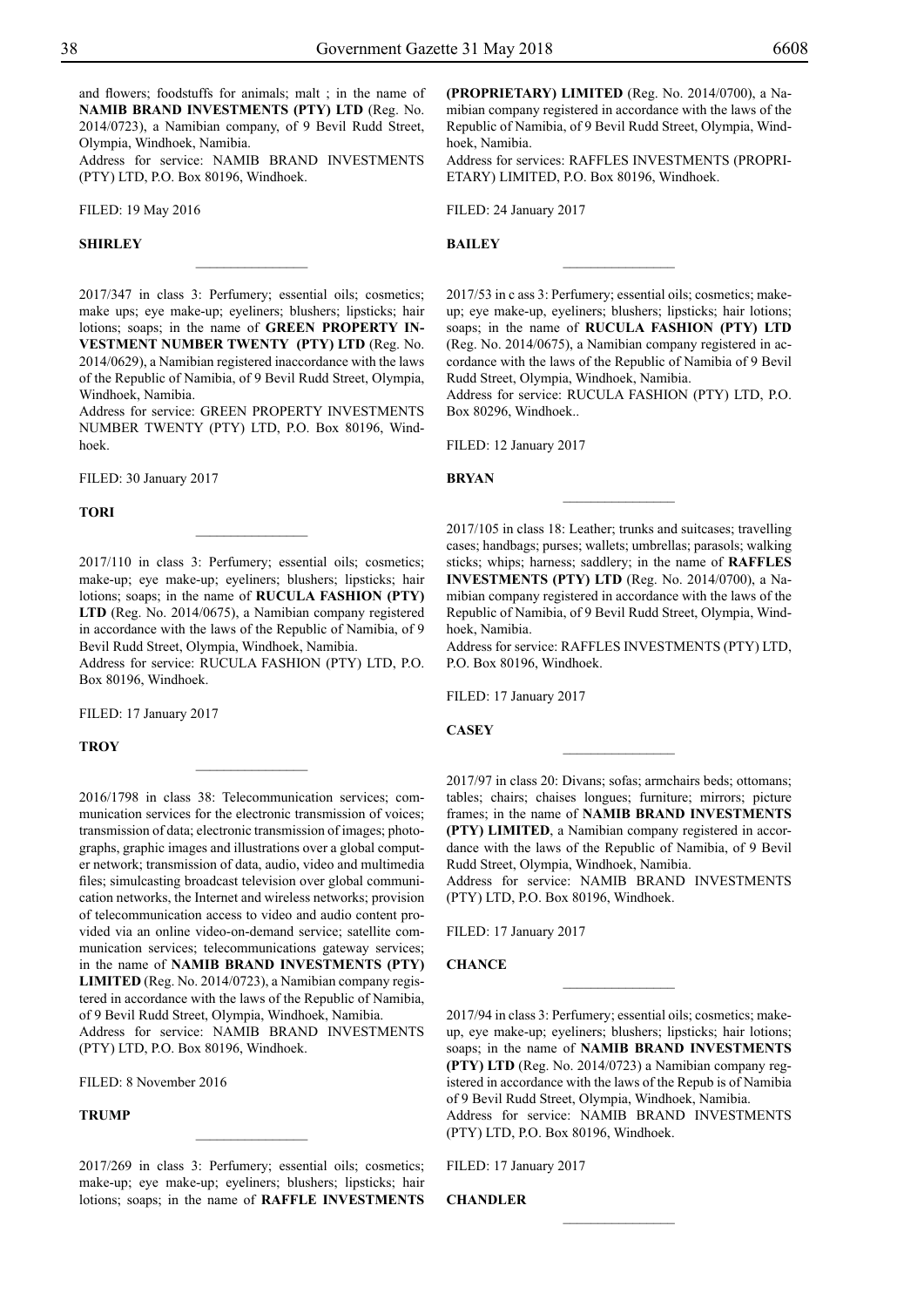2017/25 in class 20: Divans; sofas; armchairs; beds; ottomans; tables; chairs; chaises longues; furniture; mirrors; picture frames; in the name of **NAMIB BRAND INVESTMENTS (PTY) LTD** (Reg No. 2014/0723) a Namibian company registered in accordance with the laws of the Republic of Namibia of 9 Bevil Rudd Street, Olympia, Windhoek, Namibia. Address for service: NAMIB BRAND INVESTMENTS (PTY) LTD, P.O. Box 80196, Windhoek.

FILED: 12 January 2017

#### **Christina**

2017/101 in class 18: Leather; trunks and suitcases; tray fling cases; handbags; purses; wallets umbrellas; parasols; walking sticks; whips; harness; saddlery; in the name of **NXR TRAD-ING (PTY) LTD** (Reg. No. 20 4/0674), a Namibian company registered in accordance with the laws of the Republic of Namibia, of 9 Bevil Rudd Street, Olympia, Windhoek, Namibia. Address for service: NXR TRADING (PTY) LTD, P.O. Box 80196, Windhoek.

 $\mathcal{L}=\mathcal{L}^{\mathcal{L}}$ 

Filed: 17 January 2017

#### **Clayton**

2017/280 in class 3: Perfumery; essential oils; cosmetics; make-up; eye make-up; eyeliners; blushers; lipsticks; hair lotions; soaps; in the name of **RUCULA FASHION (PRO-PRIETARY) LIMITED** (Reg. No. 2014/0689), a Namibian company registered in accordance with the laws of the Republic of Namibia, of 9 Bevil Rudd Street, Olympia, Windhoek, Namibia.

Address for service: RUCULA FASHION (PTY) LTD, P.O. Box 80196, Windhoek.

Filed: 24 January 2017

#### **Cynthia**

2017/192 in class 3: Perfumery; essential oils; cosmetics; make-up; eye make-up; eyeliners; blushers lipsticks; hair lotions; soaps; in the name of **GREEN PROPERTY INVEST-MENTS NUMBER TWENTY (PTY) LTD**, a Namibian company registered in accordance with the laws of the Republic of Namibia of 9 Bevil Rudd Street, Olympia, Windhoek, Namibia.

Address for service: GREEN PROPERTY INVESTMENTS NUMBER TWENTY (PTY) LTD, P.O. Box 80196, Windhoek.

FILED: 20 January 2017

#### **Douglas**

2017/243 in class 20: Divans; sofas; armchairs; beds; ottomans; tables; chairs; chaises longues; furniture, mirrors; picture frames; in the name of **RUCULA FASHION (PTY) LTD**  (Reg. No. 2014/0675), a Namibian company registered in accordance with the laws of the Republic of Namibia, of 9 Bevil Rudd Street Olympia, Windhoek, Namibia.

 $\mathcal{L}=\mathcal{L}^{\mathcal{L}}$ 

Address for service: RUCULA FASHION (PTY) LTD, P.O. Box 80196, Windhoek.

Filed: 20 January 2017

#### **Drew**

2017/268 in class 3: Perfumery; essential oils; cosmetics; make-up; eye make-up; eyeliners; blushers; lipsticks; hair lotions; soaps; in the name of **NXR TRADING (PTY) LTD** (Reg. No. 2014/0674) a Namibian company registered in accordance with the laws of the Republic of Namibia, of 9 Bevil Rudd Street, Olympia, Windhoek, Namibia.

 $\overline{\phantom{a}}$  , we can also the set of  $\overline{\phantom{a}}$ 

Address for service: NXR TRADING (PTY) LTD, P.O. Box 80196, Windhoek.

FILED: 24 January 2017

**Edwin**

2017/46 in class 3: Perfumery; essentials oils; cosmetics; make-up; eye make-up; eyeliners; blushers; lipsticks; hair lotions; soaps; in the name of **RUCULA FASHION (PTY) LTD** (Reg. No. 2014/0675), a Namibian company registered in accordance with the laws of the Republic of Namibia, of 9 Bevil Rudd Street, Olympia, Windhoek, Namibia. Address for service: RUCULA FASHION (PTY) LTD, P.O.

 $\frac{1}{2}$ 

Filed: 12 January 2017

Box 80196, Windhoek.

**Eric**

2016/1024 in class 25: Clothing; footwear; headgear; swimwear; sportswear; leisurewear; in the name of **NAMIB RAND INVESTMENTS (PTY) LIMITED** (Reg. No. 2014/0723), a Namibian company registered in accordance with the laws of the Republic of Namibia, of 9 Bevil Rudd Street, Olympia, Windhoek, Namibia.

Address for service: NAMIB BRAND INVESTMENTS (PTY) LTD, P.O. BOX 80196, Windhoek.

 $\overline{\phantom{a}}$  , we can also the set of  $\overline{\phantom{a}}$ 

Filed: 22 July 2016

#### **Eurochic**

2016/1739 in class 9: omputer hardware; computer software; computer peripherals; electronic data processing equipment; computer networking and data communications equipment; computer components and parts; electronic memory devices; electronic control apparatus; programmed-data-carrying electronic circuits; wire for communication; electrodes; telephones; aerials; batteries; micro processors; keyboards; video films; in the name of **NAMIB BRAND INVESTMENTS (PTY) LIMITED** (Reg. No. 2014/0723), a Namibian company registered in accordance with the laws of the republic of Namibia, of 9 Bevil Rudd Street, Olympia, Windhoek, Namibia.

Address for service: NAMIB BRAND INVESTMENTS  $(PTY)$  LTD, P.O. Box 80196, Windhoek.

 $\frac{1}{2}$ 

Filed: 2 November 2016

#### **FRONT ROW**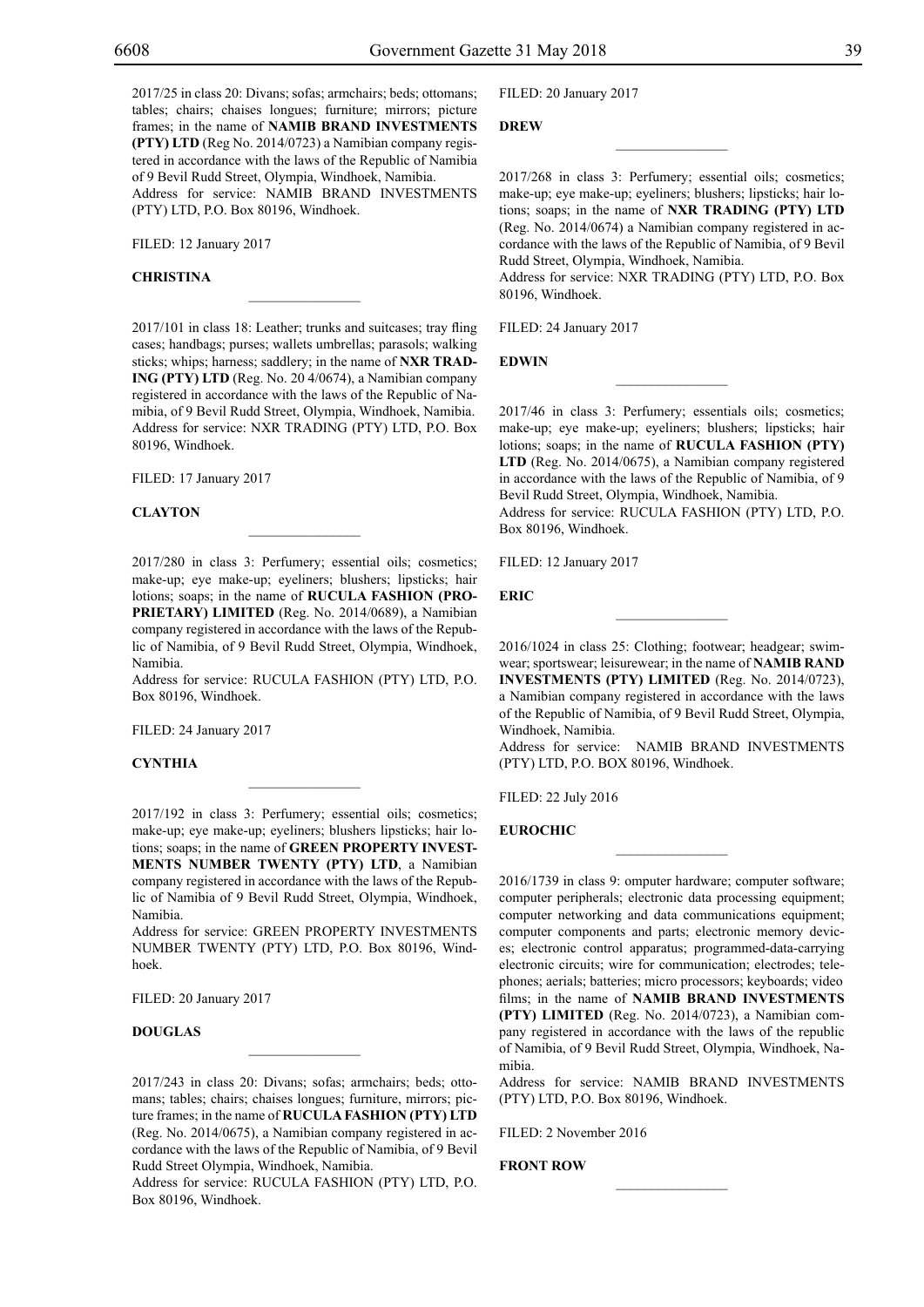2017/474 in class 3: Perfumery; essential oils; cosmetics; make-up; eye make-up; eyeliners; blushers; lipsticks; hair lotions; soaps; in the name of **RAFFLES INVESTMENTS (PTY) LTD** (Reg. No. 2014/0700) a Namibian company registered in accordance with the laws of the Republic of Namibia, of 9 Bevil Rudd Street, Olympia, Windhoek, Namibia. Address for service: RAFFLES INVESTMENTS (PTY) LTD, P.O. Box 80196, Windhoek.

FILED: 2 February 2017

#### **Harrison**

2017/27 in class 3: Perfumery; essential oils; cosmetics; make-up; eye make-up; eyeliners; blushers; psticks; hair lotions; soaps; in the name of **HDH TEXTILES AND MANU-FACTURERS (PTY) LTD** (Reg. No. 2014/0689), a Namibian company registered in accordance with the laws of the Republic of Namibia, of 9 Bevil Rudd Street, reet, Olympia, Windhoek, Namibia.

 $\frac{1}{2}$ 

Address for service: HDH TEXTILES AND MANUFAC-TURERS (PTY) LTD, P.O. Box 80196, Windhoek.

FILED: 12 January 2017

#### **Hunter**

2017/349 in class 20: Divans; sofas armchairs; beds; ottomans; tables; chairs; chaises longues; furniture; mirrors; picture frames; in the name of **GREEN PROPERTY IN-VESTMENTS NUMBER TWENTY (PTY) LTD** (Reg. No. 2014/0629), a Namibian company registered in accordance with the laws of the Republic of Namibia of 9 Bevil Rudd Street, Olympia, Windhoek, Namibia.

 $\frac{1}{2}$ 

Address for service: GREEN PROPERTY LNVESTMENT NUMBER TWENTY (PTY) LTD, P.O. Box 80196, Windhoek.

FILED: 30 January 2017

#### **Hope**

2017/330 in class 20: Divans; sofas; armchairs; beds; ottomans; tables; chairs; chaises longues: furniture; mirrors; picture frames; in the name of **RAFFLES INVESTMENTS (PROPRIETARY) LIMITED** (Reg. No. 2014/0700) a Namibian company registered in accordance with the laws of the Republic of Namibia, of 9 Bevil Rudd Street, Olympia, Windhoek, Namibia.

 $\frac{1}{2}$ 

Address for service: RAFFLES INVESTMENTS (PTY) LTD, P.O. Box 8019. Windhoek.

Filed: 27 January 2017

#### **Jade**

2017/475 in class 3: Perfumery; essential oils; cosmetics; make-up; eye make-up; eyeliners; blushers; lipsticks; hair lotions; soaps; in the name of **RAFFLES INVESTMENTS (PTY) LTD** (Reg. No. 2014/0700), a Namibian company registered in accordance with the laws of the Republic of Namibia, of 9 Bevil Rudd Street, Olympia, Windhoek, Namibia. Address for service: RAFFLES INVESTMENTS (PTY) LTD, P.O. Box 80196, Windhoek.

FILED: 2 February 2017

#### **Jaime**

2017/214 in class 20: Divans; sofas; armchairs; beds; ottomans; tables; chairs; chaises; longues; furniture; mirrors; picture frames; in the name of **HDH TEXTILES AND MANU-FACTURER (PTY) LTD** (Reg. No. 2014/0689), a Namibian company registered in accordance with the laws of the Republc of Namibia, of 9 Bevil Rudd Street, Olympia, Windhoek, Namibia.

 $\overline{\phantom{a}}$  , where  $\overline{\phantom{a}}$ 

Address for service: HDH TEXTILES AND MANU-FACTUERS (PTY) LTD, P.O. Box 80196, Windhoek.

 $\frac{1}{2}$ 

FILED: 20 January 2017

**Jerry**

2017/477 in class 20: Divans; sofas; armchairs; beds; ottomans; tables; chairs; chaises longues; furniture; mirrors; picture frames; in the name of **RAFFLES INVESTMENTS (PTY) LTD** (Reg. No. 2014/0700), a Namibian company registered in accordance with the laws of the Republic of Namibia, of 9 Bevil Rudd Street, Olympia, Windhoek, Namibia. Address for service: RAFFLES INVESTMENTS (PTY) LTD, P.O. Box 80196, Windhoek.

FILED: 2 February 2017

#### **Jimmy**

2017/296 in class 20: Divans; sofas; armchairs; beds; ottomans; tables; chairs; chauses longues; furniture; mirrors; picture frames; in the name of **GREEN PROPERTY IN-VESTMENTS NUMBER ENTY (PTY) LTD** (Reg. No. 2014/0629), a Namibian company registered in accordance with the laws of the Republic of Namibia, of 9 Bevil Rudd Street, Olympia, Windhoek, Namibia.

 $\frac{1}{2}$ 

Address for service: Green Property, Investments Numb r Twenty (Pty) Ltd, P.O. Box 80196, Windhoek.

Filed: 27 January 2017

**Jocelyn**

2017/106 in class 20: Divans; sofas; armchairs; beds; ottomans; tables; chairs; chaises longues; furniture; mirrors; picture frames; in the name of **RAFFLES INVESTMENTS (PTY) LTD** (Reg. No. 2014/0700), a Namibian company registered in accordance with the laws of the Republic of Namibia of 9 Bevil Rudd Street, Olympia, Windhoek, Namibia. Address for service: RAFFLES INVESTMENTS (PTY) LTD, P.O. Box 80196, Windhoek.

 $\frac{1}{2}$ 

Filed: 17 January 2017

#### **Kaitlyn**

2016/1740 in class 9: Computer hardware; computer software; computer peripherals, electronic data processing equipment; computer networking and data communications equipment; computer components and parts; electronic memory devices; electronic control apparatus; programmed-data-carrying

 $\overline{\phantom{a}}$  , where  $\overline{\phantom{a}}$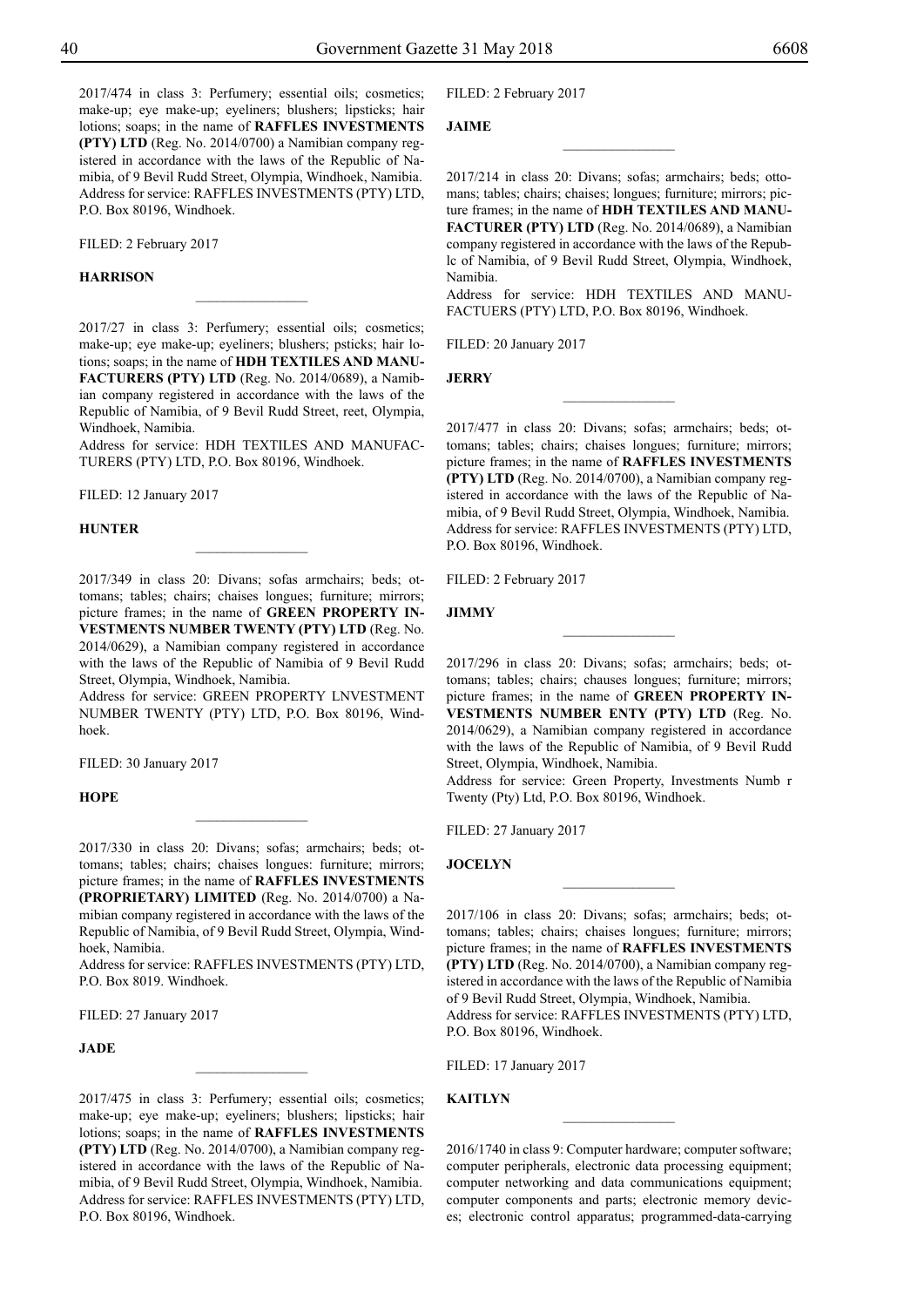electronic circuits; wire for communication; electrodes; telephones; aerials; batteries; micro processors; keyboards; video films; in the name of **NAMIB BRAND INVESTMENTS (PTY) LIMITED** (Reg. No. 2014/0723), a Namibian company registered in accordance with the laws of the Republic of Namibia, of 9 Bevil Rudd Street, Olympia, Windhoek, Namibia.

Address for service: NAMIB BRAND INVESTMENTS (PTY) LTD, P.O. Box 80196, Windhoek.

Filed: 2 November 2016

#### **KEYCHAIN**

2017/557 in class 25: Clothing; footwear; headgear; swimwear; sportswear; leisurewear; in the name of **HDH TEX-TILES AND MANUFACTURERS (PTY) LTD** (Reg. No. 2014/0689), a Namibian company registered in accordance with the laws of the Republic of Namibia, of 9 Bevil Rudd Street, Olympia, Widhoek, Namibia.

 $\overline{\phantom{a}}$  , where  $\overline{\phantom{a}}$ 

Address for service: HDH TEXTILES AND MANUFAC-TURERS (PTY) LTD, P O Box 80196, Windhoek.

FILED: 13 February 2017

**KUDU**

2017/338 in class 20: Divans; sofas; armchairs; beds; ottomans; tables; chairs; chaises longues; furniture; mirrors; picture frames; in the name of RUCULA FASHION (PTY) LTD (Reg. No. 2014/0675), a Namibian company registered in accordance with the laws of the Republic of Namibia, of 9 Bevil Rudd Street, Olympia, Windhoek, Namibia.

 $\mathcal{L}=\mathcal{L}^{\mathcal{L}}$ 

Address for service: RUCULA FASHION (PTY) LTD, P.O. Box 80196, Windhoek.

Filed: 27 January 2017

**Kylie**

2017/216 in class 20: Divans; sofas; armchairs; beds; ottomans; tables; chairs; chaises longues; furniture; mirrors; picture frames; in the name of **HDH TEXTILES AND MANUFACTURERS (PTY) LTD** (Reg. No. 2014/0689), a Namibian company registered in accordance with the laws of the Republic of Namibia, of 9 Bevil Rudd Street, Olympia, Windhoek, Namibia.

Address for service: HDH TEXTILES AND MANUFAC-TURERS (PTY)LTD, P.O. Box 80196, Windhoek.

 $\overline{\phantom{a}}$  , where  $\overline{\phantom{a}}$ 

FILED: 20 January 2017

**Levi**

2017/102 in class 3: Perfumery; essential oils; cosmetics; make-up; eye make-up; eyeliners; blushers; lipsticks; hair lotions; soaps; in the name of **RAFFLES INVESTMENTS (PTY) LTD** (Reg. No. 2014/0700), a Namibian company registered in accordance with the laws of the Republic of Namibia, of 9 Bevil Rudd Street, Olympia, Windhoek, Namibia. Address for service: RAFFLES INVESTMENTS (PTY) LTD, P.O. Box 80196, Windhoek.

Filed: 17 January 2017

#### **Liam**

2016/1127 in class 25: Clothing; footwear; headgear; swimwear; sportswear; leisurewear; in the of **NAMIB BRAND INVESTMENTS (PTY) LIMITED** (Reg. No. 2014/0723), Namibian company registered in accordance with the laws of the Republic of Namibia, of 9 Bevil Rudd Street, Olympia, Windhoek, Namibia.

 $\overline{\phantom{a}}$  , we can also the set of  $\overline{\phantom{a}}$ 

Address for service: NAMIB BRAND INVESTMENTS (PTY) LTD, P.O. Box 80196, Windhoek.

FILED: 2 August 2016

#### **MARIPOSA**

2017/93 in class 8: Leather; trunks and suitcases; travelling cases; handbags; purses; wallets; umbrellas; parasols; walking sticks; whips; harness; saddlery; in the name of **HDH TEX-TILES AND MANUFACTURERS (PTY) LTD** (Reg. No. 2014/0689), a Namibian company registered in accordance with the laws of the Republic of Namibia, of 9 Bevil Rudd Street, Olympia, Windhoek, Namibia.

 $\frac{1}{2}$ 

Address for service: HDH TEXTILES AND MANUFAC-TURERS (PTY) LTD, P.O. Box 80196, Windhoek.

 $\frac{1}{2}$ 

Filed: 17 January 2017

#### **Omar**

2016/1294 in class 9: Computer hardware; computer software; computer peripherals; electronic data processing equipment; computer networking and data communications equipment; computer components and parts; electronic memory devices; electronic control apparatus; programmed-data-carrying electronic circuits; wires for communication; electrodes; telephones; aerials; batteries; micro processors; keyboards; video films; in the name of **NAMIB BRAND INVESTMENTS (PTY) LIMITED** (Reg. No. 2014/0723), a Namibian company registered in accordance with the laws of the Republic of Namibia, of 9 Bevil Rudd Street, Olympia, Windhoek, Namibia.

Address for service: NAMIB BRAND INVESTMENTS (PTY) LTD, P.O. Box 80196, Windhoek.

 $\frac{1}{2}$ 

Filed: 25 August 2016

#### **QUARTZ**

2017/481 in class 20: Divans; sofas; armchairs; beds; ottomans; tables; chairs; chaises longues; furniture; mirrors; picture frames; in the name of **RAFFLES INVESTMENTS (PTY) LTD** (Reg. No. 2014/0700) a Namibian company registered in accordance with the laws of the Republic of Namibia, of 9 Bevil Rudd Street, Olympia, Windhoek, Namibia. Address for service: RAFFLES INVESTMENTS (PTY) LTD, P.O. Box 80196, Windhoek.

 $\frac{1}{2}$ 

Filed: 2 February 2017

**Raul**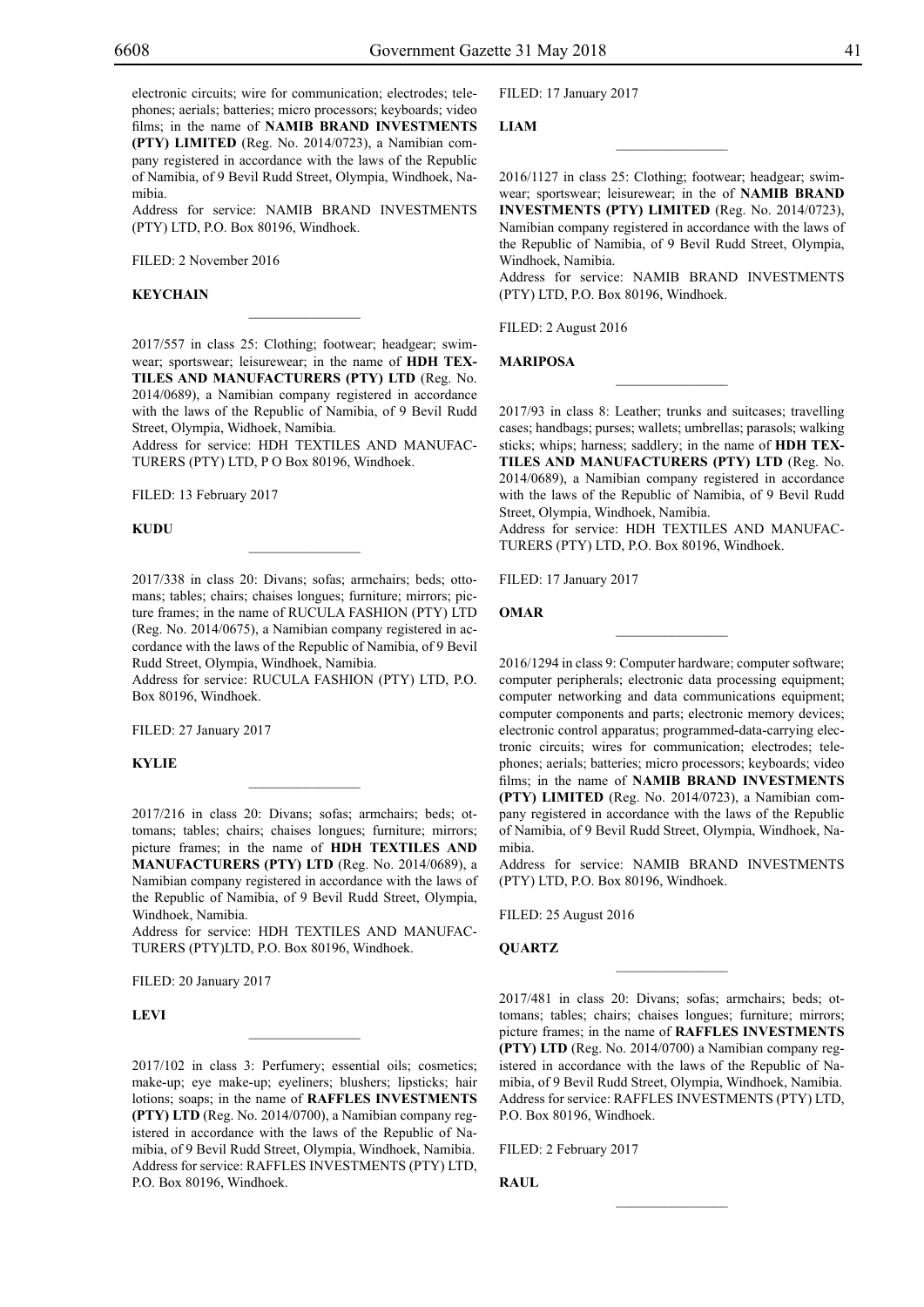2017/95 in class 3: Perfumery; essential oils; cosmetics; makeup; eye make-up; eyeliners; blushers; lipsticks; hair lotions; soaps; in the name of **NAMIB BRAND INVESTMENTS (PTY) LTD** (Reg. No. 2014/0723), a Namibian company registered in accordance with the laws of the Republic of Namibia, of 9 Bevil Rudd Street, Olympia, Windhoek, Namibia. Address for service: NAMIB BRAND INVESTMENTS (PTY) LTD, P.O. Box 80196, Windhoek.

Filed: 17 January 2017

#### **Shelby**

2017/459 in class 18: Leather; trunks and suitcases; travelling cases; handbags; purses; wallets; umbrellas; parasols; walking sticks; harness; saddlery; in the name of **HDH TEX-TILES AND MANUFACTURERS (PTY) LTD** (Reg. No. 2014/0689), a Namibian company registered in accordance with the laws of the Republic of Namibia, of 9 Bevil Rudd Street, Olympia, Windhoek, Namibia.

 $\frac{1}{2}$ 

Address for service: HDH TEXTILES AND MANUFAC-TURERS (PTY) LTD, P.O. Box 80196, Windhoek.

FILED: 2 February 2017

#### **Tessa**

2016/1128 class 25: Clothing; footwear; headgear; swimwear; sportswear; leisurewear; in the name of **NAMIB RAND IN-VESTMENTS (PTY) LIMITED** (Reg. No. 2014/0723), a Namibian company registered in accordance with the laws of the Republic of Namibia, of 9 Bevil Rudd Street, Olympia, Windhoek, Namibia.

 $\frac{1}{2}$ 

Address for service: NAMIB BRAND INVESTMENTS (PTY) LTD, P.O. Box 80196, Windhoek.

Filed: 2 August 2016

#### **VICTORIA VERANI**

2017/111 in class 3: Perfumery; essential oils; cosmetics; make-up; eye make-up; eyeliners; blushers; lipsticks; hair lotions; soaps; in the name of **RUCULA FASHION (PTY) LTD** (Reg. No. 2014/0675), a Namibian company registered in accordance with the laws of the Republic of Namibian, of 9 Bevil Rudd Street, Olympia, Windhoek, Namibia. Address for service: RUCULA FASHION (PTY) LTD, P.O.

Box 80196, Windhoek.

FILED: 17 January 2017

#### **WYATT**

2017/40 in class 20: Divans; sofas; armchairs; beds; ottomans; tables; chairs; chaises longues; furniture; mirrors; picture frames; in the name of **HDH TEXTILES AND MANUFAC-TURERS (PTY) LTD** (Reg. No. 2014/0689), a Namibian company registered in accordance with the laws of the Repubic of Namibia, of 9 Bevil Rudd Street, Olympia, Windhoek, Namibia.

 $\frac{1}{2}$ 

Address for service: HDH TEXTILES AND MANUFACTU-TERS (PTY) LTD, P.O. Box 80196, Windhoek.

FILED: 12 January 2017

#### **EMILY**

2017/41 in class 20: Divans; sofas; armchairs; beds; ottomans; tables; chairs; chaises longues; furniture; mirrors; picture frames; in the name of **HDH TEXTILES AND MANUFAC-TURERS (PTY) LTD** (Reg. No. 2014/0689), a Namibian company registered in accordance with the laws of the Republic of Namibia, of 9 Bevil Rudd Street, Olympia, Windhoek, Namibia.

 $\overline{\phantom{a}}$  , where  $\overline{\phantom{a}}$ 

Address for service: HDH TEXTILES AND MANUFAC-TURERS (PTY) LTD, P.O. Box 80196, Windhoek.

FILED: 12 January 2017

**Emma**

2017/42 class 20: Divans; sofas; armchairs; beds; ottomans; tables; chairs; chaises longues; furniture; mirrors; picture frames; in the name of **HDH TEXTILES AND MANUFAC-TURERS (PTY) LTD** (Reg. No. 2014/0689), a Namibian company registered in accordance with the laws of the Republic of Namibia, of 9 Bevil Rudd Street, Olympia, Windhoek, Namibia.

 $\frac{1}{2}$ 

Address for service: HDH TEXTILES AND MANUFAC-TURERS (PTY) LTd, P.O. Box 80196, Windhoek.

Filed: 12 January 2017

**Jesse**

2017/436 in class 20: Divans; sofas; armchairs; beds; ottomans; tables; chairs; chaises longues; furniture; mirrors; picture frames; in the name of **GREEN PROPERTY IN-VESTMENTS NUMBER TWENTY (PTY) LTD** (Reg. No. 2014/0629), a Namibian company registered in accordance with the laws of the Republic of Namibia, of 9 Bevil Rudd Street, Olympia, Windhoek, Namibia.

 $\frac{1}{2}$ 

Address for service: GREEN PROPERTY INVESTMENTS NUMBER TWENTY (PTY) LTD, P.O. Box 80196, Windhoek.

FILED: 2 February 2017

**Joanna**

2017/43 in class 20: Divans; sofas; armchairs; beds; ottomans; tables; chairs; chaises longues; furniture; mirrors; picture frames; in the name of **HDH TEXTILES AND MANUFAC-TURERS (PTY) LTD** (Reg. No. 2014/0689), a Namibian company registered in accordance with the laws of the Republic of Namibia, of 9 Bevil Rudd Street, Olympia, Windhoek, Namibia.

 $\frac{1}{2}$ 

Address for service: HDH TEXTILES AND MANUFAC-TURERS (PTY) LTD, P.O. Box 80196, Windhoek.

 $\frac{1}{2}$ 

Filed: 12 January 2017

**Julia**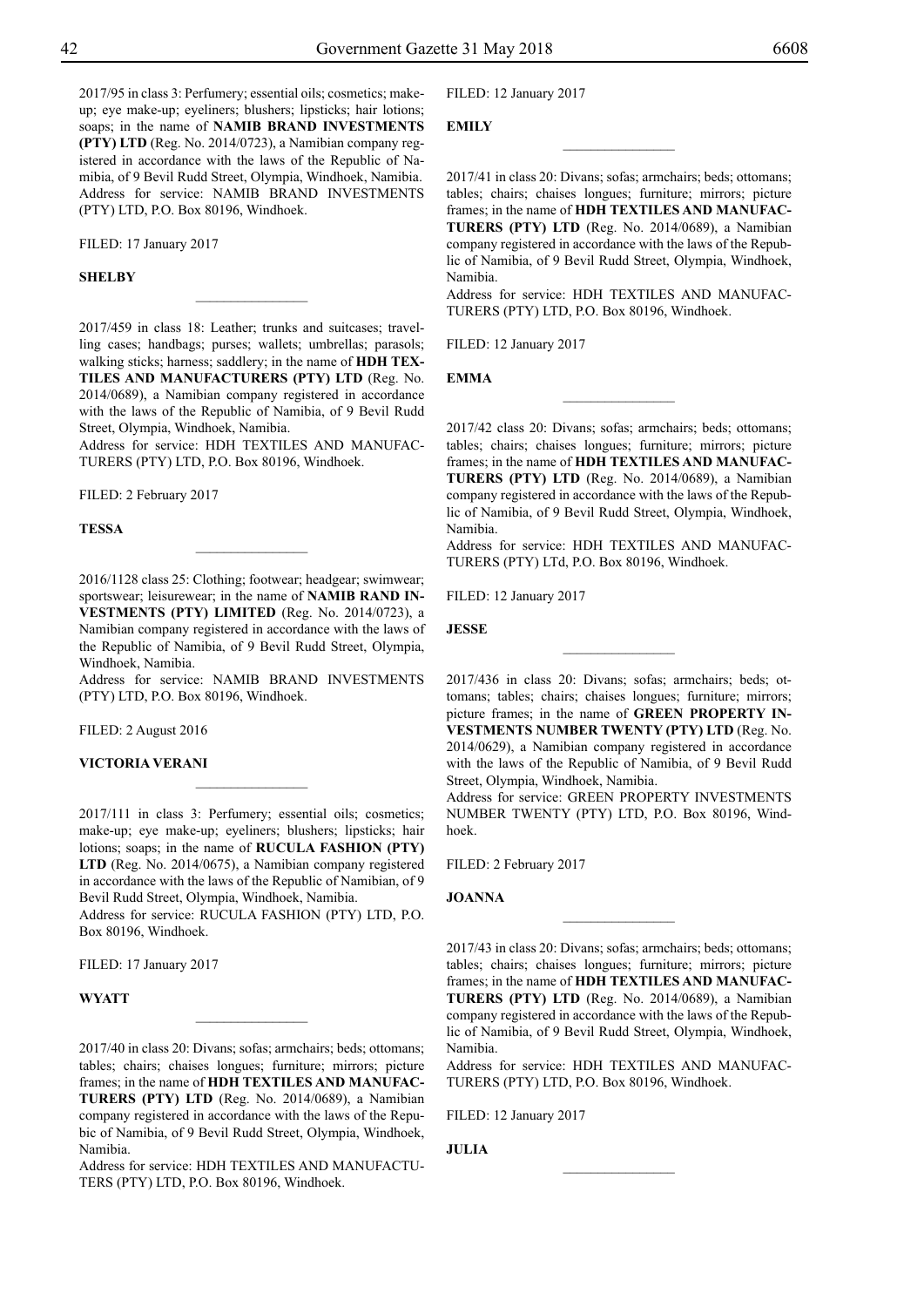2017/44 in class 20: Divans; sofas; armchairs; bed; ottomans; tables; chairs; chaises longues; furniture; mirrors; picture frames; in the name of **HDH TEXTILES AND MANUFAC-TURERS (PTY) LTD** (Reg. No. 2014/0689), a Namibian company registered in accordance with the laws of the Republic of Namibia, of 9 Bevil Rudd Street, Olympia, Windhoek, Namibia.

Address for service: HDH TEXTILES AND MANUFAC-TURERS (PTY) LTD, P.O. Box 80196, Windhoek.

Filed: 12 January 2017

**Justin**

2017/45 in class 25: Clothing; footwear; headgear; swimwear; sportswear; leisurewear; in the name of **HDH TEX-TILES AND MANUFACTURERS (PTY) LTD** (Reg. No. 2014/0689), a Namibian company registered in accordance with the laws of the Republic of Namibia, of 9 Bevil Rudd Street, Olympia, Windhoek, Namibia.

 $\overline{\phantom{a}}$  , where  $\overline{\phantom{a}}$ 

Address for service: HDH Textiles and Manufacturers (Pty) Ltd, P.O. Box 80196, Windhoek.

Filed: 12 January 2017

**Kevin**

2017/230 in class 3: Perfumery; essential oils; cosmetics; make-up; eye make-up; eyeliners; blushers; lipsticks; hair lotions; soaps; in the name of **RAFFLES INVESTMENTS (PTY) LTD** (Reg. No. 2014/0700), a Namibian company registered in accordance with the laws of the Republic of Namibia, of 9 Bevil Rudd Street, Olympia, Windhoek, Namibia. Address for service: RAFFLES INVESTMENTS (PTY) LTD, P.O. Box 80196, Windhoek.

 $\mathcal{L}=\mathcal{L}^{\mathcal{L}}$ 

FILED: 20 January 2017

**Maxwell**

2017/566 in class 9: Computer hardware; computer software; computer peripherals; electronic data processing equipment; computer networking and data communications equipment; computer omponents and parts; electronic memory devices; electronic control apparatus; programmed-data-carrying electronic circuits; wires or communication; electrodes; telephones; aerials; batteries; micro processors; keyboards; video films; in the name of **NAMIB BRAND INVESTMENTS (PROPRIETARY) LIMITED** (Reg. No. 2014/0723), a Namibian company registered in accordance with the laws of the Republic of Namibia, of 9 Bevil Rudd Street, Olympia, Windhoek, Namibia.

Address for service: NAMIB BRAND INVESTMENTS (PTY) LTD, P.O. Box 80196, Windhoek.

FILED: 17 February 2017

**Palazzo**

2017/242 in class 18: Leather; trunks and suitcases; travelling cases; handbags; purses; wallets; umbrellas; parasols; walking sticks; whips; harness; saddlery; in the name of **RUCULA FASHION (PTY) LTD** (Reg. No. 2014/0675), a Namibian

 $\overline{\phantom{a}}$  , where  $\overline{\phantom{a}}$ 

company registered in accordance with the laws of the Republic of Namib of Bevil Rudd Street, Olympia, Windhoek, Namibia.

Address for service: RUCULA FASHION (PTY) LTD, P.O. Box 80196, Windhoek.

 $\overline{\phantom{a}}$  , we can also the set of  $\overline{\phantom{a}}$ 

Filed: 20 January 2017

#### **Preston**

2017/417 in class 20: Divans; sofas; armchairs; beds; ottomans; tables; chairs; chaises longues; furniture; mirrors; picture frames; in the name of **RAFFLES INVESTMENTS (PTY) LTD** (Reg. No. 2014/0700), a Namibian company registered in accordance with the laws of the Republic of Namibia, of 9 Bevil Rudd Street, Olympia, Windhoek, Namibia. Address for service: RAFFLES INVESTMENTS (PTY) LTD, P.O. Box 80196, Windhoek.

Filed: 30 January 2017

**Raven**

2015/1022 in class 35: The bringing together of a variety of goods, enabling customers to conveniently view and purchase those goods in a retail clothing and fashion accessory store, even by electronic means and web sites; retail services to the sale of clothing and fashion accessories; all included in class 35 In the name of **NAMIB BRAND INVESTMENTS (PTY) LTD** (Reg. No. 2014/0723), a Namibian company (whose legal address is: 9 Bevil Rudd Street, Olympia, Windhoek, Namibia).

 $\frac{1}{2}$ 

Address for service: NAMIB BRAND INVESTMENTS (PTY) LTD, P.O. Box 80196, Windhoek.

 $\overline{\phantom{a}}$  , we can also the set of  $\overline{\phantom{a}}$ 

Filed: 19 June 2015

**Atrimo**

2015/2693 in class 38: Telecommunication services; transmission of voices, data graphics, images, audio and video by means of telecommunications networks, wireless communication networ s, and the Internet Telecommunication and broadcast communication services; transmission and streaming of data content computer and global information networks, operating of electronics communications network. Internet protocol television (IPTV) transmission services; Simulcasting broadcast television over global communication networks and the Internet; Television broadcasting. Television, cable television and radio broadcasting services; in the name of **NA-MIB BRAND INVESTMENTS (PTY) LIMITED** (Reg Nr.2014/0723), a Namibian company, of 9 Bevil Rudd Street, Olympia, Windhoek, Namibia.

Address for service: NAMIB BRAND INVESTMENTS (PTY) LTD, P.O. Box 80196, Windhoek.

Filed: 12 November 2015

**FIZZ**

20015/1113 in class 12: Bicycles, electronically assisted bicycles, mopeds, motorized bikes, all terrain vehicles, tricycles and quadricycles with electric and hybrid motors, light elec-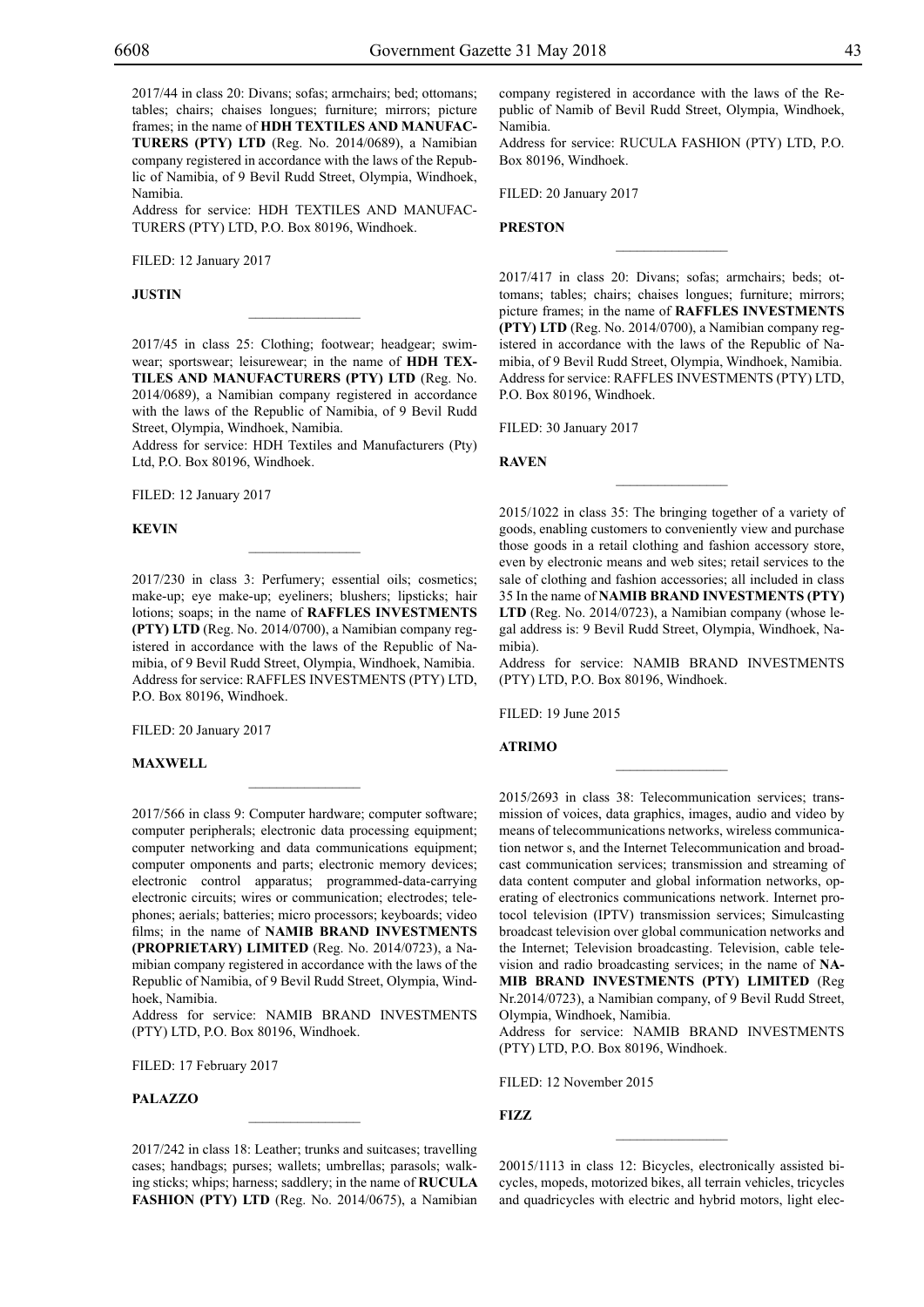tric vehicles, bicycles, frames, forks, handlebars, brakes, rims, pedals, tyres, bicycle wheels and saddles, electrically propelled go -carts,golf carts, electric golf vehicles, pushchairs, goods handling carts, electric apparatus for locomotion by air and water, electric personal mobility devices, electric motors for vehicles; trailers (vehicles); trailer hitches for vehicles. In the name of **NAMIB BRAND INVESTMENTS (PTY) LTD**  (Reg. No. 2014/0723), a Namibian company (whose legal address is: 9 Bevil Rudd Street, Olympia, Windhoek, Namibia). Address for service: NAMIB BRAND INVESTMENTS (PTY) LTD, P.O. Box 80196, Windhoek.

FILED: 29 June 2015

#### **i-flow**

2016/1170 in class 9: Batteries for electronic cigarettes; batteries for electronic devices that are used for heating tobacco, chargers for electronic devices that are used for heating tobacco; USB chargers for electronic devices that are used for heating tobacco; car chargers for electronic cigarettes; car chargers for devices that are used for heating tobacco; battery chargers for electronic cigarettes; in the name of **PHILIP MORRIS PRODUCTS S.A.**, Incorporated under the laws of Switzerland, of Quai Jeanrenaud 3, 2000 Neuchatel, Switzerland. Address for service: DM KISCH INC c/o CRONJE & CO, 1 Charles Cathral Street, Olympia, Windhoek.

 $\frac{1}{2}$ 

Filed: 9 August 2016

#### **STEEM**

The applicant admits that the registration of the word **"STEEM"** will not debar others from the *bona fide* descriptive use of the word **"STEAM"**.

Priority is claimed by virtue of Trade Mark No. 74290 filed in Kazakhstan on 25 February 2016

Associated with: NA/T/2016/1171

2016/1171 in class 11: Electronic vaporizers except electronic cigarettes; apparatus for heating liquids apparatus for generating vapour; in the name of **PHILIP MORRIS PRODUCTS S.A.**, Incorporated under the laws of Switzerland, of Quai Jeanrenaud 3, 2000 Neuchatel, Switzerland. Address for service: DM KISCH INC c/o CRONJE & CO., 1

Charles Cathral Street, Windhoek.

Filed: 9 August 2016

#### **STEEM**

The applicant admits that the registration of the word **"STEEM"** will not debar others from the *bona fide* descriptive use of the word **"STEAM"**.

Priority is claimed by virtue of Trade Mark No. 74290 filed in Kazakhstan on 25 February 2016

Associated with: NA/T/2016/1172

2016/1172 in class 34: Wired vaporizer for electronic cigarettes and electronic smoking devices; tobacco, raw or manufactured; tobacco products; including cigars, cigarettes, Cigarillos, tobacco for roll your own cigarettes, pipe tobacco, chewing tobacco, snuff tobacco, kretek; snus; tobacco substitutes (not for medical purposes); smokers' articles, including cigarette paper and tubes, cigarette filters, tobacco tins, cigarette cases and ashtrays, pipes, pocket apparatus for rolling cigarettes, lighters; matches; tobacco sticks, tobacco products for the purpose of being heated, electronic devices and their parts for the purpose of heating Cigarettes or tobacco in order to release nicotine-containing aerosol for inhalation; liquid nicotine solutions for use in electronic cigarettes; electronic smoking devices; electronic cigarettes; electronic cigarettes as substitute for traditional cigarettes; electronic devices for the inhalation of-nicotine containing aerosol; oral vaporising devices for use by smokers, tobacco products and tobacco substitutes; smoker's articles for electronic cigarettes; parts and fittings for the aforesaid products included in class 34; extinguishers for heated Cigarettes and cigars as well as heated tobacco sticks; electronic rechargeable cigarette cases; in the name of Philip Morris Products S.A., Incorporated under the laws of Switzerland, of Quai Jeanrenaud 3, 2000 Neuchatel, Switzerland.

Address for service: DM KISCH INC c/o CRONJE & CO., 1 Charles Cathral Street, Windhoek.

Filed: 9 August 2016

#### **STEEM**

The applicant admits that the registration of the word **"STEEM"** will not debar others from the *bona fide* descriptive use of the word **"STEAM"**.

Priority is claimed by virtue of Trade Mark No. 74290 filed in Kazakhstan on 25 February 2016

 $\frac{1}{2}$ 

Associated with: NA/T/2016/1170

2016/568 in class 11: Electronic vaporizers except electronic cigarettes; apparatus for heating liquids; apparatus for generating vapour; in the name of **PHILIP MORRIS PRODUCTS S.A.**, Incorporated under the laws of Switzerland, of Quai Jeanrenaud 3, 2000 Neuchatel, Switzerland.

Address for service: DM KISCH INC c/o CRONJE & CO., 1 Charles Cathral Street, Olympia, Windhoek.

Filed: 18 May 2016

#### **HEET**

The applicant admits that registration of this word **"HEET"**  shall not debar others from the *bona fide* descriptive use of the word **"HEAT".**

 $\overline{\phantom{a}}$  , where  $\overline{\phantom{a}}$ 

Associated with: NA/T/2016/569

2016/569 in class 34: Wired vaporizer for electronic cigarettes and electronic smoking devices; tobacco, raw or manufactured; tobacco products; including cigars, cigarettes, cigarillos, tobacco for roll your own cigarettes, pipe tobacco, chewing tobacco, snuff tobacco, kretek; snus; tobacco substitutes (not for medical purposes); smokers' articles, including cigarette paper and tubes, cigarette filters, tobacco tins, cigarette cases and ashtrays, pipes, pocket apparatus for rolling cigarettes, lighters; matches; tobacco sticks, tobacco products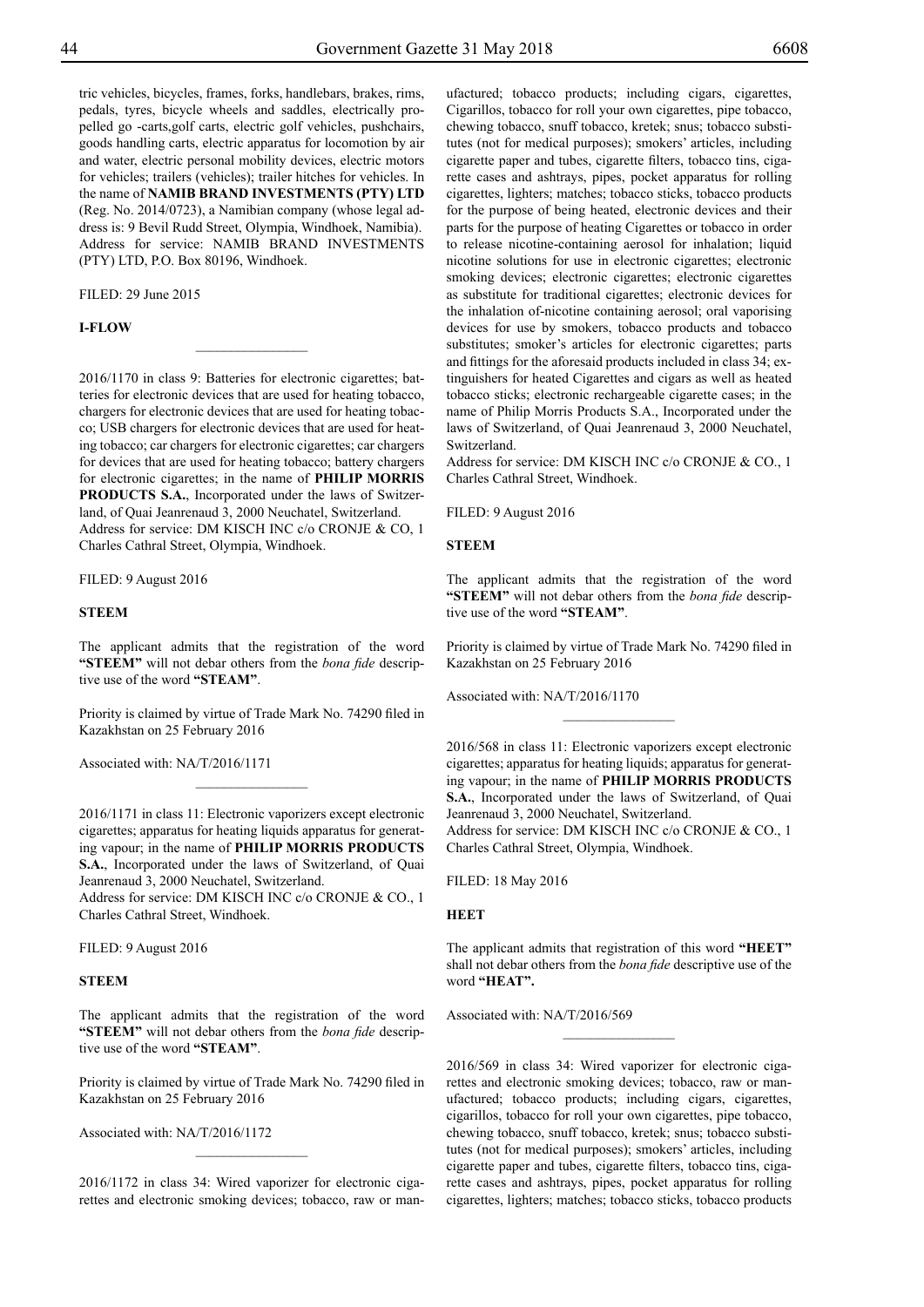for the purpose of being heated, electronic devices and their parts for the purpose of heating cigarettes or tobacco in order to release nicotine-containing aerosol for inhalation; liquid nicotine solutions for use in electronic cigarettes; electronic smoking devices; electronic cigarettes; electronic cigarettes as substitute for traditional cigarettes; electronic devices for the inhalation of-nicotine containing aerosol; oral vaporising devices for use by smokers, tobacco products and tobacco substitutes; smoker's articles for electronic cigarettes; parts and fittings for the aforesaid products included in class 34; extinguishers for heated cigarettes and cigars as well as heated tobacco sticks; electronic rechargeable cigarette cases; in the name of **PHILIP MORRIS PRODUCTS S.A.,** Incorporated under the laws of Switzerland, of Quai Jeanrenaud 3, 2000 Neuchatel, Switzerland.

Address for service: DM KISCH INC c/o CRONJE & CO., 1 Charles Cathral Street, Windhoek.

#### Filed: 18 May 2016

The applicant admits that registration of this word **"HEET"**  shall not debar others from the *bona fide* descriptive use of the word **"HEAT"**

Priority is claimed by virtue of Trade Mark No. 73074 filed in Kazakhstan on 18 November 2015

 $\mathcal{L}=\mathcal{L}^{\mathcal{L}}$ 

Associated with: NA/T/2016/568

2016/580 in class 9: Batteries for electronic cigarettes; batteries for electronic devices that are used for heating tobacco, chargers for electronic devices that are used for heating tobacco; USB chargers for electronic devices that are used for heating tobacco; car chargers for electronic cigarettes; car chargers for devices that are used for heating tobacco; battery chargers for electronic cigarettes; in the name of **PHILIP MORRIS PRODUCTS S.A.**, a company incorporated under the laws of Switzerland, of Quai Jeanrenaud 3, 2000 Neuchatel, Switzerland.

Address for service: DM KISCH INCorporated c/o CRONJE & Co., 1 Charles Cathral Street, Olympia, Windhoek.

Filed: 18 May 2016

#### **HEET**

The applicant admits that registration of this word **"HEET"**  shall not debar others from the *bona fide* descriptive use of the word **"HEAT".**

 $\mathcal{L}=\mathcal{L}^{\mathcal{L}}$ 

Associated with: NA/T/2016/569

2015/2654 in class 29: Milk and milk products; milk powder; powdered milk; dried milk powder; milk powder for nutritional purposes; milk powder for food purposes; powdered milk for food purposes; flavoured milk powder for making drinks; milkshakes; in the name of **TRADE KINGS S.A. (PTY) LTD**, (A private company incorporated under the laws of South Africa), of 36 Mineral Crescent, Crown Mines Ext 3, Johannesburg, Republic of South Africa.

Address for service: DM KISCH INCorporated c/o CRONJE & Co., 1 Charles Cathral Street, Olympia, Windhoek.



Filed: 11 November 2015

Registration of this mark shall give no right to the exclusive use of the word **"MILK"** separately and apart from the mark.

 $\frac{1}{2}$ 

Associated with: NA/T/2015/2655 and NA/T/2013/1570

2015/2655 in class 30: Biscuits/cookies; cakes; caramels; cereal preparations; cereal bars; cereal-based snack food; chips; chocolate beverages with milk; chocolate-based beverages; cocoa beverages with milk; cocoa-based beverages; dough products; baked goods; gingerbread; gluten prepared as foodstuff; high-protein cereal bars; ice cream; malt biscuits; peanut confectionery; shortbread; salted biscuits; rusks; frozen yogurt; products made from flour; products made from cereals; bread, pastry and confectionery, sweets, candies- all the aforementioned goods containing milk or milk extracts; in the name of **TRADE KINGS SA (PTY) LTD**, (A private company incorporated under the laws of South Africa), of 36 Mineral Crescent, Crown Mines Ext 3, Johannesburg, Republic of South Africa.

Address for service: KISCH IP c/o CRONJE & CO, 1 Charles Cathral Street, Olympia, Windhoek.



Filed: 11 November 2015

Registration of this mark shall give no right to the exclusive use of the word **"MILK"** separately and apart from the mark.

 $\overline{\phantom{a}}$  , we can also the set of  $\overline{\phantom{a}}$ 

Associated with: NA/T/2015/2656

2015/2656 in class 32: Mineral and aerated waters and other non-alcoholic drinks, including drinks containing milk or milk extracts; fruit drinks and fruit juices, including drinks containing milk or milk extracts; syrups and other preparations for making beverages including drinks containing milk or milk extracts; in the name of **TRADE KINGS S.A. (PTY) LTD**, (A private company incorporated under the laws of South Africa), of 36 Minerals Crescent, Crown Mines Ext 3, Johannesburg, Republic of South Africa.

Address for service: DM KISCH INC c/o CRONJE & CO., 1 Charles Cathral Street, Windhoek.



Filed: 11 November 2015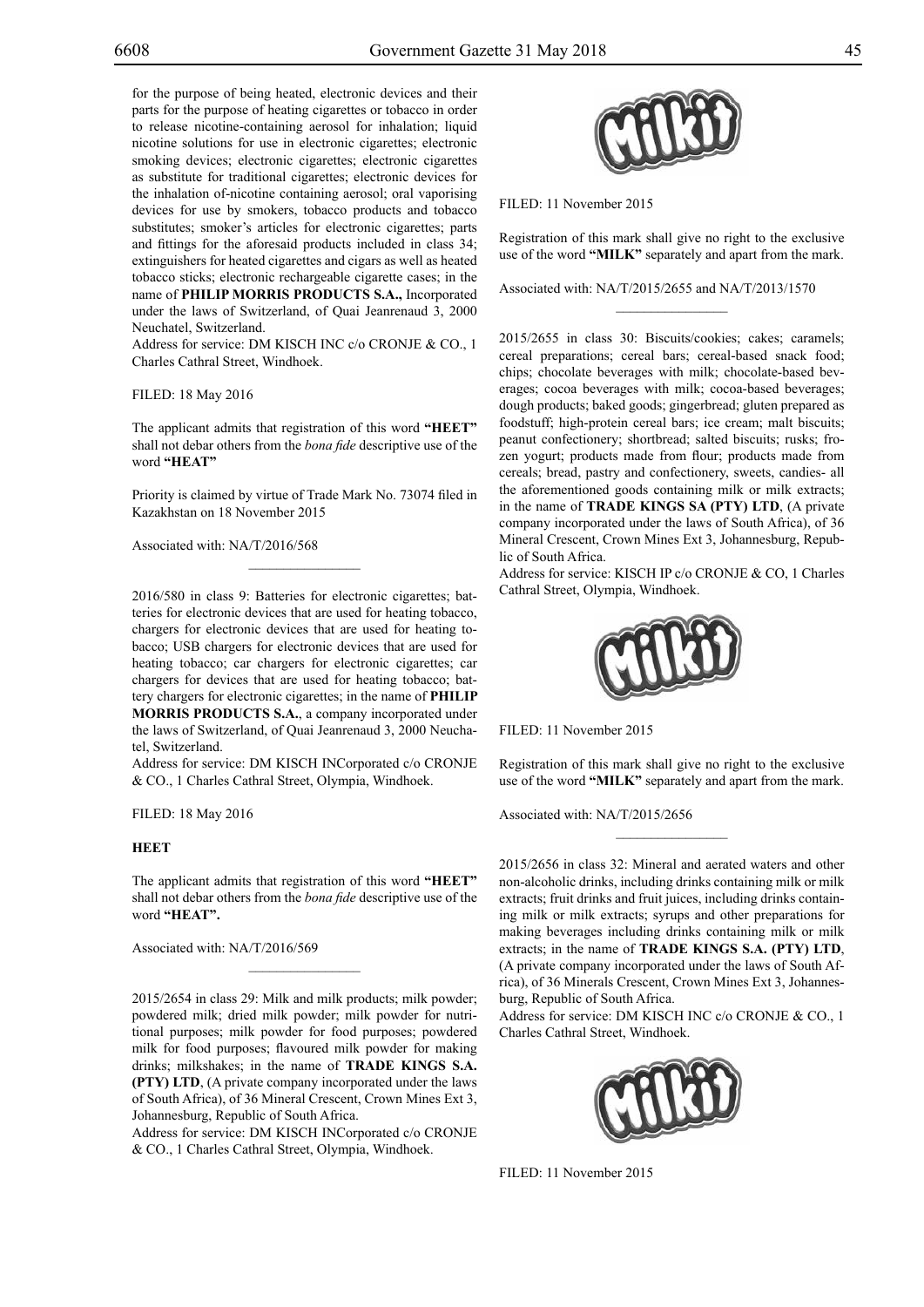Registration of this mark shall give no right to the exclusive use of the word **"MILK"** separately and apart from the mark.

 $\overline{\phantom{a}}$  , where  $\overline{\phantom{a}}$ 

Associated with: NA/T/2015/2654

2007/1715 in class 29: Meat, fish, poultry and game; meat extracts; preserved, dried and cooked fruits and vegetables; jellies, jams, fruit sauces; eggs, milk products; edible oils and fats and all related goods included in this class; in the name of **OCEAN BASKET HOLDINGS (PROPRIETARY) LIM-ITED**, a South African company, of Unit 2, Ascot Park, Corner Richard & Le Roux Drive, Midrand, Gauteng Province, Republic of South Africa.

Address for service: MARGO ATTORNEYS INC c/o CRON-JE & CO, 1 Charles Cathral Street, Olympia, Windhoek.



FILED: 5 September 2007

Registration of this mark shall give no right to the exclusive use of the word **"BASKET"**, each separately and apart from the mark.

 $\overline{\phantom{a}}$  , where  $\overline{\phantom{a}}$ 

Associated with NA/T/2007/1716

2007/1716 in class 42: Services relating to the provision of food and/or beverages, restaurants, fast-food outlets, coffee shops, eating houses and all related services; in the name of **OCEAN BASKET HOLDINGS (PROPRIETARY) LIM-ITED**, a South African company, of Unit 2, Ascot Park Corner Richard & Le Roux Drive Midrand, Gauteng Province, Republic of South Africa.

Address for service: MARGO ATTORNEYS INC. c/o CRON-JE & CO, 1 Charles Cathral Street, Windhoek.



Filed: 5 September 2007

Registration of this mark shall give no right to the exclusive use of the word **"BASKET'',** each separately and apart from the mark

 $\frac{1}{2}$ 

Associated with: NA/T/2007/1715

2016/414 in class 6: Aluminium foil; Aluminium foil containers; aluminium foils baking cups; Disposable packaging containers made from aluminium foil; pan liners made from Aluminium foil; foils of common metal; in the name of **SYLKO (PROPRIETARY) LIMITED**, a company incorporated in South Africa, of Prospecton Industrial Park, 6 Prospecton Road, Prospecton Durban, Republic of South Africa. Address for service: DM KISCH INC. c/o CRONJE & CO., 1 Charles Cathral Street, Windhoek.

Filed: 5 April 2016

#### **SYLKO**

Associated with: NA/T/2016/415 and NA/T/2016/413

 $\frac{1}{2}$ 

2016/415 in class 16: Paper, cardboard and goods made from these materials, not included in other classes; printed matter; bookbinding material; photographs; stationery; adhesives for stationery or household purposes; artists' materials; paintbrushes; office requisites (except furniture); instructional and teaching material (except apparatus); plastic materials for packaging (not included in other classes); playing cards; printers' type; printing blocks; adhesive shelf covering; Christmas crackers; in the name of **SYLKO (PROPRIETARY) LIM-ITED**, a company incorporated in South Africa, of Prospecton Industrial Park, 6 Prospecton Road, Prospecton Durban, Republic of South Africa.

Address for service: DM KISCH INC. c/o CRONJE & CO., 1 Charles Cathral Street, Windhoek.

Filed: 5 April 2016

#### **SYLKO**

Associated with: NA/T/2016/416

2016/416 in class 28: Games and playthings; gymnastic and sporting articles (except clothing); ornaments and decorations for Christmas trees; in the name of **SYLKO (PROPRIE-TARY) LIMITED**, a company incorporated in South Africa, of Prospecton Industrial Park, 6 Prospecton Road, Prospecton Durban, Republic of South Africa.

 $\frac{1}{2}$ 

Address for service: DM KISCH INC. c/o CRONJE & CO., 1 Charles Cathral Street, Windhoek.

Filed: 5 April 2016

**SYLKO**

Associated with: NA/T/2016/425

2016/425 in class 21: Household or kitchen utensils, whether made of paper or plastics, such as paper plates, plates, containers including those made from paper and cardboard (not of precious metal or coated therewith); combs and sponges; brushes (except paint brushes); brush-making materials; articles for cleaning purposes; steelwool; unworked or semiworked glass (except glass used in building); glassware, porcelain and earthenware not included in other classes; in the name of **SYLKO (PROPRIETARY) LIMITED**, a company incorporated in South Africa, of Prospecton Industrial Park, 6 Prospecton Road, Prospecton Durban, Republic of South Africa.

 $\frac{1}{2}$ 

Address for service: DM KISCH INC. c/o CRONJE & CO., 1 Charles Cathral Street, Windhoek.

Filed: 7 April 2016

#### **SYLKO**

Associated with: NA/T/2016/414

2016/1214 in class 36: Insurance; financial affairs; monetary affairs; real estate affairs; in the name of **MOCKING BULL**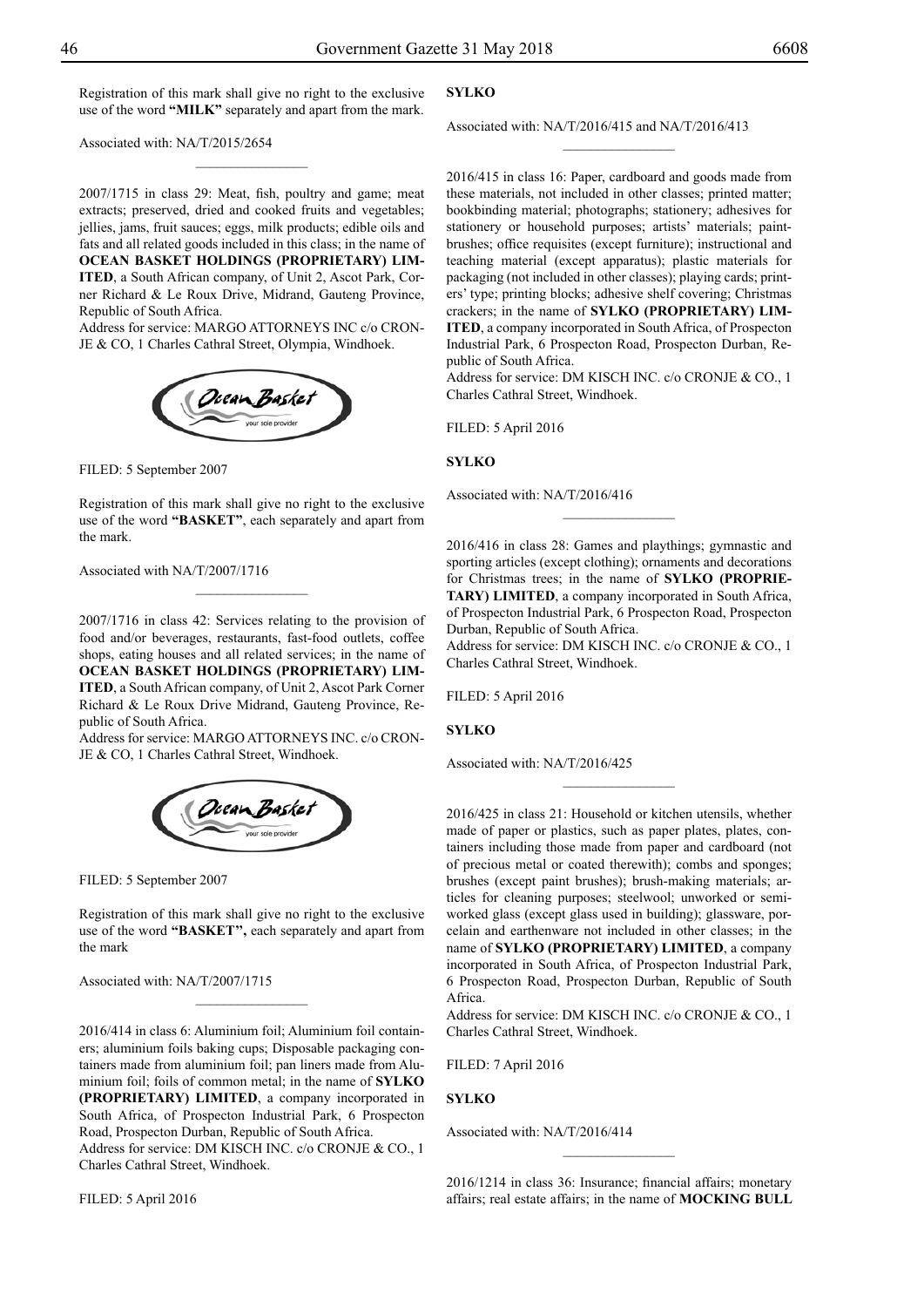**HOLDINGS (PROPRIETARY) LIMITED**, a South African company, of c/o Kruger & Co, Oakfin House, 1st Floor West, Block, 367 Oak Avenue, Randburg, Johannesburg, Gauteng, Republic of South Africa.

Address for service: RON WHEELDON ATTORNEYS c/o CRONJE & CO, 1 Charles Cathral Street, Olympia, Windhoek.



Filed: 12 August 2016

Registration of this mark shall give no right to the exclusive use of the word **"EMERGENCY ASSIST"**, separately and apart from the mark.

 $\overline{\phantom{a}}$  , where  $\overline{\phantom{a}}$ 

2016/1222 in class 36: Insurance; financial affairs; monetary affairs; real estate affairs; in the name of **MOCKING BULL HOLDINGS (PROPRIETARY) LIMITED**, a South African company, of c/o Kruger & Co, Oakfin House, 1st Floor West, Block, 367 Oak Avenue, Randburg, Johannesburg, Gauteng, Republic of South Africa.

Address for service: RON WHEELDON ATTORNEYS c/o CRONJE & CO, 1 Charles Cathral Street, Olympia, Windhoek.



Filed: 12 August 2016

Associated with: NA/T/2016/1215

2016/1221 in class 36: Provision of airtime benefit to the surviving family on the death of the insured; in the name of **MOCKING BULL HOLDINGS (PROPRIETARY) LIM-ITED**, a South African company, of do Kruger & Co, Oakfin House, 1st Floor West, Block, 367 Oak Avenue, Randburg, Johannesburg, Gauteng, Republic of South Africa. Address for service: RON WHEELDON ATTORNEYS c/o CRONJE & CO, 1 Charles Cathral Street, Olympia, Windhoek.

 $\mathcal{L}=\mathcal{L}^{\mathcal{L}}$ 



Filed: 12 August 2016

Associated with: NA/T/2016/1220 iMoya means "air"

2016/1220 in class 36: Insurance, financial affair, monetary affair, estate affair, provision of motor access for the surviving family on the death of the insured; in the name of **MOCK-**

#### **ING BULL HOLDINGS (PROPRIETARY) LIMITED**, a

South African company, of c/o Kruger & Co, Oakfin House, 1st Floor West, Block, 367 Oak Avenue, Randburg, Johannesburg, Gauteng, Republic of South Africa.

Address for service: RON WHEELDON ATTORNEYS c/o CRONJE & CO, 1 Charles Cathral Street, Olympia, Windhoek.



Filed: 12 August 2016

2016/1215 in class 36: Insurance; financial affairs; monetary affairs; real estate affairs; in the name of **MOCKING BULL HOLDINGS (PROPRIETARY) LIMITED**, a South African company, of c/o Kruger & Co, Oakfin House, 1st Floor West, Block, 367 Oak Avenue, Randburg, Johannesburg, Gauteng, Republic of South Africa.

Address for service: RON WHEELDON ATTORNEYS c/o CRONJE & CO, 1 Charles Cathral Street, Olympia, Windhoek.



Filed: 12 August 2016

Associated with: NA/T/2016/1214

2016/1216 in class 36: Food voucher for the beneficiary on the death of the insured; in the name of **MOCKING BULL HOLDINGS (PROPRIETARY) LIMITED**, a South African company, of c/o Kruger & Co, Oakfin House, 1st Floor West, Block, 367 Oak Avenue, Randburg, Johannesburg, Gauteng, Republic of South Africa.

 $\frac{1}{2}$ 

Address for service: RON WHEELDON ATTORNEYS c/o CRONJE & CO, 1 Charles Cathral Street, Olympia, Windhoek.



Filed: 12 August 2016

Associated with: NA/T/2016/1215

2016/1217 in class 36: Provision of meat/butchery benefit at the butchery of a beneficiaries choice on the death of the insured.; in the name of **MOCKING BULL HOLDINGS (PROPRIETARY) LIMITED**, a South African company, of c/o Kruger & Co, Oakfin House, 1st Floor West, Block, 367 Oak Avenue, Randburg, Johannesburg, Gauteng, Republic of South Africa.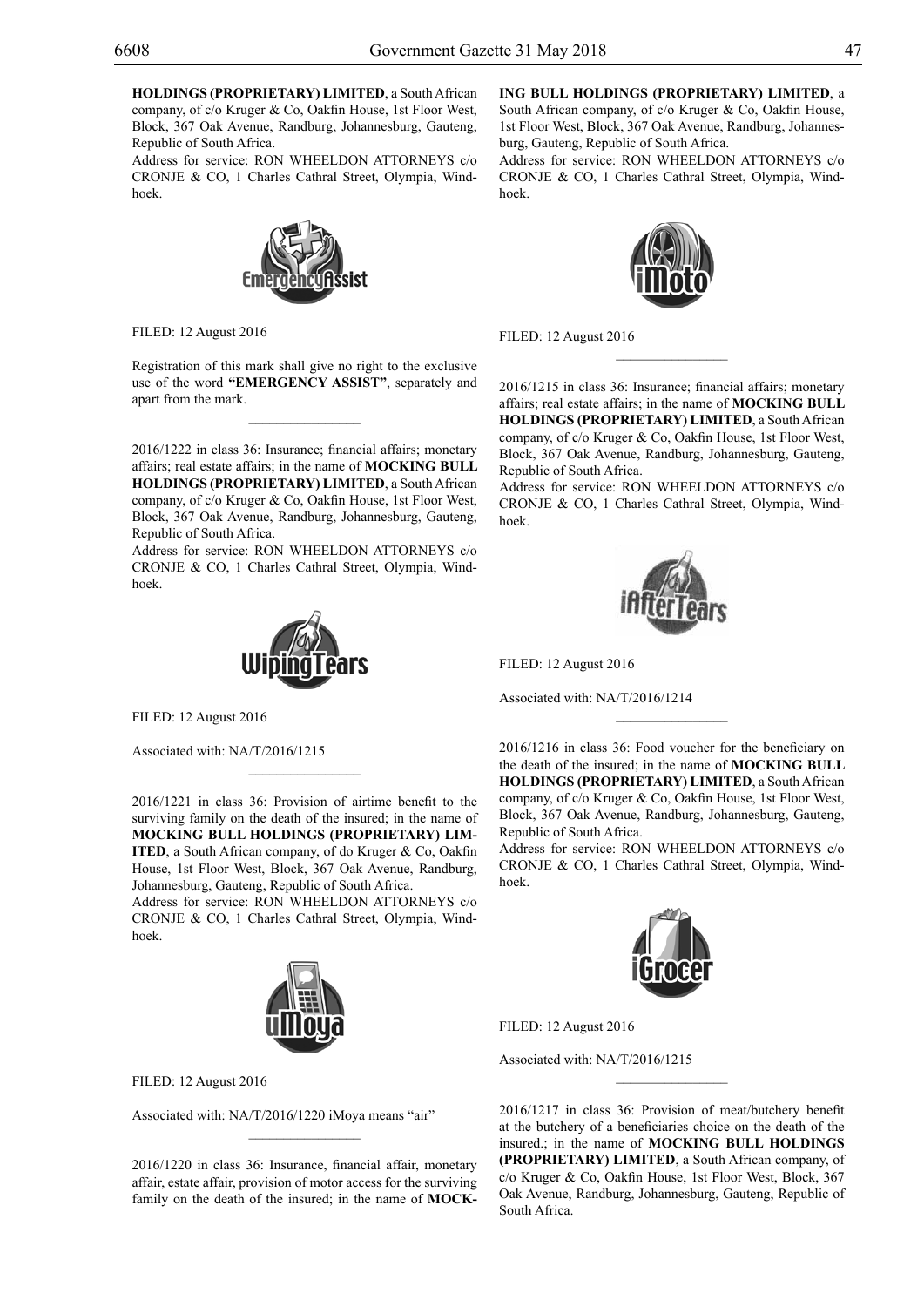Address for service: RON WHEELDON ATTORNEYS c/o CRONJE & CO, 1 Charles Cathral Street, Olympia, Windhoek.



Filed: 12 August 2016

**"iNyama"** means **"meat"**.

Associated with: NA/T/2016/1216

2016/1218 in class 36: Provision of prepaid electricity to the member of the surviving family; in the name of **MOCK-ING BULL HOLDINGS (PROPRIETARY) LIMITED**, a South African company, of c/o Kruger & Co, Oakfin House, 1st Floor West, Block, 367 Oak Avenue, Randburg, Johannesburg, Gauteng, Republic of South Africa.

 $\frac{1}{2}$ 

Address for service: RON WHEELDON ATTORNEYS c/o CRONJE & CO, 1 Charles Cathral Street, Olympia, Windhoek.



FILED: 12 August 2016

Associated with: NA/T/2016/1217

2016/1219 in class 36:Repatriation costs, costs of transportation of moral remains; in the name of **MOCKING BULL HOLDINGS (PROPRIETARY) LIMITED**, a South African company, of c/o Kruger & Co, Oakfin House, 1st Floor West, Block, 367 Oak Avenue, Randburg, Johannesburg, Gauteng, Republic of South Africa.

 $\frac{1}{2}$ 

Address for service: RON WHEELDON ATTORNEYS c/o CRONJE & CO, 1 Charles Cathral Street, Olympia, Windhoek.



Filed: 12 August 2016

Associated with: NA/T/2016/1218

2014/931 in class 2: Paints, varnishes, lacquers; preservatives against rust and against deterioration of wood; colorants; mordants; raw natural resins; metals in foil and powder form for painters, decorators, printers and artists; decorative and protective coverings in the form of paints, coatings for walls, floors and ceilings; heavy coatings used as priming coats; filler coatings; in the name of **COMPAGNIE DE SAINT-GOBAIN**, of

 $\frac{1}{2}$ 

Les Miroirs, 18 avenue d'Alsace, 92400 Courbevoie, France. Address for service: DM KISCH ASSOCIATES c/o CRONJE & Co, 1 Charles Cathral Street, Olympia, Windhoek.

 $\overline{\phantom{a}}$  , where  $\overline{\phantom{a}}$ 

Filed: 11 August 2014

#### **SAINT-GOBAIN**

Associated with Application NA/T/2014/0932

2014/932 in class 3: Bleaching preparations and other substances for laundry use; preparations for maintaining, glossing and cleaning floor tiles; preparations and products for cleaning, polishing, scouring, abrading, trimming, sandpapering, grinding, surfacing and all coated abrasives applied on all kinds of materials, namely cloth, paper, fibers, non-woven cloth, belts; grinding wheels and blades, sponges, rolls; abrasive products, abrasive agents, abrasive grains and particles essentially based on alpha alumina and zirconia; surface treatment agents for abrading, polishing and satin finishing industrial parts; in the name of COMPAGNIE DE SAINT-GOBAN, of Les Miroirs, 18 avenue d'Alsace, 92400 Courbevoie, France.

Address for service: DM KISCH ASSOCIATES c/o CRONJE & Co, 1 Charles Cathral Street, Olympia, Windhoek.

Filed: 11 August 2014

#### **SAINT-GOBAIN**

Associated with: NA/T/2014/933

2014/933 in class 6: Common metals and their alloys, metal building materials, transportable buildings of metal; materials of metal for railway tracks, non- electric wires and cables of common metal, safes, goods of common metal not included in other classes, ores; pipes, tubes and fittings formed wholly or predominantly of metal, pipes, tubes and fittings made of steel, pipes, tubes and fittings made of cast iron pipes, pipes and tubes made of metal protected with an inside or outside coating; drainage pipes for rainwater, rainwater pipes, ground castings, valves of water pipes, flange adaptors, couplings, liquid separator devices, fitting and servicing parts for the connection, the assembling, the installation and the repair of pipes, tapping saddles for water network, repair collars for pipelines; products of roadway system, manhole covers, manholes for pavements, gully grates and kerb gully units, plugs, duct and channel gratings, drain channels, kerbs, manhole chambers and branches for sewers, duct covers, all of the aforesaid goods being wholly or principally made of metal; building panels of metal, building elements of metal, doors and windows of metal, door frames and window frames of metal, partitions of metal, walls of metal, gates of metal, coatstands of metal, gratings of metal and bars for metal railings, fences and blades and posts for fences not of metal, latticework of metal, pergolas of metal, handrails of metal, shutters of metal; sections and joinery of metal for frames, windows, doors, sliding windows; Ironmongery, small items of metal hardware, door fittings and window fittings of metal, ironwork for doors and windows, door handles of metal, hinges, bolts, pegs, nails, bolts, stops for bolts, screws, gongs of metal, slides; staircases of metal; sills of metal, expansion and junction joints of metal, ground sill of steel for foundations; materials for roofing, cladding and wall and floor covering of metal, namely paving blocks, floor tiles, tile floorings of metal, listels, cornices, skirtings and friezes, garden kerbs of metal; chimneys and chimney cowls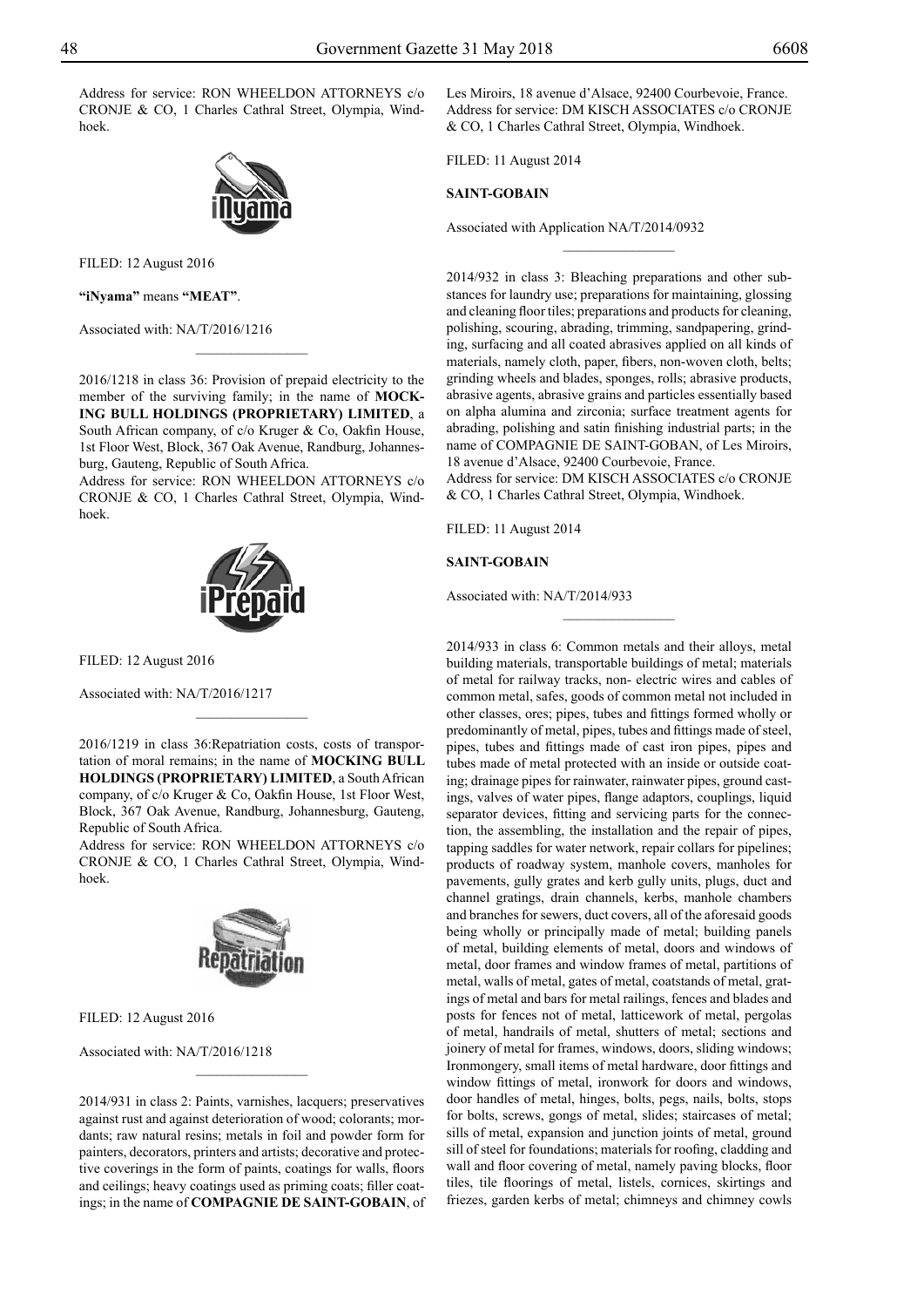of metal, framework of metal for building, hooks for slates, cramps and pot hook of metal,ceilings of metal, girders of metal; cabanas of metal; shower cubicles of metal, inspection hatch of metal for bath, rails for shower of metal; in the name of **COMPAGNIE DE SAINT-GOBAIN**, of Les Miroirs, 18 avenue d'Alsace, 92400 Courbevoie, France.

Address for service: DM KISCH ASSOCIATES c/o CRONJE & Co, 1 Charles Cathral Street, Olympia, Windhoek.

 $\overline{\phantom{a}}$  , where  $\overline{\phantom{a}}$ 

Filed: 11 August 2014

#### **SAINT-GOBAIN**

Associated with: NA/T/2014/934

2014/934 in class 7: Machine tools, engines (other than for land vehicles), couplings (not electric) and transmissions other than for land vehicles, agricultural implements other than hand-operated; industrial machines and parts of industrial machines intended in particular for the paint industry, varnishes, inks, pigments, colouring agents, magnetic lacquers, enamels, mineral charges, and generally, grinding and/or microgrinding and dispersion of a wide range of products for varied applications; ceramic balls (as components of such machines) consisting essentially of an electro-cast silica and zirconia mixture; machines and parts of machines designed for the industry of glass, the chemical industry, the nuclear industry, the plastic industry, packaging machines and machines for the manufacture of packagings; cutting machines for spectacle glasses; machines and machine tools for polishing, abrading, trimming, sandpapering, grinding and surfacing; machines for cutting and coring masonry, concrete and stone; control cables primarily of metal for use in machines, plastic-impregnated fabric conveyor belting, components for use in compressors, namely piston rings, rider rings and valve plates made primarily of plastic, pneumatically operated valves, fluid handling components thereof, namely pump liners, pump impellers, and bellows, valves primarily of plastic being parts for machines, fluid spray guns, bearings, pulleys, and belt wipers primarily of plastic all being parts for machines; in the name of **COM-PAGNIE DE SAINT-GOBIAN**, of Les Miroirs, 18 avenue d'Alsace, 92400 Courbevoie, France.

Address for service: DM KISCH INC c/o CRONJE & CO, 1 Charles Cathral Street, Windhoek.

Filed: 11 August 2014

#### **SAINT-GOBAIN**

Associated with: NA/T/2014/935

2014/935 in class 8: Hand tools and implements (all hand operated), abrasive tools for polishing, abrading, sandpapering, grinding and surfacing; abrasive sticks and bricks, grinding wheels and blades, rolls constituted with bonded abrasives; hand operated atomizers, vaporizers, pulverizers and sprays for liquids; in the name of **COMPAGNIE DE SAINT-GOBAIN**, of Les Miroirs, 18 avenue d'Alsace, 92400 Courbevole, France.

 $\overline{\phantom{a}}$  , where  $\overline{\phantom{a}}$ 

Address for service: DM KISCH INC c/o CRONJE & CO., 1 Charles Cathral Street, Windhoek.

Filed: 11 August 2014

**SAINT-GOBAIN**

#### Associated with Application NA/T/2014/0946

 $\frac{1}{2}$ 

2014/936 in class 9: Scientific, nautical, surveying, photographic, cinematographic, weighing, measuring, signalling, checking (supervision), life-saving and teaching apparatus and instruments; apparatus for recording, transmission and reproduction of sound or images; magnetic data carriers, recording discs; automatic vending machines and mechanisms for coin-operated apparatus; cash registers, calculating machines, data processing equipment and computers; fire-extinguishing apparatus; laboratory apparatus and instruments; laboratory glassware; electrical insulators; glass for scientific, technical and industrial! glassware; electronic materials and apparatus, electronic components; semiconductors; optical apparatus and instruments; optical glasses; spectacle glasses and spectacle frames; spectacles glasses including glasses made from organic materials and mineral materials, sunglasses, tinted glasses, treated glasses, light-sensitive glasses; ophthalmic glasses and their frames; protective goggles, masks and glasses; contact lenses; equipment for opticians and ophtalmologists; water meters; glass for displays, video screens; glass fibers for video screens; glass spacers for displays or video screens; glass ribbons for electronic applications; glass for the manufacturing of photomasks to be used in the fabrication of printed circuit boards or displays; glass component for equipment to be used in photolithography or reprography applications; glass for the shielding of optical detectors or optical emitters working in the ranges of ultra-violet, visible or infrared light; electric wire and cable, electrical connectors and electrical heat tracing cable and wire; electromechanical controls for vehicles, namely electric motor-actuated speed control, electronic pedals, proportional electronic throttle control, truck cruise control system, electronic air suspension control system, traction control; electromechanical controls for automotive security systems; automotive operational data logger, automotive electronic control printed circuit boards; thermometers, pressure gauge body protectors, namely, pressure surge supressors; semi-conductor wafer carriers primarily of plastic; pressure regulators; solenoid operated valves; in the name of **COMPAGNIE DE SAINT-GOBAIN**, of Les Miroirs, 18 avenue d'Alsace, 92400 Courbevoie, France.

Address for service: DM KISCH INC c/o CRONJE & CO., 1 Charles Cathral Street, Windhoek.

Filed: 11 August 2014

#### **SAINT-GOBAIN**

Associated with: NA/T/2014/935

2014/937 in class 10: Surgical, medical, dental and veterinary instruments and apparatus, artificial limbs, eyes and teeth, implants, cardiac regulators, cardiac stimulator devices, defibrillators, neurostimulation apparatus; prostheses; suture materials; medical devices, namely, shunts, splints, housings for medical devices, implanted within the body, catheters, multilumen tubing and pump tubing made primarily of silicon rubber; in the name of **COMPAGNIE DE SAINT-GOBIAN**, of Les Miroirs, 18 avenue d'Alsace, 92400 Courbevoie, France. Address for service: DM KISCH ASSOCIATES c/o CRONJE & Co, 1 Charles Cathral Street, Olympia, Windhoek.

 $\frac{1}{2}$ 

Filed: 11 August 2014

**SAINT-GOBAIN**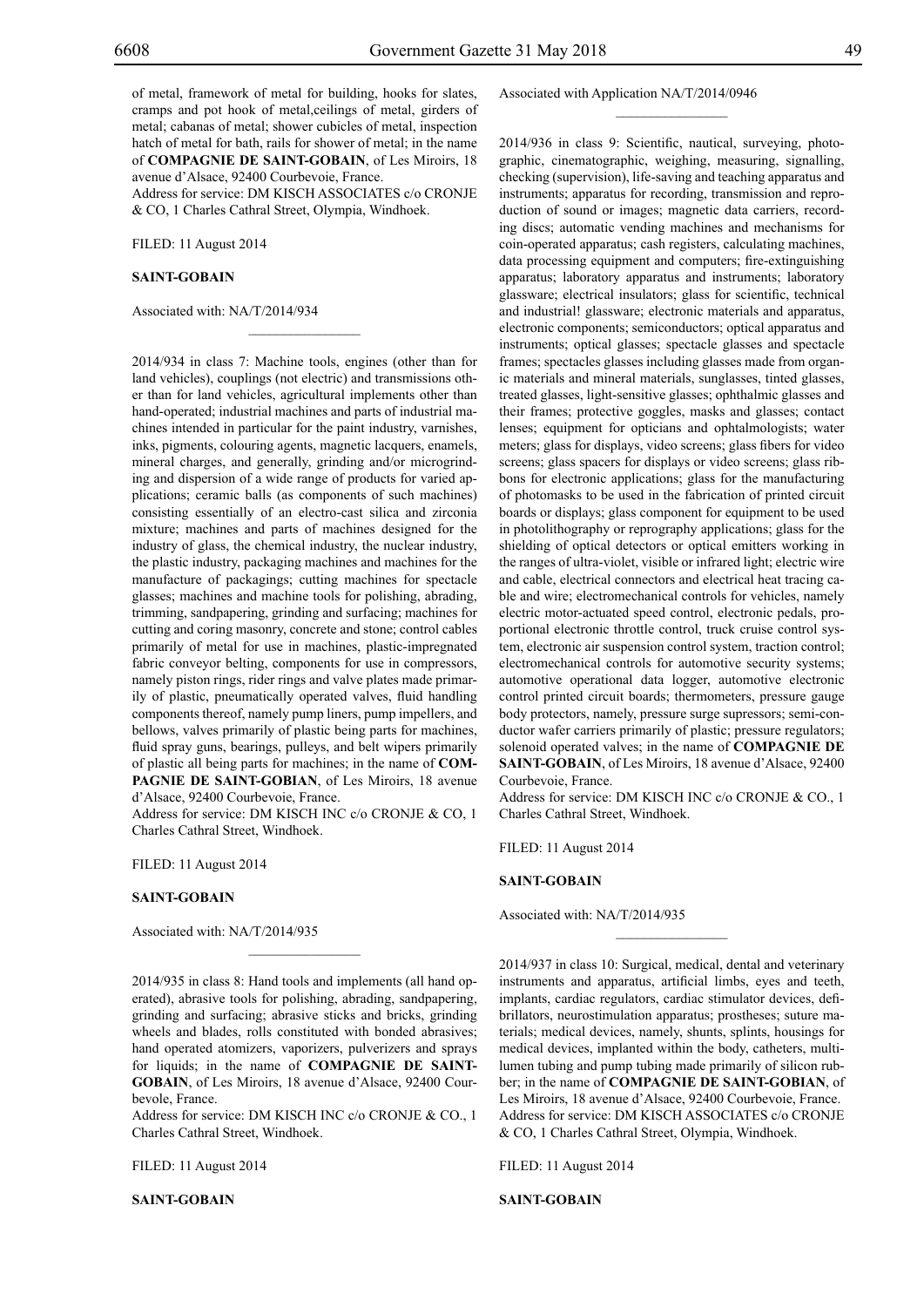#### Associated with: NA/T/2014/938

2014/938 in class 11: Lighting apparatus and installations, lamps, electric bulbs, apparatus for heating, steam generating, fuel, gas, and wood heating boilers made of cast iron or steel, radiators made of cast iron, steel or aluminium, water heaters, heaters for baths; cooking apparatus, cooking plates, ovens, parts of ovens, cookers; apparatus for refrigerating. drying, ventilating; apparatus for water supply and water intake apparatus. installations for water supply,taps for water tanks; float valves, non-return valves, regulating valves for water supply systems, stop cocks-ferrule connections; single and double air release valves for water pipeline protection; sanitary installations; sinks, washbasins and washbasin columns, bidets, baths, non metallic inspection hatches for baths, showers; toilets and tip-up seats for toilets, water flushing installations, flushing mechanisms and tanks, siphons; taps, mixing taps, thermostatic mixing taps, mechanism saver of water; cleansing installations, drainage interceptors, water purification and treatment installations, waste water and rainwater purification installations; irrigation and fire protection networks, valves, fire hydrants, fountains, air expellers and purgers; furnaces for the manufacture of glass, industrial furnaces, prefabricated components of industrial furnaces, prefabricated linings for industrial furnaces; spacers for flat lamps under vacuum or reduced pressure; in the name of **COMPAGNIE DE SAINT-GOBAIN**, of Les Miroirs, 18 avenue d'Alsace, 92400 Courbevoie, France.

 $\frac{1}{2}$ 

Address for service: DM KISCH INC c/o CRONJE & CO., 1 Charles Cathral Street, Olympia, Windhoek.

Filed: 11 August 2014

#### **SAINT-GOBAIN**

Associated with: NA/T/2014/939

2014/939 in class 12: Vehicles, apparatus for locomotion by land, air or water; glazings for all vehicles for locomotion by land, air or water made from glass or organic transparencies; interior panels made primarily of plastic for vehicles for locomotion by land, air or water; in the name of **COMPAGNIE DE SAINT-GOBAIN**, of Les Miroirs, 18 avenue d'Alsace, 92400 Courbevoie, France.

 $\frac{1}{2}$ 

Address for service: DM KISCH INC c/o CRONJE & CO., 1 Charles Cathral Street, Olympia, Windhoek.

 $\frac{1}{2}$ 

Filed: 11 August 2014

#### **SAINT-GOBAIN**

Associated with: NA/T/2014/0940

2014/940 in class 17: Rubber, gutta-percha, gum, mica and goods made therefrom not included in other classes, namely water-tight rings, seals; goods made form semi-processed plastics, semi worked plastic sheets: all packing, stopping and insulating materials, insulating materials made of mineral wool or mineral fibers in the farm of loose wool, tapes, mats, felts, batts, plates, slabs, rolls, wraps, pipes, cylindrical and molded sections designed for thermal and acoustical insulation and for roofing; faced insulating materials; insulating materials made of plastic foam; padding materials of rubber or plastic; polystyrene panels and reinforcing fabrics far thermal insulation of facades, heat and sound insulating mortars, plastic and elastomer sealant compounds for joints; flexible pipes and tubes not of metal and fittings for the abovementioned products, manhole covers, duct covers, all of the aforesaid goods being flexible or made of plastic; glass strands and yams, as well as semi-manufactured and finished products made from them such as basic strands, chopped and unchopped basic strands, milled fibers, simple twist yams, assembled yams, plied or cabled yams, sets of basic strands or parallel non-twist strands, tissues, mats, stubs, twines, fabrics, knitted fabrics and manufactured bands specifically designed for electrical insulation; pressure sensitive adhesive tapes; plastic coated fiberglass tapes; plastic and/or rubber-coated tapes and fabrics; plastic films for Insulation or for Industrial use; plastic and/or silicone coated glass fabrics for industrial use; plastic coated and/or rubber impregnated yarns; in the name of **COMPAGNIE DE SAINT-GOBIAN**, of Les Miroirs, 18 avenue d'Alsace, 92400 Courbevoie, France.

Address for service: DM KISCH ASSOCIATES CRONJE & Co, 1 Charles Cathral Street, Olympia, Windhoek.

 $\frac{1}{2}$ 

Filed: 11 August 2014

#### **SAINT-GOBAIN**

Associated with: NA/T/2014/941

2014/941 in class 19: Non-metallic building materials; asphalt, pitch and bitumen, non-metallic transportable buildings, monuments not of metal, building stones; non-metallic gutters, chimneys and chimney cowls, beams and girders, framework and cornices; materials for roofing, cladding and wall covering out of clay, concrete, cement, composite or synthetic materials with or without fibre reinforcement, glass or wood; paving blocks, floor tiles, tile floorings, cornices, skirtings and friezes, and shaped pieces for the finition, parquet floorings, laminated floors, non metallic floors, non metallic partitions, ceilings, staircases not of metal; reinforcing materials not of metal for building, girders not of metal for building, panels, plates and rolls not of metal for building; rigid pipes and tubes not of metal, fittings for the abovementioned products, fitting and servicing parts for the connection, the assembling, the installation and the repair of pipes; building materials made from glass, toughened and semi-toughened window glass and double-glazing, laminated window glass and double-glazing, annealed window glass and double-glazing, window glass and double-glazing for thermal insulation and reinforced thermal insulation, window glass and double-glazing for soundproofing' window glass and double-glazing for protection, window glass and double-glazing for renovation, window glass and double-glazing for sun control, reflective and anti-reflective window glass and double-glazing, coated glass panes, glazing, which redirects the light, glass with heating elements for defrosting, de-icing or heating purposes, glazing including captors or others mechanisms for energy recovering, convex window glass and double-glazing, clear or tinted glass, superclear glass, sandblasted or etched glazing, clear and tinted patterned glass, silk screen printed glass, enamelled glass for the construction, wired glass, sectional glass, ceramic glass for the construction, stretched glass, blown glass, fireproof window glass, flame-proof window glass, attached exterior glazings, glued exterior glazings, sliding curved windows, window glass with operated opacity, protective window glass against x-rays, glass bath cubicles, glass shower screens; glass tissues, fibreglass mats used for building; refractory products of all kinds, refractory linings, refractory materials in powder or granular form, in the form of bricks, blocks, plates; refractory material building materials, prefabricated parts, pipes and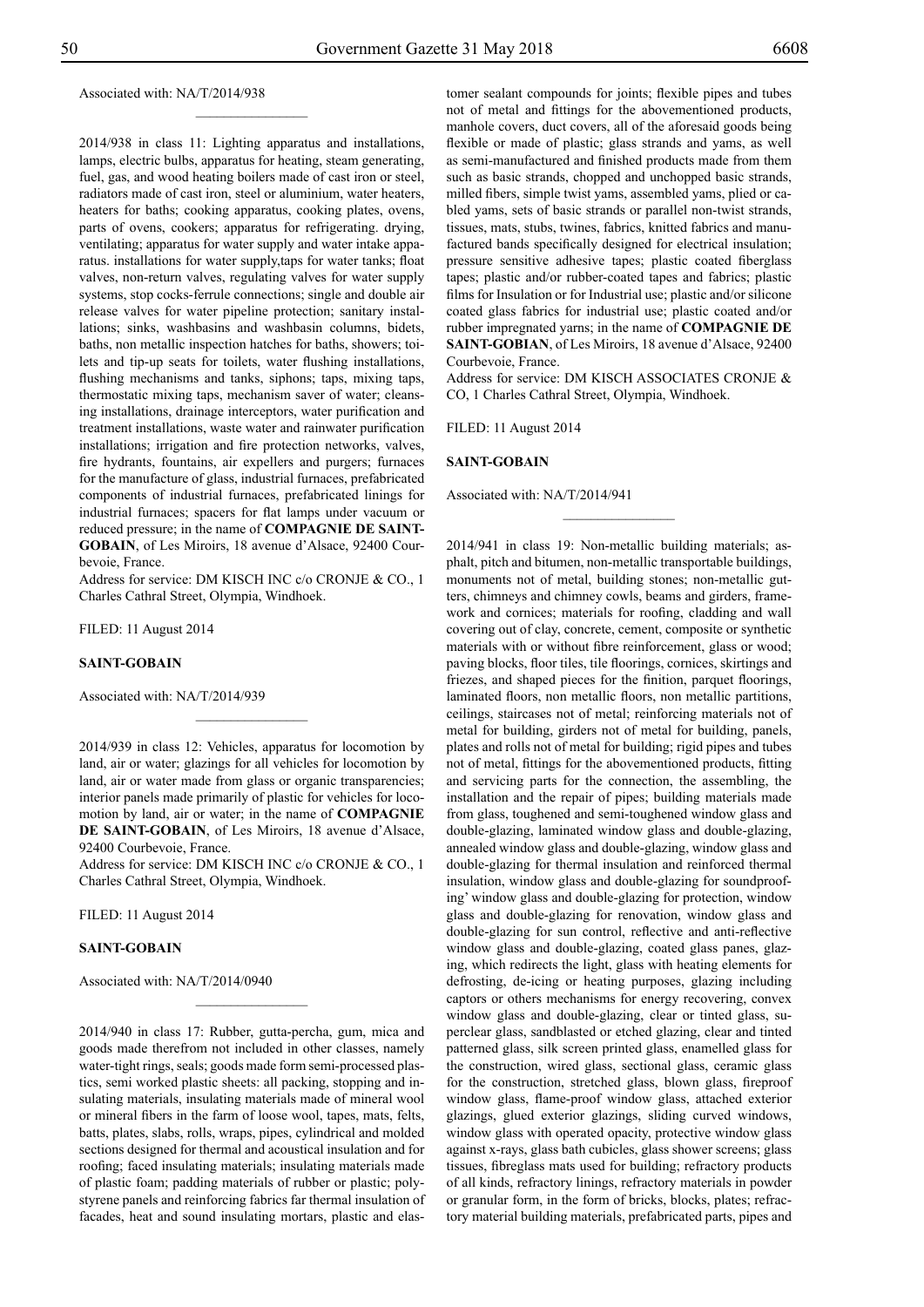ducts gutters, drains; wood used for the construction, namely in the form of boards, plates, logs and waterproof fibreboards, manufactured timber, semi-worked wood, non metallic stakes; all kinds of mortar in the form of powder or paste for the construction and renovation of buildings, such as facade coatings, interior coatings, all kinds of repair mortar, dressing and filler mortar for walls, ceilings and floors, mortar for screed, mortar for building and pointing masonry, visible or not, roofing mortar, fireproofing mortar, mortar for laying and pointing ceramic coverings, natural and artificial stone, mortar for building walls or other building elements, waterproof mortars or coverings; doors not of metal, doors with built-in glass, windows not of metal; insulating windows, insulating window elements, shutters not of metal; gates not of metal, fences not of metal, blades and posts for fences not of metal; latticework not of metal, handrails not of metal, pergolas not of metal, canopies, verandas, aquaria (structures); in the name of **COMPAGNIE DE SAINT-GOBAIN**, of Les Miroirs, 18 avenue d'Alsace, 92400 Courbevoie, France.

Address for service: DM KISCH ASSOCIATES c/o CRONJE & Co, 1 Charles Cathral Street, Olympia, Windhoek.

 $\mathcal{L}=\mathcal{L}^{\mathcal{L}}$ 

Filed: 11 August 2014

#### **SAINT-GOBAIN**

Associated with: NA/T/2014/942

2014/942 in class 20: Furniture, bathroom, and kitchen furniture, racks, showcases, tables, glass shelves, removable mats for sinks, displays; screws, hinges and slides not of metal, clothes hooks not of metal, footstools, baskets not of metal, flower stands, benches, duckboards not of metal; silvered glass, decorated or coloured silvered glass, mirrors, transparent glazing from one side and mirrorlike from the other, mirrors with safety glass, picture frames, moldings for picture frames; packaging containers of plastic; corks, bottle caps not of metal; fire screens; water-pipe valves and drain traps of plastic; manual valves made of plastic, namely plug valves, stop cocks, ball valves, needle valves, check valves, plastic pipes slides to accommodate pipe expansion, plastic slide bearings to accommodate thermal and mechanical expansion and contraction in seismic motion of heavy structures, namely bridges, buildings and similar structures; in the name of **COMPAGNIE DE SAINT-GOBAIN**, of Les Miroirs, 18 avenue d'Alsace, 92400 Courbevoie, France.

Address for service: DM KISCH ASSOCIATES c/o CRONJE & Co, 1 Charles Cathral Street, Olympia, Windhoek.

Filed: 11 August 2014

#### **SAINT-GOBAIN**

Associated with: NA/T/2014/943

2014/943 in class 21: Household, kitchen or bath ustensils and containers made of glass, plastic, porcelain and earthenware; combs and sponges; brush making materials, tableware made of glass, porcelain and earthenware; bottles, flasks, jars pots, and other containers; lacquered glass, opaque and translucent enameled window glass, silk screen printed window glass, patterned glass, sandblasted or etched glass, shaped glass, thermo-fused glass, glazing incorporating photograph representations, painted window glass, glass handles; unworked and semi- worked glass (except building glass); glass for vehicle windows; glass products to be assembled on household

 $\mathcal{L}=\mathcal{L}^{\mathcal{L}}$ 

appliances, namely cooking plates, free standing ovens, built in ovens, microwave ovens, refrigerators, freezers, clothwashers and dishwashers; fiberglass, glass tissues, fibreglass mats other than for insulation or textile use; organic and inorganic threads and fibers strands and yarns, as well as semi- manufactured products made from them such as loose wool, basic strands, milled fibres, simple twist yarns, assembled yarns, plied or cabled yams, sets of basic strands or parallel non-twist strands, specifically designed for the reinforcement of plastic, rubber, metal, bitumen, plaster, cement, concrete as well as the filtration; in the name of **COMPAGNIE DE SAINT-GOBI-AN**, of Les Miroirs, 18 avenue d'Alsace, 92400 Courbevoie, France,

Address for service: DM KISCH ASSOCIATES c/o CRONJE & Co, 1 Charles Cathral Street, Olympia, Windhoek .

Filed: 11 August 2014

#### **SAINT-GOBAIN**

Associated with: NA/T/2014/944

2014/944 in class 22: Ropes, string, nets, tents, tarpaulins, sails, padding and stuffing materials (except of rubber or plastics); raw fibrous textile materials; glass strands and yams as well as semi-manufactured and finished products made from fibreglass yams, tissues, mats, slobs, twines specifically designed for textile purposes; in the name of **COMPAGNIE DE SAINT-GOBIAN**, of Les Miroirs, 18 avenue d'Alsace, 92400 Courbevoie, France.

 $\frac{1}{2}$ 

Address for service: DM KISCH ASSOCIATES c/o CRONJE & Co, 1 Charles Cathral Street, Olympia, Windhoek.

FILEDA: 11 August 2014

#### **SAINT-GOBAIN**

Associated with Application NA/T/2014/0945

2014/945 in class 23: Thread for textile use; glass strands i.e. basic strands, chopped and unchopped basic strands, simple twisted strands, assembled yarns, plied or cabled yarns, specifically designed for textile purposes; rubber thread for textile use; elastic thread and yarn for textile use; threads of plastic materials for textile use; in the name of **COMPAGNIE DE SAINT-GOBAIN**, of Les Miroirs, 18 avenue d'Alsace, 92400 Courbevoie, France.

 $\frac{1}{2}$ 

Address for service: DM KISCH ASSOCIATES c/o CRONJE & Co, 1 Charles Cathral Street, Olympia, Windhoek.

Filed: 11 August 2014

#### **SAINT-GOBAIN**

Associated with: NA/T/2014/0946

2014/946 in class 24: Textile; household linen; fabrics and knitted fabrics, made from glass strands and yarns specifically designed for textile use; glass tissues and fiberglass mats for textile use; plastic and/or rubber impregnated fabrics; in the name of **COMPAGNIE DE SAINT-GOBAIN**, of Les Miroirs, 18 avenue d'Alsace, 92400 Courbevoie, France. Address for service: DM KISCH ASSOCIATES c/o CRONJE & Co, 1 Charles Cathral Street, Olympia, Windhoek.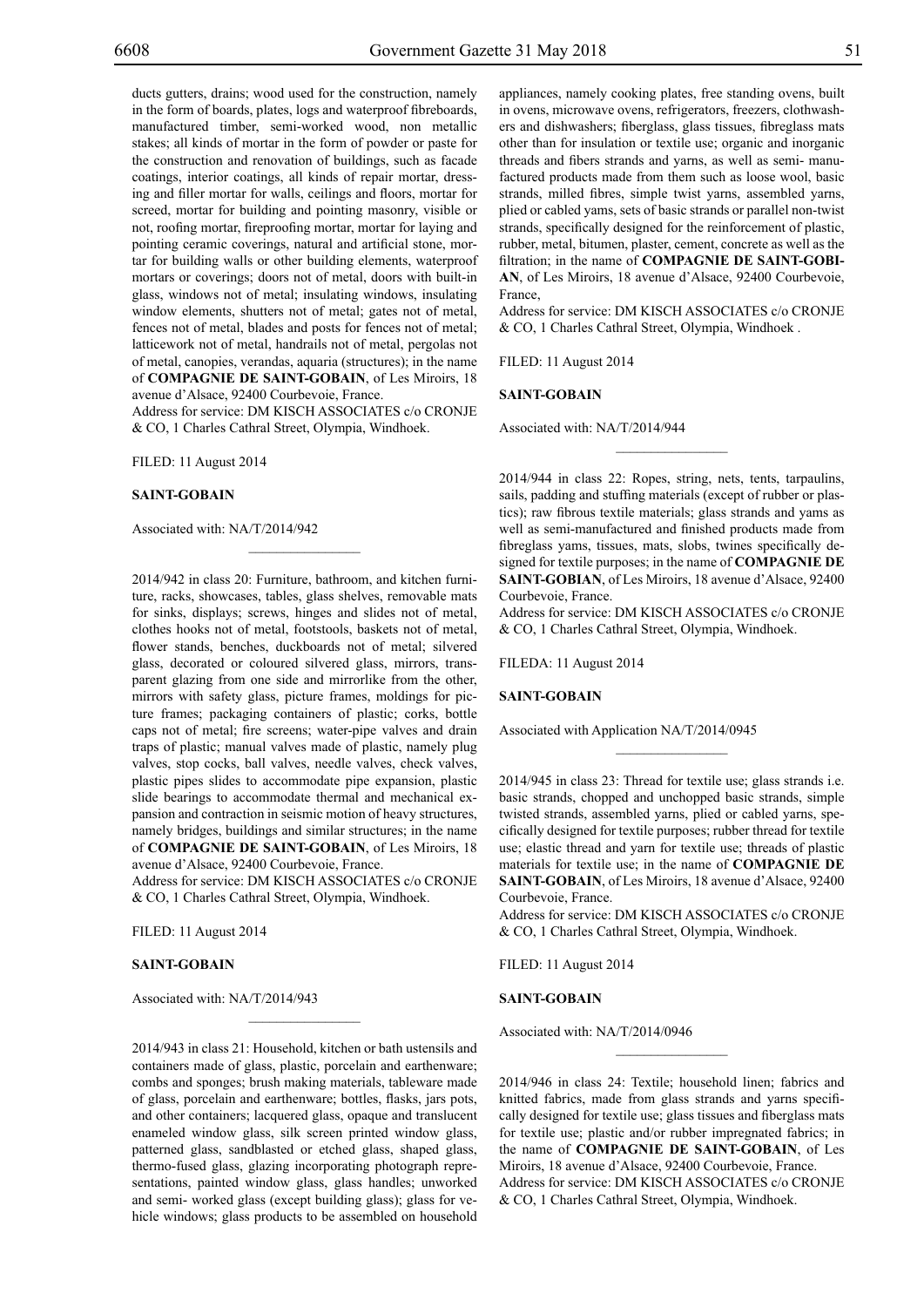FILED: 11 August 2014

#### **SAINT-GOBAIN**

Associated with: NA/T/2014/0947

2014/947 in class 37: Construction, installation, maintenance and repair of public and private buildings, installation and repair of machines; rental of tools and construction equipment; installation, maintenance, construction and repair advice services provided using data processing systems, computer databases and computer or data transmission networks, including the Internet; technical constructions from wood, chloride of polyvinyl, aluminium; quarrying services; mining extraction; insulation services; window cleaning services; in the name of **COMPAGNIE DE SAINT-GOBAIN** of Les Miroirs, 18 avenue d'Alsace, 92400 Courbevoie, France. Address for service: DM KISCH ASSOCIATES c/o CRONJE

 $\frac{1}{2}$ 

& Co, 1 Charles Cathral Street, Olympia, Windhoek.

Filed: 11 August 2014

#### **SAINT-GOBAIN**

Associated with Application NA/T/2014/0948

2014/948 in class 38: Transmission and communication services by any means, including electronic, computer, telephone and audiovisual means; transmission, communication and telecommunication of messages, information and data of all kinds, Including those provided on-line or by delay time using data processing equipment, computer databases and computer and data transmission networks, including the Internet and the World Wide Web; telephonic and electronic mailing and messaging services; providing of information and news by telecommunication; services providing access by telecommunications and connection to computer databases and computer or data transmission networks, including the Internet and the World Wide Web; telecommunication services provided via the Internet network; telecommunications; news and information agencies; communications by computer terminals; in the name of **COMPAGNIE DE SAINT-GOBIAN**, of Les Miroirs, 18 avenue d'Alsace, 92400 Courbevoie, France. Address for service: DM KISCH ASSOCIATES c/o CRONJE & Co, 1 Charles Cathral Street, Olympia, Windhoek.

Filed: 11 August 2014

#### **SAINT-GOBAIN**

Associated with: NA/T/2014/949

2014/950 in class 42: Rental of access time to computer or telematic databases; rental of computers; design of graphics, drawings and text for formatting Web pages for the Internet; on-line provision of information using a computer database or the Internet, leasing access time to a computer database; engineering, professional consultancy, project studies, construction drafting; computer programming; legal services; scientific and industrial research; material testing; custom design of plastic and rubber products; custom design of automotive electronic control circuits; in the name of **COMPAGNIE DE SAINT-GOBIAN**, of Les Miroirs, 18 avenue d'Alsace, 92400 Courbevoie, France.

 $\frac{1}{2}$ 

Address for service: DM KISCH ASSOCIATES c/o CRONJE & Co, 1 Charles Cathral Street, Olympia, Windhoek.

Filed: 11 August 2014

#### **SAINT-GOBAIN**

Associated with: NA/T/2014/930

2014/949 in class 40: Treatment of materials; cutting, polishing, metal plating; treatment of waters, waster waters, muds, urban and industrial waste; polishing of optical glass; applying rubber and plastic coatings onto electrical cables, wires, and plugs; in the name of **COMPAGNIE DE SAINT-GOBAIN**, of Les Miroirs, 18 avenue d'Alsace, 92400 Courbevoie, France.

 $\overline{\phantom{a}}$  , where  $\overline{\phantom{a}}$ 

Address for service: DM KISCH ASSOCIATES c/o CRONJE & Co, 1 Charles Cathral Street, Olympia, Windhoek.

 $\frac{1}{2}$ 

Filed: 11 August 2014

#### **SAINT-GOBAIN**

Associated with Application NA/T/2014/0950

2014/930 in class 1: Chemicals used in industry, science and photography, unprocessed artificial resins, unprocessed plastics, fire extinguishing compositions, tempering and soldering preparations, chemical substances for preserving foodstuffs, tanning substances; chemical substances for preserving masonry (except paints and oils), impregnation and injection preparations for concrete, stone, visible or covered masonry, surface hardeners, additives to concrete and mortar; adhesives, glues used in industry; adhesives and glues for laying building materials, in particular tile floorings and natural or synthetic stone, parquet floorings, laminated floors; bituminous glues for insulating and roofing products, plasticizers, plaslificators for seals, silicones; chemical hydrophobic coatings for glass or organic glass transparencies; materials for the protection of the surfaces of glass or organic glass transparencies; mineral oxides, refractory oxides, electro-cast mineral oxide mixtures used as principal components in the fabrication of compounded clays; industrial ceramics, ceramic materials for filters, electro-cast silica and zirconia mixtures used as principal components for the fabrication of grinding and dispersion agents used in industrial machines; in the name of **COM-PAGNIE DE SAINT-GOBIAN**, of Les Miroirs, 18 avenue d'Alsace, 92400 Courbevoie, France.

Address for service: DM KISCH ASSOCIATES c/o CRONJE & Co, 1 Charles Cathral Street, Olympia, Windhoek.

Filed: 11 August 2014

#### **SAINT-GOBAIN**

DMK1/0318

Associated with: NA/T/2014/931

2016/1500 in class 9: Batteries for electronic cigarettes; batteries for electronic devices that are used for heating tobacco, chargers for electronic devices that are used for heating tobacco; USB chargers for electronic devices that are used for heating tobacco; car chargers for electronic cigarettes; car chargers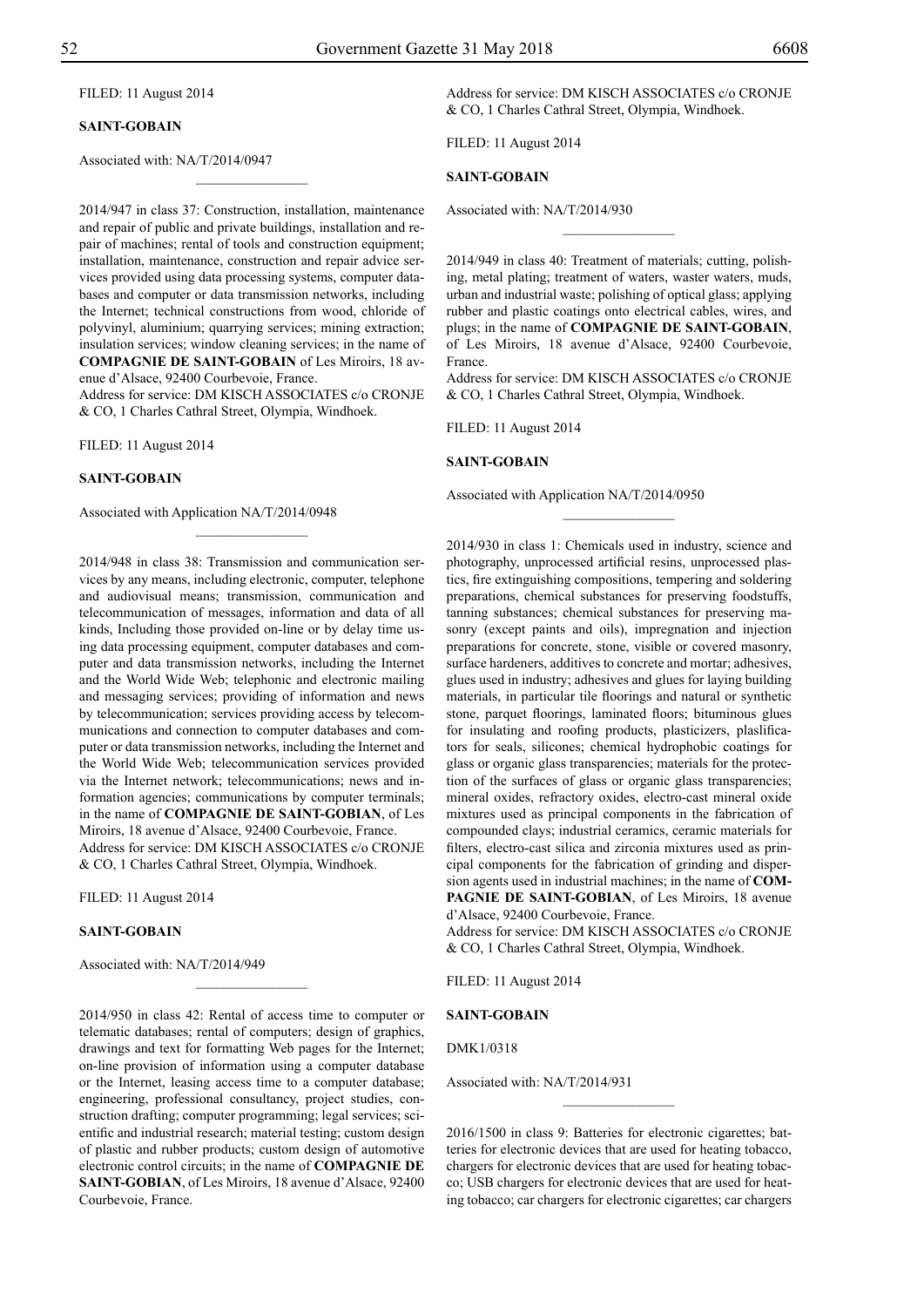for devices that are used for heating tobacco; battery chargers for electronic cigarettes; in the name of **PHILIP MORRIS PRODUCTS S.A.**, Incorporated under the laws of Switzerland, of Quai Jeanrenaud 3, Neuchatel, 2000, Switzerland. Address for service: KISH IP c/o CRONJE & CO, 1 Charles Cathral Street, Windhoek.

FILED: 29 September 2016

#### **TEEPS**

Associated with: NA/T/2016/1501

2016/1501 in class 11: Electronic vaporizers except electronic cigarettes; apparatus for heating liquids; apparatus for generating vapour; in the name of **PHILIP MORRIS PRODUCTS S.A.**, Incorporated under the laws of Switzerland, of Quai Jeanrenaud 3, Neuthatel, 2000, Switzerland.

 $\mathcal{L}=\mathcal{L}^{\mathcal{L}}$ 

Address for service: KISCH IP c/o CRONJE & CO., 1 Charles Cathral Street, Olympia, Windhoek.

FILED: 29 September 2016

#### **TEEPS**

Associated with: NA/T/2016/1502

2008/872 in class 31: Foodstuffs for animals and petfoods of all kinds; including savoury sauces, savoury toppings, savoury sprinkles; meaty meals and mini meals for pets; in the name of **RCL FOODS CONSUMER (PTY) LIMITED**, a limited liability company registered in accordance with the laws of South Africa, of One The Boulevard, Westway Office Park, Westville, 3629, Republic of South Africa.

 $\mathcal{L}=\mathcal{L}^{\mathcal{L}}$ 

Address for service: KISCH IP c/o CRONJE & CO, 1 Charles Cathral Street, Windhoek.

Filed: June 24, 2008

#### **BOBTAIL NATURE'S BEST**

Registration of this trade mark shall give no right to the exclusive use of the word **"BEST"**, separately and apart from the mark.

 $\mathcal{L}=\mathcal{L}^{\mathcal{L}}$ 

Associated with: NA/T/1996/166

2016/1502 in class 34: Wired vaporizer for electronic cigarettes and electronic smoking devices; tobacco, raw or manufactured; tobacco products, including cigars, cigarettes, cigarillos, tobacco for roll your own cigarettes, pipe tobacco, chewing tobacco, snuff tobacco, kretek; snus; tobacco substitutes (not for medical purposes); smokers' articles, including cigarette paper and tubes, cigarette filters, tobacco tins, cigarette cases and ashtrays, pipes, pocket apparatus for rolling cigarettes, lighters; matches; tobacco sticks, tobacco products for the purpose of being heated, electronic devices and their parts for the purpose of heating cigarettes or tobacco in order to release nicotine-containing aerosol for inhalation; liquid nicotine solutions for use in electronic cigarettes; electronic smoking devices; electronic cigarettes; electronic cigarettes as substitute for traditional cigarettes; electronic devices for the inhalation of nicotine containing aerosol; oral vaporising devices for use by smokers, tobacco products and tobacco substitutes; smoker's articles for electronic cigarettes; parts and fittings for the aforesaid products included in class 34; extinguishers for heated cigarettes and cigars as well as heated tobacco sticks; electronic rechargeable cigarette cases; in the name of **PHILIP MORRIS PRODUCTS S.A.**, Incorporated under the laws of Switzerland, of Quai Jeanrenaud 3, Neuchatel, 2000, Switzerland.

Address for service: KISCH IP c/o CRONJE & CO., 1 Charles Cathral Street, Olympia, Windhoek.

 $\frac{1}{2}$ 

Filed: 23 May 2016

**TEEPS**

Associated with: NA/T/2016/1500

2016/1942 in class 34: Tobacco, raw or manufactured; tobacco products; cigars, cigarettes, cigarillos, tobacco for roll your own cigarettes, pipe tobacco, chewing tobacco, snuff tobacco, kretek; snus; tobacco substitutes (not for medical purposes); electronic cigarettes; tobacco products for the purpose of being heated; electronic devices and their parts for the purpose of heating cigarettes or tobacco in order to release nicotinecontaining aerosol for inhalation; liquid nicotine solutions for use in electronic cigarettes; smokers' articles, cigarette paper, cigarette tubes, cigarette filters, tobacco tins, cigarette cases, ashtrays, pipes, pocket apparatus for rolling cigarettes, lighters, matches; in the name of **PHILIP MORRIS BRANDS SARL**, a company incorporated under the laws of Switzerland, of Quai Jeanrenaud 3, Neuchatel, 2000, Switzerland. Address for service: KISCH IP c/o CRONJE & CO, 1 Charles Cathral Street, Windhoek.



#### Filed: 6 December 2016

The mark is in the colours as appearing in the representation in the SM1 Form and is a feature of the mark.

 $\frac{1}{2}$ 

Associated with: NA/T/2016/1826

2015/408 in class 29: Apple sauce; artichoke paste; bouillon; cheese; cheese food; chilli; cranberry sauce; dairy products excluding ice cream; ice milk and frozen yoghurt; dried fruit and vegetable; dried fruit mixes; dried fruits; dried meat; edible fats; edible oils; fish; fish croquettes; frozen fruits; frozen vegetables; fruit paste; fruit preserves; fruit-based snack food; instant or pre- cooked soup; jams; lard; meat; meat extracts: milk; olive oil; pickled vegetables; pork; pork rinds; poultry; preserved fruits; processed artichokes; processed coconut; processed meat; processed olives; processed vegetables; seafood; snack mix consisting primarily of processed fruits, processed nuts and/or raisins; soups; vegetable chips; vegetable oils; vegetable-based snack foods; vegetable, fish, and meat croquettes; in the name of **GOYA FOODS, INC.**, a company